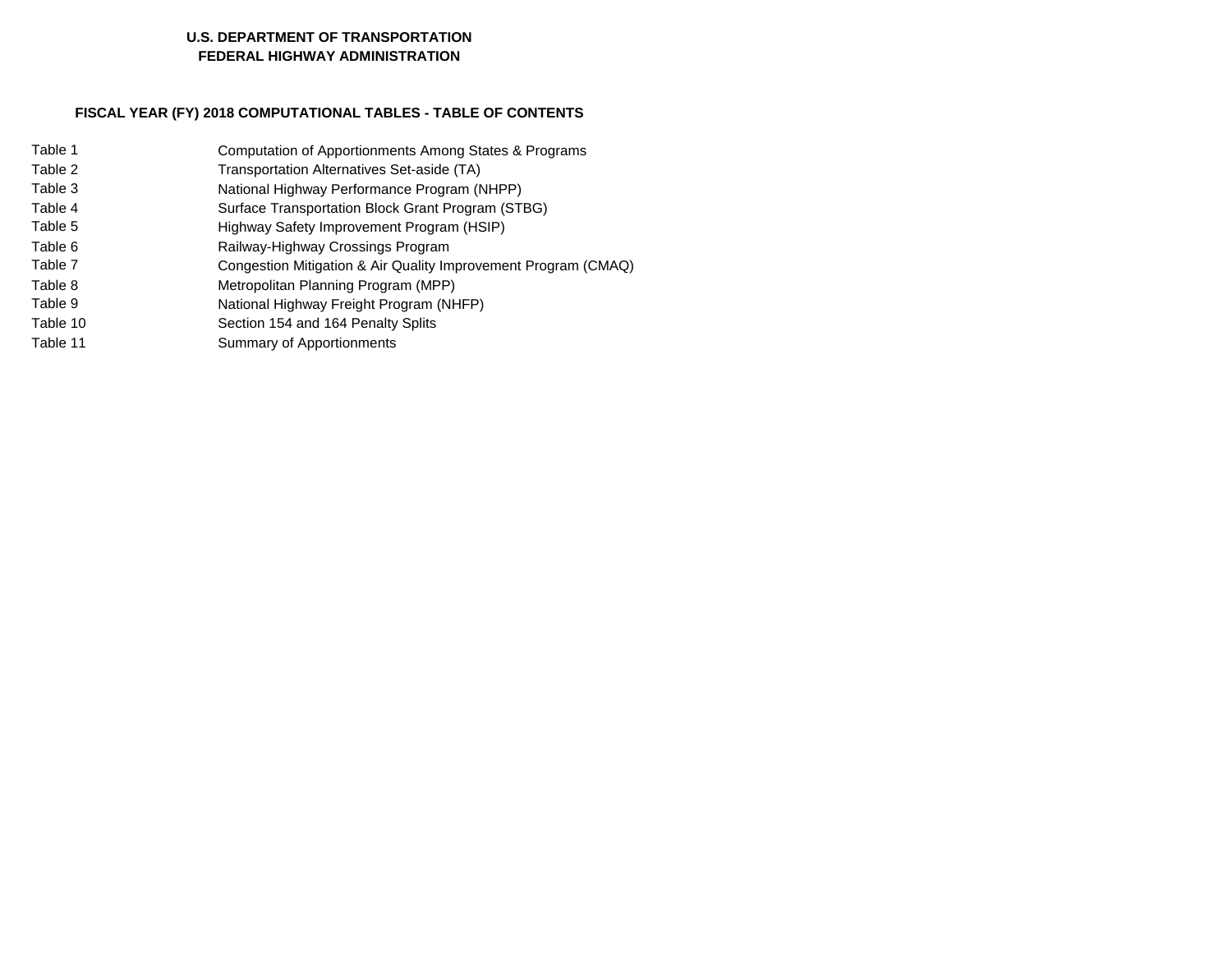# **COMPUTATION OF APPORTIONMENTS AMONG STATES AND PROGRAMS FOR FISCAL YEAR (FY) 2018 INITIAL DISTRIBUTION OF \$41,424,020,075 IN AUTHORIZED APPORTIONED FUNDS AMONG THE STATES**

| <b>STATE</b>                     | FY 2015<br><b>TOTAL STATE</b><br><b>APPORTIONMENTS</b> | FY 2015<br><b>APPORTIONMENTS</b><br><b>SHARE</b> | FY 2018<br><b>INITIAL BASE PROGRAM</b><br><b>APPORTIONMENTS</b> | FY 2018<br><b>INITIAL STBG</b><br><b>SUPPLEMENTAL</b><br><b>APPORTIONMENTS</b> | FY 2018<br><b>TOTAL INITIAL STATE</b><br><b>APPORTIONMENTS</b> |
|----------------------------------|--------------------------------------------------------|--------------------------------------------------|-----------------------------------------------------------------|--------------------------------------------------------------------------------|----------------------------------------------------------------|
| <b>ALABAMA</b>                   | 732,263,043                                            | 1.9373%                                          | 783,756,772                                                     | 18,753,387                                                                     | 802,510,159                                                    |
| <b>ALASKA</b>                    | 483,955,039                                            | 1.2804%                                          | 517,987,413                                                     | 12,394,175                                                                     | 530,381,588                                                    |
| <b>ARIZONA</b>                   | 706,182,063                                            | 1.8683%                                          | 755,841,742                                                     | 18,085,449                                                                     | 773,927,191                                                    |
| <b>ARKANSAS</b>                  | 499,714,166                                            | 1.3221%                                          | 534,854,743                                                     | 12,797,769                                                                     | 547,652,512                                                    |
| <b>CALIFORNIA</b>                | 3,542,468,412                                          | 9.3721%                                          | 3,791,579,587                                                   | 90,723,249                                                                     | 3,882,302,836                                                  |
| <b>COLORADO</b>                  | 516,112,989                                            | 1.3655%                                          | 552,406,753                                                     | 13,217,746                                                                     | 565,624,499                                                    |
| <b>CONNECTICUT</b>               | 484,770,705                                            | 1.2825%                                          | 518,860,437                                                     | 12,415,064                                                                     | 531,275,502                                                    |
| <b>DELAWARE</b>                  | 163,267,961                                            | 0.4319%                                          | 174,749,185                                                     | 4,181,322                                                                      | 178,930,507                                                    |
| DIST. OF COL.                    | 154,002,708                                            | 0.4074%                                          | 164,832,387                                                     | 3,944,037                                                                      | 168,776,424                                                    |
| <b>FLORIDA</b>                   | 1,828,689,002                                          | 4.8381%                                          | 1,957,284,889                                                   | 46,833,052                                                                     | 2,004,117,941                                                  |
| <b>GEORGIA</b>                   | 1,246,238,772                                          | 3.2971%                                          | 1,333,875,970                                                   | 31,916,398                                                                     | 1,365,792,368                                                  |
| <b>HAWAII</b>                    | 163,244,192                                            | 0.4319%                                          | 174,723,745                                                     | 4,180,713                                                                      | 178,904,458                                                    |
| <b>IDAHO</b>                     | 276,061,294                                            | 0.7304%                                          | 295,474,298                                                     | 7,069,979                                                                      | 302,544,277                                                    |
| <b>ILLINOIS</b>                  | 1,372,231,384                                          | 3.6304%                                          | 1,468,728,553                                                   | 35,143,091                                                                     | 1,503,871,644                                                  |
| <b>INDIANA</b>                   | 919,668,926                                            | 2.4331%                                          | 984,341,290                                                     | 23,552,886                                                                     | 1,007,894,176                                                  |
| <b>IOWA</b>                      | 474,345,450                                            | 1.2549%                                          | 507,702,064                                                     | 12,148,072                                                                     | 519,850,136                                                    |
| <b>KANSAS</b>                    | 364,737,489                                            | 0.9650%                                          | 390,386,323                                                     | 9,340,992                                                                      | 399,727,315                                                    |
| <b>KENTUCKY</b>                  | 641,292,458                                            | 1.6966%                                          | 686,389,012                                                     | 16,423,614                                                                     | 702,812,626                                                    |
| <b>LOUISIANA</b>                 | 677,413,014                                            | 1.7922%                                          | 725,049,614                                                     | 17,348,668                                                                     | 742,398,283                                                    |
| <b>MAINE</b>                     | 178,165,560                                            | 0.4714%                                          | 190,694,403                                                     | 4,562,852                                                                      | 195,257,255                                                    |
| <b>MARYLAND</b>                  | 580,007,300                                            | 1.5345%                                          | 620,794,199                                                     | 14,854,091                                                                     | 635,648,289                                                    |
| <b>MASSACHUSETTS</b>             | 586,191,765                                            | 1.5509%                                          | 627,413,564                                                     | 15,012,476                                                                     | 642,426,040                                                    |
| <b>MICHIGAN</b>                  | 1,016,207,628                                          | 2.6885%                                          | 1,087,668,724                                                   | 26,025,259                                                                     | 1,113,693,983                                                  |
| <b>MINNESOTA</b>                 | 629,372,872                                            | 1.6651%                                          | 673,631,225                                                     | 16,118,352                                                                     | 689,749,576                                                    |
| <b>MISSISSIPPI</b>               | 466,803,812                                            | 1.2350%                                          | 499,630,088                                                     | 11,954,929                                                                     | 511,585,017                                                    |
| <b>MISSOURI</b>                  | 913,719,741                                            | 2.4174%                                          | 977,973,750                                                     | 23,400,526                                                                     | 1,001,374,276                                                  |
| <b>MONTANA</b>                   | 396,007,464                                            | 1.0477%                                          | 423,855,245                                                     | 10,141,822                                                                     | 433,997,067                                                    |
| <b>NEBRASKA</b>                  | 278,976,662                                            | 0.7381%                                          | 298,594,679                                                     | 7,144,642                                                                      | 305,739,321                                                    |
| <b>NEVADA</b>                    | 350,472,546                                            | 0.9272%                                          | 375,118,250                                                     | 8,975,665                                                                      | 384,093,915                                                    |
| <b>NEW HAMPSHIRE</b>             | 159,469,843                                            | 0.4219%                                          | 170,683,978                                                     | 4,084,051                                                                      | 174,768,029                                                    |
| <b>NEW JERSEY</b>                | 963,682,664                                            | 2.5496%                                          | 1,031,450,134                                                   | 24,680,085                                                                     | 1,056,130,219                                                  |
| <b>NEW MEXICO</b>                | 354,439,590                                            | 0.9377%                                          | 379,364,262                                                     | 9,077,261                                                                      | 388,441,523                                                    |
| <b>NEW YORK</b>                  | 1,620,088,460                                          | 4.2862%                                          | 1,734,015,274                                                   | 41,490,755                                                                     | 1,775,506,029                                                  |
| <b>NORTH CAROLINA</b>            | 1,006,630,450                                          | 2.6632%                                          | 1,077,418,066                                                   | 25,779,986                                                                     | 1,103,198,052                                                  |
| <b>NORTH DAKOTA</b>              | 239,621,802                                            | 0.6340%                                          | 256,472,332                                                     | 6,136,757                                                                      | 262,609,089                                                    |
| <b>OHIO</b>                      | 1,293,739,008                                          | 3.4228%                                          | 1,384,716,487                                                   | 33,132,887                                                                     | 1,417,849,374                                                  |
| <b>OKLAHOMA</b><br><b>OREGON</b> | 612,127,810<br>482,423,497                             | 1.6195%<br>1.2763%                               | 655,173,466                                                     | 15,676,703                                                                     | 670,850,169                                                    |
| <b>PENNSYLVANIA</b>              | 1,583,603,275                                          | 4.1896%                                          | 516,348,171<br>1,694,964,402                                    | 12,354,952<br>40,556,363                                                       | 528,703,123<br>1,735,520,764                                   |
| <b>RHODE ISLAND</b>              | 211,081,927                                            | 0.5584%                                          | 225,925,494                                                     | 5,405,846                                                                      | 231,331,340                                                    |
| <b>SOUTH CAROLINA</b>            | 646,306,850                                            | 1.7099%                                          | 691,756,023                                                     | 16,552,034                                                                     | 708,308,057                                                    |
| <b>SOUTH DAKOTA</b>              | 272,190,802                                            | 0.7201%                                          | 291,331,628                                                     | 6,970,855                                                                      | 298,302,483                                                    |
| <b>TENNESSEE</b>                 | 815,605,297                                            | 2.1578%                                          | 872,959,766                                                     | 20,887,797                                                                     | 893,847,563                                                    |
| TEXAS                            | 3,331,596,800                                          | 8.8142%                                          | 3,565,879,198                                                   | 85,322,790                                                                     | 3,651,201,988                                                  |
| UTAH                             | 335,148,600                                            | 0.8867%                                          | 358,716,703                                                     | 8,583,216                                                                      | 367,299,919                                                    |
| <b>VERMONT</b>                   | 195,886,832                                            | 0.5182%                                          | 209,661,859                                                     | 5,016,697                                                                      | 214,678,556                                                    |
| <b>VIRGINIA</b>                  | 982,180,040                                            | 2.5985%                                          | 1,051,248,270                                                   | 25,153,806                                                                     | 1,076,402,077                                                  |
| <b>WASHINGTON</b>                | 654,304,963                                            | 1.7311%                                          | 700,316,574                                                     | 16,756,867                                                                     | 717,073,441                                                    |
| <b>WEST VIRGINIA</b>             | 421,797,542                                            | 1.1159%                                          | 451,458,916                                                     | 10,802,310                                                                     | 462,261,227                                                    |
| <b>WISCONSIN</b>                 | 726,226,908                                            | 1.9213%                                          | 777,296,167                                                     | 18,598,801                                                                     | 795,894,968                                                    |
| <b>WYOMING</b>                   | 247,262,623                                            | 0.6542%                                          | 264,650,465                                                     | 6,332,440                                                                      | 270,982,905                                                    |
| <b>TOTAL</b>                     | 37,798,000,000                                         | 100.0000%                                        | 40,456,006,539                                                  | 968,013,536                                                                    | 41,424,020,075                                                 |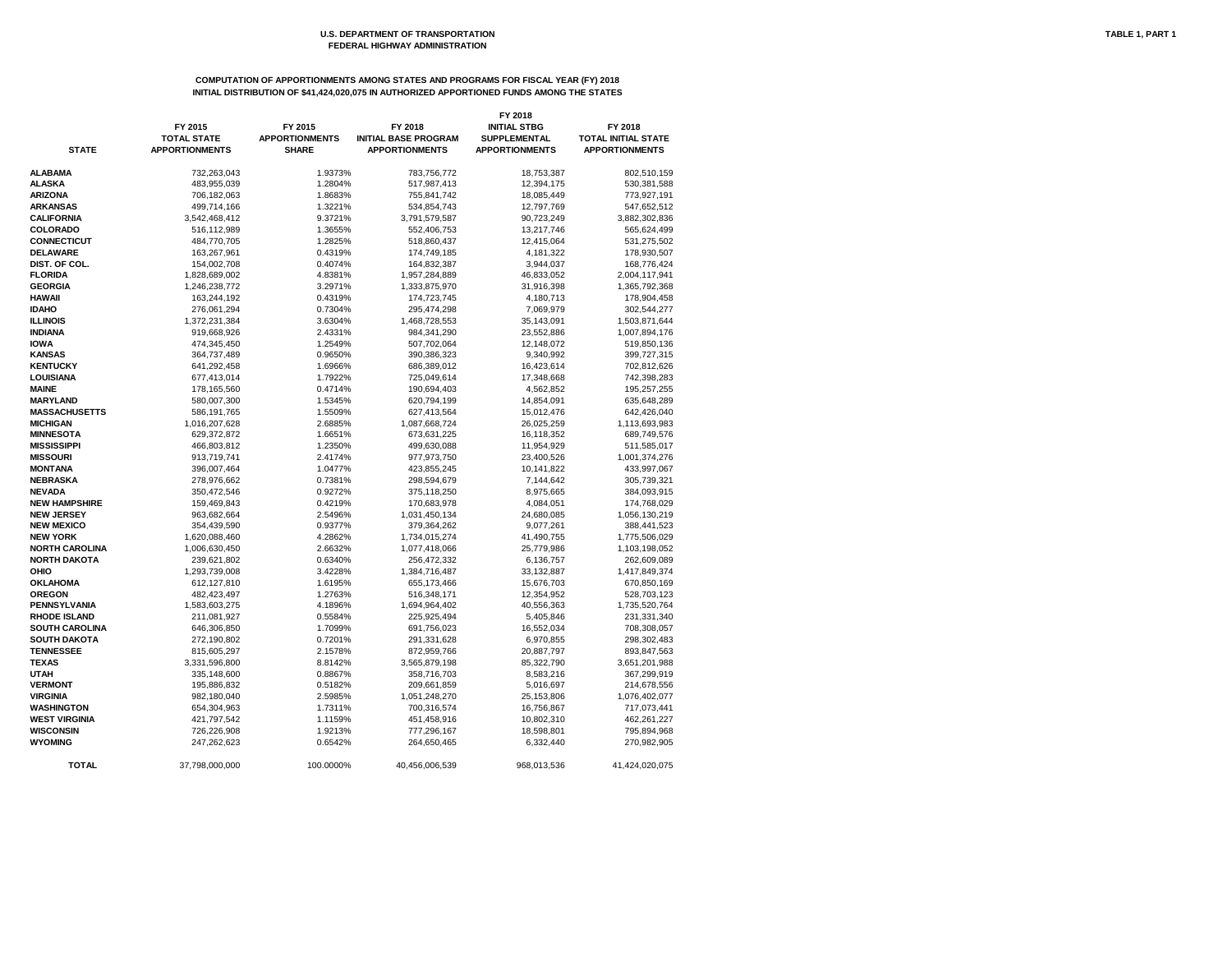# **COMPUTATION OF APPORTIONMENTS AMONG STATES AND PROGRAMS FOR FISCAL YEAR (FY) 2018**

**ADJUSTMENTS TO INITIAL DISTRIBUTION OF \$41,424,020,075 IN AUTHORIZED APPORTIONED FUNDS AMONG THE STATES BASED ON THE 95% MINIMUM DOLLAR RATE OF RETURN**

| <b>STATE</b>                       | FY 2018<br><b>INITIAL STATE</b><br><b>APPORTIONMENTS</b> | FY 2016<br><b>HIGHWAY TRUST</b> | FY 2018<br>95% MINIMUM<br>FUND CONTRIBUTIONS APPORTIONMENT REQUIRED | FY 2018<br><b>TARGET SHARE IF</b><br><b>BELOW MINIMUM</b> | FY 2018 INITIAL<br><b>APPORTIONMENTS</b><br><b>SHARE</b> | FY 2018<br><b>ADJUSTMENT #1 TO</b><br><b>MEET 95% MINIMUM *</b> | FY 2018<br><b>ADJUSTED BASE PROGRAM</b><br><b>APPORTIONMENTS</b> | FY 2018<br><b>ADJUSTED STBG</b><br><b>SUPPLEMENTAL</b><br><b>APPORTIONMENTS</b> | FY 2018<br><b>TOTAL STATE</b><br><b>APPORTIONMENTS</b> |
|------------------------------------|----------------------------------------------------------|---------------------------------|---------------------------------------------------------------------|-----------------------------------------------------------|----------------------------------------------------------|-----------------------------------------------------------------|------------------------------------------------------------------|---------------------------------------------------------------------------------|--------------------------------------------------------|
| <b>ALABAMA</b>                     | 802,510,159                                              | 706,457,000                     | 671,134,150                                                         | 1.6202%                                                   | 1.9373%                                                  | 1.9280%                                                         | 780,000,074                                                      | 18,663,499                                                                      | 798,663,573                                            |
| <b>ALASKA</b>                      | 530,381,588                                              | 89,866,000                      | 85,372,700                                                          | 0.2061%                                                   | 1.2804%                                                  | 1.2742%                                                         | 515,504,599                                                      | 12,334,767                                                                      | 527,839,366                                            |
| <b>ARIZONA</b>                     | 773,927,191                                              | 715,939,000                     | 680,142,050                                                         | 1.6419%                                                   | 1.8683%                                                  | 1.8594%                                                         | 752,218,846                                                      | 17,998,762                                                                      | 770,217,608                                            |
| <b>ARKANSAS</b>                    | 547,652,512                                              | 440,193,000                     | 418,183,350                                                         | 1.0095%                                                   | 1.3221%                                                  | 1.3157%                                                         | 532,291,081                                                      | 12,736,427                                                                      | 545,027,508                                            |
| <b>CALIFORNIA</b>                  | 3,882,302,836                                            | 3,405,518,000                   | 3,235,242,100                                                       | 7.8101%                                                   | 9.3721%                                                  | 9.3272%                                                         | 3,773,405,814                                                    | 90,288,395                                                                      | 3,863,694,209                                          |
| <b>COLORADO</b>                    | 565,624,499                                              | 579,361,000                     | 550,392,950                                                         | 1.3287%                                                   | 1.3655%                                                  | 1.3589%                                                         | 549,758,961                                                      | 13,154,391                                                                      | 562,913,352                                            |
| <b>CONNECTICUT</b>                 | 531,275,502                                              | 328,762,000                     | 312,323,900                                                         | 0.7540%                                                   | 1.2825%                                                  | 1.2764%                                                         | 516,373,439                                                      | 12,355,557                                                                      | 528,728,996                                            |
| <b>DELAWARE</b>                    | 178,930,507                                              | 94,710,000                      | 89,974,500                                                          | 0.2172%                                                   | 0.4319%                                                  | 0.4299%                                                         | 173,911,579                                                      | 4,161,280                                                                       | 178,072,859                                            |
| DIST. OF COL.                      | 168,776,424                                              | 23,088,000                      | 21,933,600                                                          | 0.0529%                                                   | 0.4074%                                                  | 0.4055%                                                         | 164,042,314                                                      | 3,925,132                                                                       | 167,967,446                                            |
| <b>FLORIDA</b>                     | 2,004,117,941                                            | 1,875,909,000                   | 1,782,113,550                                                       | 4.3021%                                                   | 4.8381%                                                  | 4.8149%                                                         | 1,947,903,244                                                    | 46,608,572                                                                      | 1,994,511,816                                          |
| <b>GEORGIA</b>                     | 1,365,792,368                                            | 1,273,677,000                   | 1,209,993,150                                                       | 2.9210%                                                   | 3.2971%                                                  | 3.2813%                                                         | 1,327,482,445                                                    | 31,763,416                                                                      | 1,359,245,861                                          |
| <b>HAWAII</b>                      | 178,904,458                                              | 90,278,000                      | 85,764,100                                                          | 0.2070%                                                   | 0.4319%                                                  | 0.4298%                                                         | 173,886,260                                                      | 4,160,674                                                                       | 178,046,934                                            |
| <b>IDAHO</b>                       | 302,544,277                                              | 215,229,000                     | 204,467,550                                                         | 0.4936%                                                   | 0.7304%                                                  | 0.7269%                                                         | 294,058,033                                                      | 7,036,091                                                                       | 301,094,124                                            |
| <b>ILLINOIS</b>                    | 1,503,871,644                                            | 1,299,027,000                   | 1,234,075,650                                                       | 2.9791%                                                   | 3.6304%                                                  | 3.6130%                                                         | 1,461,688,653                                                    | 34,974,643                                                                      | 1,496,663,296                                          |
| <b>INDIANA</b>                     | 1,007,894,176                                            | 949,336,000                     | 901,869,200                                                         | 2.1772%                                                   | 2.4331%                                                  | 2.4215%                                                         | 979,623,152                                                      | 23,439,992                                                                      | 1,003,063,144                                          |
| <b>IOWA</b>                        | 519,850,136                                              | 483,711,000                     | 459,525,450                                                         | 1.1093%                                                   | 1.2549%                                                  | 1.2489%                                                         | 505,268,550                                                      | 12,089,844                                                                      | 517,358,394                                            |
| <b>KANSAS</b>                      | 399,727,315                                              | 381,406,000                     | 362,335,700                                                         | 0.8747%                                                   | 0.9650%                                                  | 0.9603%                                                         | 388,515,126                                                      | 9,296,219                                                                       | 397,811,345                                            |
| <b>KENTUCKY</b>                    | 702,812,626                                              | 614,690,000                     | 583,955,500                                                         | 1.4097%                                                   | 1.6966%                                                  | 1.6885%                                                         | 683,099,017                                                      | 16,344,893                                                                      | 699,443,910                                            |
| <b>LOUISIANA</b>                   | 742,398,283                                              | 620,500,000                     | 589,475,000                                                         | 1.4230%                                                   | 1.7922%                                                  | 1.7836%                                                         | 721,574,312                                                      | 17,265,513                                                                      | 738,839,825                                            |
| <b>MAINE</b>                       | 195,257,255                                              | 187,733,000                     | 178,346,350                                                         | 0.4305%                                                   | 0.4714%                                                  | 0.4691%                                                         | 189,780,368                                                      | 4,540,981                                                                       | 194,321,349                                            |
| <b>MARYLAND</b>                    | 635,648,289                                              | 636,841,000                     | 604,998,950                                                         | 1.4605%                                                   | 1.5345%                                                  | 1.5271%                                                         | 617,818,612                                                      | 14,782,892                                                                      | 632,601,504                                            |
| <b>MASSACHUSETTS</b>               | 642,426,040                                              | 596,452,000                     | 566,629,400                                                         | 1.3679%                                                   | 1.5509%                                                  | 1.5434%                                                         | 624,406,249                                                      | 14,940,518                                                                      | 639,346,767                                            |
| <b>MICHIGAN</b>                    | 1,113,693,983                                            | 1,055,935,000                   | 1,003,138,250                                                       | 2.4216%                                                   | 2.6885%                                                  | 2.6756%                                                         | 1,082,455,318                                                    | 25,900,515                                                                      | 1,108,355,833                                          |
| <b>MINNESOTA</b>                   | 689,749,576                                              | 630,375,000                     | 598,856,250                                                         | 1.4457%                                                   | 1.6651%                                                  | 1.6571%                                                         | 670,402,380                                                      | 16,041,093                                                                      | 686,443,473                                            |
| <b>MISSISSIPPI</b>                 | 511,585,017                                              | 495,055,000                     | 470,302,250                                                         | 1.1353%                                                   | 1.2350%                                                  | 1.2291%                                                         | 497,235,265                                                      | 11,897,627                                                                      | 509,132,892                                            |
| <b>MISSOURI</b>                    | 1,001,374,276                                            | 854,456,000                     | 811,733,200                                                         | 1.9596%                                                   | 2.4174%                                                  | 2.4058%                                                         | 973,286,133                                                      | 23,288,363                                                                      | 996,574,496                                            |
| <b>MONTANA</b>                     | 433,997,067                                              | 174,897,000                     | 166, 152, 150                                                       | 0.4011%                                                   | 1.0477%                                                  | 1.0427%                                                         | 421,823,625                                                      | 10,093,210                                                                      | 431,916,835                                            |
| <b>NEBRASKA</b>                    | 305,739,321                                              | 293,103,000                     | 278,447,850                                                         | 0.6722%                                                   | 0.7381%                                                  | 0.7345%                                                         | 297, 163, 457                                                    | 7,110,397                                                                       | 304,273,854                                            |
| <b>NEVADA</b>                      | 384,093,915                                              | 286,121,000                     | 271,814,950                                                         | 0.6562%                                                   | 0.9272%                                                  | 0.9228%                                                         | 373,320,236                                                      | 8,932,643                                                                       | 382,252,879                                            |
| <b>NEW HAMPSHIRE</b>               | 174,768,029                                              | 144,196,000                     | 136,986,200                                                         | 0.3307%                                                   | 0.4219%                                                  | 0.4199%                                                         | 169,865,857                                                      | 4,064,476                                                                       | 173,930,333                                            |
| <b>NEW JERSEY</b>                  | 1,056,130,219                                            | 942,930,000                     | 895,783,500                                                         | 2.1625%                                                   | 2.5496%                                                  | 2.5373%                                                         | 1,026,506,194                                                    | 24,561,789                                                                      | 1,051,067,983                                          |
| <b>NEW MEXICO</b>                  | 388,441,523                                              | 341,108,000                     | 324,052,600                                                         | 0.7823%                                                   | 0.9377%                                                  | 0.9332%                                                         | 377,545,896                                                      | 9,033,752                                                                       | 386,579,648                                            |
| <b>NEW YORK</b>                    | 1,775,506,029                                            | 1,350,657,000                   | 1,283,124,150                                                       | 3.0975%                                                   | 4.2862%                                                  | 4.2656%                                                         | 1,725,703,804                                                    | 41,291,882                                                                      | 1,766,995,686                                          |
| <b>NORTH CAROLINA</b>              | 1,103,198,052                                            | 1,087,145,000                   | 1,032,787,750                                                       | 2.4932%                                                   | 2.6632%                                                  | 2.6504%                                                         | 1,072,253,793                                                    | 25,656,417                                                                      | 1,097,910,210                                          |
| <b>NORTH DAKOTA</b>                | 262,609,089                                              | 197,241,000                     | 187,378,950                                                         | 0.4523%                                                   | 0.6340%                                                  | 0.6309%                                                         | 255,243,010                                                      | 6,107,343                                                                       | 261,350,353                                            |
| <b>OHIO</b>                        | 1,417,849,374                                            | 1,354,244,000                   | 1,286,531,800                                                       | 3.1058%                                                   | 3.4228%                                                  | 3.4064%                                                         | 1,378,079,273                                                    | 32,974,075                                                                      | 1,411,053,348                                          |
| <b>OKLAHOMA</b>                    | 670,850,169                                              | 602,272,000                     | 572,158,400                                                         | 1.3812%                                                   | 1.6195%                                                  | 1.6117%                                                         | 652,033,093                                                      | 15,601,561                                                                      | 667,634,654                                            |
| <b>OREGON</b>                      | 528,703,123                                              | 433,309,000                     | 411,643,550                                                         | 0.9937%                                                   | 1.2763%                                                  | 1.2702%                                                         | 513,873,214                                                      | 12,295,732                                                                      | 526,168,946                                            |
| <b>PENNSYLVANIA</b>                | 1,735,520,764                                            | 1,318,208,000                   | 1,252,297,600                                                       | 3.0231%                                                   | 4.1896%                                                  | 4.1696%                                                         | 1,686,840,110                                                    | 40,361,968                                                                      | 1,727,202,078                                          |
| <b>RHODE ISLAND</b>                | 231,331,340                                              | 83,137,000                      | 78,980,150                                                          | 0.1907%                                                   | 0.5584%                                                  | 0.5558%                                                         | 224,842,589                                                      | 5,379,935                                                                       | 230,222,524                                            |
| <b>SOUTH CAROLINA</b>              | 708,308,057                                              | 686,700,000                     | 652,365,000                                                         | 1.5748%                                                   | 1.7099%                                                  | 1.7017%                                                         | 688,440,303                                                      | 16,472,697                                                                      | 704,913,000                                            |
| <b>SOUTH DAKOTA</b>                | 298,302,483                                              | 155,464,000                     | 147,690,800                                                         | 0.3565%                                                   | 0.7201%                                                  | 0.7167%                                                         | 289,935,219                                                      | 6,937,442                                                                       | 296,872,661                                            |
| <b>TENNESSEE</b>                   | 893,847,563                                              | 860,049,000                     | 817,046,550                                                         | 1.9724%                                                   | 2.1578%                                                  | 2.1475%                                                         | 868,775,501                                                      | 20,787,678                                                                      | 889,563,179                                            |
| <b>TEXAS</b>                       | 3,651,201,988                                            | 4,033,952,000                   | 3,832,254,400                                                       | 9.2513%                                                   | 8.8142%                                                  | 9.2513%                                                         | 3,742,700,703                                                    | 89,553,697                                                                      | 3,832,254,400                                          |
| <b>UTAH</b>                        | 367,299,919                                              | 355,400,000                     | 337,630,000                                                         | 0.8151%                                                   | 0.8867%                                                  | 0.8824%                                                         | 356,997,305                                                      | 8,542,075                                                                       | 365,539,380                                            |
| <b>VERMONT</b>                     | 214,678,556                                              | 73,136,000                      | 69,479,200                                                          | 0.1677%                                                   | 0.5182%                                                  | 0.5158%                                                         | 208,656,909                                                      | 4,992,651                                                                       | 213,649,560                                            |
| <b>VIRGINIA</b>                    | 1,076,402,077                                            | 987,789,000                     | 938,399,550                                                         | 2.2654%                                                   | 2.5985%                                                  | 2.5860%                                                         | 1,046,209,434                                                    | 25,033,239                                                                      | 1,071,242,673                                          |
| <b>WASHINGTON</b>                  | 717,073,441                                              | 680,603,000                     | 646,572,850                                                         | 1.5609%                                                   | 1.7311%                                                  | 1.7228%                                                         | 696,959,821                                                      | 16,676,548                                                                      | 713,636,369                                            |
| <b>WEST VIRGINIA</b>               | 462,261,227                                              | 237,488,000                     | 225,613,600                                                         | 0.5446%                                                   | 1.1159%                                                  | 1.1106%                                                         | 449,294,987                                                      | 10,750,533                                                                      | 460,045,520                                            |
| <b>WISCONSIN</b><br><b>WYOMING</b> | 795,894,968<br>270,982,905                               | 682,121,000<br>176,126,000      | 648,014,950<br>167,319,700                                          | 1.5643%<br>0.4039%                                        | 1.9213%                                                  | 1.9121%                                                         | 773,570,437                                                      | 18,509,653<br>6,302,087                                                         | 792,080,090                                            |
|                                    |                                                          |                                 |                                                                     |                                                           | 0.6542%                                                  | 0.6510%                                                         | 263,381,945                                                      |                                                                                 | 269,684,032                                            |
| <b>TOTAL</b>                       | 41,424,020,075                                           | 36,181,900,000                  | 34,372,805,000                                                      |                                                           | 100.0000%                                                | 100.0000%                                                       | 40,456,006,539                                                   | 968,013,536                                                                     | 41,424,020,075                                         |

\* Texas triggered the 95% minimum provision in FY 2018. As such, the apportionments for Texas were adjusted upward accordingly and the apportionments for all other States were required to be adjusted proportionally downwar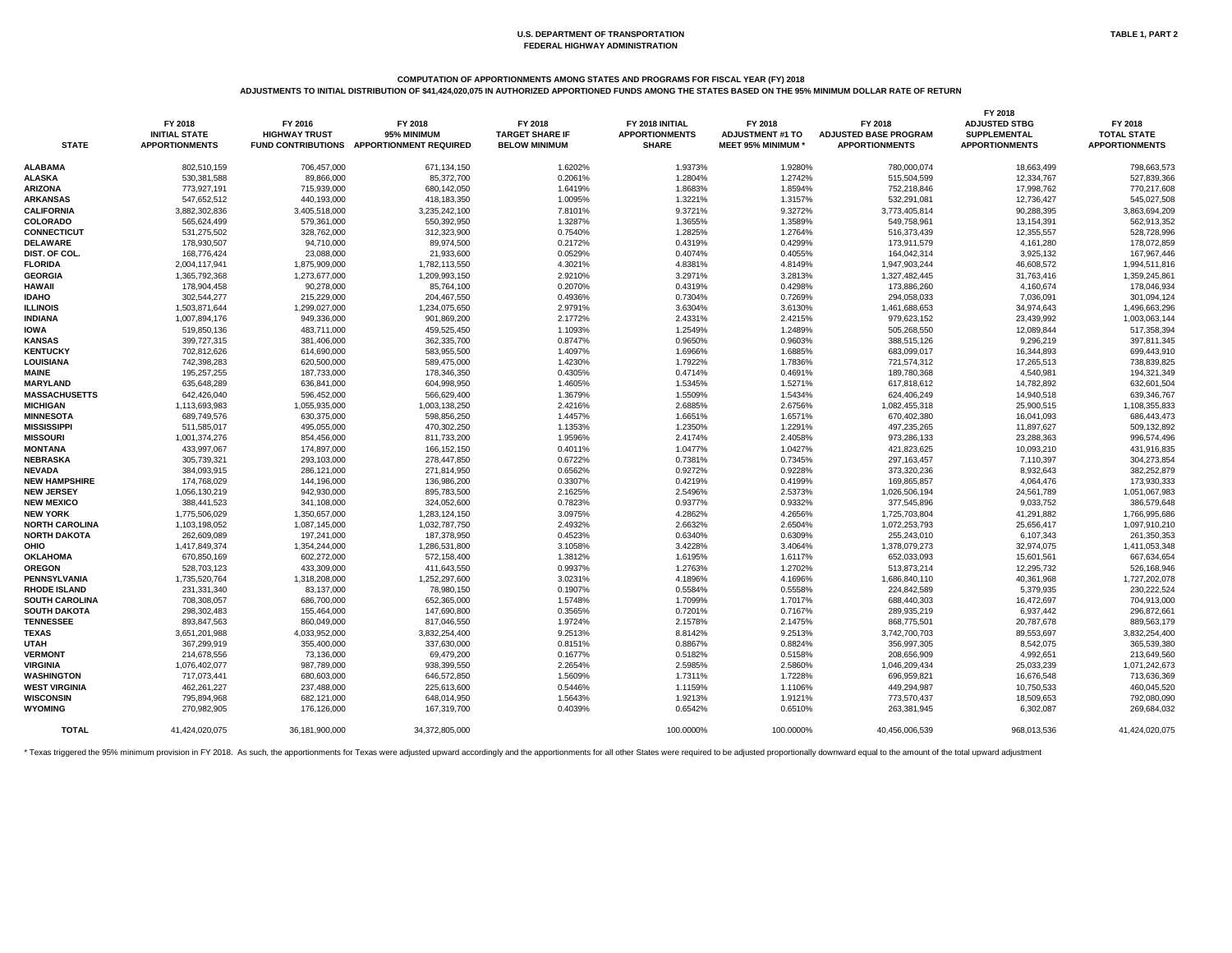# **COMPUTATION OF APPORTIONMENTS AMONG STATES AND PROGRAMS FOR FISCAL YEAR (FY) 2018**

**DISTRIBUTION OF EACH STATE'S APPORTIONED FUNDS AMONG PROGRAMS: NATIONAL HIGHWAY FREIGHT PROGRAM (NHFP)**

|                       | FY 2018<br><b>ADJUSTED BASE PROGRAM</b> | FY 2018<br><b>NHFP SHARE</b> | FY 2018<br><b>INITIAL NHFP</b> | FY 2009<br><b>METRO PLANNING</b> | FY 2009<br><b>TOTAL</b><br><b>APPORTIONMENTS</b> | FY 2009 METRO PLANNING<br><b>SHARE OF TOTAL</b> | FY 2018<br><b>METRO PLANNING</b> | FY 2018<br><b>ADJUSTED NHFP</b> |
|-----------------------|-----------------------------------------|------------------------------|--------------------------------|----------------------------------|--------------------------------------------------|-------------------------------------------------|----------------------------------|---------------------------------|
| <b>STATE</b>          | <b>APPORTIONMENTS</b>                   |                              | <b>APPORTIONMENT</b>           | <b>APPORTIONMENT</b>             |                                                  | <b>APPORTIONMENTS</b>                           | <b>SET-ASIDE FROM NHFP</b>       | <b>APPORTIONMENT</b>            |
| <b>ALABAMA</b>        | 780,000,074                             | 1.9280%                      | 23,136,245                     | 2,930,666                        | 720,123,469                                      | 0.4070%                                         | 94,157                           | 23,042,088                      |
| <b>ALASKA</b>         | 515,504,599                             | 1.2742%                      | 15,290,820                     | 1,519,833                        | 334,688,980                                      | 0.4541%                                         | 69,436                           | 15,221,384                      |
| <b>ARIZONA</b>        | 752,218,846                             | 1.8594%                      | 22,312,203                     | 5,900,202                        | 734,659,324                                      | 0.8031%                                         | 179,194                          | 22,133,009                      |
| <b>ARKANSAS</b>       | 532,291,081                             | 1.3157%                      | 15,788,738                     | 1,519,833                        | 456,083,199                                      | 0.3332%                                         | 52,614                           | 15,736,124                      |
| <b>CALIFORNIA</b>     | 3,773,405,814                           | 9.3272%                      | 111,926,197                    | 45,321,037                       | 3,310,769,460                                    | 1.3689%                                         | 1,532,155                        | 110,394,042                     |
| <b>COLORADO</b>       | 549,758,961                             | 1.3589%                      | 16,306,868                     | 4,850,668                        | 488,390,175                                      | 0.9932%                                         | 161,959                          | 16,144,909                      |
| <b>CONNECTICUT</b>    | 516,373,439                             | 1.2764%                      | 15,316,592                     | 4,300,411                        | 466,061,951                                      | 0.9227%                                         | 141,328                          | 15,175,264                      |
| <b>DELAWARE</b>       | 173,911,579                             | 0.4299%                      | 5,158,539                      | 1,519,833                        | 143,677,493                                      | 1.0578%                                         | 54,567                           | 5,103,972                       |
| DIST. OF COL.         | 164,042,314                             | 0.4055%                      | 4,865,798                      | 1,519,833                        | 136,061,014                                      | 1.1170%                                         | 54,352                           | 4,811,446                       |
| <b>FLORIDA</b>        | 1,947,903,244                           | 4.8149%                      | 57,778,414                     | 20,335,985                       | 1,853,154,887                                    | 1.0974%                                         | 634,044                          | 57,144,370                      |
| <b>GEORGIA</b>        | 1,327,482,445                           | 3.2813%                      | 39,375,585                     | 7,563,836                        | 1,251,785,184                                    | 0.6042%                                         | 237,925                          | 39,137,660                      |
| <b>HAWAII</b>         | 173,886,260                             | 0.4298%                      | 5,157,788                      | 1,519,833                        | 146,371,519                                      | 1.0383%                                         | 53,555                           | 5,104,233                       |
| <b>IDAHO</b>          | 294,058,033                             | 0.7269%                      | 8,722,305                      | 1,519,833                        | 267,369,595                                      | 0.5684%                                         | 49,581                           | 8,672,724                       |
| <b>ILLINOIS</b>       | 1,461,688,653                           | 3.6130%                      | 43,356,390                     | 14,700,785                       | 1,219,798,726                                    | 1.2052%                                         | 522,523                          | 42,833,867                      |
| <b>INDIANA</b>        | 979,623,152                             | 2.4215%                      | 29,057,435                     | 5,149,527                        | 933,551,620                                      | 0.5516%                                         | 160,283                          | 28,897,152                      |
| <b>IOWA</b>           | 505,268,550                             | 1.2489%                      | 14,987,200                     | 1,683,012                        | 415,258,325                                      | 0.4053%                                         | 60,742                           | 14,926,458                      |
| <b>KANSAS</b>         | 388,515,126                             | 0.9603%                      | 11,524,077                     | 1,823,479                        | 352,297,846                                      | 0.5176%                                         | 59,648                           | 11,464,429                      |
| <b>KENTUCKY</b>       | 683,099,017                             | 1.6885%                      | 20,261,981                     | 2,365,357                        | 617,805,145                                      | 0.3829%                                         | 77,576                           | 20,184,405                      |
| <b>LOUISIANA</b>      | 721,574,312                             | 1.7836%                      | 21,403,229                     | 3,828,048                        | 622,324,758                                      | 0.6151%                                         | 131,656                          | 21,271,573                      |
| <b>MAINE</b>          | 189,780,368                             | 0.4691%                      | 5,629,237                      | 1,519,833                        | 151,661,614                                      | 1.0021%                                         | 56,412                           | 5,572,825                       |
| <b>MARYLAND</b>       | 617,818,612                             | 1.5271%                      | 18,325,643                     | 6,491,921                        | 560,235,056                                      | 1.1588%                                         | 212,355                          | 18,113,288                      |
| <b>MASSACHUSETTS</b>  | 624,406,249                             | 1.5434%                      | 18,521,045                     | 8,507,425                        | 572,403,292                                      | 1.4863%                                         | 275,272                          | 18,245,773                      |
| <b>MICHIGAN</b>       | 1,082,455,318                           | 2.6756%                      | 32,107,627                     | 9,931,760                        | 1,005,579,924                                    | 0.9877%                                         | 317,116                          | 31,790,511                      |
| <b>MINNESOTA</b>      | 670,402,380                             | 1.6571%                      | 19,885,375                     | 4,093,963                        | 581,422,187                                      | 0.7041%                                         | 140,019                          | 19,745,356                      |
| <b>MISSISSIPPI</b>    | 497,235,265                             | 1.2291%                      | 14,748,918                     | 1,519,833                        | 430,459,155                                      | 0.3531%                                         | 52,074                           | 14,696,844                      |
| <b>MISSOURI</b>       | 973,286,133                             | 2.4058%                      | 28,869,467                     | 4,665,984                        | 846,276,998                                      | 0.5514%                                         | 159,173                          | 28,710,294                      |
| <b>MONTANA</b>        | 421,823,625                             | 1.0427%                      | 12,512,069                     | 1,519,833                        | 345,407,598                                      | 0.4400%                                         | 55,055                           | 12,457,014                      |
| <b>NEBRASKA</b>       | 297, 163, 457                           | 0.7345%                      | 8,814,418                      | 1,519,833                        | 263,944,626                                      | 0.5758%                                         | 50,755                           | 8,763,663                       |
| <b>NEVADA</b>         | 373,320,236                             | 0.9228%                      | 11,073,369                     | 2,530,745                        | 278,772,117                                      | 0.9078%                                         | 100,526                          | 10,972,843                      |
| <b>NEW HAMPSHIRE</b>  | 169,865,857                             | 0.4199%                      | 5,038,536                      | 1,519,833                        | 158,183,641                                      | 0.9608%                                         | 48,410                           | 4,990,126                       |
| <b>NEW JERSEY</b>     | 1,026,506,194                           | 2.5373%                      | 30,448,073                     | 11,705,997                       | 934,939,552                                      | 1.2521%                                         | 381,228                          | 30,066,845                      |
| <b>NEW MEXICO</b>     | 377,545,896                             | 0.9332%                      | 11,198,710                     | 1,519,833                        | 345,307,002                                      | 0.4401%                                         | 49,290                           | 11,149,420                      |
| <b>NEW YORK</b>       | 1,725,703,804                           | 4.2656%                      | 51,187,567                     | 23,407,517                       | 1,566,754,887                                    | 1.4940%                                         | 764,749                          | 50,422,818                      |
| <b>NORTH CAROLINA</b> | 1,072,253,793                           | 2.6504%                      | 31,805,031                     | 5,677,834                        | 1,013,789,209                                    | 0.5601%                                         | 178,127                          | 31,626,904                      |
| <b>NORTH DAKOTA</b>   | 255,243,010                             | 0.6309%                      | 7,570,980                      | 1,519,833                        | 223,797,940                                      | 0.6791%                                         | 51,415                           | 7,519,565                       |
| <b>OHIO</b>           | 1,378,079,273                           | 3.4064%                      | 40,876,381                     | 11,037,950                       | 1,271,888,648                                    | 0.8678%                                         | 354,741                          | 40,521,640                      |
| <b>OKLAHOMA</b>       | 652,033,093                             | 1.6117%                      | 19,340,508                     | 2,239,867                        | 547,112,718                                      | 0.4094%                                         | 79,180                           | 19,261,328                      |
| <b>OREGON</b>         | 513,873,214                             | 1.2702%                      | 15,242,430                     | 2,983,379                        | 410,227,150                                      | 0.7273%                                         | 110,851                          | 15, 131, 579                    |
| <b>PENNSYLVANIA</b>   | 1,686,840,110                           | 4.1696%                      | 50,034,798                     | 12,396,227                       | 1,561,501,663                                    | 0.7939%                                         | 397,209                          | 49,637,589                      |
| <b>RHODE ISLAND</b>   | 224,842,589                             | 0.5558%                      | 6,669,247                      | 1,519,833                        | 178,239,974                                      | 0.8527%                                         | 56,868                           | 6,612,379                       |
| <b>SOUTH CAROLINA</b> | 688,440,303                             | 1.7017%                      | 20,420,413                     | 2,828,931                        | 598,892,886                                      | 0.4724%                                         | 96,458                           | 20,323,955                      |
| <b>SOUTH DAKOTA</b>   | 289,935,219                             | 0.7167%                      | 8,600,015                      | 1,519,833                        | 241,534,429                                      | 0.6292%                                         | 54,115                           | 8,545,900                       |
| <b>TENNESSEE</b>      | 868,775,501                             | 2.1475%                      | 25,769,489                     | 4,475,878                        | 783,511,070                                      | 0.5713%                                         | 147,211                          | 25,622,278                      |
| <b>TEXAS</b>          | 3,742,700,703                           | 9.2513%                      | 111,015,427                    | 22,337,498                       | 3,137,119,113                                    | 0.7120%                                         | 790,473                          | 110,224,954                     |
| <b>UTAH</b>           | 356,997,305                             | 0.8824%                      | 10,589,201                     | 2,639,098                        | 281,613,216                                      | 0.9371%                                         | 99,235                           | 10,489,966                      |
| <b>VERMONT</b>        | 208,656,909                             | 0.5158%                      | 6,189,150                      | 1,519,833                        | 146,527,682                                      | 1.0372%                                         | 64,196                           | 6,124,954                       |
| <b>VIRGINIA</b>       | 1,046,209,434                           | 2.5860%                      | 31,032,507                     | 7,115,731                        | 953,790,577                                      | 0.7460%                                         | 231,517                          | 30,800,990                      |
| <b>WASHINGTON</b>     | 696,959,821                             | 1.7228%                      | 20,673,118                     | 6,497,505                        | 599,048,004                                      | 1.0846%                                         | 224,229                          | 20,448,889                      |
| <b>WEST VIRGINIA</b>  | 449,294,987                             | 1.1106%                      | 13,326,921                     | 1,519,833                        | 388,561,121                                      | 0.3911%                                         | 52,127                           | 13,274,794                      |
| <b>WISCONSIN</b>      | 773,570,437                             | 1.9121%                      | 22,945,530                     | 4,291,349                        | 703,303,685                                      | 0.6102%                                         | 140,007                          | 22,805,523                      |
| <b>WYOMING</b>        | 263,381,945                             | 0.6510%                      | 7,812,396                      | 1,519,833                        | 245,249,743                                      | 0.6197%                                         | 48,414                           | 7,763,982                       |
| <b>TOTAL</b>          | 40,456,006,539                          | 100.0000%                    | 1,200,000,000                  | 303,966,566                      | 35,797,289,147                                   | 0.8491%                                         | 10,166,102                       | 1,189,833,898                   |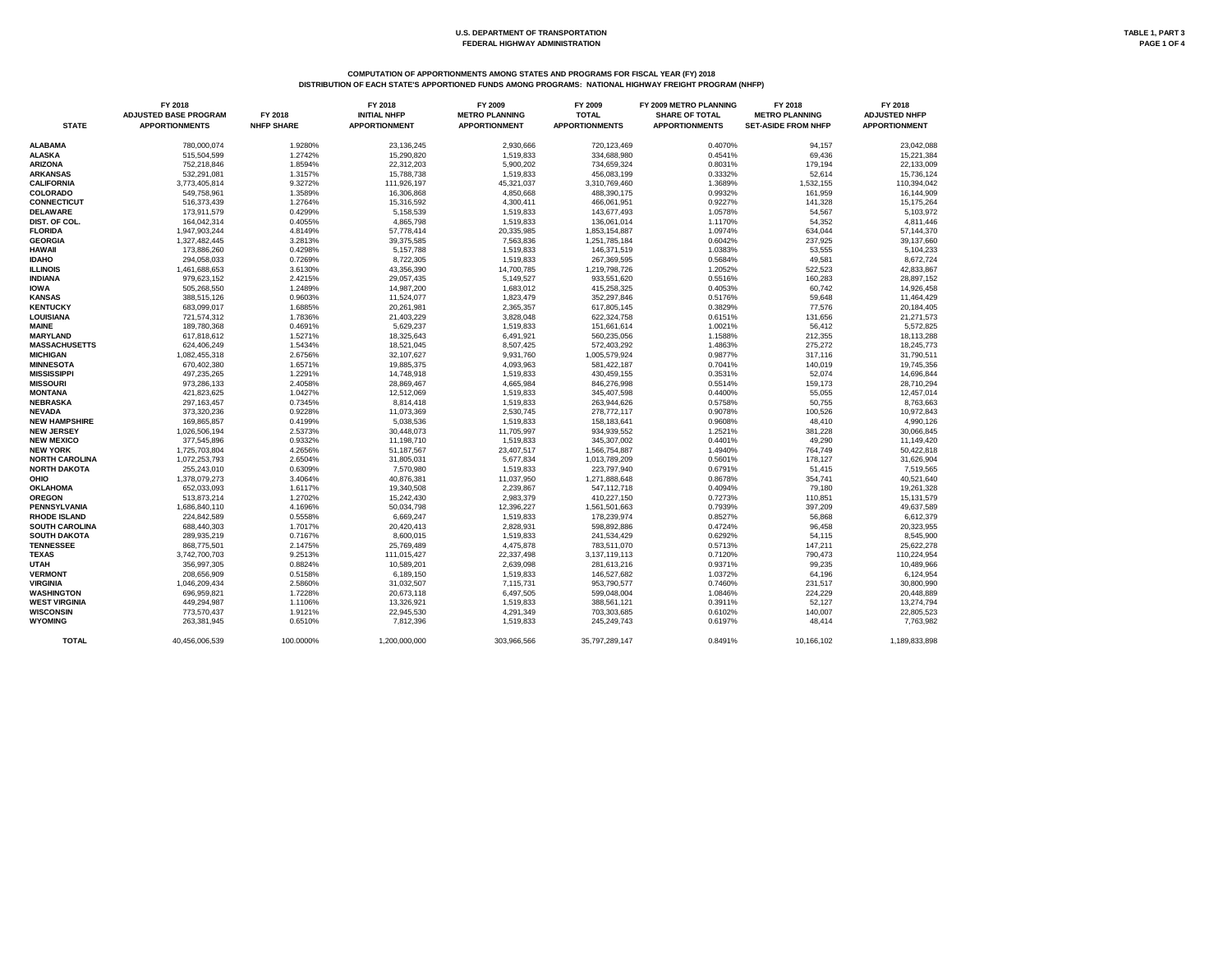### **COMPUTATION OF APPORTIONMENTS AMONG STATES AND PROGRAMS FOR FISCAL YEAR (FY) 2018 DISTRIBUTION OF EACH STATE'S APPORTIONED FUNDS AMONG PROGRAMS: CONGESTION MITIGATION AND AIR QUALITY IMPROVEMENT (CMAQ) PROGRAM**

|                       |                        |                       | FY 2018               |                             |                      |  |  |
|-----------------------|------------------------|-----------------------|-----------------------|-----------------------------|----------------------|--|--|
|                       |                        |                       | <b>FY 2009 CMAQ</b>   | <b>TOTAL STATE BASE</b>     | FY 2018              |  |  |
|                       | <b>FY 2009 CMAQ</b>    | FY 2009 TOTAL         | <b>SHARE OF TOTAL</b> | <b>APPORTIONMENTS</b>       | <b>CMAQ</b>          |  |  |
| <b>STATE</b>          | <b>APPORTIONMENT</b> * | <b>APPORTIONMENTS</b> | <b>APPORTIONMENTS</b> | <b>REMAINING AFTER NHFP</b> | <b>APPORTIONMENT</b> |  |  |
|                       |                        |                       |                       |                             |                      |  |  |
| <b>ALABAMA</b>        | 11,208,248             | 720,123,469           | 1.5564%               | 756,863,829                 | 11,780,088           |  |  |
| <b>ALASKA</b>         | 19,013,484             | 334,688,980           | 5.6809%               | 500,213,779                 | 28,416,850           |  |  |
| <b>ARIZONA</b>        | 53,918,622             | 734,659,324           | 7.3393%               | 729,906,643                 | 53,569,810           |  |  |
| <b>ARKANSAS</b>       | 11,228,220             | 456,083,199           | 2.4619%               | 516,502,343                 | 12,715,667           |  |  |
| <b>CALIFORNIA</b>     | 433,313,062            | 3,310,769,460         | 13.0880%              | 3,661,479,617               | 479,213,960          |  |  |
| <b>COLORADO</b>       | 39,986,607             | 488,390,175           | 8.1874%               | 533,452,093                 | 43,676,020           |  |  |
| <b>CONNECTICUT</b>    | 42,493,893             | 466,061,951           | 9.1176%               | 501,056,847                 | 45,684,605           |  |  |
| <b>DELAWARE</b>       | 10,252,769             | 143,677,493           | 7.1360%               | 168,753,040                 | 12,042,150           |  |  |
| DIST. OF COL.         | 8,916,491              | 136,061,014           | 6.5533%               | 159,176,516                 | 10,431,320           |  |  |
| <b>FLORIDA</b>        | 13,766,472             | 1,853,154,887         | 0.7429%               | 1,890,124,830               | 14,041,109           |  |  |
| <b>GEORGIA</b>        | 68,186,260             | 1,251,785,184         | 5.4471%               | 1,288,106,860               | 70,164,746           |  |  |
| <b>HAWAII</b>         | 9,279,275              | 146,371,519           | 6.3395%               | 168,728,472                 | 10,696,602           |  |  |
| <b>IDAHO</b>          | 12,398,641             | 267,369,595           | 4.6373%               | 285,335,728                 | 13,231,778           |  |  |
| <b>ILLINOIS</b>       | 97,772,604             |                       | 8.0155%               |                             |                      |  |  |
|                       |                        | 1,219,798,726         |                       | 1,418,332,263               | 113,686,001          |  |  |
| <b>INDIANA</b>        | 47,781,602             | 933,551,620           | 5.1183%               | 950,565,717                 | 48,652,428           |  |  |
| <b>IOWA</b>           | 9,878,886              | 415,258,325           | 2.3790%               | 490,281,350                 | 11,663,664           |  |  |
| <b>KANSAS</b>         | 9,183,043              | 352,297,846           | 2.6066%               | 376,991,049                 | 9,826,699            |  |  |
| <b>KENTUCKY</b>       | 13,185,175             | 617,805,145           | 2.1342%               | 662,837,036                 | 14,146,244           |  |  |
| <b>LOUISIANA</b>      | 10,505,618             | 622,324,758           | 1.6881%               | 700,171,083                 | 11,819,761           |  |  |
| <b>MAINE</b>          | 8,757,021              | 151,661,614           | 5.7741%               | 184, 151, 131               | 10,632,983           |  |  |
| <b>MARYLAND</b>       | 51,816,107             | 560,235,056           | 9.2490%               | 599,492,969                 | 55,447,069           |  |  |
| <b>MASSACHUSETTS</b>  | 61,870,134             | 572,403,292           | 10.8088%              | 605,885,204                 | 65,489,139           |  |  |
| <b>MICHIGAN</b>       | 73,162,579             | 1,005,579,924         | 7.2757%               | 1,050,347,691               | 76,419,730           |  |  |
| <b>MINNESOTA</b>      | 29,742,588             | 581,422,187           | 5.1155%               | 650,517,005                 | 33,277,126           |  |  |
| <b>MISSISSIPPI</b>    | 10,335,807             | 430,459,155           | 2.4011%               | 482,486,347                 | 11,585,038           |  |  |
| <b>MISSOURI</b>       | 21,810,895             | 846,276,998           | 2.5773%               | 944,416,666                 | 24,340,225           |  |  |
| <b>MONTANA</b>        | 12,972,801             | 345,407,598           | 3.7558%               | 409,311,556                 | 15,372,903           |  |  |
| <b>NEBRASKA</b>       | 9,724,445              | 263,944,626           | 3.6843%               | 288,349,039                 | 10,623,571           |  |  |
| <b>NEVADA</b>         | 25,881,891             | 278,772,117           | 9.2842%               | 362,246,867                 | 33,631,893           |  |  |
| <b>NEW HAMPSHIRE</b>  | 10,256,024             | 158,183,641           | 6.4836%               | 164,827,321                 | 10,686,775           |  |  |
| <b>NEW JERSEY</b>     | 100,893,092            | 934,939,552           | 10.7914%              | 996,058,121                 | 107,488,643          |  |  |
| <b>NEW MEXICO</b>     | 11,108,512             | 345,307,002           | 3.2170%               | 366,347,186                 | 11,785,374           |  |  |
| <b>NEW YORK</b>       | 176,995,468            | 1,566,754,887         | 11.2969%              | 1,674,516,237               | 189,169,210          |  |  |
| NORTH CAROLINA        | 51,567,873             | 1,013,789,209         | 5.0866%               | 1,040,448,762               | 52,923,950           |  |  |
| <b>NORTH DAKOTA</b>   | 9,816,305              | 223,797,940           | 4.3862%               | 247,672,030                 | 10,863,479           |  |  |
| <b>OHIO</b>           | 94,050,620             | 1,271,888,648         | 7.3946%               | 1,337,202,892               | 98,880,323           |  |  |
| <b>OKLAHOMA</b>       | 10,496,776             | 547,112,718           | 1.9186%               | 632,692,585                 | 12,138,691           |  |  |
| <b>OREGON</b>         | 16,481,621             | 410,227,150           | 4.0177%               | 498,630,784                 | 20,033,398           |  |  |
| <b>PENNSYLVANIA</b>   | 102,945,194            | 1,561,501,663         | 6.5927%               | 1,636,805,312               | 107,909,741          |  |  |
| <b>RHODE ISLAND</b>   | 8,799,193              | 178,239,974           | 4.9367%               | 218,173,342                 | 10,770,588           |  |  |
| <b>SOUTH CAROLINA</b> | 12,127,209             | 598,892,886           | 2.0249%               | 668,019,890                 | 13,526,988           |  |  |
| <b>SOUTH DAKOTA</b>   | 10,875,044             | 241,534,429           | 4.5025%               | 281,335,204                 | 12,667,067           |  |  |
| <b>TENNESSEE</b>      | 35,550,869             | 783,511,070           | 4.5374%               | 843,006,012                 | 38,250,380           |  |  |
| <b>TEXAS</b>          | 154,874,775            | 3,137,119,113         | 4.9368%               | 3,631,685,276               | 179,290,750          |  |  |
| <b>UTAH</b>           | 10,845,758             | 281,613,216           | 3.8513%               | 346,408,104                 | 13,341,201           |  |  |
| <b>VERMONT</b>        | 8,852,679              | 146,527,682           | 6.0416%               | 202,467,759                 | 12,232,379           |  |  |
| <b>VIRGINIA</b>       |                        |                       |                       |                             | 56,710,731           |  |  |
|                       | 53,281,511             | 953,790,577           | 5.5863%               | 1,015,176,927               |                      |  |  |
| <b>WASHINGTON</b>     | 33,799,735             | 599,048,004           | 5.6422%               | 676,286,703                 | 38, 157, 729         |  |  |
| <b>WEST VIRGINIA</b>  | 13,181,710             | 388,561,121           | 3.3924%               | 435,968,066                 | 14,789,963           |  |  |
| <b>WISCONSIN</b>      | 26,507,711             | 703,303,685           | 3.7690%               | 750,624,907                 | 28,291,261           |  |  |
| <b>WYOMING</b>        | 10,325,753             | 245,249,743           | 4.2103%               | 255,569,549                 | 10,760,248           |  |  |
| <b>TOTAL</b>          | 2,191,976,672          | 35,797,289,147        | 6.1233%               | 39,256,006,539              | 2,402,948,048        |  |  |
|                       |                        |                       |                       |                             |                      |  |  |

\* After programmatic distribution of Equity Bonus, inclusive of State Planning and Research (SPR) funding.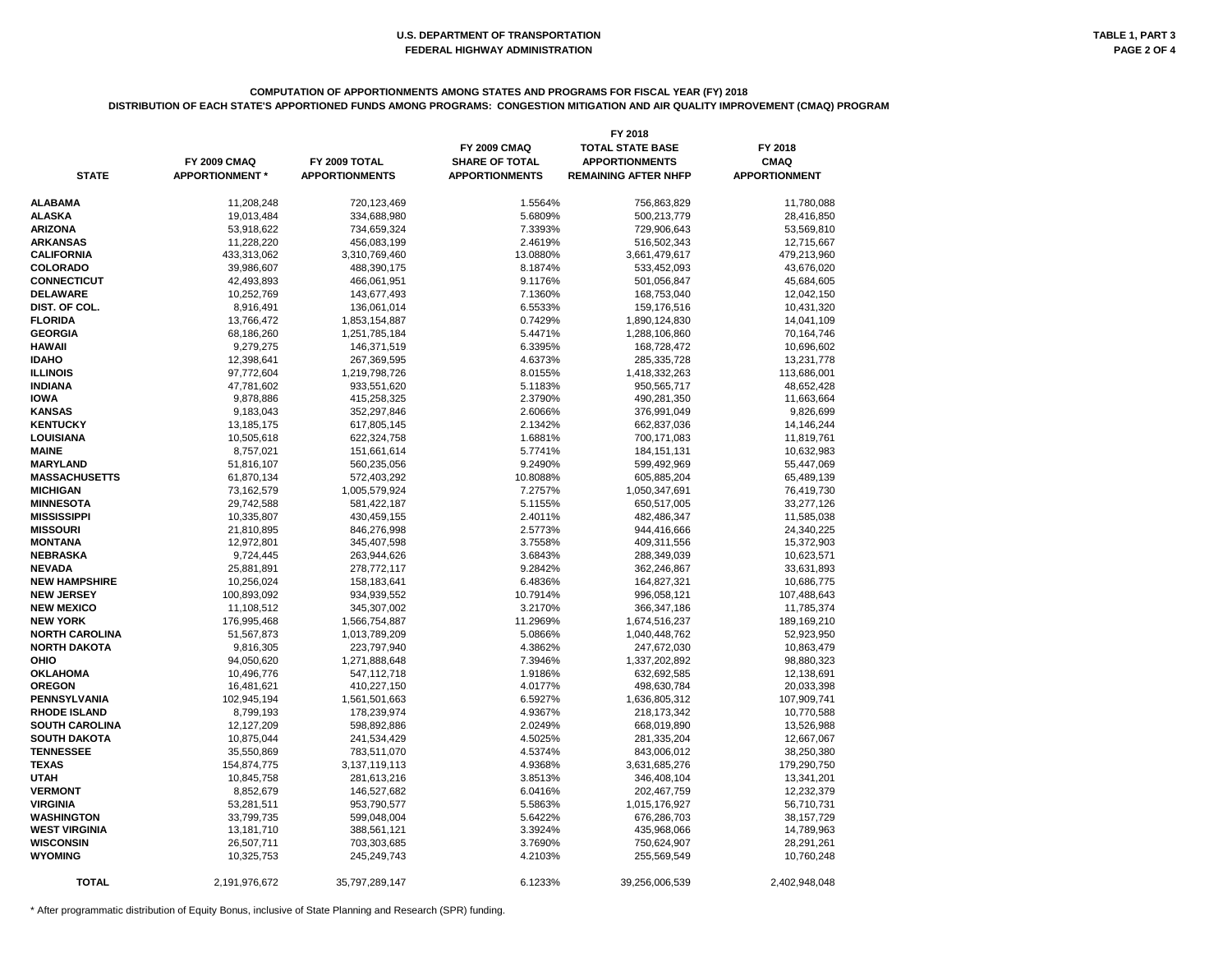# **COMPUTATION OF APPORTIONMENTS AMONG STATES AND PROGRAMS FOR FISCAL YEAR (FY) 2018 DISTRIBUTION OF EACH STATE'S APPORTIONED FUNDS AMONG PROGRAMS: METROPOLITAN PLANNING PROGRAM (MPP)**

|                       |                                            |                                        |                                                                      | FY 2018                                                                   |                                                    |                                                     |                                                     |
|-----------------------|--------------------------------------------|----------------------------------------|----------------------------------------------------------------------|---------------------------------------------------------------------------|----------------------------------------------------|-----------------------------------------------------|-----------------------------------------------------|
| <b>STATE</b>          | <b>FY 2009 MPP</b><br><b>APPORTIONMENT</b> | FY 2009 TOTAL<br><b>APPORTIONMENTS</b> | <b>FY 2009 MPP</b><br><b>SHARE OF TOTAL</b><br><b>APPORTIONMENTS</b> | <b>TOTAL BASE</b><br><b>APPORTIONMENTS</b><br><b>REMAINING AFTER NHFP</b> | FY 2018<br><b>BASE MPP</b><br><b>APPORTIONMENT</b> | FY 2018<br><b>MPP SET-ASIDE</b><br><b>FROM NHFP</b> | FY 2018<br><b>TOTAL MPP</b><br><b>APPORTIONMENT</b> |
|                       |                                            |                                        |                                                                      |                                                                           |                                                    |                                                     |                                                     |
| <b>ALABAMA</b>        | 2,930,666                                  | 720,123,469                            | 0.4070%                                                              | 756,863,829                                                               | 3,080,187                                          | 94,157                                              | 3,174,344                                           |
| <b>ALASKA</b>         | 1,519,833                                  | 334,688,980                            | 0.4541%                                                              | 500,213,779                                                               | 2,271,486                                          | 69,436                                              | 2,340,922                                           |
| <b>ARIZONA</b>        | 5,900,202                                  | 734,659,324                            | 0.8031%                                                              | 729,906,643                                                               | 5,862,032                                          | 179,194                                             | 6,041,226                                           |
| <b>ARKANSAS</b>       | 1,519,833                                  | 456,083,199                            | 0.3332%                                                              | 516,502,343                                                               | 1,721,171                                          | 52,614                                              | 1,773,785                                           |
| <b>CALIFORNIA</b>     | 45,321,037                                 | 3,310,769,460                          | 1.3689%                                                              | 3,661,479,617                                                             | 50,121,899                                         | 1,532,155                                           | 51,654,054                                          |
| <b>COLORADO</b>       | 4,850,668                                  | 488,390,175                            | 0.9932%                                                              | 533,452,093                                                               | 5,298,221                                          | 161,959                                             | 5,460,180                                           |
| <b>CONNECTICUT</b>    | 4,300,411                                  | 466,061,951                            | 0.9227%                                                              | 501,056,847                                                               | 4,623,313                                          | 141,328                                             | 4,764,641                                           |
| <b>DELAWARE</b>       | 1,519,833                                  | 143,677,493                            | 1.0578%                                                              | 168,753,040                                                               | 1,785,084                                          | 54,567                                              | 1,839,651                                           |
| DIST. OF COL.         | 1,519,833                                  | 136,061,014                            | 1.1170%                                                              | 159,176,516                                                               | 1,778,039                                          | 54,352                                              | 1,832,391                                           |
| <b>FLORIDA</b>        | 20,335,985                                 | 1,853,154,887                          | 1.0974%                                                              | 1,890,124,830                                                             | 20,741,683                                         | 634,044                                             | 21,375,727                                          |
| <b>GEORGIA</b>        | 7,563,836                                  | 1,251,785,184                          | 0.6042%                                                              | 1,288,106,860                                                             | 7,783,308                                          | 237,925                                             | 8,021,233                                           |
| <b>HAWAII</b>         | 1,519,833                                  | 146,371,519                            | 1.0383%                                                              | 168,728,472                                                               | 1,751,974                                          | 53,555                                              | 1,805,529                                           |
| <b>IDAHO</b>          | 1,519,833                                  | 267,369,595                            | 0.5684%                                                              | 285,335,728                                                               | 1,621,960                                          | 49,581                                              | 1,671,541                                           |
| <b>ILLINOIS</b>       | 14,700,785                                 | 1,219,798,726                          | 1.2052%                                                              | 1,418,332,263                                                             | 17,093,474                                         | 522,523                                             | 17,615,997                                          |
| <b>INDIANA</b>        | 5,149,527                                  | 933,551,620                            | 0.5516%                                                              | 950,565,717                                                               | 5,243,378                                          | 160,283                                             | 5,403,661                                           |
| <b>IOWA</b>           | 1,683,012                                  | 415,258,325                            | 0.4053%                                                              | 490,281,350                                                               | 1,987,075                                          | 60,742                                              | 2,047,817                                           |
| <b>KANSAS</b>         | 1,823,479                                  | 352,297,846                            | 0.5176%                                                              | 376,991,049                                                               | 1,951,290                                          | 59,648                                              | 2,010,938                                           |
| <b>KENTUCKY</b>       | 2,365,357                                  | 617,805,145                            | 0.3829%                                                              | 662,837,036                                                               | 2,537,768                                          | 77,576                                              | 2,615,344                                           |
| <b>LOUISIANA</b>      | 3,828,048                                  | 622,324,758                            | 0.6151%                                                              | 700,171,083                                                               | 4,306,897                                          | 131,656                                             | 4,438,553                                           |
| <b>MAINE</b>          | 1,519,833                                  | 151,661,614                            | 1.0021%                                                              | 184, 151, 131                                                             | 1,845,417                                          | 56,412                                              | 1,901,829                                           |
| <b>MARYLAND</b>       | 6,491,921                                  | 560,235,056                            | 1.1588%                                                              | 599,492,969                                                               | 6,946,836                                          | 212,355                                             | 7,159,191                                           |
| <b>MASSACHUSETTS</b>  | 8,507,425                                  | 572,403,292                            | 1.4863%                                                              | 605,885,204                                                               | 9,005,055                                          | 275,272                                             | 9,280,327                                           |
| <b>MICHIGAN</b>       | 9,931,760                                  | 1,005,579,924                          | 0.9877%                                                              | 1,050,347,691                                                             | 10,373,916                                         | 317,116                                             | 10,691,032                                          |
| <b>MINNESOTA</b>      | 4,093,963                                  | 581,422,187                            | 0.7041%                                                              | 650,517,005                                                               | 4,580,480                                          | 140,019                                             | 4,720,499                                           |
| <b>MISSISSIPPI</b>    | 1,519,833                                  | 430,459,155                            | 0.3531%                                                              | 482,486,347                                                               | 1,703,527                                          | 52,074                                              | 1,755,601                                           |
| <b>MISSOURI</b>       | 4,665,984                                  | 846,276,998                            | 0.5514%                                                              | 944,416,666                                                               | 5,207,081                                          | 159,173                                             | 5,366,254                                           |
| <b>MONTANA</b>        |                                            |                                        | 0.4400%                                                              | 409,311,556                                                               |                                                    |                                                     |                                                     |
| <b>NEBRASKA</b>       | 1,519,833                                  | 345,407,598                            |                                                                      |                                                                           | 1,801,018                                          | 55,055                                              | 1,856,073                                           |
| <b>NEVADA</b>         | 1,519,833                                  | 263,944,626                            | 0.5758%                                                              | 288,349,039                                                               | 1,660,357                                          | 50,755                                              | 1,711,112                                           |
|                       | 2,530,745                                  | 278,772,117                            | 0.9078%                                                              | 362,246,867                                                               | 3,288,544                                          | 100,526                                             | 3,389,070                                           |
| <b>NEW HAMPSHIRE</b>  | 1,519,833                                  | 158,183,641                            | 0.9608%                                                              | 164,827,321                                                               | 1,583,666                                          | 48,410                                              | 1,632,076                                           |
| <b>NEW JERSEY</b>     | 11,705,997                                 | 934,939,552                            | 1.2521%                                                              | 996,058,121                                                               | 12,471,238                                         | 381,228                                             | 12,852,466                                          |
| <b>NEW MEXICO</b>     | 1,519,833                                  | 345,307,002                            | 0.4401%                                                              | 366,347,186                                                               | 1,612,439                                          | 49,290                                              | 1,661,729                                           |
| <b>NEW YORK</b>       | 23,407,517                                 | 1,566,754,887                          | 1.4940%                                                              | 1,674,516,237                                                             | 25,017,485                                         | 764,749                                             | 25,782,234                                          |
| <b>NORTH CAROLINA</b> | 5,677,834                                  | 1,013,789,209                          | 0.5601%                                                              | 1,040,448,762                                                             | 5,827,144                                          | 178,127                                             | 6,005,271                                           |
| <b>NORTH DAKOTA</b>   | 1,519,833                                  | 223,797,940                            | 0.6791%                                                              | 247,672,030                                                               | 1,681,964                                          | 51,415                                              | 1,733,379                                           |
| <b>OHIO</b>           | 11,037,950                                 | 1,271,888,648                          | 0.8678%                                                              | 1,337,202,892                                                             | 11,604,773                                         | 354,741                                             | 11,959,514                                          |
| <b>OKLAHOMA</b>       | 2,239,867                                  | 547,112,718                            | 0.4094%                                                              | 632,692,585                                                               | 2,590,229                                          | 79,180                                              | 2,669,409                                           |
| <b>OREGON</b>         | 2,983,379                                  | 410,227,150                            | 0.7273%                                                              | 498,630,784                                                               | 3,626,295                                          | 110,851                                             | 3,737,146                                           |
| <b>PENNSYLVANIA</b>   | 12,396,227                                 | 1,561,501,663                          | 0.7939%                                                              | 1,636,805,312                                                             | 12,994,037                                         | 397,209                                             | 13,391,246                                          |
| <b>RHODE ISLAND</b>   | 1,519,833                                  | 178,239,974                            | 0.8527%                                                              | 218, 173, 342                                                             | 1,860,341                                          | 56,868                                              | 1,917,209                                           |
| <b>SOUTH CAROLINA</b> | 2,828,931                                  | 598,892,886                            | 0.4724%                                                              | 668,019,890                                                               | 3,155,459                                          | 96,458                                              | 3,251,917                                           |
| <b>SOUTH DAKOTA</b>   | 1,519,833                                  | 241,534,429                            | 0.6292%                                                              | 281,335,204                                                               | 1,770,276                                          | 54,115                                              | 1,824,391                                           |
| <b>TENNESSEE</b>      | 4,475,878                                  | 783,511,070                            | 0.5713%                                                              | 843,006,012                                                               | 4,815,748                                          | 147,211                                             | 4,962,959                                           |
| <b>TEXAS</b>          | 22,337,498                                 | 3,137,119,113                          | 0.7120%                                                              | 3,631,685,276                                                             | 25,859,000                                         | 790,473                                             | 26,649,473                                          |
| <b>UTAH</b>           | 2,639,098                                  | 281,613,216                            | 0.9371%                                                              | 346,408,104                                                               | 3,246,314                                          | 99,235                                              | 3,345,549                                           |
| <b>VERMONT</b>        | 1,519,833                                  | 146,527,682                            | 1.0372%                                                              | 202,467,759                                                               | 2,100,062                                          | 64,196                                              | 2,164,258                                           |
| <b>VIRGINIA</b>       | 7,115,731                                  | 953,790,577                            | 0.7460%                                                              | 1,015,176,927                                                             | 7,573,702                                          | 231,517                                             | 7,805,219                                           |
| WASHINGTON            | 6,497,505                                  | 599,048,004                            | 1.0846%                                                              | 676,286,703                                                               | 7,335,266                                          | 224,229                                             | 7,559,495                                           |
| <b>WEST VIRGINIA</b>  | 1,519,833                                  | 388,561,121                            | 0.3911%                                                              | 435,968,066                                                               | 1,705,262                                          | 52,127                                              | 1,757,389                                           |
| <b>WISCONSIN</b>      | 4,291,349                                  | 703,303,685                            | 0.6102%                                                              | 750,624,907                                                               | 4,580,089                                          | 140,007                                             | 4,720,096                                           |
| <b>WYOMING</b>        | 1,519,833                                  | 245,249,743                            | 0.6197%                                                              | 255,569,549                                                               | 1,583,786                                          | 48,414                                              | 1,632,200                                           |
| <b>TOTAL</b>          | 303,966,566                                | 35,797,289,147                         | 0.8491%                                                              | 39,256,006,539                                                            | 332,567,045                                        | 10,166,102                                          | 342,733,147                                         |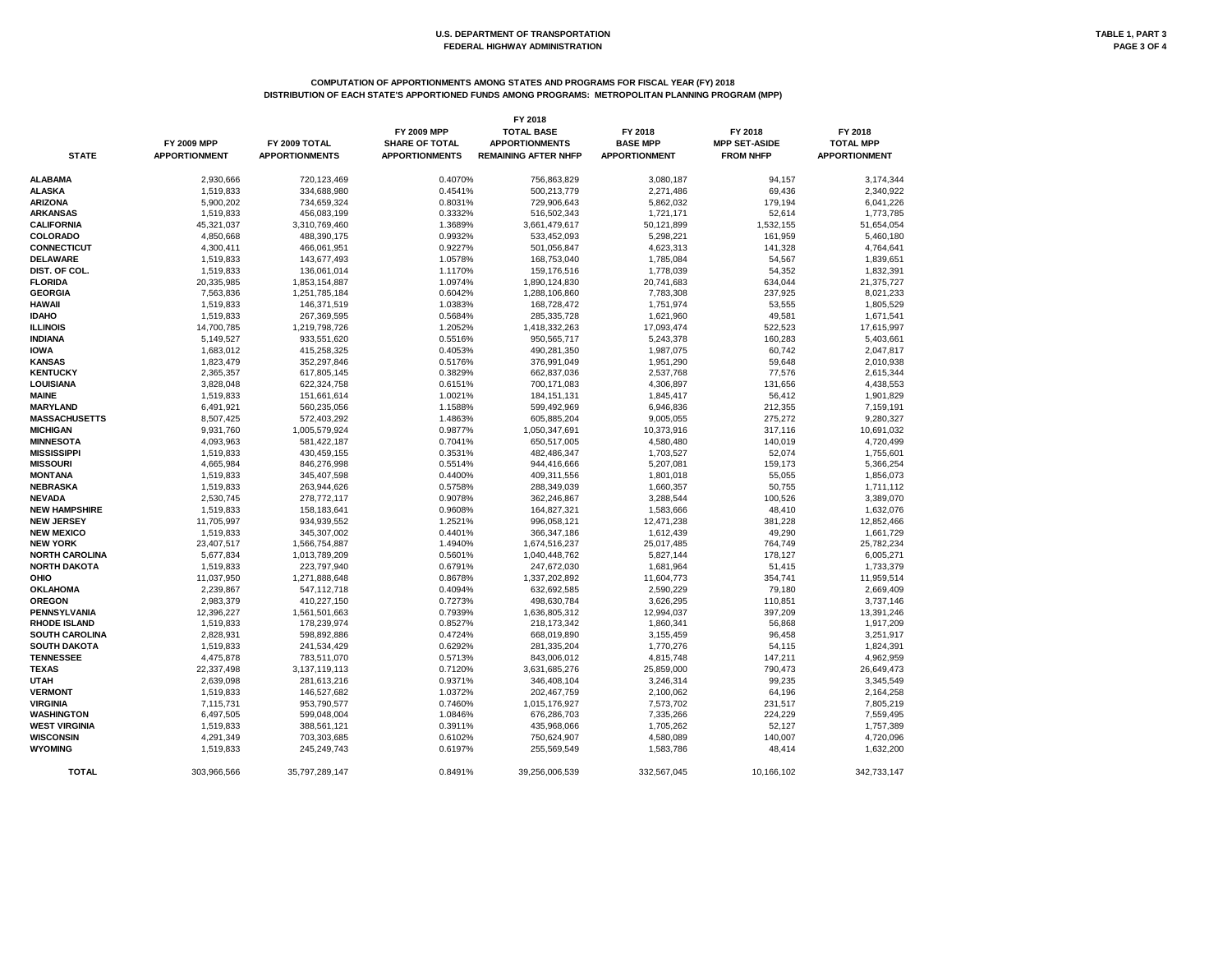# **COMPUTATION OF APPORTIONMENTS AMONG STATES AND PROGRAMS FOR FISCAL YEAR (FY) 2018**

**DISTRIBUTION OF EACH STATE'S APPORTIONED FUNDS AMONG PROGRAMS: NATIONAL HIGHWAY PERFORMANCE PROGRAM (NHPP), SURFACE TRANSPORTATION BLOCK GRANT PROGRAM (STBG), AND INITIAL AMOUNT FOR HIGHWAY SAFETY IMPROVEMENT PROGRAM (HSIP)**

| <b>STATE</b>                   | FY 2018<br><b>BASE</b><br><b>APPORTIONMENTS</b> | FY 2018<br><b>NHFP</b><br><b>APPORTIONMENT</b> | FY 2018<br><b>CMAQ</b><br><b>APPORTIONMENT</b> | FY 2018<br><b>MPP</b><br><b>APPORTIONMENT</b> | FY 2018<br><b>REMAINING BASE</b><br><b>APPORTIONMENT</b> | FY 2018<br><b>NHPP APPORTIONMENT</b><br>AT 63.7% | FY 2018<br><b>STBG APPORTIONMENT</b><br>AT 29.3% | FY 2018<br><b>STBG</b><br><b>SUPPLEMENTAL</b><br><b>APPORTIONMENT</b> | FY 2018 TOTAL<br><b>STBG APPORTIONMENT</b><br>(AT 29.3% PLUS<br><b>SUPPLEMENTAL)</b> | FY 2018<br><b>INITIAL HSIP AMOUNT</b><br>AT 7.0% |
|--------------------------------|-------------------------------------------------|------------------------------------------------|------------------------------------------------|-----------------------------------------------|----------------------------------------------------------|--------------------------------------------------|--------------------------------------------------|-----------------------------------------------------------------------|--------------------------------------------------------------------------------------|--------------------------------------------------|
| ALABAMA                        | 780,000,074                                     | 23,042,088                                     | 11,780,088                                     | 3,174,344                                     | 742,003,554                                              | 472,656,264                                      | 217,407,041                                      | 18,663,499                                                            | 236,070,540                                                                          | 51,940,249                                       |
| ALASKA                         | 515,504,599                                     | 15,221,384                                     | 28,416,850                                     | 2,340,922                                     | 469,525,443                                              | 299,087,707                                      | 137,570,955                                      | 12,334,767                                                            | 149,905,722                                                                          | 32,866,781                                       |
| <b>ARIZONA</b>                 | 752,218,846                                     | 22,133,009                                     | 53,569,810                                     | 6,041,226                                     | 670,474,801                                              | 427,092,448                                      | 196,449,117                                      | 17,998,762                                                            | 214,447,879                                                                          | 46,933,236                                       |
| ARKANSAS                       | 532,291,081                                     | 15,736,124                                     | 12,715,667                                     | 1,773,785                                     | 502,065,505                                              | 319,815,727                                      | 147,105,193                                      | 12,736,427                                                            | 159,841,620                                                                          | 35,144,585                                       |
| <b>CALIFORNIA</b>              | 3,773,405,814                                   | 110,394,042                                    | 479,213,960                                    | 51,654,054                                    | 3, 132, 143, 758                                         | 1,995,175,574                                    | 917,718,121                                      | 90,288,395                                                            | 1,008,006,516                                                                        | 219,250,063                                      |
| <b>COLORADO</b>                | 549,758,961                                     | 16,144,909                                     | 43,676,020                                     | 5,460,180                                     | 484,477,852                                              | 308,612,392                                      | 141,952,010                                      | 13,154,391                                                            | 155,106,401                                                                          | 33,913,450                                       |
| CONNECTICUT                    | 516,373,439                                     | 15,175,264                                     | 45,684,605                                     | 4,764,641                                     | 450,748,929                                              | 287,127,068                                      | 132,069,436                                      | 12,355,557                                                            | 144,424,993                                                                          | 31,552,425                                       |
| <b>DELAWARE</b>                | 173,911,579                                     | 5,103,972                                      | 12,042,150                                     | 1,839,651                                     | 154,925,806                                              | 98,687,738                                       | 45,393,261                                       | 4,161,280                                                             | 49,554,541                                                                           | 10,844,807                                       |
| DIST. OF COL.                  | 164,042,314                                     | 4,811,446                                      | 10,431,320                                     | 1,832,391                                     | 146,967,157                                              | 93,618,079                                       | 43,061,377                                       | 3,925,132                                                             | 46,986,509                                                                           | 10,287,701                                       |
| <b>FLORIDA</b>                 | 1,947,903,244                                   | 57,144,370                                     | 14,041,109                                     | 21,375,727                                    | 1,855,342,038                                            | 1,181,852,878                                    | 543,615,217                                      | 46,608,572                                                            | 590,223,789                                                                          | 129,873,943                                      |
| GEORGIA                        | 1,327,482,445                                   | 39,137,660                                     | 70,164,746                                     | 8,021,233                                     | 1,210,158,806                                            | 770,871,160                                      | 354,576,530                                      | 31,763,416                                                            | 386,339,946                                                                          | 84,711,116                                       |
| HAWAII                         | 173,886,260                                     | 5,104,233                                      | 10,696,602                                     | 1,805,529                                     | 156,279,896                                              | 99,550,294                                       | 45,790,009                                       | 4,160,674                                                             | 49,950,683                                                                           | 10,939,593                                       |
| <b>IDAHO</b>                   | 294,058,033                                     | 8,672,724                                      | 13,231,778                                     | 1,671,541                                     | 270,481,990                                              | 172,297,028                                      | 79,251,223                                       | 7,036,091                                                             | 86,287,314                                                                           | 18,933,739                                       |
| ILLINOIS                       | 1,461,688,653                                   | 42,833,867                                     | 113,686,001                                    | 17,615,997                                    | 1,287,552,788                                            | 820,171,126                                      | 377,252,967                                      | 34,974,643                                                            | 412,227,610                                                                          | 90,128,695                                       |
| <b>INDIANA</b>                 | 979,623,152                                     | 28,897,152                                     | 48,652,428                                     | 5,403,661                                     | 896,669,911                                              | 571,178,733                                      | 262,724,284                                      | 23,439,992                                                            | 286,164,276                                                                          | 62,766,894                                       |
| IOWA                           | 505,268,550                                     | 14,926,458                                     | 11,663,664                                     | 2,047,817                                     | 476,630,611                                              | 303,613,699                                      | 139,652,769                                      | 12,089,844                                                            | 151,742,613                                                                          | 33,364,143                                       |
| KANSAS                         | 388,515,126                                     | 11,464,429                                     | 9,826,699                                      | 2,010,938                                     | 365,213,060                                              | 232,640,719                                      | 107,007,427                                      | 9,296,219                                                             | 116,303,646                                                                          | 25,564,914                                       |
| <b>KENTUCKY</b>                | 683,099,017                                     | 20,184,405                                     | 14,146,244                                     | 2,615,344                                     | 646,153,024                                              | 411,599,476                                      | 189,322,836                                      | 16,344,893                                                            | 205,667,729                                                                          | 45,230,712                                       |
| LOUISIANA                      | 721,574,312                                     | 21,271,573                                     | 11,819,761                                     | 4,438,553                                     | 684,044,425                                              | 435,736,299                                      | 200,425,016                                      | 17,265,513                                                            | 217,690,529                                                                          | 47,883,110                                       |
| MAINE                          | 189,780,368                                     | 5,572,825                                      | 10,632,983                                     | 1,901,829                                     | 171,672,731                                              | 109,355,530                                      | 50,300,110                                       | 4,540,981                                                             | 54,841,091                                                                           | 12,017,091                                       |
| <b>MARYLAND</b>                | 617,818,612                                     | 18,113,288                                     | 55,447,069                                     | 7,159,191                                     | 537,099,064                                              | 342,132,104                                      | 157,370,026                                      | 14,782,892                                                            | 172,152,918                                                                          | 37,596,934                                       |
| MASSACHUSETTS                  | 624,406,249                                     | 18,245,773                                     | 65,489,139                                     | 9,280,327                                     | 531,391,010                                              | 338,496,073                                      | 155,697,566                                      | 14,940,518                                                            | 170,638,084                                                                          | 37,197,371                                       |
| MICHIGAN                       | 1,082,455,318                                   | 31,790,511                                     | 76,419,730                                     | 10,691,032                                    | 963,554,045                                              | 613,783,927                                      | 282,321,335                                      | 25,900,515                                                            | 308,221,850                                                                          | 67,448,783                                       |
| MINNESOTA                      | 670,402,380                                     | 19,745,356                                     | 33,277,126                                     | 4,720,499                                     | 612,659,399                                              | 390,264,037                                      | 179,509,204                                      | 16,041,093                                                            | 195,550,297                                                                          | 42,886,158                                       |
| MISSISSIPPI                    | 497,235,265                                     | 14,696,844                                     | 11,585,038                                     | 1,755,601                                     | 469,197,782                                              | 298,878,987                                      | 137,474,950                                      | 11,897,627                                                            | 149,372,577                                                                          | 32,843,845                                       |
| <b>MISSOURI</b>                | 973,286,133                                     | 28,710,294                                     | 24,340,225                                     | 5,366,254                                     | 914,869,360                                              | 582,771,782                                      | 268,056,723                                      |                                                                       | 291,345,086                                                                          |                                                  |
|                                |                                                 | 12,457,014                                     |                                                |                                               |                                                          |                                                  |                                                  | 23,288,363                                                            |                                                                                      | 64,040,855                                       |
| MONTANA                        | 421,823,625                                     |                                                | 15,372,903                                     | 1,856,073                                     | 392,137,635                                              | 249,791,674                                      | 114,896,327<br>80,887,077                        | 10,093,210                                                            | 124,989,537                                                                          | 27,449,634                                       |
| NEBRASKA                       | 297,163,457                                     | 8,763,663                                      | 10,623,571                                     | 1,711,112                                     | 276,065,111                                              | 175,853,476                                      |                                                  | 7,110,397                                                             | 87,997,474                                                                           | 19,324,558                                       |
| NEVADA<br><b>NEW HAMPSHIRE</b> | 373,320,236                                     | 10,972,843                                     | 33,631,893                                     | 3,389,070                                     | 325,326,430                                              | 207,232,936                                      | 95,320,644                                       | 8,932,643                                                             | 104,253,287                                                                          | 22,772,850                                       |
|                                | 169,865,857                                     | 4,990,126                                      | 10,686,775                                     | 1,632,076                                     | 152,556,880                                              | 97,178,733                                       | 44,699,166                                       | 4,064,476                                                             | 48,763,642                                                                           | 10,678,981                                       |
| <b>NEW JERSEY</b>              | 1,026,506,194                                   | 30,066,845                                     | 107,488,643                                    | 12,852,466                                    | 876,098,240                                              | 558,074,579                                      | 256,696,784                                      | 24,561,789                                                            | 281,258,573                                                                          | 61,326,877                                       |
| <b>NEW MEXICO</b>              | 377,545,896                                     | 11,149,420                                     | 11,785,374                                     | 1,661,729                                     | 352,949,373                                              | 224,828,751                                      | 103,414,166                                      | 9,033,752                                                             | 112,447,918                                                                          | 24,706,456                                       |
| <b>NEW YORK</b>                | 1,725,703,804                                   | 50,422,818                                     | 189,169,210                                    | 25,782,234                                    | 1,460,329,542                                            | 930,229,918                                      | 427,876,556                                      | 41,291,882                                                            | 469,168,438                                                                          | 102,223,068                                      |
| <b>NORTH CAROLINA</b>          | 1,072,253,793                                   | 31,626,904                                     | 52,923,950                                     | 6,005,271                                     | 981,697,668                                              | 625,341,414                                      | 287,637,417                                      | 25,656,417                                                            | 313,293,834                                                                          | 68,718,837                                       |
| <b>NORTH DAKOTA</b>            | 255,243,010                                     | 7,519,565                                      | 10,863,479                                     | 1,733,379                                     | 235,126,587                                              | 149,775,636                                      | 68,892,090                                       | 6,107,343                                                             | 74,999,433                                                                           | 16,458,861                                       |
| OHIO                           | 1,378,079,273                                   | 40,521,640                                     | 98,880,323                                     | 11,959,514                                    | 1,226,717,796                                            | 781,419,236                                      | 359,428,314                                      | 32,974,075                                                            | 392,402,389                                                                          | 85,870,246                                       |
| <b>OKLAHOMA</b>                | 652,033,093                                     | 19,261,328                                     | 12,138,691                                     | 2,669,409                                     | 617,963,665                                              | 393,642,854                                      | 181,063,354                                      | 15,601,561                                                            | 196,664,915                                                                          | 43,257,457                                       |
| OREGON                         | 513,873,214                                     | 15,131,579                                     | 20,033,398                                     | 3,737,146                                     | 474,971,091                                              | 302,556,585                                      | 139,166,530                                      | 12,295,732                                                            | 151,462,262                                                                          | 33,247,976                                       |
| PENNSYLVANIA                   | 1,686,840,110                                   | 49,637,589                                     | 107,909,741                                    | 13,391,246                                    | 1,515,901,534                                            | 965,629,277                                      | 444,159,150                                      | 40,361,968                                                            | 484,521,118                                                                          | 106,113,107                                      |
| <b>RHODE ISLAND</b>            | 224,842,589                                     | 6,612,379                                      | 10,770,588                                     | 1,917,209                                     | 205,542,413                                              | 130,930,517                                      | 60,223,927                                       | 5,379,935                                                             | 65,603,862                                                                           | 14,387,969                                       |
| SOUTH CAROLINA                 | 688,440,303                                     | 20,323,955                                     | 13,526,988                                     | 3,251,917                                     | 651,337,443                                              | 414,901,951                                      | 190,841,871                                      | 16,472,697                                                            | 207,314,568                                                                          | 45,593,621                                       |
| SOUTH DAKOTA                   | 289,935,219                                     | 8,545,900                                      | 12,667,067                                     | 1,824,391                                     | 266,897,861                                              | 170,013,938                                      | 78,201,073                                       | 6,937,442                                                             | 85,138,515                                                                           | 18,682,850                                       |
| <b>TENNESSEE</b>               | 868,775,501                                     | 25,622,278                                     | 38,250,380                                     | 4,962,959                                     | 799,939,884                                              | 509,561,706                                      | 234,382,386                                      | 20,787,678                                                            | 255,170,064                                                                          | 55,995,792                                       |
| TEXAS                          | 3,742,700,703                                   | 110,224,954                                    | 179,290,750                                    | 26,649,473                                    | 3,426,535,526                                            | 2,182,703,130                                    | 1,003,974,909                                    | 89,553,697                                                            | 1,093,528,606                                                                        | 239,857,487                                      |
| UTAH                           | 356,997,305                                     | 10,489,966                                     | 13,341,201                                     | 3,345,549                                     | 329,820,589                                              | 210,095,715                                      | 96,637,433                                       | 8,542,075                                                             | 105,179,508                                                                          | 23,087,441                                       |
| <b>VERMONT</b>                 | 208,656,909                                     | 6,124,954                                      | 12,232,379                                     | 2,164,258                                     | 188,135,318                                              | 119,842,198                                      | 55,123,648                                       | 4,992,651                                                             | 60,116,299                                                                           | 13,169,472                                       |
| <b>VIRGINIA</b>                | 1,046,209,434                                   | 30,800,990                                     | 56,710,731                                     | 7,805,219                                     | 950,892,494                                              | 605,718,519                                      | 278,611,501                                      | 25,033,239                                                            | 303,644,740                                                                          | 66,562,474                                       |
| WASHINGTON                     | 696,959,821                                     | 20,448,889                                     | 38, 157, 729                                   | 7,559,495                                     | 630,793,708                                              | 401,815,592                                      | 184,822,556                                      | 16,676,548                                                            | 201,499,104                                                                          | 44,155,560                                       |
| WEST VIRGINIA                  | 449,294,987                                     | 13,274,794                                     | 14,789,963                                     | 1,757,389                                     | 419,472,841                                              | 267,204,200                                      | 122,905,542                                      | 10,750,533                                                            | 133,656,075                                                                          | 29,363,099                                       |
| WISCONSIN                      | 773,570,437                                     | 22,805,523                                     | 28,291,261                                     | 4,720,096                                     | 717,753,557                                              | 457,209,016                                      | 210,301,792                                      | 18,509,653                                                            | 228,811,445                                                                          | 50,242,749                                       |
| WYOMING                        | 263,381,945                                     | 7,763,982                                      | 10,760,248                                     | 1,632,200                                     | 243,225,515                                              | 154,934,653                                      | 71,265,076                                       | 6,302,087                                                             | 77,567,163                                                                           | 17,025,786                                       |
| <b>TOTAL</b>                   | 40,456,006,539                                  | 1,189,833,898                                  | 2,402,948,048                                  | 342,733,147                                   | 36,520,491,446                                           | 23,263,553,053                                   | 10,700,503,992                                   | 968,013,536                                                           | 11,668,517,528                                                                       | 2,556,434,401                                    |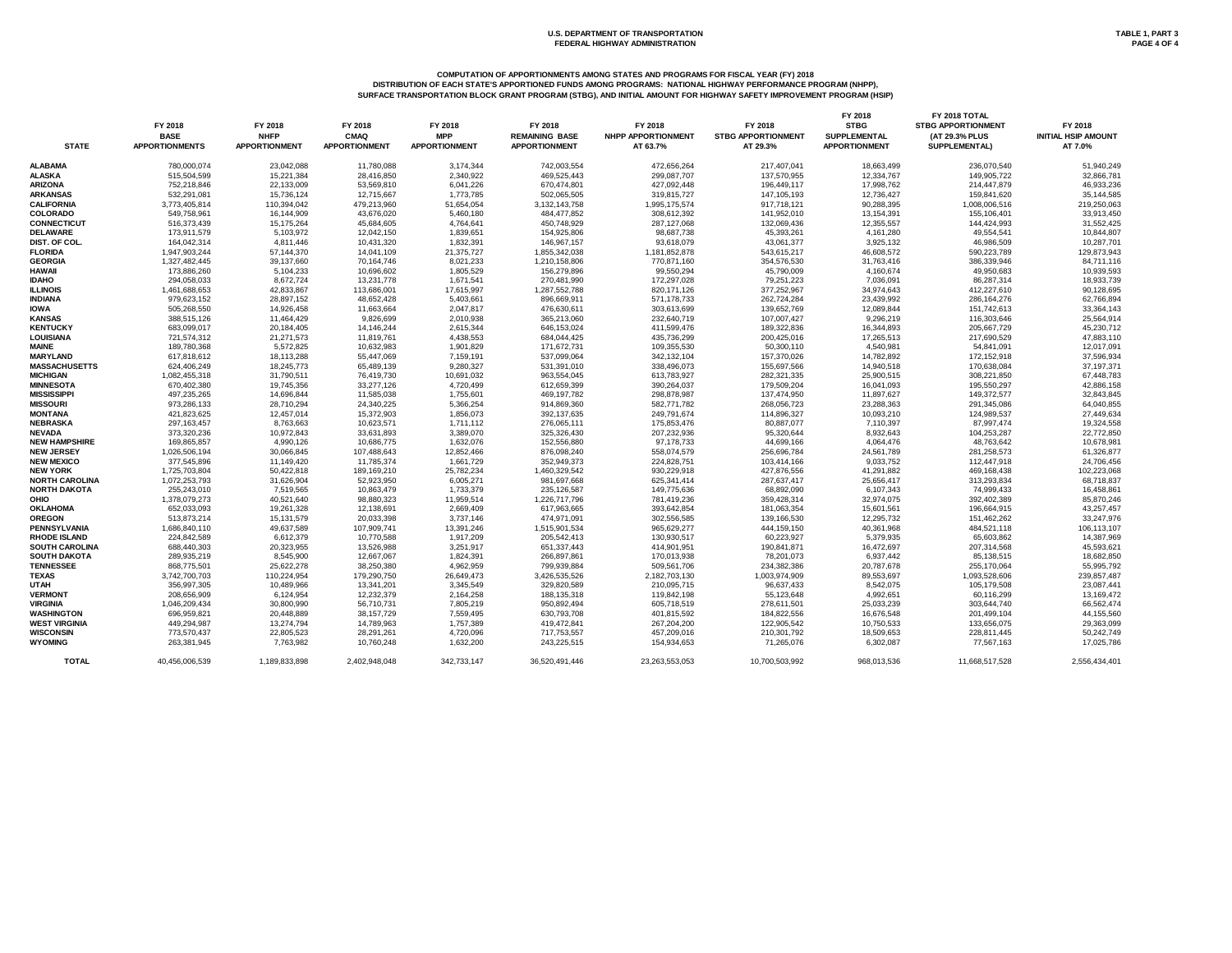# **COMPUTATION OF APPORTIONMENTS AMONG STATES AND PROGRAMS FOR FISCAL YEAR (FY) 2018 STATE-BY-STATE CALCULATION OF \$235,000,000 RAILWAY-HIGHWAY CROSSINGS PROGRAM SET-ASIDE FROM THE HIGHWAY SAFETY IMPROVEMENT PROGRAM (HSIP)**

| <b>INITIAL</b><br><b>FACTOR</b> | <b>ADJUSTED</b><br><b>FACTOR</b><br>1/2% MINIMUM | RAILWAY-HIGHWAY<br><b>CROSSINGS</b><br><b>SET-ASIDE</b> |  |  |
|---------------------------------|--------------------------------------------------|---------------------------------------------------------|--|--|
| 2.1078%                         | 2.0588%                                          | 4,838,120                                               |  |  |
| 0.1899%                         | 0.5000%                                          | 1,175,000                                               |  |  |
|                                 |                                                  |                                                         |  |  |
| 1.2456%                         | 1.2166%                                          | 2,859,010                                               |  |  |
| 1.7244%                         | 1.6843%                                          | 3,958,166                                               |  |  |
| 7.0032%                         | 6.8403%                                          | 16,074,659                                              |  |  |
| 1.5127%                         | 1.4775%                                          | 3,472,196                                               |  |  |
| 0.5925%                         | 0.5787%                                          | 1,360,061                                               |  |  |
| 0.2404%                         | 0.5000%                                          | 1,175,000                                               |  |  |
| 0.0392%                         | 0.5000%                                          | 1,175,000                                               |  |  |
| 3.9753%                         | 3.8828%                                          | 9,124,662                                               |  |  |
| 3.6776%                         | 3.5921%                                          | 8,441,467                                               |  |  |
| 0.1235%                         | 0.5000%                                          | 1,175,000                                               |  |  |
| 0.8266%                         | 0.8074%                                          | 1,897,444                                               |  |  |
| 4.7575%                         | 4.6469%                                          | 10,920,132                                              |  |  |
| 3.3455%                         | 3.2677%                                          | 7,679,156                                               |  |  |
| 2.3969%                         | 2.3411%                                          | 5,501,682                                               |  |  |
| 2.7525%                         | 2.6884%                                          | 6,317,831                                               |  |  |
| 1.6625%                         | 1.6238%                                          | 3,816,008                                               |  |  |
| 1.8991%                         | 1.8549%                                          | 4,359,021                                               |  |  |
| 0.5663%                         | 0.5531%                                          | 1,299,817                                               |  |  |
| 1.0620%                         | 1.0373%                                          | 2,437,616                                               |  |  |
| 1.1267%                         | 1.1005%                                          | 2,586,182                                               |  |  |
| 3.4613%                         | 3.3808%                                          | 7,944,839                                               |  |  |
| 2.7290%                         | 2.6655%                                          | 6,263,983                                               |  |  |
| 1.5809%                         | 1.5441%                                          | 3,628,624                                               |  |  |
| 2.5318%                         | 2.4729%                                          | 5,811,353                                               |  |  |
| 0.8778%                         | 0.8574%                                          | 2,014,841                                               |  |  |
| 1.6410%                         | 1.6028%                                          | 3,766,624                                               |  |  |
| 0.5009%                         | 0.5000%                                          | 1,175,000                                               |  |  |
| 0.3265%                         | 0.5000%                                          | 1,175,000                                               |  |  |
| 1.7032%                         | 1.6636%                                          | 3,909,490                                               |  |  |
| 0.7658%                         | 0.7480%                                          | 1,757,713                                               |  |  |
| 2.7887%                         | 2.7238%                                          | 6,401,027                                               |  |  |
| 3.0144%                         | 2.9443%                                          | 6,919,008                                               |  |  |
| 1.6954%                         | 1.6559%                                          | 3,891,465                                               |  |  |
| 3.9548%                         | 3.8628%                                          | 9,077,543                                               |  |  |
| 2.3905%                         | 2.3349%                                          | 5,486,985                                               |  |  |
| 1.3510%                         | 1.3196%                                          | 3,100,964                                               |  |  |
| 3.0184%                         | 2.9482%                                          | 6,928,302                                               |  |  |
| 0.1462%                         | 0.5000%                                          | 1,175,000                                               |  |  |
| 1.9619%                         | 1.9162%                                          | 4,503,146                                               |  |  |
| 1.1498%                         | 1.1231%                                          | 2,639,298                                               |  |  |
| 2.1990%                         | 2.1478%                                          | 5,047,360                                               |  |  |
| 8.5069%                         | 8.3090%                                          | 19,526,252                                              |  |  |
| 0.7584%                         | 0.7407%                                          | 1,740,677                                               |  |  |
| 0.2645%                         | 0.5000%                                          | 1,175,000                                               |  |  |
| 2.0574%                         | 2.0095%                                          | 4,722,411                                               |  |  |
| 1.9023%                         | 1.8581%                                          | 4,366,470                                               |  |  |
| 0.8815%                         | 0.8610%                                          | 2,023,351                                               |  |  |
| 2.6184%                         | 2.5575%                                          | 6,010,044                                               |  |  |
| 0.3949%                         | 0.5000%                                          | 1,175,000                                               |  |  |

|                                   |               |                               |               |                                    |               |                                      | PUBLIC RAILWAY-HIGHWAY |                  | <b>ADJUSTED</b> |               | <b>RAILWAY-HIGHWAY</b> |  |
|-----------------------------------|---------------|-------------------------------|---------------|------------------------------------|---------------|--------------------------------------|------------------------|------------------|-----------------|---------------|------------------------|--|
|                                   |               | <b>FEDERAL-AID LANE MILES</b> |               | FEDERAL-AID VEHICLE MILES TRAVELED |               | <b>HIGHWAY ACCOUNT CONTRIBUTIONS</b> |                        | <b>CROSSINGS</b> | <b>INITIAL</b>  | <b>FACTOR</b> | <b>CROSSINGS</b>       |  |
| <b>STATE</b>                      | <b>NUMBER</b> | PERCENT OF TOTAL              | <b>NUMBER</b> | PERCENT OF TOTAL                   | <b>NUMBER</b> | PERCENT OF TOTAL                     | <b>NUMBER</b>          | PERCENT OF TOTAL | <b>FACTOR</b>   | 1/2% MINIMUM  | <b>SET-ASIDE</b>       |  |
| <b>ALABAMA</b>                    | 62,562        | 0.3163%                       | 50,197        | 0.3840%                            | 706,457       | 0.3417%                              | 2,775                  | 1.0658%          | 2.1078%         | 2.0588%       | 4,838,120              |  |
| <b>ALASKA</b>                     | 10,231        | 0.0517%                       | 4,141         | 0.0317%                            | 89,866        | 0.0435%                              | 164                    | 0.0630%          | 0.1899%         | 0.5000%       | 1,175,000              |  |
| <b>ARIZONA</b>                    | 39,149        | 0.1979%                       | 56,635        | 0.4333%                            | 715,939       | 0.3463%                              | 698                    | 0.2681%          | 1.2456%         | 1.2166%       | 2,859,010              |  |
| <b>ARKANSAS</b>                   | 50,338        | 0.2545%                       | 30,169        | 0.2308%                            | 440,193       | 0.2129%                              | 2,672                  | 1.0262%          | 1.7244%         | 1.6843%       | 3,958,166              |  |
| <b>CALIFORNIA</b>                 | 153,958       | 0.7784%                       | 305,874       | 2.3401%                            | 3,405,518     | 1.6471%                              | 5,826                  | 2.2375%          | 7.0032%         | 6.8403%       | 16,074,659             |  |
| <b>COLORADO</b>                   | 42,352        | 0.2141%                       | 44,658        | 0.3417%                            | 579,361       | 0.2802%                              | 1,762                  | 0.6767%          | 1.5127%         | 1.4775%       | 3,472,196              |  |
| <b>CONNECTICUT</b>                | 15,452        | 0.0781%                       | 28,281        | 0.2164%                            | 328,762       | 0.1590%                              | 362                    | 0.1390%          | 0.5925%         | 0.5787%       | 1,360,061              |  |
| <b>DELAWARE</b>                   | 4,215         | 0.0213%                       | 8,398         | 0.0642%                            | 94,710        | 0.0458%                              | 284                    | 0.1091%          | 0.2404%         | 0.5000%       | 1,175,000              |  |
| DIST. OF COL.                     | 1,331         | 0.0067%                       | 2,787         | 0.0213%                            | 23,088        | 0.0112%                              | $\sim$                 | 0.0000%          | 0.0392%         | 0.5000%       | 1,175,000              |  |
| <b>FLORIDA</b>                    | 82,996        | 0.4196%                       | 160,776       | 1.2300%                            | 1,875,909     | 0.9073%                              | 3,693                  | 1.4183%          | 3.9753%         | 3.8828%       | 9,124,662              |  |
| <b>GEORGIA</b>                    | 79,020        | 0.3995%                       | 90,082        | 0.6892%                            | 1,273,677     | 0.6160%                              | 5,137                  | 1.9729%          | 3.6776%         | 3.5921%       | 8,441,467              |  |
| <b>HAWAII</b>                     | 3,955         | 0.0200%                       | 7,427         | 0.0568%                            | 90,278        | 0.0437%                              | 8                      | 0.0031%          | 0.1235%         | 0.5000%       | 1,175,000              |  |
| <b>IDAHO</b>                      | 25,817        | 0.1305%                       | 13,227        | 0.1012%                            | 215,229       | 0.1041%                              | 1,278                  | 0.4908%          | 0.8266%         | 0.8074%       | 1,897,444              |  |
| <b>ILLINOIS</b>                   | 86,092        | 0.4353%                       | 89,916        | 0.6879%                            | 1,299,027     | 0.6283%                              | 7,827                  | 3.0060%          | 4.7575%         | 4.6469%       | 10,920,132             |  |
| <b>INDIANA</b>                    | 56,244        | 0.2844%                       | 57,379        | 0.4390%                            | 949,336       | 0.4592%                              | 5,632                  | 2.1630%          | 3.3455%         | 3.2677%       | 7,679,156              |  |
| <b>IOWA</b>                       | 58,246        | 0.2945%                       | 28,864        | 0.2208%                            | 483,711       | 0.2340%                              | 4,290                  | 1.6476%          | 2.3969%         | 2.3411%       | 5,501,682              |  |
| <b>KANSAS</b>                     | 74,997        | 0.3792%                       | 26,863        | 0.2055%                            | 381,406       | 0.1845%                              | 5,164                  | 1.9833%          | 2.7525%         | 2.6884%       | 6,317,831              |  |
| <b>KENTUCKY</b>                   | 35,413        | 0.1790%                       | 40,785        | 0.3120%                            | 614,690       | 0.2973%                              | 2,276                  | 0.8741%          | 1.6625%         | 1.6238%       | 3,816,008              |  |
| <b>LOUISIANA</b>                  | 35,394        | 0.1789%                       | 43,291        | 0.3312%                            | 620,500       | 0.3001%                              | 2,835                  | 1.0888%          | 1.8991%         | 1.8549%       | 4,359,021              |  |
| <b>MAINE</b>                      | 13,770        | 0.0696%                       | 11,836        | 0.0905%                            | 187,733       | 0.0908%                              | 821                    | 0.3153%          | 0.5663%         | 0.5531%       | 1,299,817              |  |
| <b>MARYLAND</b>                   | 22,316        | 0.1128%                       | 51,775        | 0.3961%                            | 636,841       | 0.3080%                              | 638                    | 0.2450%          | 1.0620%         | 1.0373%       | 2,437,616              |  |
| <b>MASSACHUSETTS</b>              | 26,395        | 0.1335%                       | 50,555        | 0.3868%                            | 596,452       | 0.2885%                              | 828                    | 0.3180%          | 1.1267%         | 1.1005%       | 2,586,182              |  |
| <b>MICHIGAN</b>                   | 85,793        | 0.4338%                       | 87,055        | 0.6660%                            | 1,055,935     | 0.5107%                              | 4,819                  | 1.8508%          | 3.4613%         | 3.3808%       | 7,944,839              |  |
| <b>MINNESOTA</b>                  | 73,769        | 0.3730%                       | 48,928        | 0.3743%                            | 630,375       | 0.3049%                              | 4,366                  | 1.6768%          | 2.7290%         | 2.6655%       | 6,263,983              |  |
| <b>MISSISSIPPI</b>                | 50,875        | 0.2572%                       | 30,773        | 0.2354%                            | 495,055       | 0.2394%                              | 2,210                  | 0.8488%          | 1.5809%         | 1.5441%       | 3,628,624              |  |
| <b>MISSOURI</b>                   | 71,586        | 0.3619%                       | 57,718        | 0.4416%                            | 854,456       | 0.4133%                              | 3,424                  | 1.3150%          | 2.5318%         | 2.4729%       | 5,811,353              |  |
| <b>MONTANA</b>                    | 32,465        | 0.1641%                       | 9,786         | 0.0749%                            | 174,897       | 0.0846%                              | 1,443                  | 0.5542%          | 0.8778%         | 0.8574%       | 2,014,841              |  |
| <b>NEBRASKA</b>                   | 44,450        | 0.2247%                       | 17,542        | 0.1342%                            | 293,103       | 0.1418%                              | 2,969                  | 1.1403%          | 1.6410%         | 1.6028%       | 3,766,624              |  |
| <b>NEVADA</b>                     | 20,211        | 0.1022%                       | 19,870        | 0.1520%                            | 286,121       | 0.1384%                              | 282                    | 0.1083%          | 0.5009%         | 0.5000%       | 1,175,000              |  |
| <b>NEW HAMPSHIRE</b>              | 8,078         | 0.0408%                       | 11,460        | 0.0877%                            | 144,196       | 0.0697%                              | 334                    | 0.1283%          | 0.3265%         | 0.5000%       | 1,175,000              |  |
| <b>NEW JERSEY</b>                 | 29,037        | 0.1468%                       | 63,256        | 0.4839%                            | 942,930       | 0.4561%                              | 1,605                  | 0.6164%          | 1.7032%         | 1.6636%       | 3,909,490              |  |
| <b>NEW MEXICO</b>                 | 31,129        | 0.1574%                       | 21,311        | 0.1630%                            | 341,108       | 0.1650%                              | 730                    | 0.2804%          | 0.7658%         | 0.7480%       | 1,757,713              |  |
| <b>NEW YORK</b>                   | 68,231        | 0.3450%                       | 99,093        | 0.7581%                            | 1,350,657     | 0.6533%                              | 2,688                  | 1.0324%          | 2.7887%         | 2.7238%       | 6,401,027              |  |
| <b>NORTH CAROLINA</b>             | 60,372        | 0.3052%                       | 86,386        | 0.6609%                            | 1,087,145     | 0.5258%                              | 3,964                  | 1.5224%          | 3.0144%         | 2.9443%       | 6,919,008              |  |
| <b>NORTH DAKOTA</b>               | 40,204        | 0.2033%                       | 8,368         | 0.0640%                            | 197,241       | 0.0954%                              | 3,470                  | 1.3327%          | 1.6954%         | 1.6559%       | 3,891,465              |  |
| <b>OHIO</b>                       | 76,545        | 0.3870%                       | 93,278        | 0.7136%                            | 1,354,244     | 0.6550%                              | 5,726                  | 2.1991%          | 3.9548%         | 3.8628%       | 9,077,543              |  |
| <b>OKLAHOMA</b>                   | 73,154        | 0.3699%                       | 39,194        | 0.2998%                            | 602,272       | 0.2913%                              | 3,722                  | 1.4295%          | 2.3905%         | 2.3349%       | 5,486,985              |  |
| <b>OREGON</b>                     | 41,222        | 0.2084%                       | 30,887        | 0.2363%                            | 433,309       | 0.2096%                              | 1,814                  | 0.6967%          | 1.3510%         | 1.3196%       | 3,100,964              |  |
| <b>PENNSYLVANIA</b>               | 67,320        | 0.3404%                       | 85,035        | 0.6506%                            | 1,318,208     | 0.6376%                              | 3,619                  | 1.3899%          | 3.0184%         | 2.9482%       | 6,928,302              |  |
| <b>RHODE ISLAND</b>               | 4,215         | 0.0213%                       | 7,402         | 0.0566%                            | 83,137        | 0.0402%                              | 73                     | 0.0280%          | 0.1462%         | 0.5000%       | 1,175,000              |  |
| <b>SOUTH CAROLINA</b>             | 50,407        | 0.2549%                       | 46,477        | 0.3556%                            | 686,700       | 0.3321%                              | 2,654                  | 1.0193%          | 1.9619%         | 1.9162%       | 4,503,146              |  |
| <b>SOUTH DAKOTA</b>               | 42,391        | 0.2143%                       | 8,438         | 0.0646%                            | 155,464       | 0.0752%                              | 2,072                  | 0.7958%          | 1.1498%         | 1.1231%       | 2,639,298              |  |
| <b>TENNESSEE</b>                  | 48,970        | 0.2476%                       | 61,736        | 0.4723%                            | 860,049       | 0.4160%                              | 2,768                  | 1.0631%          | 2.1990%         | 2.1478%       | 5,047,360              |  |
| <b>TEXAS</b>                      |               | 1.1632%                       |               | 1.8461%                            |               | 1.9511%                              |                        |                  | 8.5069%         | 8.3090%       |                        |  |
|                                   | 230,075       |                               | 241,311       |                                    | 4,033,952     |                                      | 9,234                  | 3.5464%          |                 |               | 19,526,252             |  |
| <b>UTAH</b>                       | 24,072        | 0.1217%                       | 24,101        | 0.1844%                            | 355,400       | 0.1719%                              | 730                    | 0.2804%          | 0.7584%         | 0.7407%       | 1,740,677              |  |
| <b>VERMONT</b><br><b>VIRGINIA</b> | 8,535         | 0.0432%<br>0.2796%            | 5,779         | 0.0442%<br>0.5638%                 | 73,136        | 0.0354%<br>0.4778%                   | 369                    | 0.1417%          | 0.2645%         | 0.5000%       | 1,175,000              |  |
|                                   | 55,303        |                               | 73,691        |                                    | 987,789       |                                      | 1,917                  | 0.7362%          | 2.0574%         | 2.0095%       | 4,722,411              |  |
| <b>WASHINGTON</b>                 | 46,841        | 0.2368%                       | 52,681        | 0.4030%                            | 680,603       | 0.3292%                              | 2,430                  | 0.9333%          | 1.9023%         | 1.8581%       | 4,366,470              |  |
| <b>WEST VIRGINIA</b>              | 23,520        | 0.1189%                       | 17,646        | 0.1350%                            | 237,488       | 0.1149%                              | 1,335                  | 0.5127%          | 0.8815%         | 0.8610%       | 2,023,351              |  |
| <b>WISCONSIN</b>                  | 65,134        | 0.3293%                       | 53,569        | 0.4098%                            | 682,121       | 0.3299%                              | 4,034                  | 1.5493%          | 2.6184%         | 2.5575%       | 6,010,044              |  |
| <b>WYOMING</b>                    | 18,190        | 0.0920%                       | 7,527         | 0.0576%                            | 176,126       | 0.0852%                              | 417                    | 0.1602%          | 0.3949%         | 0.5000%       | 1,175,000              |  |
| <b>TOTAL</b>                      | 2,472,334     | 12.5000%                      | 2,614,216     | 20.0000%                           | 36,181,900    | 17.5000%                             | 130,188                | 50.0000%         | 100.0000%       | 100.0000%     | 235,000,000            |  |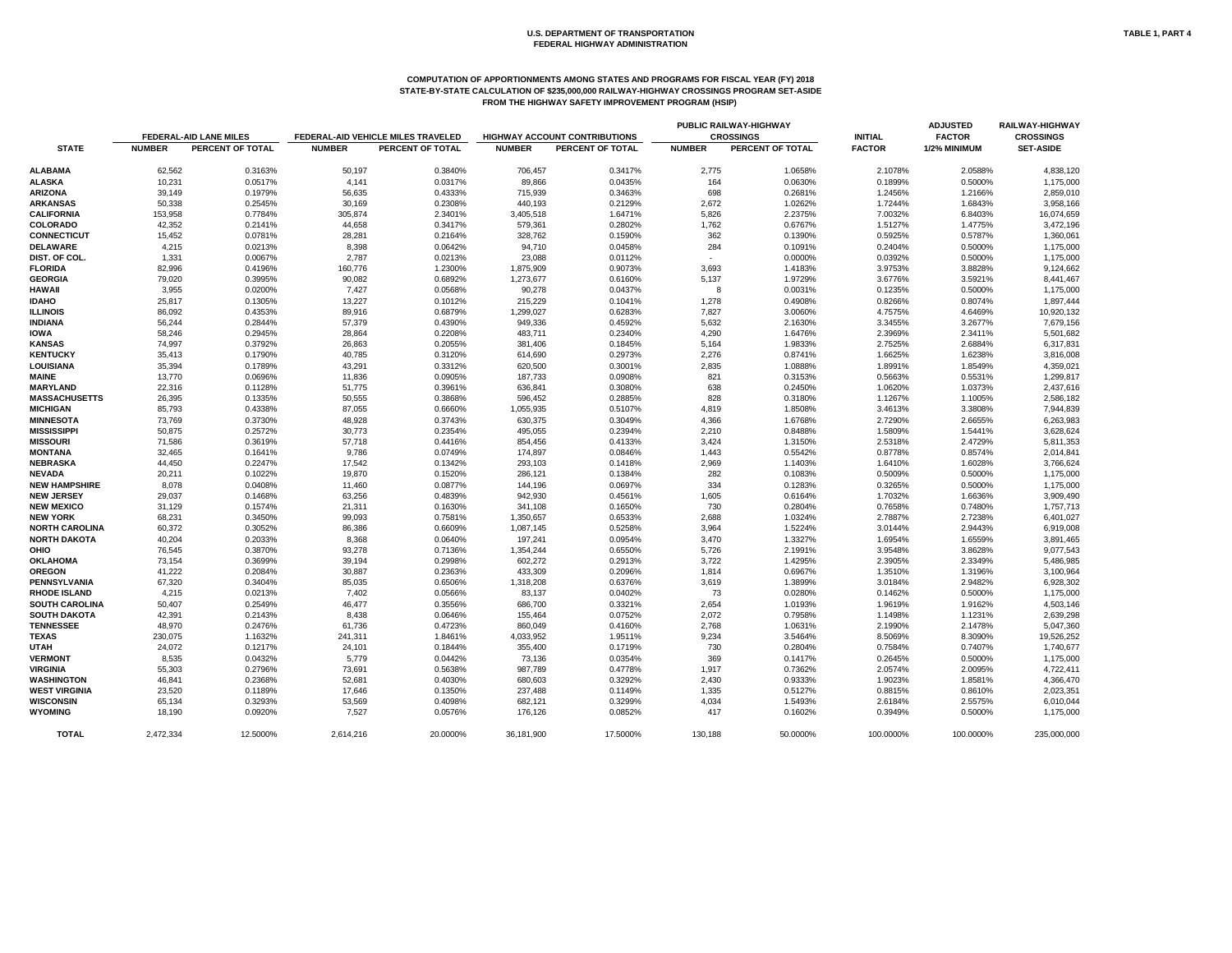# **COMPUTATION OF APPORTIONMENTS AMONG STATES AND PROGRAMS FOR FISCAL YEAR (FY) 2018 STATE-BY-STATE CALCULATION OF \$3,500,000 TAKEDOWN FOR CERTAIN SAFETY-RELATED ACTIVITIES FROM THE HIGHWAY SAFETY IMPROVEMENT PROGRAM (HSIP) AND THE OFFICIAL HSIP APPORTIONMENT**

| <b>STATE</b>                         | FY 2018<br><b>INITIAL HSIP</b><br><b>APPORTIONMENT</b> | FY 2018<br><b>HSIP</b><br><b>FACTOR</b> | FY 2018<br><b>HSIP TAKEDOWN FOR CERTAIN</b><br><b>SAFETY-RELATED ACTIVITIES</b> | RAILWAY-HIGHWAY<br><b>CROSSINGS</b><br><b>SET-ASIDE</b> | <b>OFFICIAL HSIP</b><br><b>APPORTIONMENT</b><br><b>AFTER SET-ASIDES</b> |
|--------------------------------------|--------------------------------------------------------|-----------------------------------------|---------------------------------------------------------------------------------|---------------------------------------------------------|-------------------------------------------------------------------------|
| <b>ALABAMA</b>                       | 51,940,249                                             | 2.0317%                                 | 71,111                                                                          | 4,838,120                                               | 47,031,018                                                              |
| ALASKA                               | 32,866,781                                             | 1.2856%                                 | 44,998                                                                          | 1,175,000                                               | 31,646,783                                                              |
| <b>ARIZONA</b>                       | 46,933,236                                             | 1.8359%                                 | 64,256                                                                          | 2,859,010                                               | 44,009,970                                                              |
| <b>ARKANSAS</b>                      | 35, 144, 585                                           | 1.3748%                                 | 48,116                                                                          | 3,958,166                                               | 31,138,303                                                              |
| <b>CALIFORNIA</b>                    | 219,250,063                                            | 8.5764%                                 | 300,174                                                                         | 16,074,659                                              | 202,875,230                                                             |
| <b>COLORADO</b>                      | 33,913,450                                             | 1.3266%                                 | 46,431                                                                          | 3,472,196                                               | 30,394,823                                                              |
| <b>CONNECTICUT</b>                   | 31,552,425                                             | 1.2342%                                 | 43,198                                                                          | 1,360,061                                               | 30,149,166                                                              |
| <b>DELAWARE</b>                      | 10,844,807                                             | 0.4242%                                 | 14,848                                                                          | 1,175,000                                               | 9,654,959                                                               |
| DIST. OF COL.                        | 10,287,701                                             | 0.4024%                                 | 14,085                                                                          | 1,175,000                                               | 9,098,616                                                               |
| <b>FLORIDA</b>                       | 129,873,943                                            | 5.0803%                                 | 177,810                                                                         | 9,124,662                                               | 120,571,471                                                             |
| <b>GEORGIA</b>                       | 84,711,116                                             | 3.3136%                                 | 115,977                                                                         | 8,441,467                                               | 76,153,672                                                              |
| HAWAII                               | 10,939,593                                             | 0.4279%                                 | 14,977                                                                          | 1,175,000                                               | 9,749,616                                                               |
| <b>IDAHO</b>                         | 18,933,739                                             | 0.7406%                                 | 25,922                                                                          | 1,897,444                                               | 17,010,373                                                              |
| <b>ILLINOIS</b>                      | 90,128,695                                             | 3.5256%                                 | 123,395                                                                         | 10,920,132                                              | 79,085,168                                                              |
| <b>INDIANA</b>                       | 62,766,894                                             | 2.4553%                                 | 85,934                                                                          | 7,679,156                                               | 55,001,804                                                              |
| <b>IOWA</b>                          | 33,364,143                                             | 1.3051%                                 | 45,679                                                                          | 5,501,682                                               | 27,816,782                                                              |
| <b>KANSAS</b>                        | 25,564,914                                             | 1.0000%                                 | 35,001                                                                          | 6,317,831                                               | 19,212,082                                                              |
| <b>KENTUCKY</b>                      | 45,230,712                                             | 1.7693%                                 | 61,925                                                                          | 3,816,008                                               | 41,352,779                                                              |
| LOUISIANA                            | 47,883,110                                             | 1.8730%                                 | 65,556                                                                          | 4,359,021                                               | 43,458,533                                                              |
| MAINE                                | 12,017,091                                             | 0.4701%                                 | 16,452                                                                          | 1,299,817                                               | 10,700,822                                                              |
| <b>MARYLAND</b>                      | 37,596,934                                             | 1.4707%                                 | 51,474                                                                          | 2,437,616                                               | 35,107,844                                                              |
| <b>MASSACHUSETTS</b>                 | 37, 197, 371                                           | 1.4550%                                 | 50,927                                                                          | 2,586,182                                               | 34,560,262                                                              |
| <b>MICHIGAN</b>                      | 67,448,783                                             | 2.6384%                                 | 92,344                                                                          | 7,944,839                                               | 59,411,600                                                              |
| <b>MINNESOTA</b>                     | 42,886,158                                             | 1.6776%                                 | 58,715                                                                          | 6,263,983                                               | 36,563,460                                                              |
| MISSISSIPPI                          | 32,843,845                                             | 1.2848%                                 | 44,966                                                                          | 3,628,624                                               | 29,170,255                                                              |
| <b>MISSOURI</b>                      | 64,040,855                                             | 2.5051%                                 | 87,678                                                                          | 5,811,353                                               | 58,141,824                                                              |
| <b>MONTANA</b>                       | 27,449,634                                             | 1.0737%                                 | 37,581                                                                          | 2,014,841                                               | 25,397,212                                                              |
| <b>NEBRASKA</b>                      | 19,324,558                                             | 0.7559%                                 | 26,457                                                                          | 3,766,624                                               | 15,531,477                                                              |
| <b>NEVADA</b>                        | 22,772,850                                             | 0.8908%                                 | 31,178                                                                          | 1,175,000                                               | 21,566,672                                                              |
| <b>NEW HAMPSHIRE</b>                 | 10,678,981                                             | 0.4177%                                 | 14,621                                                                          | 1,175,000                                               | 9,489,360                                                               |
| <b>NEW JERSEY</b>                    | 61,326,877                                             | 2.3989%                                 | 83,962                                                                          | 3,909,490                                               | 57,333,425                                                              |
| <b>NEW MEXICO</b><br><b>NEW YORK</b> | 24,706,456                                             | 0.9664%                                 | 33,825                                                                          | 1,757,713                                               | 22,914,918                                                              |
| <b>NORTH CAROLINA</b>                | 102,223,068<br>68,718,837                              | 3.9987%<br>2.6881%                      | 139,953<br>94,083                                                               | 6,401,027                                               | 95,682,088<br>61,705,746                                                |
| <b>NORTH DAKOTA</b>                  |                                                        | 0.6438%                                 |                                                                                 | 6,919,008                                               |                                                                         |
| OHIO                                 | 16,458,861<br>85,870,246                               | 3.3590%                                 | 22,534<br>117,564                                                               | 3,891,465<br>9,077,543                                  | 12,544,862<br>76,675,139                                                |
| <b>OKLAHOMA</b>                      | 43,257,457                                             | 1.6921%                                 | 59,224                                                                          | 5,486,985                                               | 37,711,248                                                              |
| <b>OREGON</b>                        | 33,247,976                                             | 1.3006%                                 | 45,520                                                                          | 3,100,964                                               | 30,101,492                                                              |
| PENNSYLVANIA                         | 106,113,107                                            | 4.1508%                                 | 145,279                                                                         | 6,928,302                                               | 99,039,526                                                              |
| <b>RHODE ISLAND</b>                  | 14,387,969                                             | 0.5628%                                 | 19,698                                                                          | 1,175,000                                               | 13,193,271                                                              |
| SOUTH CAROLINA                       | 45,593,621                                             | 1.7835%                                 | 62,422                                                                          | 4,503,146                                               | 41,028,053                                                              |
| <b>SOUTH DAKOTA</b>                  | 18,682,850                                             | 0.7308%                                 | 25,579                                                                          | 2,639,298                                               | 16,017,973                                                              |
| <b>TENNESSEE</b>                     | 55,995,792                                             | 2.1904%                                 | 76,663                                                                          | 5,047,360                                               | 50,871,769                                                              |
| <b>TEXAS</b>                         | 239,857,487                                            | 9.3825%                                 | 328,388                                                                         | 19,526,252                                              | 220,002,847                                                             |
| UTAH                                 | 23,087,441                                             | 0.9031%                                 | 31,609                                                                          | 1,740,677                                               | 21,315,155                                                              |
| <b>VERMONT</b>                       | 13,169,472                                             | 0.5152%                                 | 18,030                                                                          | 1,175,000                                               | 11,976,442                                                              |
| VIRGINIA                             | 66,562,474                                             | 2.6037%                                 | 91,130                                                                          | 4,722,411                                               | 61,748,933                                                              |
| WASHINGTON                           | 44,155,560                                             | 1.7272%                                 | 60,453                                                                          | 4,366,470                                               | 39,728,637                                                              |
| WEST VIRGINIA                        | 29,363,099                                             | 1.1486%                                 | 40,201                                                                          | 2,023,351                                               | 27,299,547                                                              |
| <b>WISCONSIN</b>                     | 50,242,749                                             | 1.9653%                                 | 68,787                                                                          | 6,010,044                                               | 44,163,918                                                              |
| WYOMING                              | 17,025,786                                             | 0.6660%                                 | 23,310                                                                          | 1,175,000                                               | 15,827,476                                                              |
| <b>TOTAL</b>                         | 2,556,434,401                                          | 100.0000%                               | 3,500,000                                                                       | 235,000,000                                             | 2,317,934,401                                                           |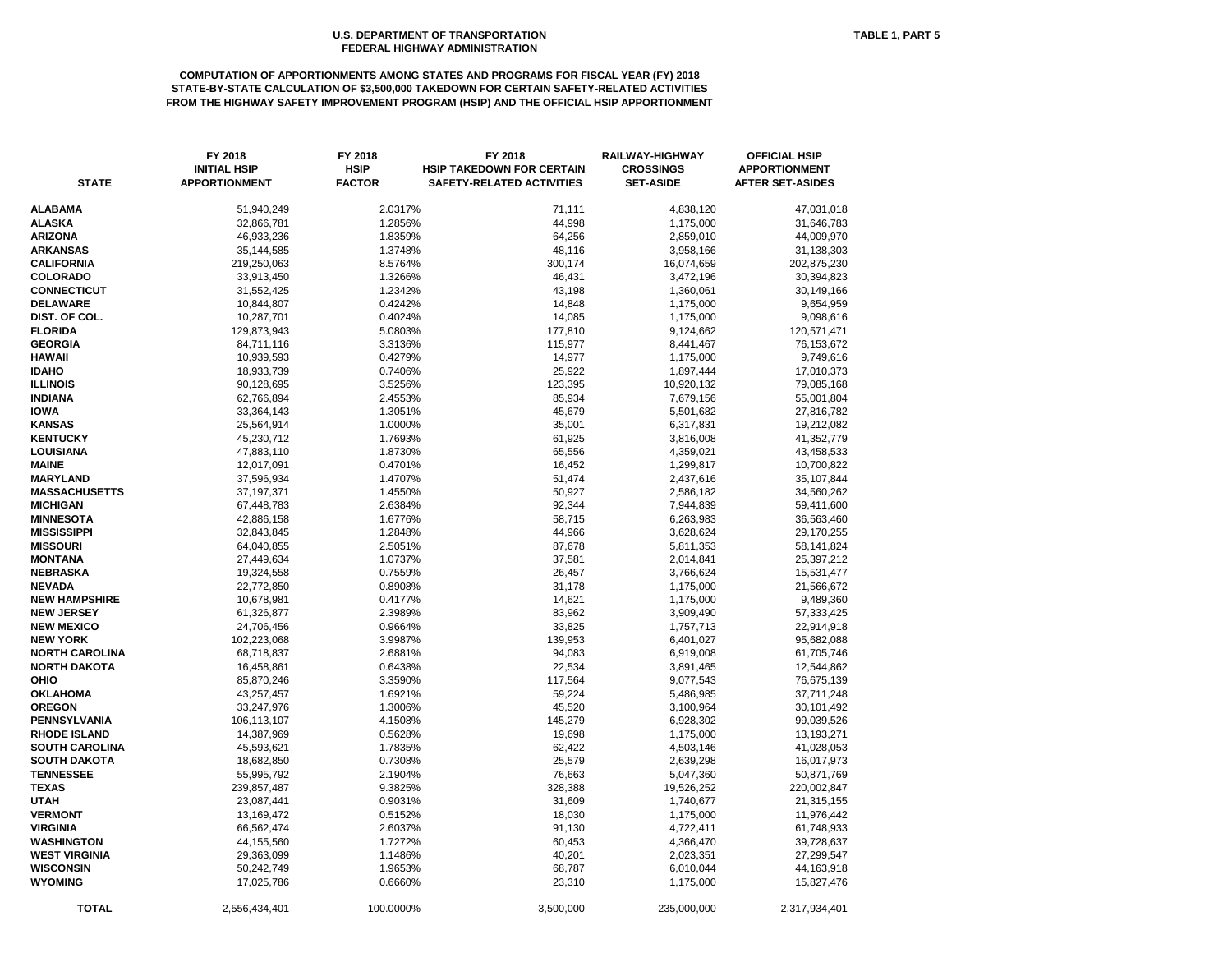#### **COMPUTATION OF APPORTIONMENTS AMONG STATES AND PROGRAMS FOR FISCAL YEAR (FY) 2018 FEDERAL-AID HIGHWAY PROGRAM APPORTIONMENTS UNDER THE FIXING AMERICA'S SURFACE TRANSPORTATION (FAST) ACT BEFORE SEQUESTRATION; BEFORE PENALTIES; BEFORE POST-APPORTIONMENT SET-ASIDES**

| <b>STATE</b>          | <b>NATIONAL</b><br><b>HIGHWAY</b><br><b>PERFORMANCE</b><br><b>PROGRAM</b> | <b>SURFACE</b><br><b>TRANSPORTATION</b><br><b>BLOCK GRANT</b><br><b>PROGRAM</b> | <b>HIGHWAY</b><br><b>SAFETY</b><br><b>IMPROVEMENT</b><br><b>PROGRAM*</b> | <b>RAILWAY-HIGHWAY</b><br><b>CROSSINGS</b><br><b>PROGRAM</b> | <b>CONGESTION</b><br><b>MITIGATION</b><br>& AIR QUALITY<br><b>IMPROVEMENT</b><br><b>PROGRAM</b> | <b>METROPOLITAN</b><br><b>PLANNING</b><br><b>PROGRAM</b> | <b>NATIONAL</b><br><b>HIGHWAY FREIGHT</b><br><b>PROGRAM</b> | <b>TOTAL</b>   |
|-----------------------|---------------------------------------------------------------------------|---------------------------------------------------------------------------------|--------------------------------------------------------------------------|--------------------------------------------------------------|-------------------------------------------------------------------------------------------------|----------------------------------------------------------|-------------------------------------------------------------|----------------|
| <b>ALABAMA</b>        | 472,656,264                                                               | 236,070,540                                                                     | 47,031,018                                                               | 4,838,120                                                    | 11,780,088                                                                                      | 3,174,344                                                | 23,042,088                                                  | 798,592,462    |
| <b>ALASKA</b>         | 299,087,707                                                               | 149,905,722                                                                     | 31,646,783                                                               | 1,175,000                                                    | 28,416,850                                                                                      | 2,340,922                                                | 15,221,384                                                  | 527,794,368    |
| <b>ARIZONA</b>        | 427,092,448                                                               | 214,447,879                                                                     | 44,009,970                                                               | 2,859,010                                                    | 53,569,810                                                                                      | 6,041,226                                                | 22,133,009                                                  | 770,153,352    |
| <b>ARKANSAS</b>       | 319,815,727                                                               | 159,841,620                                                                     | 31,138,303                                                               | 3,958,166                                                    | 12,715,667                                                                                      | 1,773,785                                                | 15,736,124                                                  | 544,979,392    |
| <b>CALIFORNIA</b>     | 1,995,175,574                                                             | 1,008,006,516                                                                   | 202,875,230                                                              | 16,074,659                                                   | 479,213,960                                                                                     | 51,654,054                                               | 110,394,042                                                 | 3,863,394,035  |
| <b>COLORADO</b>       | 308,612,392                                                               | 155,106,401                                                                     | 30,394,823                                                               | 3,472,196                                                    | 43,676,020                                                                                      | 5,460,180                                                | 16,144,909                                                  | 562,866,921    |
| <b>CONNECTICUT</b>    | 287,127,068                                                               | 144,424,993                                                                     | 30,149,166                                                               | 1,360,061                                                    | 45,684,605                                                                                      | 4,764,641                                                | 15,175,264                                                  | 528,685,798    |
| <b>DELAWARE</b>       | 98,687,738                                                                | 49,554,541                                                                      | 9,654,959                                                                | 1,175,000                                                    | 12,042,150                                                                                      | 1,839,651                                                | 5,103,972                                                   | 178,058,011    |
| DIST. OF COL.         | 93,618,079                                                                | 46,986,509                                                                      | 9,098,616                                                                | 1,175,000                                                    | 10,431,320                                                                                      | 1,832,391                                                | 4,811,446                                                   | 167,953,361    |
| <b>FLORIDA</b>        | 1,181,852,878                                                             | 590,223,789                                                                     | 120,571,471                                                              | 9,124,662                                                    | 14,041,109                                                                                      | 21,375,727                                               | 57,144,370                                                  | 1,994,334,006  |
| <b>GEORGIA</b>        | 770,871,160                                                               | 386,339,946                                                                     | 76,153,672                                                               | 8,441,467                                                    | 70,164,746                                                                                      | 8,021,233                                                | 39,137,660                                                  | 1,359,129,884  |
| <b>HAWAII</b>         | 99,550,294                                                                | 49,950,683                                                                      | 9,749,616                                                                | 1,175,000                                                    | 10,696,602                                                                                      | 1,805,529                                                | 5,104,233                                                   | 178,031,957    |
| <b>IDAHO</b>          | 172,297,028                                                               | 86,287,314                                                                      | 17,010,373                                                               | 1,897,444                                                    | 13,231,778                                                                                      | 1,671,541                                                | 8,672,724                                                   | 301,068,202    |
| <b>ILLINOIS</b>       | 820, 171, 126                                                             | 412,227,610                                                                     | 79,085,168                                                               | 10,920,132                                                   | 113,686,001                                                                                     | 17,615,997                                               | 42,833,867                                                  | 1,496,539,901  |
| <b>INDIANA</b>        | 571,178,733                                                               | 286,164,276                                                                     | 55,001,804                                                               | 7,679,156                                                    | 48,652,428                                                                                      | 5,403,661                                                | 28,897,152                                                  | 1,002,977,210  |
| <b>IOWA</b>           | 303,613,699                                                               | 151,742,613                                                                     | 27,816,782                                                               | 5,501,682                                                    | 11,663,664                                                                                      | 2,047,817                                                | 14,926,458                                                  | 517,312,715    |
| <b>KANSAS</b>         | 232,640,719                                                               | 116,303,646                                                                     | 19,212,082                                                               | 6,317,831                                                    | 9,826,699                                                                                       | 2,010,938                                                | 11,464,429                                                  | 397,776,344    |
| <b>KENTUCKY</b>       | 411,599,476                                                               | 205,667,729                                                                     | 41,352,779                                                               | 3,816,008                                                    | 14,146,244                                                                                      | 2,615,344                                                | 20,184,405                                                  | 699,381,985    |
| <b>LOUISIANA</b>      | 435,736,299                                                               | 217,690,529                                                                     | 43,458,533                                                               | 4,359,021                                                    | 11,819,761                                                                                      | 4,438,553                                                | 21,271,573                                                  | 738,774,269    |
| <b>MAINE</b>          | 109,355,530                                                               | 54,841,091                                                                      | 10,700,822                                                               | 1,299,817                                                    | 10,632,983                                                                                      | 1,901,829                                                | 5,572,825                                                   | 194,304,897    |
| <b>MARYLAND</b>       | 342,132,104                                                               | 172,152,918                                                                     | 35,107,844                                                               | 2,437,616                                                    | 55,447,069                                                                                      | 7,159,191                                                | 18,113,288                                                  | 632,550,030    |
| <b>MASSACHUSETTS</b>  | 338,496,073                                                               | 170,638,084                                                                     | 34,560,262                                                               | 2,586,182                                                    | 65,489,139                                                                                      | 9,280,327                                                | 18,245,773                                                  | 639,295,840    |
| <b>MICHIGAN</b>       | 613,783,927                                                               | 308,221,850                                                                     | 59,411,600                                                               | 7,944,839                                                    | 76,419,730                                                                                      | 10,691,032                                               | 31,790,511                                                  | 1,108,263,489  |
| <b>MINNESOTA</b>      | 390,264,037                                                               | 195,550,297                                                                     | 36,563,460                                                               | 6,263,983                                                    | 33,277,126                                                                                      | 4,720,499                                                |                                                             | 686,384,758    |
|                       |                                                                           |                                                                                 |                                                                          |                                                              |                                                                                                 |                                                          | 19,745,356                                                  |                |
| <b>MISSISSIPPI</b>    | 298,878,987                                                               | 149,372,577                                                                     | 29,170,255                                                               | 3,628,624                                                    | 11,585,038                                                                                      | 1,755,601                                                | 14,696,844                                                  | 509,087,926    |
| <b>MISSOURI</b>       | 582,771,782                                                               | 291,345,086                                                                     | 58,141,824                                                               | 5,811,353                                                    | 24,340,225                                                                                      | 5,366,254                                                | 28,710,294                                                  | 996,486,818    |
| <b>MONTANA</b>        | 249,791,674                                                               | 124,989,537                                                                     | 25,397,212                                                               | 2,014,841                                                    | 15,372,903                                                                                      | 1,856,073                                                | 12,457,014                                                  | 431,879,254    |
| <b>NEBRASKA</b>       | 175,853,476                                                               | 87,997,474                                                                      | 15,531,477                                                               | 3,766,624                                                    | 10,623,571                                                                                      | 1,711,112                                                | 8,763,663                                                   | 304,247,397    |
| <b>NEVADA</b>         | 207,232,936                                                               | 104,253,287                                                                     | 21,566,672                                                               | 1,175,000                                                    | 33,631,893                                                                                      | 3,389,070                                                | 10,972,843                                                  | 382,221,701    |
| <b>NEW HAMPSHIRE</b>  | 97,178,733                                                                | 48,763,642                                                                      | 9,489,360                                                                | 1,175,000                                                    | 10,686,775                                                                                      | 1,632,076                                                | 4,990,126                                                   | 173,915,712    |
| <b>NEW JERSEY</b>     | 558,074,579                                                               | 281,258,573                                                                     | 57,333,425                                                               | 3,909,490                                                    | 107,488,643                                                                                     | 12,852,466                                               | 30,066,845                                                  | 1,050,984,021  |
| <b>NEW MEXICO</b>     | 224,828,751                                                               | 112,447,918                                                                     | 22,914,918                                                               | 1,757,713                                                    | 11,785,374                                                                                      | 1,661,729                                                | 11,149,420                                                  | 386,545,823    |
| <b>NEW YORK</b>       | 930,229,918                                                               | 469,168,438                                                                     | 95,682,088                                                               | 6,401,027                                                    | 189,169,210                                                                                     | 25,782,234                                               | 50,422,818                                                  | 1,766,855,733  |
| <b>NORTH CAROLINA</b> | 625,341,414                                                               | 313,293,834                                                                     | 61,705,746                                                               | 6,919,008                                                    | 52,923,950                                                                                      | 6,005,271                                                | 31,626,904                                                  | 1,097,816,127  |
| <b>NORTH DAKOTA</b>   | 149,775,636                                                               | 74,999,433                                                                      | 12,544,862                                                               | 3,891,465                                                    | 10,863,479                                                                                      | 1,733,379                                                | 7,519,565                                                   | 261,327,819    |
| <b>OHIO</b>           | 781,419,236                                                               | 392,402,389                                                                     | 76,675,139                                                               | 9,077,543                                                    | 98,880,323                                                                                      | 11,959,514                                               | 40,521,640                                                  | 1,410,935,784  |
| <b>OKLAHOMA</b>       | 393,642,854                                                               | 196,664,915                                                                     | 37,711,248                                                               | 5,486,985                                                    | 12,138,691                                                                                      | 2,669,409                                                | 19,261,328                                                  | 667,575,430    |
| <b>OREGON</b>         | 302,556,585                                                               | 151,462,262                                                                     | 30,101,492                                                               | 3,100,964                                                    | 20,033,398                                                                                      | 3,737,146                                                | 15,131,579                                                  | 526,123,426    |
| <b>PENNSYLVANIA</b>   | 965,629,277                                                               | 484,521,118                                                                     | 99,039,526                                                               | 6,928,302                                                    | 107,909,741                                                                                     | 13,391,246                                               | 49,637,589                                                  | 1,727,056,799  |
| <b>RHODE ISLAND</b>   | 130,930,517                                                               | 65,603,862                                                                      | 13,193,271                                                               | 1,175,000                                                    | 10,770,588                                                                                      | 1,917,209                                                | 6,612,379                                                   | 230,202,826    |
| <b>SOUTH CAROLINA</b> | 414,901,951                                                               | 207,314,568                                                                     | 41,028,053                                                               | 4,503,146                                                    | 13,526,988                                                                                      | 3,251,917                                                | 20,323,955                                                  | 704,850,578    |
| <b>SOUTH DAKOTA</b>   | 170,013,938                                                               | 85,138,515                                                                      | 16,017,973                                                               | 2,639,298                                                    | 12,667,067                                                                                      | 1,824,391                                                | 8,545,900                                                   | 296,847,082    |
| <b>TENNESSEE</b>      | 509,561,706                                                               | 255,170,064                                                                     | 50,871,769                                                               | 5,047,360                                                    | 38,250,380                                                                                      | 4,962,959                                                | 25,622,278                                                  | 889,486,516    |
| <b>TEXAS</b>          | 2,182,703,130                                                             | 1,093,528,606                                                                   | 220,002,847                                                              | 19,526,252                                                   | 179,290,750                                                                                     | 26,649,473                                               | 110,224,954                                                 | 3,831,926,012  |
| <b>UTAH</b>           | 210,095,715                                                               | 105,179,508                                                                     | 21,315,155                                                               | 1,740,677                                                    | 13,341,201                                                                                      | 3,345,549                                                | 10,489,966                                                  | 365,507,771    |
| <b>VERMONT</b>        | 119,842,198                                                               | 60,116,299                                                                      | 11,976,442                                                               | 1,175,000                                                    | 12,232,379                                                                                      | 2,164,258                                                | 6,124,954                                                   | 213,631,530    |
| <b>VIRGINIA</b>       | 605,718,519                                                               | 303,644,740                                                                     | 61,748,933                                                               | 4,722,411                                                    | 56,710,731                                                                                      | 7,805,219                                                | 30,800,990                                                  | 1,071,151,543  |
| <b>WASHINGTON</b>     | 401,815,592                                                               | 201,499,104                                                                     | 39,728,637                                                               | 4,366,470                                                    | 38, 157, 729                                                                                    | 7,559,495                                                | 20,448,889                                                  | 713,575,916    |
| <b>WEST VIRGINIA</b>  | 267,204,200                                                               | 133,656,075                                                                     | 27,299,547                                                               | 2,023,351                                                    | 14,789,963                                                                                      | 1,757,389                                                | 13,274,794                                                  | 460,005,319    |
| <b>WISCONSIN</b>      | 457,209,016                                                               | 228,811,445                                                                     | 44,163,918                                                               | 6,010,044                                                    | 28,291,261                                                                                      | 4,720,096                                                | 22,805,523                                                  | 792,011,303    |
| <b>WYOMING</b>        | 154,934,653                                                               | 77,567,163                                                                      | 15,827,476                                                               | 1,175,000                                                    | 10,760,248                                                                                      | 1,632,200                                                | 7,763,982                                                   | 269,660,722    |
| <b>TOTAL</b>          | 23,263,553,053                                                            | 11,668,517,528                                                                  | 2,317,934,401                                                            | 235,000,000                                                  | 2,402,948,048                                                                                   | 342,733,147                                              | 1,189,833,898                                               | 41,420,520,075 |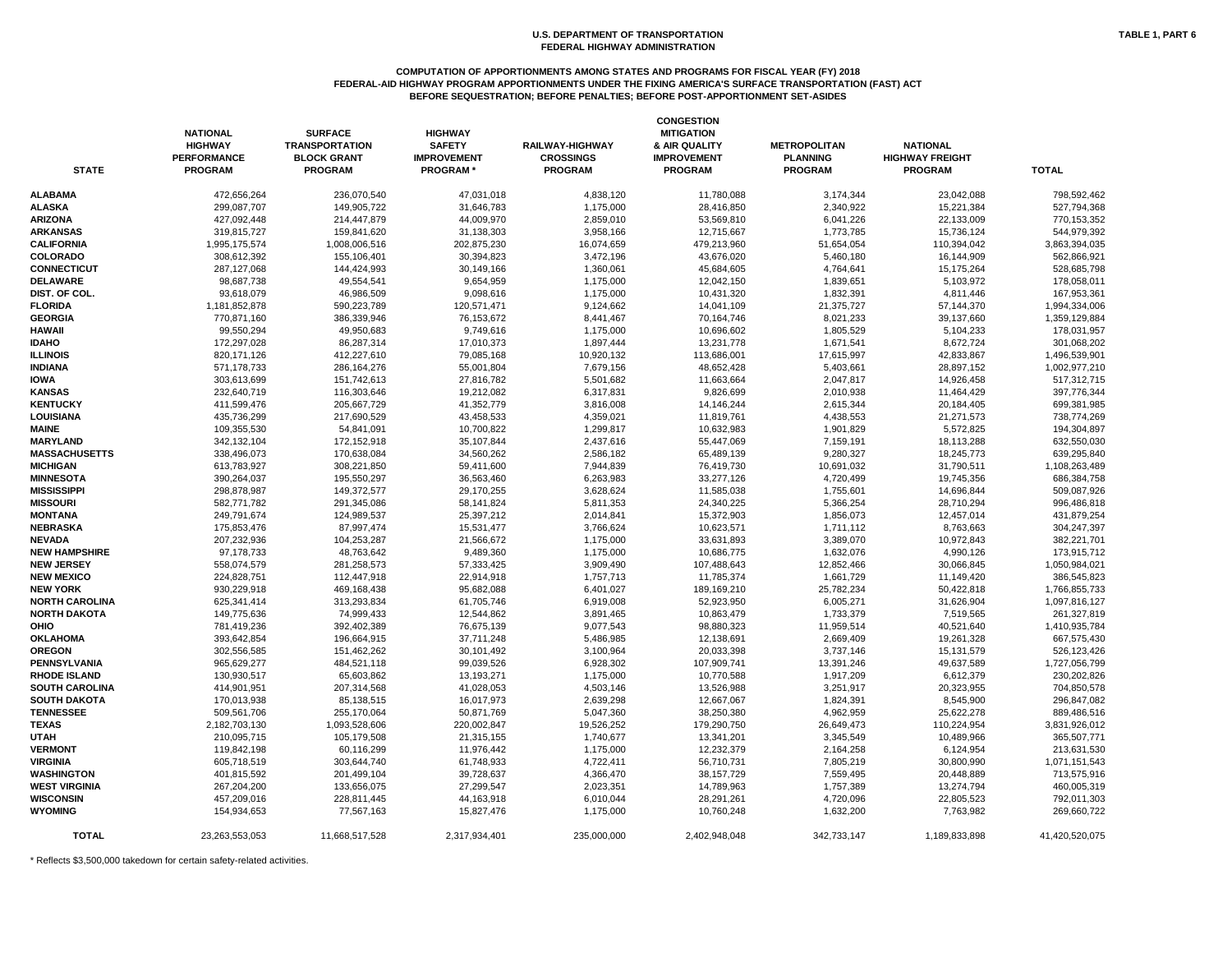# **COMPUTATIONS FOR FISCAL YEAR (FY) 2018 TRANSPORTATION ALTERNATIVES (TA) SET-ASIDE FROM THE SURFACE TRANSPORTATION BLOCK GRANT PROGRAM STATE-BY-STATE CALCULATION OF \$850,000,000 TA SET-ASIDE AMOUNT**

| <b>STATE</b>                        | FY 2009<br><b>TRANSPORTATION</b><br><b>ENHANCEMENTS</b> | <b>FY 2009 STATE SHARES</b><br>OF TRANSPORTATION<br><b>ENHANCEMENTS</b> | FY 2018<br><b>TA</b><br><b>SET-ASIDE</b> |
|-------------------------------------|---------------------------------------------------------|-------------------------------------------------------------------------|------------------------------------------|
|                                     |                                                         |                                                                         |                                          |
| ALABAMA                             | 17,310,159                                              | 2.0769%                                                                 | 17,653,753                               |
| ALASKA                              | 6,651,327                                               | 0.7980%                                                                 | 6,783,351                                |
| <b>ARIZONA</b>                      | 17,370,381                                              | 2.0841%                                                                 | 17,715,171                               |
| ARKANSAS                            | 11,165,999                                              | 1.3397%                                                                 | 11,387,636                               |
| CALIFORNIA                          | 74,520,095                                              | 8.9411%                                                                 | 75,999,265                               |
| <b>COLORADO</b>                     | 12,055,655                                              | 1.4465%                                                                 | 12,294,951                               |
| <b>CONNECTICUT</b>                  | 8,838,173                                               | 1.0604%                                                                 | 9,013,604                                |
| <b>DELAWARE</b>                     | 3,690,385                                               | 0.4428%                                                                 | 3,763,637                                |
| DIST. OF COL.                       | 3,223,513                                               | 0.3868%                                                                 | 3,287,497                                |
| <b>FLORIDA</b>                      | 50,726,560                                              | 6.0863%                                                                 | 51,733,446                               |
| <b>GEORGIA</b>                      | 33,603,915                                              | 4.0319%                                                                 | 34,270,928                               |
| HAWAII                              | 3,700,691                                               | 0.4440%                                                                 | 3,774,147                                |
| <b>IDAHO</b>                        | 5,585,545                                               | 0.6702%                                                                 | 5,696,414                                |
| <b>ILLINOIS</b>                     | 29,206,207                                              | 3.5042%                                                                 | 29,785,929                               |
| <b>INDIANA</b>                      | 22,828,458                                              | 2.7390%                                                                 | 23,281,586                               |
| <b>IOWA</b>                         | 10,554,723                                              | 1.2664%                                                                 | 10,764,227                               |
| KANSAS                              | 10,613,033                                              | 1.2734%                                                                 | 10,823,694                               |
| <b>KENTUCKY</b>                     | 13,275,517                                              | 1.5928%                                                                 | 13,539,026                               |
| <b>LOUISIANA</b>                    | 12,127,845                                              | 1.4551%                                                                 | 12,368,574                               |
| <b>MAINE</b>                        | 3,432,844                                               | 0.4119%                                                                 | 3,500,983                                |
| <b>MARYLAND</b>                     | 12,304,109                                              | 1.4763%                                                                 | 12,548,337                               |
| <b>MASSACHUSETTS</b>                | 11,917,734                                              | 1.4299%                                                                 | 12,154,292                               |
| <b>MICHIGAN</b><br><b>MINNESOTA</b> | 26,821,809                                              | 3.2181%                                                                 | 27,354,203<br>17,308,972                 |
| MISSISSIPPI                         | 16,972,088<br>10,792,011                                | 2.0363%<br>1.2948%                                                      | 11,006,225                               |
| <b>MISSOURI</b>                     | 19,904,560                                              | 2.3882%                                                                 | 20,299,651                               |
| MONTANA                             | 5,989,366                                               | 0.7186%                                                                 | 6,108,251                                |
| NEBRASKA                            | 6,881,333                                               | 0.8256%                                                                 | 7,017,923                                |
| <b>NEVADA</b>                       | 6,350,570                                               | 0.7620%                                                                 | 6,476,624                                |
| <b>NEW HAMPSHIRE</b>                | 3,884,240                                               | 0.4660%                                                                 | 3,961,339                                |
| <b>NEW JERSEY</b>                   | 18,093,375                                              | 2.1709%                                                                 | 18,452,515                               |
| <b>NEW MEXICO</b>                   | 7,440,597                                               | 0.8927%                                                                 | 7,588,288                                |
| <b>NEW YORK</b>                     | 28,923,049                                              | 3.4703%                                                                 | 29,497,151                               |
| <b>NORTH CAROLINA</b>               | 23,717,687                                              | 2.8457%                                                                 | 24,188,466                               |
| NORTH DAKOTA                        | 4,365,006                                               | 0.5237%                                                                 | 4,451,648                                |
| OHIO                                | 28,457,110                                              | 3.4143%                                                                 | 29,021,963                               |
| <b>OKLAHOMA</b>                     | 14,519,180                                              | 1.7420%                                                                 | 14,807,375                               |
| <b>OREGON</b>                       | 9,240,767                                               | 1.1087%                                                                 | 9,424,190                                |
| PENNSYLVANIA                        | 27,996,402                                              | 3.3591%                                                                 | 28,552,110                               |
| <b>RHODE ISLAND</b>                 | 3,227,040                                               | 0.3872%                                                                 | 3,291,094                                |
| <b>SOUTH CAROLINA</b>               | 16,049,806                                              | 1.9257%                                                                 | 16,368,383                               |
| SOUTH DAKOTA                        | 5,413,483                                               | 0.6495%                                                                 | 5,520,937                                |
| <b>TENNESSEE</b>                    | 18,672,951                                              | 2.2404%                                                                 | 19,043,596                               |
| TEXAS                               | 80,225,891                                              | 9.6257%                                                                 | 81,818,317                               |
| UTAH                                | 6,618,001                                               | 0.7940%                                                                 | 6,749,364                                |
| <b>VERMONT</b>                      | 3,199,406                                               | 0.3839%                                                                 | 3,262,912                                |
| VIRGINIA                            | 22,263,540                                              | 2.6712%                                                                 | 22,705,455                               |
| WASHINGTON                          | 12,710,713                                              | 1.5251%                                                                 | 12,963,012                               |
| WEST VIRGINIA                       | 7,055,994                                               | 0.8466%                                                                 | 7,196,050                                |
| <b>WISCONSIN</b>                    | 19,268,682                                              | 2.3119%                                                                 | 19,651,151                               |
| <b>WYOMING</b>                      | 3,698,965                                               | 0.4438%                                                                 | 3,772,387                                |
| <b>TOTAL</b>                        | 833,456,490                                             | 100.0000%                                                               | 850,000,000                              |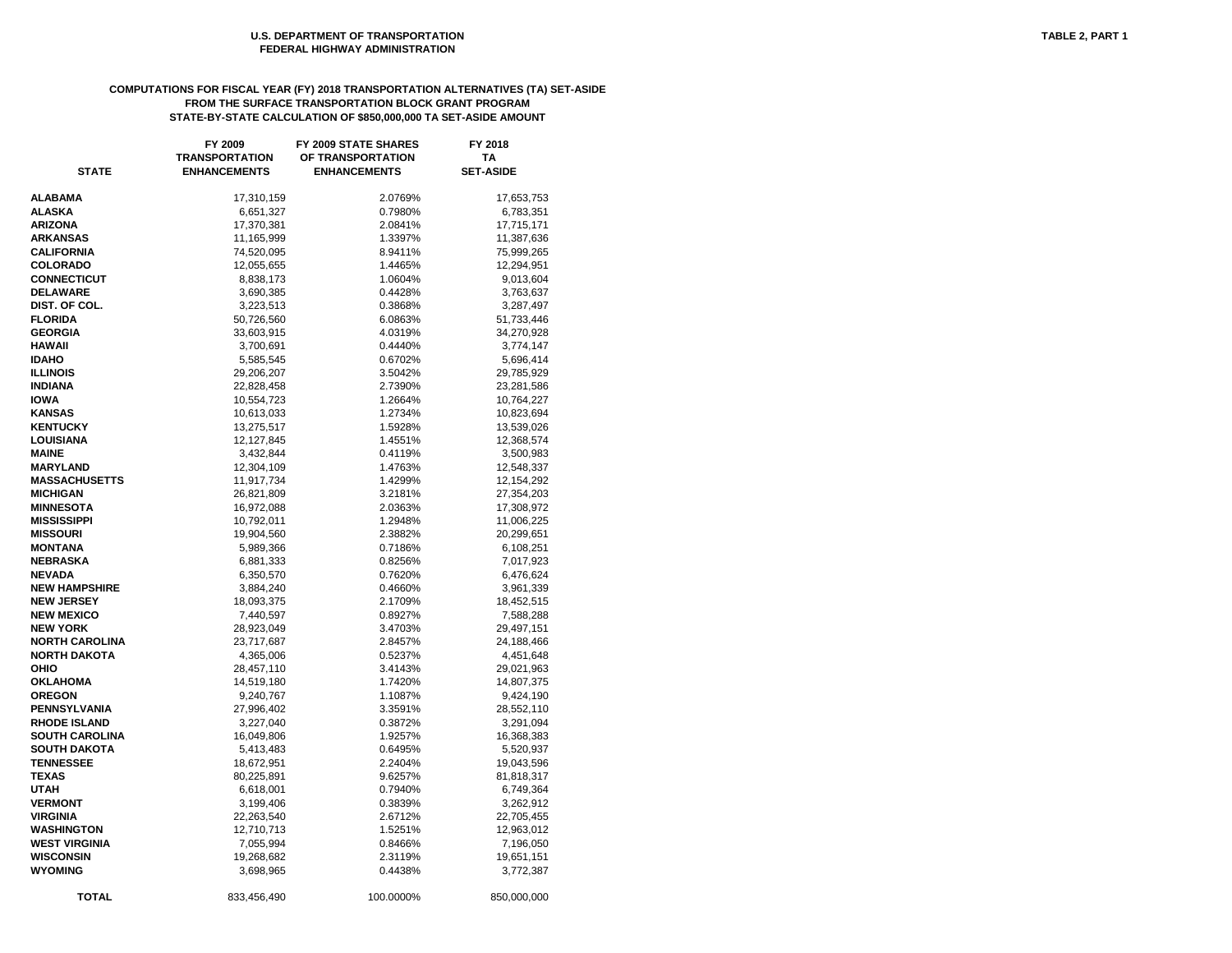# **COMPUTATIONS FOR FISCAL YEAR (FY) 2018 TRANSPORTATION ALTERNATIVES (TA) SET-ASIDE CALCULATION OF THE RECREATIONAL TRAILS SET-ASIDE FROM TA AND THE ASSOCIATED LIMITING AMOUNTS**

# **1% LIMITING AMOUNT<br>FOR EDUCATIONAL RECREATIONAL TRAILS OF THE RECREATIONAL RECREATIONAL TRAILS ADMIN PURSUANT TO SET-ASIDE NET OF ADMIN PURSUANT TO PROGRAMS PURSUANT TO STATE APPORTIONMENT TRAILS SET-ASIDE SET-ASIDE 23 U.S.C. 133(h)(5)(B) 1% REQUIRED TRANSFER 23 U.S.C. 206(d)(2)(H) 23 U.S.C. 206(d)(2)(G)**

|                       | FY 2009<br><b>RECREATIONAL TRAILS</b> | <b>STATES OPTING-OUT</b><br>OF THE RECREATIONAL | FY 2018<br><b>RECREATIONAL TRAILS</b> | <b>1% REQUIRED TRANSFER</b><br><b>FOR FHWA PROGRAM</b><br><b>ADMIN PURSUANT TO</b> | FY 2018<br><b>RECREATIONAL TRAILS</b><br><b>SET-ASIDE NET OF</b> | <b>7% LIMITING AMOUNT</b><br><b>FOR STATE PROGRAM</b><br><b>ADMIN PURSUANT TO</b> | <b>5% LIMITING AMOUNT</b><br><b>FOR EDUCATIONAL</b><br>PROGRAMS PURSUANT TO |
|-----------------------|---------------------------------------|-------------------------------------------------|---------------------------------------|------------------------------------------------------------------------------------|------------------------------------------------------------------|-----------------------------------------------------------------------------------|-----------------------------------------------------------------------------|
| <b>STATE</b>          | <b>APPORTIONMENT</b>                  | <b>TRAILS SET-ASIDE</b>                         | <b>SET-ASIDE</b>                      | 23 U.S.C. 133(h)(5)(B)                                                             | <b>1% REQUIRED TRANSFER</b>                                      | 23 U.S.C. 206(d)(2)(H)                                                            | 23 U.S.C. 206(d)(2)(G)                                                      |
| <b>ALABAMA</b>        | 1,749,787                             |                                                 | 1,749,787                             | 17,498                                                                             | 1,732,289                                                        | 122,485                                                                           | 87,489                                                                      |
| <b>ALASKA</b>         | 1,527,922                             |                                                 | 1,527,922                             | 15,279                                                                             | 1,512,643                                                        | 106,955                                                                           | 76,396                                                                      |
| <b>ARIZONA</b>        | 1,934,863                             |                                                 | 1,934,863                             | 19,349                                                                             | 1,915,514                                                        | 135,440                                                                           | 96,743                                                                      |
| <b>ARKANSAS</b>       | 1,493,969                             |                                                 | 1,493,969                             | 14,940                                                                             | 1,479,029                                                        | 104,578                                                                           | 74,698                                                                      |
| <b>CALIFORNIA</b>     | 5,756,189                             |                                                 | 5,756,189                             | 57,562                                                                             | 5,698,627                                                        | 402,933                                                                           | 287,809                                                                     |
| <b>COLORADO</b>       | 1,591,652                             |                                                 | 1,591,652                             | 15,917                                                                             | 1,575,735                                                        | 111,416                                                                           | 79,583                                                                      |
| <b>CONNECTICUT</b>    | 962,216                               | X                                               |                                       |                                                                                    |                                                                  |                                                                                   |                                                                             |
| <b>DELAWARE</b>       | 905,680                               |                                                 | 905,680                               | 9,057                                                                              | 896,623                                                          | 63,398                                                                            | 45,284                                                                      |
| DIST. OF COL.         | 825,098                               |                                                 | 825,098                               | 8,251                                                                              | 816,847                                                          | 57,757                                                                            | 41,255                                                                      |
| <b>FLORIDA</b>        | 2,602,532                             |                                                 | 2,602,532                             | 26,025                                                                             | 2,576,507                                                        | 182,177                                                                           | 130,127                                                                     |
| <b>GEORGIA</b>        | 1,740,137                             |                                                 | 1,740,137                             | 17,401                                                                             | 1,722,736                                                        | 121,810                                                                           | 87,007                                                                      |
| <b>HAWAII</b>         | 960,464                               |                                                 | 960,464                               | 9,605                                                                              | 950,859                                                          | 67,232                                                                            | 48,023                                                                      |
| <b>IDAHO</b>          | 1,710,560                             |                                                 | 1,710,560                             | 17,106                                                                             | 1,693,454                                                        | 119,739                                                                           | 85,528                                                                      |
| <b>ILLINOIS</b>       | 1,525,297                             |                                                 | 1,525,297                             | 15,253                                                                             | 1,510,044                                                        | 106,771                                                                           | 76,265                                                                      |
| <b>INDIANA</b>        | 1,201,709                             |                                                 | 1,201,709                             | 12,017                                                                             | 1,189,692                                                        | 84,120                                                                            | 60,085                                                                      |
| <b>IOWA</b>           | 1,374,817                             |                                                 | 1,374,817                             | 13,748                                                                             | 1,361,069                                                        | 96,237                                                                            | 68,741                                                                      |
| <b>KANSAS</b>         | 1,384,250                             |                                                 | 1,384,250                             | 13,843                                                                             | 1,370,407                                                        | 96,898                                                                            | 69,213                                                                      |
| <b>KENTUCKY</b>       | 1,424,395                             |                                                 | 1,424,395                             | 14,244                                                                             | 1,410,151                                                        | 99,708                                                                            | 71,220                                                                      |
| <b>LOUISIANA</b>      | 1,517,643                             |                                                 | 1,517,643                             | 15,176                                                                             | 1,502,467                                                        | 106,235                                                                           | 75,882                                                                      |
| <b>MAINE</b>          | 1,442,741                             |                                                 | 1,442,741                             | 14,427                                                                             | 1,428,314                                                        | 100,992                                                                           | 72,137                                                                      |
| <b>MARYLAND</b>       | 1,123,620                             |                                                 | 1,123,620                             | 11,236                                                                             | 1,112,384                                                        | 78,653                                                                            | 56,181                                                                      |
| <b>MASSACHUSETTS</b>  | 1,186,729                             |                                                 | 1,186,729                             | 11,867                                                                             | 1,174,862                                                        | 83,071                                                                            | 59,336                                                                      |
| <b>MICHIGAN</b>       | 2,853,955                             |                                                 | 2,853,955                             | 28,540                                                                             | 2,825,415                                                        | 199,777                                                                           | 142,698                                                                     |
| <b>MINNESOTA</b>      | 2,416,048                             |                                                 | 2,416,048                             | 24,160                                                                             | 2,391,888                                                        | 169,123                                                                           | 120,802                                                                     |
| <b>MISSISSIPPI</b>    | 1,361,924                             |                                                 | 1,361,924                             | 13,619                                                                             | 1,348,305                                                        | 95,335                                                                            | 68,096                                                                      |
| <b>MISSOURI</b>       | 1,663,399                             |                                                 | 1,663,399                             | 16,634                                                                             | 1,646,765                                                        | 116,438                                                                           | 83,170                                                                      |
| <b>MONTANA</b>        | 1,606,705                             |                                                 | 1,606,705                             | 16,067                                                                             | 1,590,638                                                        | 112,469                                                                           | 80,335                                                                      |
| <b>NEBRASKA</b>       | 1,217,387                             |                                                 | 1,217,387                             | 12,174                                                                             | 1,205,213                                                        | 85,217                                                                            | 60,869                                                                      |
| <b>NEVADA</b>         | 1,357,950                             |                                                 | 1,357,950                             | 13,580                                                                             | 1,344,370                                                        | 95,057                                                                            | 67,898                                                                      |
| <b>NEW HAMPSHIRE</b>  | 1,267,944                             |                                                 | 1,267,944                             | 12,679                                                                             | 1,255,265                                                        | 88,756                                                                            | 63,397                                                                      |
| <b>NEW JERSEY</b>     | 1,226,757                             |                                                 | 1,226,757                             | 12,268                                                                             | 1,214,489                                                        | 85,873                                                                            | 61,338                                                                      |
| <b>NEW MEXICO</b>     | 1,429,831                             |                                                 | 1,429,831                             | 14,298                                                                             | 1,415,533                                                        | 100,088                                                                           | 71,492                                                                      |
| <b>NEW YORK</b>       | 2,204,556                             |                                                 | 2,204,556                             | 22,046                                                                             | 2,182,510                                                        | 154,319                                                                           | 110,228                                                                     |
| <b>NORTH CAROLINA</b> | 1,613,560                             |                                                 | 1,613,560                             | 16,136                                                                             | 1,597,424                                                        | 112,949                                                                           | 80,678                                                                      |
| <b>NORTH DAKOTA</b>   | 1,131,881                             |                                                 | 1,131,881                             | 11,319                                                                             | 1,120,562                                                        | 79,232                                                                            | 56,594                                                                      |
| <b>OHIO</b>           | 1,671,851                             |                                                 | 1,671,851                             | 16,719                                                                             | 1,655,132                                                        | 117,030                                                                           | 83,593                                                                      |
| <b>OKLAHOMA</b>       | 1,787,083                             |                                                 | 1,787,083                             | 17,871                                                                             | 1,769,212                                                        | 125,096                                                                           | 89,354                                                                      |
| <b>OREGON</b>         | 1,610,153                             |                                                 | 1,610,153                             | 16,102                                                                             | 1,594,051                                                        | 112,711                                                                           | 80,508                                                                      |
| <b>PENNSYLVANIA</b>   | 1,991,266                             |                                                 | 1,991,266                             | 19,913                                                                             | 1,971,353                                                        | 139,389                                                                           | 99,563                                                                      |
| <b>RHODE ISLAND</b>   | 865,034                               |                                                 | 865,034                               | 8,650                                                                              | 856,384                                                          | 60,552                                                                            | 43,252                                                                      |
| <b>SOUTH CAROLINA</b> | 1,211,220                             |                                                 | 1,211,220                             | 12,112                                                                             | 1,199,108                                                        | 84,785                                                                            | 60,561                                                                      |
| <b>SOUTH DAKOTA</b>   | 1,137,193                             |                                                 | 1,137,193                             | 11,372                                                                             | 1,125,821                                                        | 79,604                                                                            | 56,860                                                                      |
| <b>TENNESSEE</b>      | 1,640,613                             |                                                 | 1,640,613                             | 16,406                                                                             | 1,624,207                                                        | 114,843                                                                           | 82,031                                                                      |
| <b>TEXAS</b>          | 3,994,822                             |                                                 | 3,994,822                             | 39,948                                                                             | 3,954,874                                                        | 279,638                                                                           | 199,741                                                                     |
| <b>UTAH</b>           | 1,561,852                             |                                                 | 1,561,852                             | 15,619                                                                             | 1,546,233                                                        | 109,330                                                                           | 78,093                                                                      |
| <b>VERMONT</b>        | 1,028,010                             |                                                 | 1,028,010                             | 10,280                                                                             | 1,017,730                                                        | 71,961                                                                            | 51,401                                                                      |
| <b>VIRGINIA</b>       | 1,527,161                             |                                                 | 1,527,161                             | 15,272                                                                             | 1,511,889                                                        | 106,901                                                                           | 76,358                                                                      |
| <b>WASHINGTON</b>     | 1,886,270                             |                                                 | 1,886,270                             | 18,863                                                                             | 1,867,407                                                        | 132,039                                                                           | 94,314                                                                      |
| <b>WEST VIRGINIA</b>  | 1,311,075                             |                                                 | 1,311,075                             | 13,111                                                                             | 1,297,964                                                        | 91,775                                                                            | 65,554                                                                      |
| <b>WISCONSIN</b>      | 2,167,754                             |                                                 | 2,167,754                             | 21,678                                                                             | 2,146,076                                                        | 151,743                                                                           | 108,388                                                                     |
| <b>WYOMING</b>        | 1,474,476                             | $\blacksquare$                                  | 1,474,476                             | 14,745                                                                             | 1,459,731                                                        | 103,213                                                                           | 73,724                                                                      |
| <b>TOTAL</b>          | 84,160,000                            |                                                 | 83,197,784                            | 831,982                                                                            | 82,365,802                                                       | 5,823,848                                                                         | 4,159,892                                                                   |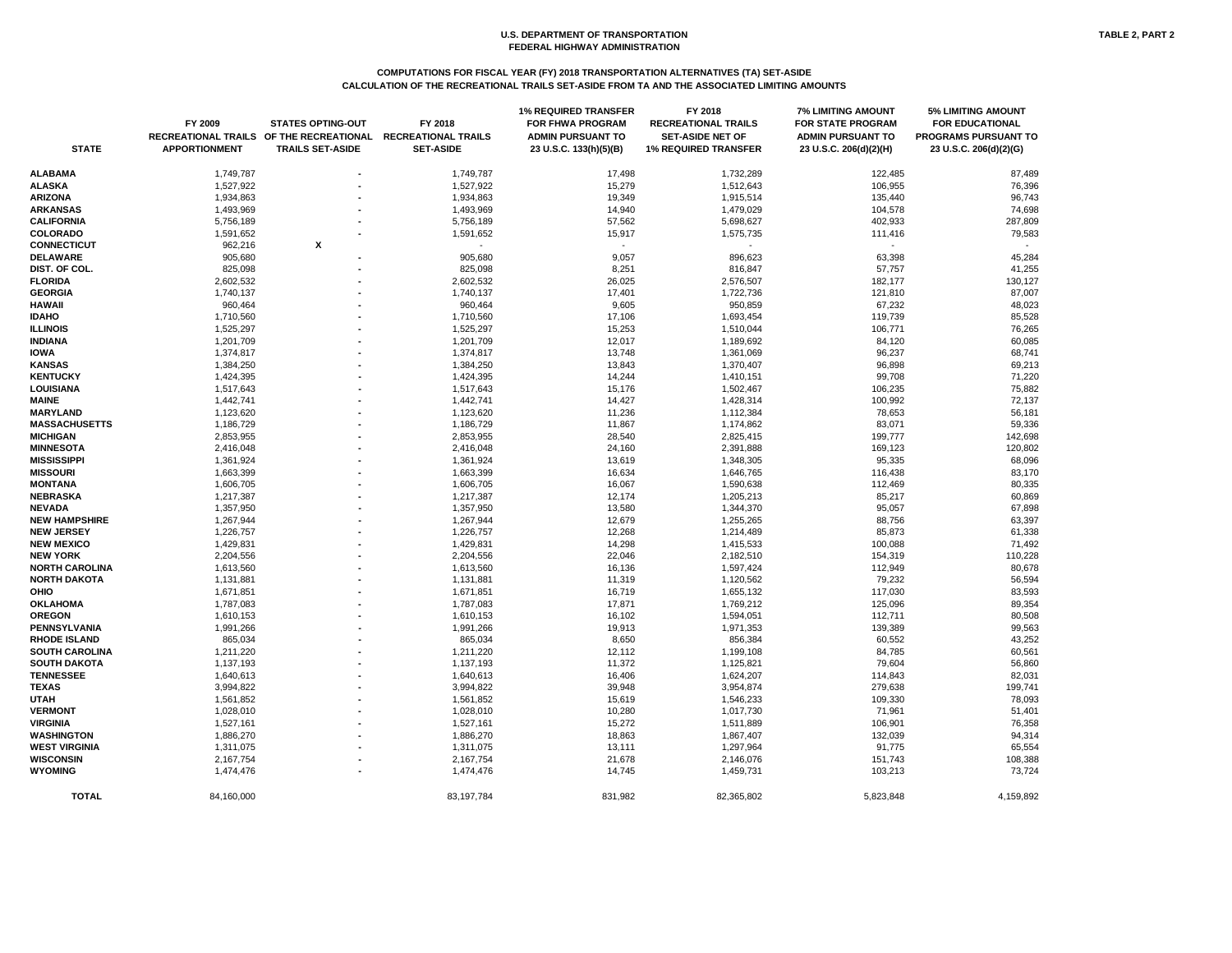#### **COMPUTATIONS FOR FISCAL YEAR (FY) 2018 TRANSPORTATION ALTERNATIVES (TA) SET-ASIDE SUBALLOCATION OF TA FUNDS: AMOUNT TO BE SUBALLOCATED WITHIN EACH STATE**

| <b>STATE</b>                   | FY 2018<br><b>TA</b><br><b>SET-ASIDE</b> | FY 2018<br><b>RECREATIONAL TRAILS</b><br><b>SET-ASIDE</b> | FY 2018 TA SET-ASIDE<br>AFTER FY 2018 RECREATIONAL<br><b>TRAILS SET-ASIDE</b> | 50% OF TA<br><b>AVAILABLE FOR ANY</b><br><b>AREA OF THE STATE</b> | 50% OF TA<br><b>AVAILABLE FOR</b><br><b>SUBALLOCATION</b> |
|--------------------------------|------------------------------------------|-----------------------------------------------------------|-------------------------------------------------------------------------------|-------------------------------------------------------------------|-----------------------------------------------------------|
|                                |                                          |                                                           |                                                                               |                                                                   |                                                           |
| <b>ALABAMA</b>                 | 17,653,753                               | 1,749,787                                                 | 15,903,966                                                                    | 7,951,983                                                         | 7,951,983                                                 |
| <b>ALASKA</b>                  | 6,783,351                                | 1,527,922                                                 | 5,255,429                                                                     | 2,627,715                                                         | 2,627,714                                                 |
| <b>ARIZONA</b>                 | 17,715,171                               | 1,934,863                                                 | 15,780,308                                                                    | 7,890,154                                                         | 7,890,154                                                 |
| <b>ARKANSAS</b>                | 11,387,636                               | 1,493,969                                                 | 9,893,667                                                                     | 4,946,834                                                         | 4,946,833                                                 |
| <b>CALIFORNIA</b>              | 75,999,265                               | 5,756,189                                                 | 70,243,076                                                                    | 35,121,538                                                        | 35,121,538                                                |
| <b>COLORADO</b>                | 12,294,951                               | 1,591,652                                                 | 10,703,299                                                                    | 5,351,650                                                         | 5,351,649                                                 |
| <b>CONNECTICUT</b>             | 9,013,604                                |                                                           | 9,013,604                                                                     | 4,506,802                                                         | 4,506,802                                                 |
| <b>DELAWARE</b>                | 3,763,637                                | 905,680                                                   | 2,857,957                                                                     | 1,428,979                                                         | 1,428,978                                                 |
| DIST. OF COL.                  | 3,287,497                                | 825,098                                                   | 2,462,399                                                                     | 1,231,200                                                         | 1,231,199                                                 |
| <b>FLORIDA</b>                 | 51,733,446                               | 2,602,532                                                 | 49,130,914                                                                    | 24,565,457                                                        | 24,565,457                                                |
| <b>GEORGIA</b>                 | 34,270,928                               | 1,740,137                                                 | 32,530,791                                                                    | 16,265,396                                                        | 16,265,395                                                |
| HAWAII                         | 3,774,147                                | 960,464                                                   | 2,813,683                                                                     | 1,406,842                                                         | 1,406,841                                                 |
| <b>IDAHO</b>                   | 5,696,414                                | 1,710,560                                                 | 3,985,854                                                                     | 1,992,927                                                         | 1,992,927                                                 |
| <b>ILLINOIS</b>                | 29,785,929                               | 1,525,297                                                 | 28,260,632                                                                    | 14,130,316                                                        | 14,130,316                                                |
| <b>INDIANA</b>                 | 23,281,586                               | 1,201,709                                                 | 22,079,877                                                                    | 11,039,939                                                        | 11,039,938                                                |
| <b>IOWA</b>                    | 10,764,227                               | 1,374,817                                                 | 9,389,410                                                                     | 4,694,705                                                         | 4,694,705                                                 |
| <b>KANSAS</b>                  | 10,823,694                               | 1,384,250                                                 | 9,439,444                                                                     | 4,719,722                                                         | 4,719,722                                                 |
| <b>KENTUCKY</b>                | 13,539,026                               | 1,424,395                                                 | 12,114,631                                                                    | 6,057,316                                                         | 6,057,315                                                 |
| <b>LOUISIANA</b>               | 12,368,574                               | 1,517,643                                                 | 10,850,931                                                                    | 5,425,466                                                         | 5,425,465                                                 |
| <b>MAINE</b>                   | 3,500,983                                | 1,442,741                                                 | 2,058,242                                                                     | 1,029,121                                                         | 1,029,121                                                 |
| <b>MARYLAND</b>                | 12,548,337                               | 1,123,620                                                 | 11,424,717                                                                    | 5,712,359                                                         | 5,712,358                                                 |
| <b>MASSACHUSETTS</b>           | 12,154,292                               | 1,186,729                                                 | 10,967,563                                                                    | 5,483,782                                                         | 5,483,781                                                 |
| <b>MICHIGAN</b>                | 27,354,203                               | 2,853,955                                                 | 24,500,248                                                                    | 12,250,124                                                        | 12,250,124                                                |
| <b>MINNESOTA</b>               | 17,308,972                               | 2,416,048                                                 | 14,892,924                                                                    | 7,446,462                                                         | 7,446,462                                                 |
| <b>MISSISSIPPI</b>             | 11,006,225                               | 1,361,924                                                 | 9,644,301                                                                     | 4,822,151                                                         | 4,822,150                                                 |
| <b>MISSOURI</b>                | 20,299,651                               | 1,663,399                                                 | 18,636,252                                                                    | 9,318,126                                                         | 9,318,126                                                 |
| <b>MONTANA</b>                 | 6,108,251                                | 1,606,705                                                 | 4,501,546                                                                     | 2,250,773                                                         | 2,250,773                                                 |
| <b>NEBRASKA</b>                | 7,017,923                                | 1,217,387                                                 | 5,800,536                                                                     | 2,900,268                                                         | 2,900,268                                                 |
| <b>NEVADA</b>                  | 6,476,624                                | 1,357,950                                                 | 5,118,674                                                                     | 2,559,337                                                         | 2,559,337                                                 |
| <b>NEW HAMPSHIRE</b>           | 3,961,339                                | 1,267,944                                                 | 2,693,395                                                                     | 1,346,698                                                         | 1,346,697                                                 |
| <b>NEW JERSEY</b>              | 18,452,515                               | 1,226,757                                                 | 17,225,758                                                                    | 8,612,879                                                         | 8,612,879                                                 |
| <b>NEW MEXICO</b>              | 7,588,288                                | 1,429,831                                                 | 6,158,457                                                                     | 3,079,229                                                         | 3,079,228                                                 |
| <b>NEW YORK</b>                | 29,497,151                               | 2,204,556                                                 | 27,292,595                                                                    | 13,646,298                                                        | 13,646,297                                                |
| <b>NORTH CAROLINA</b>          | 24,188,466                               | 1,613,560                                                 | 22,574,906                                                                    | 11,287,453                                                        | 11,287,453                                                |
| <b>NORTH DAKOTA</b>            | 4,451,648                                | 1,131,881                                                 | 3,319,767                                                                     | 1,659,884                                                         | 1,659,883                                                 |
| <b>OHIO</b><br><b>OKLAHOMA</b> | 29,021,963                               | 1,671,851                                                 | 27,350,112                                                                    | 13,675,056                                                        | 13,675,056                                                |
| <b>OREGON</b>                  | 14,807,375<br>9,424,190                  | 1,787,083<br>1,610,153                                    | 13,020,292<br>7,814,037                                                       | 6,510,146<br>3,907,019                                            | 6,510,146<br>3,907,018                                    |
| PENNSYLVANIA                   | 28,552,110                               | 1,991,266                                                 | 26,560,844                                                                    | 13,280,422                                                        | 13,280,422                                                |
| <b>RHODE ISLAND</b>            | 3,291,094                                | 865,034                                                   | 2,426,060                                                                     | 1,213,030                                                         | 1,213,030                                                 |
| <b>SOUTH CAROLINA</b>          | 16,368,383                               | 1,211,220                                                 | 15, 157, 163                                                                  | 7,578,582                                                         | 7,578,581                                                 |
| <b>SOUTH DAKOTA</b>            | 5,520,937                                | 1,137,193                                                 | 4,383,744                                                                     | 2,191,872                                                         | 2,191,872                                                 |
| <b>TENNESSEE</b>               | 19,043,596                               | 1,640,613                                                 | 17,402,983                                                                    | 8,701,492                                                         | 8,701,491                                                 |
| <b>TEXAS</b>                   | 81,818,317                               | 3,994,822                                                 | 77,823,495                                                                    | 38,911,748                                                        | 38,911,747                                                |
| <b>UTAH</b>                    | 6,749,364                                | 1,561,852                                                 | 5,187,512                                                                     | 2,593,756                                                         | 2,593,756                                                 |
| <b>VERMONT</b>                 | 3,262,912                                | 1,028,010                                                 | 2,234,902                                                                     | 1,117,451                                                         | 1,117,451                                                 |
| <b>VIRGINIA</b>                | 22,705,455                               | 1,527,161                                                 | 21,178,294                                                                    | 10,589,147                                                        | 10,589,147                                                |
| WASHINGTON                     | 12,963,012                               | 1,886,270                                                 | 11,076,742                                                                    | 5,538,371                                                         | 5,538,371                                                 |
| <b>WEST VIRGINIA</b>           | 7,196,050                                | 1,311,075                                                 | 5,884,975                                                                     | 2,942,488                                                         | 2,942,487                                                 |
| <b>WISCONSIN</b>               | 19,651,151                               | 2,167,754                                                 | 17,483,397                                                                    | 8,741,699                                                         | 8,741,698                                                 |
| <b>WYOMING</b>                 | 3,772,387                                | 1,474,476                                                 | 2,297,911                                                                     | 1,148,956                                                         | 1,148,955                                                 |
| <b>TOTAL</b>                   | 850,000,000                              | 83,197,784                                                | 766,802,216                                                                   | 383,401,120                                                       | 383,401,096                                               |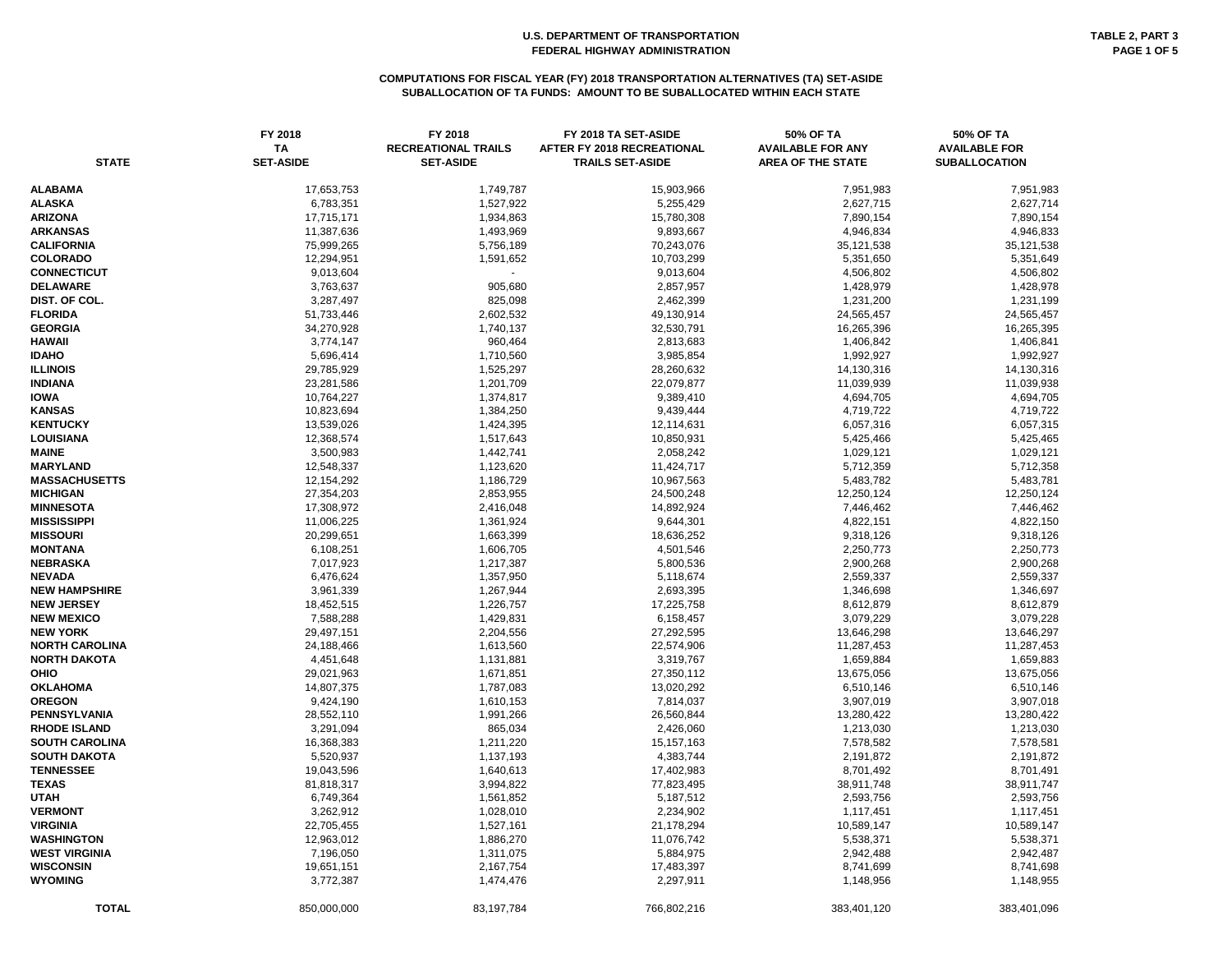| <b>STATE</b>                         | <b>TA</b><br><b>AVAILABLE FOR</b><br><b>SUBALLOCATION</b> | 2010 POPULATION OF<br><b>URBANIZED AREAS</b><br><b>OVER 200K</b> | 2010 TOTAL<br><b>STATE POPULATION</b> | <b>2010 PERCENT OF STATE</b><br>POPULATION IN URBANIZED<br><b>AREAS OVER 200K</b> | <b>TA AVAILABLE</b><br><b>FOR URBANIZED</b><br><b>AREAS OVER 200K</b> |
|--------------------------------------|-----------------------------------------------------------|------------------------------------------------------------------|---------------------------------------|-----------------------------------------------------------------------------------|-----------------------------------------------------------------------|
| <b>ALABAMA</b>                       | 7,951,983                                                 | 1,693,807                                                        | 4,779,736                             | 35.4373%                                                                          | 2,817,964                                                             |
| <b>ALASKA</b>                        | 2,627,714                                                 | 251,243                                                          | 710,231                               | 35.3748%                                                                          | 929,549                                                               |
| <b>ARIZONA</b>                       | 7,890,154                                                 | 4,472,282                                                        | 6,392,017                             | 69.9667%                                                                          | 5,520,479                                                             |
| <b>ARKANSAS</b>                      | 4,946,833                                                 | 766,739                                                          | 2,915,918                             | 26.2949%                                                                          | 1,300,767                                                             |
| <b>CALIFORNIA</b>                    | 35,121,538                                                | 30,064,627                                                       | 37,253,956                            | 80.7018%                                                                          | 28,343,726                                                            |
| <b>COLORADO</b>                      | 5,351,649                                                 | 3,198,077                                                        | 5,029,196                             | 63.5902%                                                                          | 3,403,126                                                             |
| <b>CONNECTICUT</b>                   | 4,506,802                                                 | 2,676,122                                                        | 3,574,097                             | 74.8755%                                                                          | 3,374,489                                                             |
| <b>DELAWARE</b>                      | 1,428,978                                                 | 481,625                                                          | 897,934                               | 53.6370%                                                                          | 766,461                                                               |
| DIST. OF COL.                        | 1,231,199                                                 | 601,723                                                          | 601,723                               | 100.0000%                                                                         | 1,231,199                                                             |
| <b>FLORIDA</b>                       | 24,565,457                                                | 14,533,614                                                       | 18,801,310                            | 77.3011%                                                                          | 18,989,361                                                            |
| <b>GEORGIA</b>                       | 16,265,395                                                | 5,330,081                                                        | 9,687,653                             | 55.0193%                                                                          | 8,949,110                                                             |
| <b>HAWAII</b>                        | 1,406,841                                                 | 802,459                                                          | 1,360,301                             | 58.9913%                                                                          | 829,914                                                               |
| <b>IDAHO</b>                         | 1,992,927                                                 | 349,684                                                          | 1,567,582                             | 22.3072%                                                                          | 444,567                                                               |
| <b>ILLINOIS</b>                      | 14,130,316                                                | 9,352,356                                                        | 12,830,632                            | 72.8908%                                                                          | 10,299,707                                                            |
| <b>INDIANA</b>                       | 11,039,938                                                | 2,983,510                                                        | 6,483,802                             | 46.0148%                                                                          | 5,080,008                                                             |
| <b>IOWA</b>                          | 4,694,705                                                 | 661,517                                                          | 3,046,355                             | 21.7150%                                                                          | 1,019,457                                                             |
| <b>KANSAS</b>                        | 4,719,722                                                 | 1,136,378                                                        | 2,853,118                             | 39.8293%                                                                          | 1,879,834                                                             |
| <b>KENTUCKY</b>                      | 6,057,315                                                 | 1,535,866                                                        | 4,339,367                             | 35.3938%                                                                          | 2,143,913                                                             |
| <b>LOUISIANA</b>                     | 5,425,465                                                 | 2,045,049                                                        | 4,533,372                             | 45.1110%                                                                          | 2,447,481                                                             |
| <b>MAINE</b>                         | 1,029,121                                                 | 203,914                                                          | 1,328,361                             | 15.3508%                                                                          | 157,978                                                               |
| <b>MARYLAND</b>                      | 5,712,358                                                 | 4,215,267                                                        | 5,773,552                             | 73.0099%                                                                          | 4,170,589                                                             |
| <b>MASSACHUSETTS</b>                 | 5,483,781                                                 | 5,587,173                                                        | 6,547,629                             | 85.3312%                                                                          | 4,679,378                                                             |
| <b>MICHIGAN</b>                      | 12,250,124                                                | 5,554,256                                                        | 9,883,640                             | 56.1965%                                                                          | 6,884,136                                                             |
| <b>MINNESOTA</b>                     | 7,446,462                                                 | 2,650,614                                                        | 5,303,925                             | 49.9746%                                                                          | 3,721,338                                                             |
| <b>MISSISSIPPI</b>                   | 4,822,150                                                 | 688,736                                                          | 2,967,297                             | 23.2109%                                                                          | 1,119,264                                                             |
| <b>MISSOURI</b>                      | 9,318,126                                                 | 2,907,446                                                        | 5,988,927                             | 48.5470%                                                                          | 4,523,673                                                             |
| <b>MONTANA</b>                       | 2,250,773                                                 |                                                                  | 989,415                               | 0.0000%                                                                           |                                                                       |
| <b>NEBRASKA</b>                      | 2,900,268                                                 | 915,181                                                          | 1,826,341                             | 50.1101%                                                                          | 1,453,327                                                             |
| <b>NEVADA</b>                        | 2,559,337                                                 | 2,343,143                                                        | 2,700,551                             | 86.7654%                                                                          | 2,220,618                                                             |
| <b>NEW HAMPSHIRE</b>                 | 1,346,697                                                 | 312,120                                                          | 1,316,470                             | 23.7089%                                                                          | 319,286                                                               |
| <b>NEW JERSEY</b>                    | 8,612,879                                                 | 7,899,072                                                        | 8,791,894                             | 89.8449%                                                                          | 7,738,236                                                             |
| <b>NEW MEXICO</b>                    | 3,079,228                                                 | 772,030                                                          | 2,059,179                             | 37.4921%                                                                          | 1,154,468                                                             |
| <b>NEW YORK</b>                      | 13,646,297                                                | 15,313,491                                                       | 19,378,102                            | 79.0247%                                                                          | 10,783,948                                                            |
| <b>NORTH CAROLINA</b>                | 11,287,453                                                | 4,374,053                                                        | 9,535,483                             | 45.8713%                                                                          | 5,177,705                                                             |
| <b>NORTH DAKOTA</b>                  | 1,659,883                                                 |                                                                  | 672,591                               | 0.0000%                                                                           |                                                                       |
| <b>OHIO</b>                          | 13,675,056                                                | 6,869,115                                                        | 11,536,504                            | 59.5424%                                                                          | 8,142,461                                                             |
| <b>OKLAHOMA</b>                      | 6,510,146                                                 | 1,516,984                                                        | 3,751,351                             | 40.4383%                                                                          | 2,632,595                                                             |
| <b>OREGON</b>                        | 3,907,018                                                 | 1,974,389                                                        | 3,831,074                             | 51.5362%                                                                          | 2,013,528                                                             |
| <b>PENNSYLVANIA</b>                  | 13,280,422                                                | 7,892,204                                                        | 12,702,379                            | 62.1317%                                                                          | 8,251,352                                                             |
| <b>RHODE ISLAND</b>                  | 1,213,030                                                 | 952,101                                                          | 1,052,567                             | 90.4551%                                                                          | 1,097,248                                                             |
| <b>SOUTH CAROLINA</b>                | 7,578,581                                                 | 1,866,160                                                        | 4,625,364                             | 40.3462%                                                                          | 3,057,672                                                             |
| <b>SOUTH DAKOTA</b>                  | 2,191,872                                                 |                                                                  | 814,180                               | 0.0000%                                                                           |                                                                       |
| <b>TENNESSEE</b>                     | 8,701,491                                                 | 2,722,512                                                        | 6,346,105                             | 42.9005%                                                                          | 3,732,985                                                             |
| <b>TEXAS</b>                         | 38,911,747                                                | 16,522,531                                                       | 25,145,561                            | 65.7075%                                                                          | 25,567,954                                                            |
| <b>UTAH</b>                          | 2,593,756                                                 | 2,050,088                                                        | 2,763,885                             | 74.1741%                                                                          | 1,923,896                                                             |
| <b>VERMONT</b>                       | 1,117,451                                                 |                                                                  | 625,741                               | 0.0000%                                                                           |                                                                       |
| <b>VIRGINIA</b><br><b>WASHINGTON</b> | 10,589,147                                                | 4,839,217                                                        | 8,001,024                             | 60.4825%                                                                          | 6,404,578                                                             |
| <b>WEST VIRGINIA</b>                 | 5,538,371                                                 | 4,017,777                                                        | 6,724,540                             | 59.7480%                                                                          | 3,309,065                                                             |
| <b>WISCONSIN</b>                     | 2,942,487                                                 | 112,268                                                          | 1,852,994                             | 6.0587%                                                                           | 178,277                                                               |
| <b>WYOMING</b>                       | 8,741,698                                                 | 2,231,649                                                        | 5,686,986<br>563,626                  | 39.2413%<br>0.0000%                                                               | 3,430,359                                                             |
|                                      | 1,148,955                                                 |                                                                  |                                       |                                                                                   |                                                                       |
| <b>TOTAL</b>                         | 383,401,096                                               | 190,240,250                                                      | 308,745,538                           |                                                                                   | 223,617,026                                                           |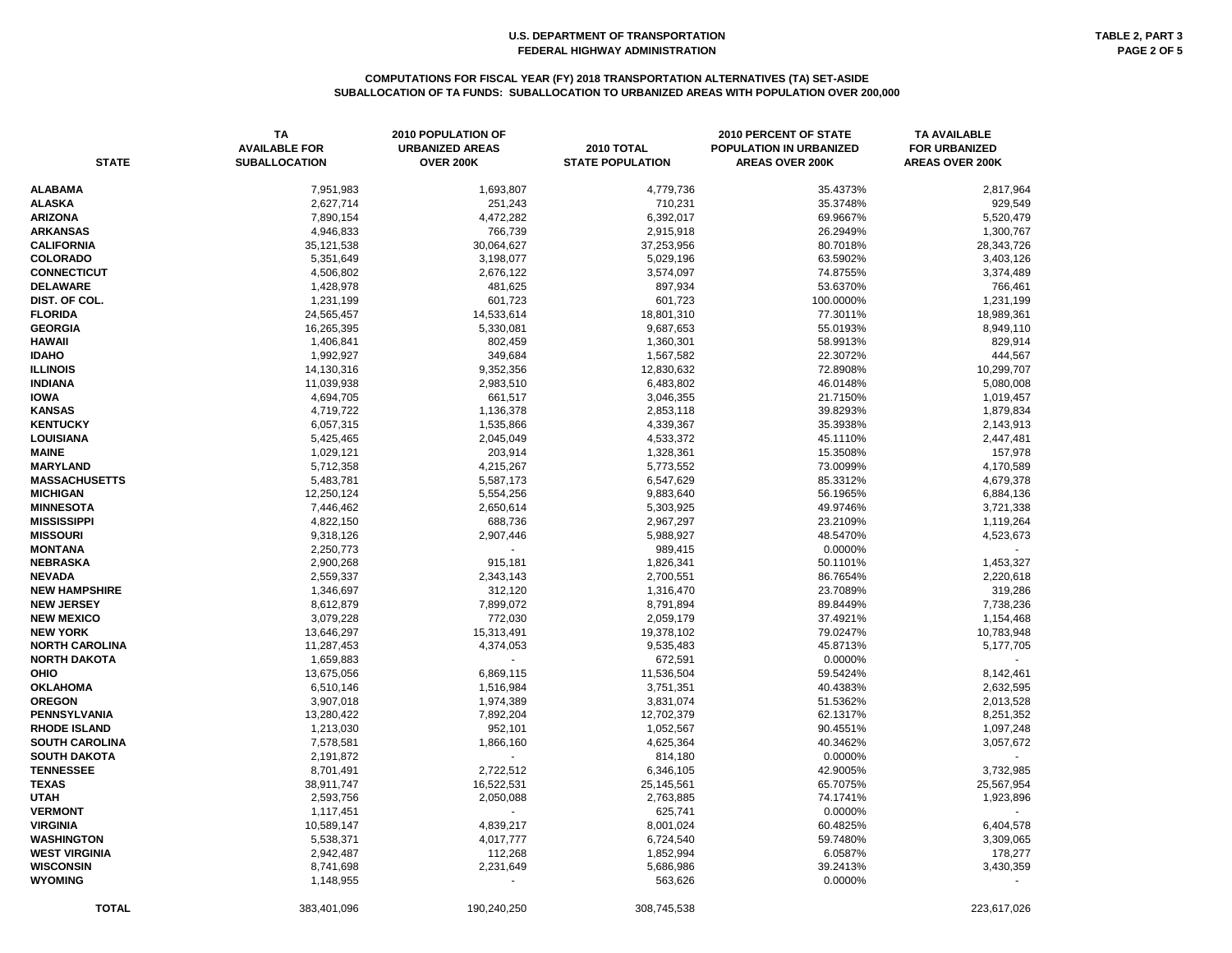# **COMPUTATIONS FOR FISCAL YEAR (FY) 2018 TRANSPORTATION ALTERNATIVES (TA) SET-ASIDE SUBALLOCATION OF TA FUNDS: SUBALLOCATION TO AREAS WITH POPULATION FROM 5,001 TO 200,000**

| <b>STATE</b>          | <b>TA</b><br><b>AVAILABLE FOR</b><br><b>SUBALLOCATION</b> | 2010 POPULATION OF<br><b>AREAS FROM</b><br>5,001 TO 200,000 | 2010 TOTAL<br><b>STATE POPULATION</b> | 2010 PERCENT OF STATE<br>POPULATION IN URBAN<br>AREAS FROM 5,001 TO 200,000 | <b>TA AVAILABLE</b><br><b>FOR AREAS</b><br>FROM 5,001 TO 200,000 |
|-----------------------|-----------------------------------------------------------|-------------------------------------------------------------|---------------------------------------|-----------------------------------------------------------------------------|------------------------------------------------------------------|
| <b>ALABAMA</b>        | 7,951,983                                                 | 1,041,649                                                   | 4,779,736                             | 21.7930%                                                                    | 1,732,978                                                        |
| ALASKA                | 2,627,714                                                 | 195,094                                                     | 710,231                               | 27.4691%                                                                    | 721,809                                                          |
| <b>ARIZONA</b>        | 7,890,154                                                 | 1,193,569                                                   | 6,392,017                             | 18.6728%                                                                    | 1,473,313                                                        |
| ARKANSAS              | 4,946,833                                                 | 778,513                                                     | 2,915,918                             | 26.6987%                                                                    | 1,320,741                                                        |
| <b>CALIFORNIA</b>     | 35,121,538                                                | 5,181,861                                                   | 37,253,956                            | 13.9096%                                                                    | 4,885,251                                                        |
| <b>COLORADO</b>       | 5,351,649                                                 | 1,079,041                                                   | 5,029,196                             | 21.4555%                                                                    | 1,148,225                                                        |
| <b>CONNECTICUT</b>    | 4,506,802                                                 | 463,529                                                     | 3,574,097                             | 12.9691%                                                                    | 584,493                                                          |
| <b>DELAWARE</b>       | 1,428,978                                                 | 255,977                                                     | 897,934                               | 28.5073%                                                                    | 407,363                                                          |
| DIST. OF COL.         | 1,231,199                                                 |                                                             | 601,723                               | 0.0000%                                                                     |                                                                  |
| <b>FLORIDA</b>        | 24,565,457                                                | 2,508,681                                                   | 18,801,310                            | 13.3431%                                                                    | 3,277,798                                                        |
| <b>GEORGIA</b>        | 16,265,395                                                | 1,755,285                                                   | 9,687,653                             | 18.1188%                                                                    | 2,947,092                                                        |
| HAWAII                | 1,406,841                                                 | 425,172                                                     | 1,360,301                             | 31.2557%                                                                    | 439,718                                                          |
| <b>IDAHO</b>          | 1,992,927                                                 | 692,416                                                     | 1,567,582                             | 44.1710%                                                                    | 880,295                                                          |
| <b>ILLINOIS</b>       | 14,130,316                                                | 1,781,786                                                   | 12,830,632                            | 13.8870%                                                                    | 1,962,273                                                        |
| <b>INDIANA</b>        | 11,039,938                                                | 1,589,594                                                   | 6,483,802                             | 24.5164%                                                                    | 2,706,594                                                        |
| <b>IOWA</b>           | 4,694,705                                                 | 1,162,488                                                   | 3,046,355                             | 38.1600%                                                                    | 1,791,498                                                        |
| <b>KANSAS</b>         | 4,719,722                                                 | 853,675                                                     | 2,853,118                             | 29.9208%                                                                    | 1,412,177                                                        |
| <b>KENTUCKY</b>       | 6,057,315                                                 | 920,845                                                     | 4,339,367                             | 21.2207%                                                                    | 1,285,406                                                        |
| LOUISIANA             | 5,425,465                                                 | 1,187,320                                                   | 4,533,372                             | 26.1907%                                                                    | 1,420,965                                                        |
| MAINE                 | 1,029,121                                                 | 258,388                                                     | 1,328,361                             | 19.4516%                                                                    | 200,181                                                          |
| <b>MARYLAND</b>       | 5,712,358                                                 | 768,608                                                     | 5,773,552                             | 13.3126%                                                                    | 760,462                                                          |
| <b>MASSACHUSETTS</b>  | 5,483,781                                                 | 427,093                                                     | 6,547,629                             | 6.5229%                                                                     | 357,700                                                          |
| MICHIGAN              | 12,250,124                                                | 1,677,202                                                   | 9,883,640                             | 16.9695%                                                                    | 2,078,782                                                        |
| <b>MINNESOTA</b>      | 7,446,462                                                 | 1,051,245                                                   | 5,303,925                             | 19.8201%                                                                    | 1,475,899                                                        |
| MISSISSIPPI           | 4,822,150                                                 | 658,325                                                     | 2,967,297                             | 22.1860%                                                                    | 1,069,843                                                        |
| <b>MISSOURI</b>       | 9,318,126                                                 | 1,136,671                                                   | 5,988,927                             | 18.9795%                                                                    | 1,768,538                                                        |
| MONTANA               | 2,250,773                                                 | 504,866                                                     | 989,415                               | 51.0267%                                                                    | 1,148,496                                                        |
| NEBRASKA              | 2,900,268                                                 | 360,801                                                     | 1,826,341                             | 19.7554%                                                                    | 572,960                                                          |
| NEVADA                | 2,559,337                                                 | 176,500                                                     | 2,700,551                             | 6.5357%                                                                     | 167,271                                                          |
| <b>NEW HAMPSHIRE</b>  | 1,346,697                                                 | 446,105                                                     | 1,316,470                             | 33.8865%                                                                    | 456,348                                                          |
| <b>NEW JERSEY</b>     | 8,612,879                                                 | 401,412                                                     | 8,791,894                             | 4.5657%                                                                     | 393,239                                                          |
| <b>NEW MEXICO</b>     | 3,079,228                                                 | 786,498                                                     | 2,059,179                             | 38.1947%                                                                    | 1,176,103                                                        |
| <b>NEW YORK</b>       | 13,646,297                                                | 1,552,414                                                   | 19,378,102                            | 8.0112%                                                                     | 1,093,229                                                        |
| <b>NORTH CAROLINA</b> | 11,287,453                                                | 1,786,754                                                   | 9,535,483                             | 18.7379%                                                                    | 2,115,037                                                        |
| <b>NORTH DAKOTA</b>   | 1,659,883                                                 | 387,191                                                     | 672,591                               | 57.5671%                                                                    | 955,546                                                          |
| OHIO                  | 13,675,056                                                | 1,927,686                                                   | 11,536,504                            | 16.7094%                                                                    | 2,285,026                                                        |
| OKLAHOMA              | 6,510,146                                                 | 852,756                                                     | 3,751,351                             | 22.7320%                                                                    | 1,479,884                                                        |
| <b>OREGON</b>         | 3,907,018                                                 | 1,060,881                                                   | 3,831,074                             | 27.6915%                                                                    | 1,081,911                                                        |
| PENNSYLVANIA          | 13,280,422                                                | 1,933,143                                                   | 12,702,379                            | 15.2187%                                                                    | 2,021,114                                                        |
| <b>RHODE ISLAND</b>   | 1,213,030                                                 |                                                             | 1,052,567                             | 0.0000%                                                                     |                                                                  |
| SOUTH CAROLINA        | 7,578,581                                                 | 1,141,440                                                   | 4,625,364                             | 24.6778%                                                                    | 1,870,230                                                        |
| <b>SOUTH DAKOTA</b>   | 2,191,872                                                 | 425,817                                                     | 814,180                               | 52.3001%                                                                    | 1,146,351                                                        |
| <b>TENNESSEE</b>      | 8,701,491                                                 | 1,387,078                                                   | 6,346,105                             | 21.8572%                                                                    | 1,901,898                                                        |
| <b>TEXAS</b>          | 38,911,747                                                | 4,346,026                                                   | 25,145,561                            | 17.2835%                                                                    | 6,725,301                                                        |
| UTAH                  | 2,593,756                                                 | 418,630                                                     | 2,763,885                             | 15.1464%                                                                    | 392,862                                                          |
| <b>VERMONT</b>        | 1,117,451                                                 | 211,850                                                     | 625,741                               | 33.8559%                                                                    | 378,323                                                          |
| VIRGINIA              | 10,589,147                                                | 1,109,999                                                   | 8,001,024                             | 13.8732%                                                                    | 1,469,055                                                        |
| WASHINGTON            | 5,538,371                                                 | 1,522,341                                                   | 6,724,540                             | 22.6386%                                                                    | 1,253,809                                                        |
| WEST VIRGINIA         | 2,942,487                                                 | 718,567                                                     | 1,852,994                             | 38.7787%                                                                    | 1,141,058                                                        |
| <b>WISCONSIN</b>      | 8,741,698                                                 | 1,595,977                                                   | 5,686,986                             | 28.0637%                                                                    | 2,453,241                                                        |
| WYOMING               | 1,148,955                                                 | 347,340                                                     | 563,626                               | 61.6260%                                                                    | 708,055                                                          |
| <b>TOTAL</b>          | 383,401,096                                               | 54,446,099                                                  | 308,745,538                           |                                                                             | 72,495,741                                                       |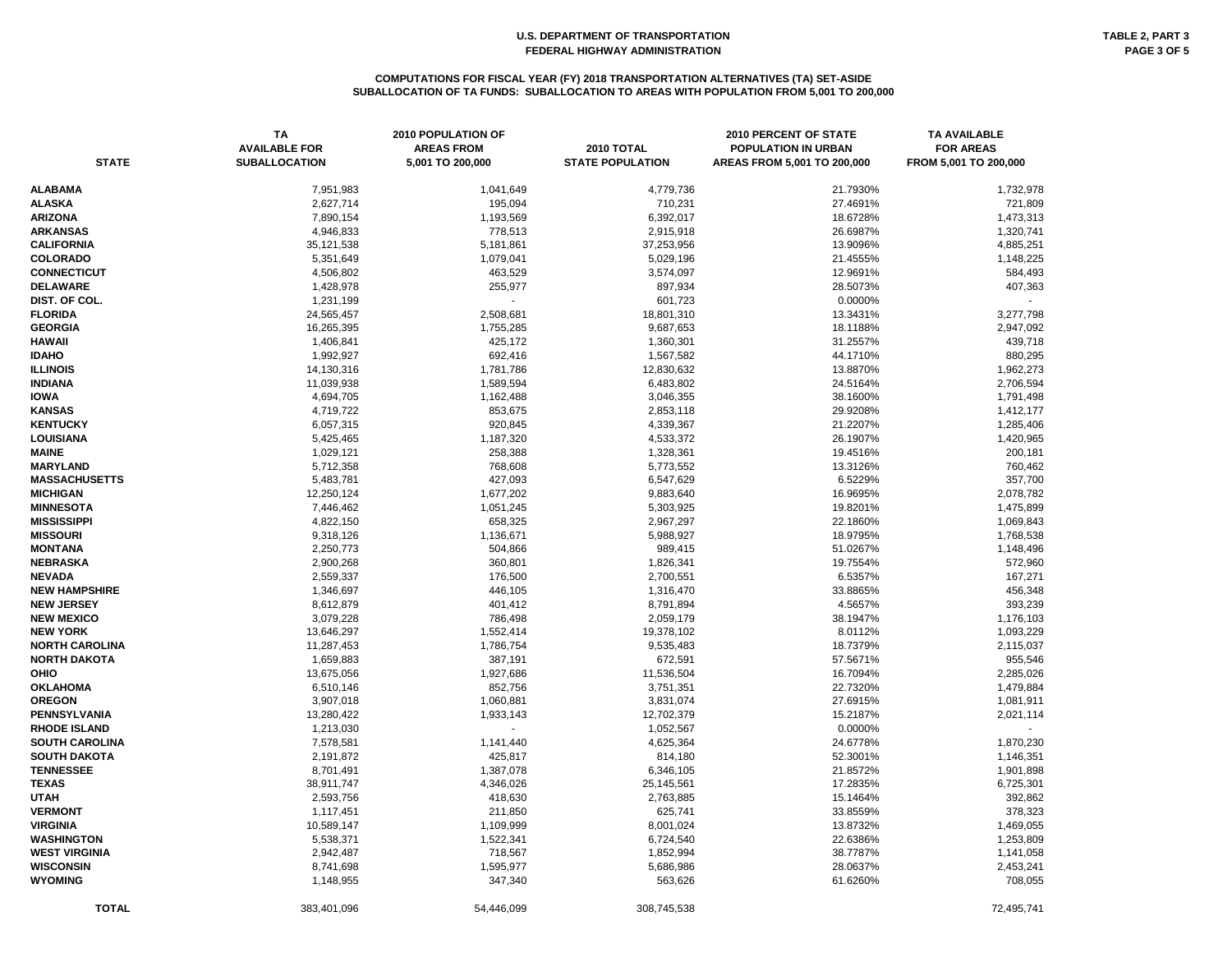#### **COMPUTATIONS FOR FISCAL YEAR (FY) 2018 TRANSPORTATION ALTERNATIVES (TA) SET-ASIDE SUBALLOCATION OF TA FUNDS: SUBALLOCATION TO AREAS WITH POPULATION 5,000 OR LESS**

| <b>STATE</b>          | <b>TA</b><br><b>AVAILABLE FOR</b><br><b>SUBALLOCATION</b> | <b>2010 POPULATION</b><br>OF AREAS OF<br><b>5,000 OR LESS</b> | 2010 TOTAL<br><b>STATE POPULATION</b> | <b>2010 PERCENT OF STATE</b><br><b>POPULATION IN AREAS</b><br><b>OF 5,000 OR LESS</b> | <b>TA AVAILABLE</b><br><b>FOR AREAS OF</b><br><b>5,000 OR LESS</b> |
|-----------------------|-----------------------------------------------------------|---------------------------------------------------------------|---------------------------------------|---------------------------------------------------------------------------------------|--------------------------------------------------------------------|
| <b>ALABAMA</b>        | 7,951,983                                                 | 2,044,280                                                     | 4,779,736                             | 42.7697%                                                                              | 3,401,041                                                          |
| <b>ALASKA</b>         | 2,627,714                                                 | 263,894                                                       | 710,231                               | 37.1561%                                                                              | 976,356                                                            |
| <b>ARIZONA</b>        | 7,890,154                                                 | 726,166                                                       | 6,392,017                             | 11.3605%                                                                              | 896,362                                                            |
| <b>ARKANSAS</b>       | 4,946,833                                                 | 1,370,666                                                     | 2,915,918                             | 47.0063%                                                                              | 2,325,325                                                          |
| <b>CALIFORNIA</b>     | 35,121,538                                                | 2,007,468                                                     | 37,253,956                            | 5.3886%                                                                               | 1,892,561                                                          |
| <b>COLORADO</b>       | 5,351,649                                                 | 752,078                                                       | 5,029,196                             | 14.9542%                                                                              | 800,298                                                            |
| <b>CONNECTICUT</b>    | 4,506,802                                                 | 434,446                                                       | 3,574,097                             | 12.1554%                                                                              | 547,820                                                            |
| <b>DELAWARE</b>       | 1,428,978                                                 | 160,332                                                       | 897,934                               | 17.8557%                                                                              | 255,154                                                            |
| DIST. OF COL.         | 1,231,199                                                 |                                                               | 601,723                               | 0.0000%                                                                               |                                                                    |
| <b>FLORIDA</b>        | 24,565,457                                                | 1,759,015                                                     | 18,801,310                            | 9.3558%                                                                               | 2,298,298                                                          |
| <b>GEORGIA</b>        | 16,265,395                                                | 2,602,287                                                     | 9,687,653                             | 26.8619%                                                                              | 4,369,193                                                          |
| HAWAII                | 1,406,841                                                 | 132,670                                                       | 1,360,301                             | 9.7530%                                                                               | 137,209                                                            |
| <b>IDAHO</b>          | 1,992,927                                                 | 525,482                                                       | 1,567,582                             | 33.5218%                                                                              | 668,065                                                            |
| <b>ILLINOIS</b>       | 14,130,316                                                | 1,696,490                                                     | 12,830,632                            | 13.2222%                                                                              | 1,868,336                                                          |
| <b>INDIANA</b>        | 11,039,938                                                | 1,910,698                                                     | 6,483,802                             | 29.4688%                                                                              | 3,253,336                                                          |
| <b>IOWA</b>           | 4,694,705                                                 | 1,222,350                                                     | 3,046,355                             | 40.1250%                                                                              | 1,883,750                                                          |
| <b>KANSAS</b>         | 4,719,722                                                 | 863,065                                                       | 2,853,118                             | 30.2499%                                                                              | 1,427,711                                                          |
| <b>KENTUCKY</b>       | 6,057,315                                                 | 1,882,656                                                     | 4,339,367                             | 43.3855%                                                                              | 2,627,996                                                          |
| <b>LOUISIANA</b>      | 5,425,465                                                 | 1,301,003                                                     | 4,533,372                             | 28.6984%                                                                              | 1,557,019                                                          |
| <b>MAINE</b>          | 1,029,121                                                 | 866,059                                                       | 1,328,361                             | 65.1976%                                                                              | 670,962                                                            |
| <b>MARYLAND</b>       | 5,712,358                                                 | 789,677                                                       | 5,773,552                             | 13.6775%                                                                              | 781,307                                                            |
| <b>MASSACHUSETTS</b>  | 5,483,781                                                 | 533,363                                                       | 6,547,629                             | 8.1459%                                                                               | 446,703                                                            |
| <b>MICHIGAN</b>       | 12,250,124                                                | 2,652,182                                                     | 9,883,640                             | 26.8341%                                                                              | 3,287,206                                                          |
| <b>MINNESOTA</b>      | 7,446,462                                                 | 1,602,066                                                     | 5,303,925                             | 30.2053%                                                                              | 2,249,225                                                          |
| <b>MISSISSIPPI</b>    | 4,822,150                                                 | 1,620,236                                                     | 2,967,297                             | 54.6031%                                                                              | 2,633,043                                                          |
| <b>MISSOURI</b>       | 9,318,126                                                 | 1,944,810                                                     | 5,988,927                             | 32.4734%                                                                              | 3,025,915                                                          |
| <b>MONTANA</b>        | 2,250,773                                                 | 484,549                                                       | 989,415                               | 48.9733%                                                                              | 1,102,277                                                          |
| NEBRASKA              | 2,900,268                                                 | 550,359                                                       | 1,826,341                             | 30.1345%                                                                              | 873,981                                                            |
| <b>NEVADA</b>         | 2,559,337                                                 | 180,908                                                       | 2,700,551                             | 6.6989%                                                                               | 171,448                                                            |
| <b>NEW HAMPSHIRE</b>  | 1,346,697                                                 | 558,245                                                       | 1,316,470                             | 42.4047%                                                                              | 571,063                                                            |
| <b>NEW JERSEY</b>     | 8,612,879                                                 | 491,410                                                       | 8,791,894                             | 5.5894%                                                                               | 481,404                                                            |
| <b>NEW MEXICO</b>     | 3,079,228                                                 | 500,651                                                       | 2,059,179                             | 24.3131%                                                                              | 748,657                                                            |
| <b>NEW YORK</b>       | 13,646,297                                                | 2,512,197                                                     | 19,378,102                            | 12.9641%                                                                              | 1,769,120                                                          |
| <b>NORTH CAROLINA</b> | 11,287,453                                                | 3,374,676                                                     | 9,535,483                             | 35.3907%                                                                              | 3,994,711                                                          |
| NORTH DAKOTA          | 1,659,883                                                 | 285,400                                                       | 672,591                               | 42.4329%                                                                              | 704,337                                                            |
| OHIO                  | 13,675,056                                                | 2,739,703                                                     | 11,536,504                            | 23.7481%                                                                              | 3,247,569                                                          |
| <b>OKLAHOMA</b>       | 6,510,146                                                 | 1,381,611                                                     | 3,751,351                             | 36.8297%                                                                              | 2,397,667                                                          |
| <b>OREGON</b>         | 3,907,018                                                 | 795,804                                                       | 3,831,074                             | 20.7723%                                                                              | 811,579                                                            |
| PENNSYLVANIA          | 13,280,422                                                | 2,877,032                                                     | 12,702,379                            | 22.6496%                                                                              | 3,007,956                                                          |
| <b>RHODE ISLAND</b>   | 1,213,030                                                 | 100,466                                                       | 1,052,567                             | 9.5449%                                                                               | 115,782                                                            |
| <b>SOUTH CAROLINA</b> | 7,578,581                                                 | 1,617,764                                                     | 4,625,364                             | 34.9759%                                                                              | 2,650,679                                                          |
| <b>SOUTH DAKOTA</b>   | 2,191,872                                                 | 388,363                                                       | 814,180                               | 47.6999%                                                                              | 1,045,521                                                          |
| <b>TENNESSEE</b>      | 8,701,491                                                 | 2,236,515                                                     | 6,346,105                             | 35.2423%                                                                              | 3,066,608                                                          |
| <b>TEXAS</b>          | 38,911,747                                                | 4,277,004                                                     | 25,145,561                            | 17.0090%                                                                              | 6,618,492                                                          |
| <b>UTAH</b>           | 2,593,756                                                 | 295,167                                                       | 2,763,885                             | 10.6794%                                                                              | 276,998                                                            |
| <b>VERMONT</b>        | 1,117,451                                                 | 413,891                                                       | 625,741                               | 66.1441%                                                                              | 739,128                                                            |
| <b>VIRGINIA</b>       | 10,589,147                                                | 2,051,808                                                     | 8,001,024                             | 25.6443%                                                                              | 2,715,514                                                          |
| WASHINGTON            | 5,538,371                                                 | 1,184,422                                                     | 6,724,540                             | 17.6134%                                                                              | 975,497                                                            |
| <b>WEST VIRGINIA</b>  | 2,942,487                                                 | 1,022,159                                                     | 1,852,994                             | 55.1626%                                                                              | 1,623,152                                                          |
| <b>WISCONSIN</b>      | 8,741,698                                                 | 1,859,360                                                     | 5,686,986                             | 32.6950%                                                                              | 2,858,098                                                          |
| <b>WYOMING</b>        | 1,148,955                                                 | 216,286                                                       | 563,626                               | 38.3740%                                                                              | 440,900                                                            |
| <b>TOTAL</b>          | 383,401,096                                               | 64,059,189                                                    | 308,745,538                           |                                                                                       | 87,288,329                                                         |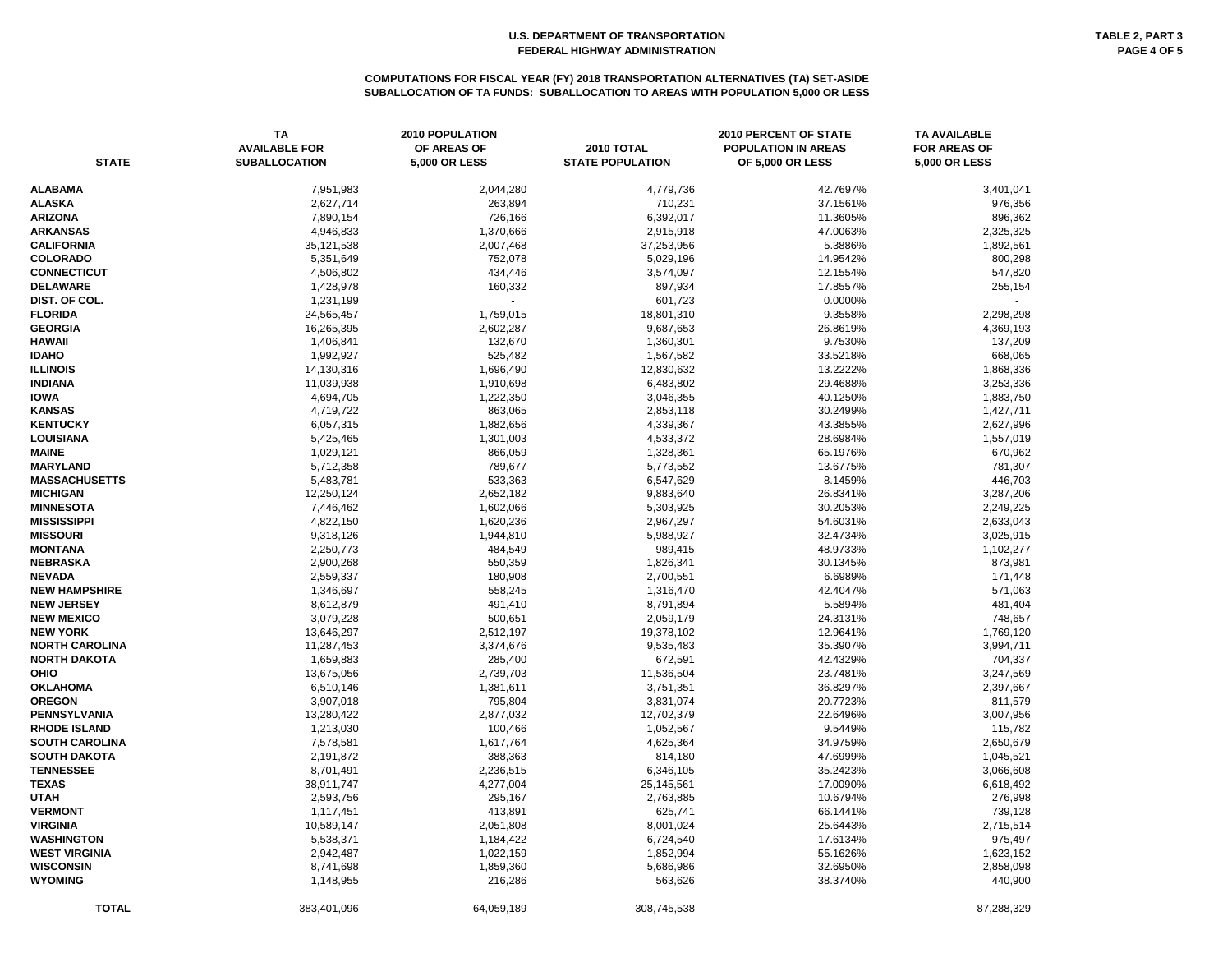#### **COMPUTATIONS FOR FISCAL YEAR (FY) 2018 TRANSPORTATION ALTERNATIVES (TA) SET-ASIDE SUBALLOCATION OF TA FUNDS: SUMMARY OF SUBALLOCATED AMOUNTS**

| <b>TA</b><br><b>AVAILABLE FOR</b> |                      | <b>SUBALLOCATION BY POPULATION</b> |                        |                 |  |  |  |
|-----------------------------------|----------------------|------------------------------------|------------------------|-----------------|--|--|--|
| <b>STATE</b>                      | <b>SUBALLOCATION</b> | <b>AREAS &gt; 200K</b>             | $5K < AREAS \leq 200K$ | $AREAS \leq 5K$ |  |  |  |
| <b>ALABAMA</b>                    | 7,951,983            | 2,817,964                          | 1,732,978              | 3,401,041       |  |  |  |
| <b>ALASKA</b>                     | 2,627,714            | 929,549                            | 721,809                | 976,356         |  |  |  |
| <b>ARIZONA</b>                    | 7,890,154            | 5,520,479                          | 1,473,313              | 896,362         |  |  |  |
| <b>ARKANSAS</b>                   | 4,946,833            | 1,300,767                          | 1,320,741              | 2,325,325       |  |  |  |
| <b>CALIFORNIA</b>                 | 35,121,538           | 28,343,726                         | 4,885,251              | 1,892,561       |  |  |  |
| <b>COLORADO</b>                   | 5,351,649            | 3,403,126                          |                        |                 |  |  |  |
| <b>CONNECTICUT</b>                |                      |                                    | 1,148,225              | 800,298         |  |  |  |
| <b>DELAWARE</b>                   | 4,506,802            | 3,374,489                          | 584,493                | 547,820         |  |  |  |
| DIST. OF COL.                     | 1,428,978            | 766,461<br>1,231,199               | 407,363                | 255,154         |  |  |  |
| <b>FLORIDA</b>                    | 1,231,199            |                                    |                        |                 |  |  |  |
| <b>GEORGIA</b>                    | 24,565,457           | 18,989,361                         | 3,277,798              | 2,298,298       |  |  |  |
|                                   | 16,265,395           | 8,949,110                          | 2,947,092              | 4,369,193       |  |  |  |
| <b>HAWAII</b>                     | 1,406,841            | 829,914                            | 439,718                | 137,209         |  |  |  |
| <b>IDAHO</b>                      | 1,992,927            | 444,567                            | 880,295                | 668,065         |  |  |  |
| <b>ILLINOIS</b>                   | 14,130,316           | 10,299,707                         | 1,962,273              | 1,868,336       |  |  |  |
| <b>INDIANA</b>                    | 11,039,938           | 5,080,008                          | 2,706,594              | 3,253,336       |  |  |  |
| <b>IOWA</b>                       | 4,694,705            | 1,019,457                          | 1,791,498              | 1,883,750       |  |  |  |
| <b>KANSAS</b>                     | 4,719,722            | 1,879,834                          | 1,412,177              | 1,427,711       |  |  |  |
| <b>KENTUCKY</b>                   | 6,057,315            | 2,143,913                          | 1,285,406              | 2,627,996       |  |  |  |
| LOUISIANA                         | 5,425,465            | 2,447,481                          | 1,420,965              | 1,557,019       |  |  |  |
| <b>MAINE</b>                      | 1,029,121            | 157,978                            | 200,181                | 670,962         |  |  |  |
| <b>MARYLAND</b>                   | 5,712,358            | 4,170,589                          | 760,462                | 781,307         |  |  |  |
| <b>MASSACHUSETTS</b>              | 5,483,781            | 4,679,378                          | 357,700                | 446,703         |  |  |  |
| <b>MICHIGAN</b>                   | 12,250,124           | 6,884,136                          | 2,078,782              | 3,287,206       |  |  |  |
| <b>MINNESOTA</b>                  | 7,446,462            | 3,721,338                          | 1,475,899              | 2,249,225       |  |  |  |
| <b>MISSISSIPPI</b>                | 4,822,150            | 1,119,264                          | 1,069,843              | 2,633,043       |  |  |  |
| <b>MISSOURI</b>                   | 9,318,126            | 4,523,673                          | 1,768,538              | 3,025,915       |  |  |  |
| <b>MONTANA</b>                    | 2,250,773            | $\overline{\phantom{a}}$           | 1,148,496              | 1,102,277       |  |  |  |
| NEBRASKA                          | 2,900,268            | 1,453,327                          | 572,960                | 873,981         |  |  |  |
| <b>NEVADA</b>                     | 2,559,337            | 2,220,618                          | 167,271                | 171,448         |  |  |  |
| <b>NEW HAMPSHIRE</b>              | 1,346,697            | 319,286                            | 456,348                | 571,063         |  |  |  |
| <b>NEW JERSEY</b>                 | 8,612,879            | 7,738,236                          | 393,239                | 481,404         |  |  |  |
| <b>NEW MEXICO</b>                 | 3,079,228            | 1,154,468                          | 1,176,103              | 748,657         |  |  |  |
| <b>NEW YORK</b>                   | 13,646,297           | 10,783,948                         | 1,093,229              | 1,769,120       |  |  |  |
| <b>NORTH CAROLINA</b>             | 11,287,453           | 5,177,705                          | 2,115,037              | 3,994,711       |  |  |  |
| NORTH DAKOTA                      | 1,659,883            | $\blacksquare$                     | 955,546                | 704,337         |  |  |  |
| OHIO                              | 13,675,056           | 8,142,461                          | 2,285,026              | 3,247,569       |  |  |  |
| <b>OKLAHOMA</b>                   | 6,510,146            | 2,632,595                          | 1,479,884              | 2,397,667       |  |  |  |
| <b>OREGON</b>                     | 3,907,018            | 2,013,528                          | 1,081,911              | 811,579         |  |  |  |
| PENNSYLVANIA                      | 13,280,422           | 8,251,352                          | 2,021,114              | 3,007,956       |  |  |  |
| <b>RHODE ISLAND</b>               | 1,213,030            | 1,097,248                          |                        | 115,782         |  |  |  |
| <b>SOUTH CAROLINA</b>             | 7,578,581            | 3,057,672                          | 1,870,230              | 2,650,679       |  |  |  |
| <b>SOUTH DAKOTA</b>               | 2,191,872            |                                    | 1,146,351              | 1,045,521       |  |  |  |
| <b>TENNESSEE</b>                  | 8,701,491            | 3,732,985                          | 1,901,898              | 3,066,608       |  |  |  |
| <b>TEXAS</b>                      | 38,911,747           | 25,567,954                         | 6,725,301              | 6,618,492       |  |  |  |
| UTAH                              | 2,593,756            | 1,923,896                          | 392,862                | 276,998         |  |  |  |
| <b>VERMONT</b>                    | 1,117,451            |                                    | 378,323                | 739,128         |  |  |  |
| <b>VIRGINIA</b>                   | 10,589,147           | 6,404,578                          | 1,469,055              | 2,715,514       |  |  |  |
| WASHINGTON                        | 5,538,371            | 3,309,065                          | 1,253,809              | 975,497         |  |  |  |
| <b>WEST VIRGINIA</b>              | 2,942,487            | 178,277                            | 1,141,058              | 1,623,152       |  |  |  |
| <b>WISCONSIN</b>                  | 8,741,698            | 3,430,359                          | 2,453,241              | 2,858,098       |  |  |  |
| <b>WYOMING</b>                    | 1,148,955            |                                    | 708,055                | 440,900         |  |  |  |
| <b>TOTAL</b>                      | 383,401,096          | 223,617,026                        | 72,495,741             | 87,288,329      |  |  |  |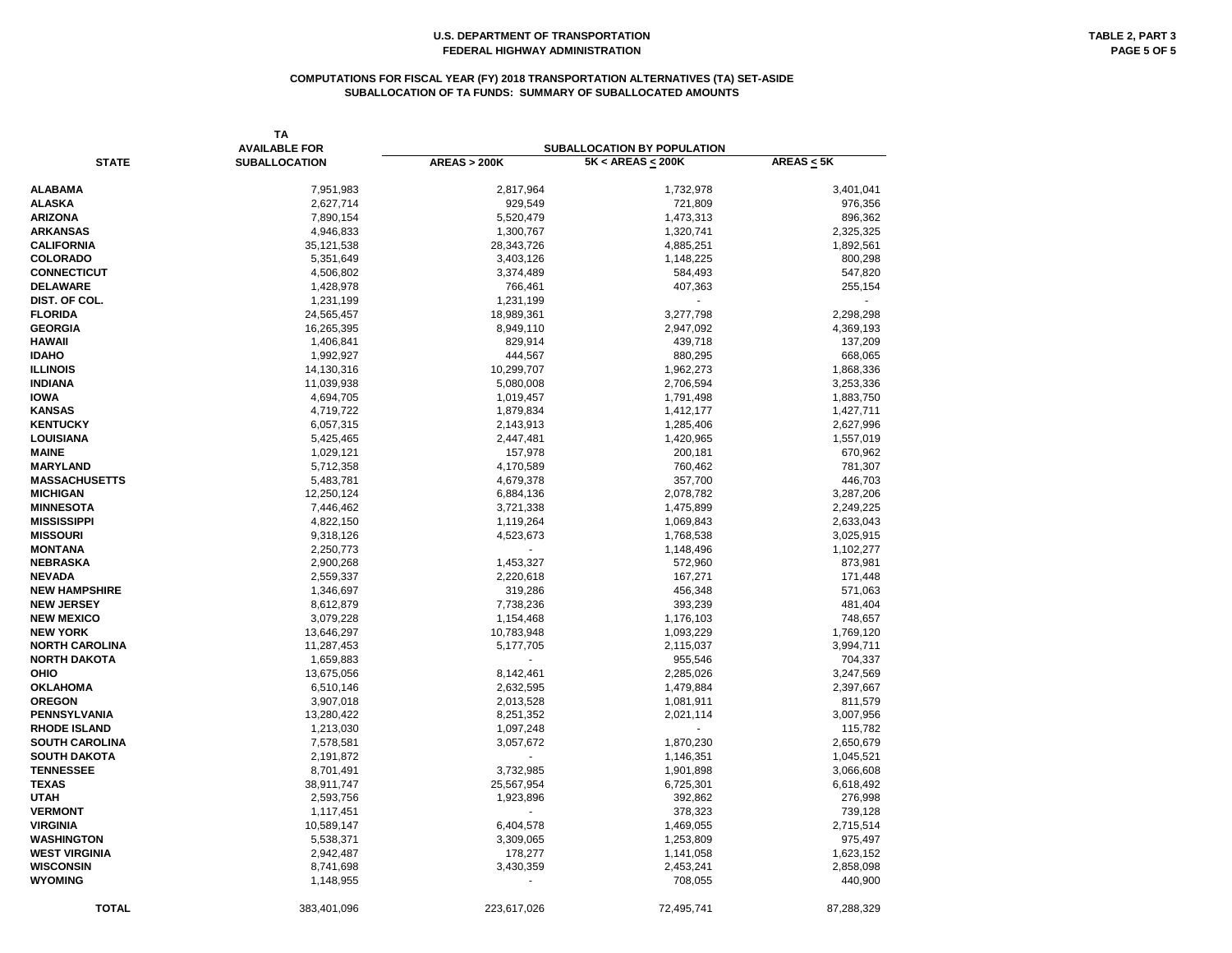# U.S. DEPARTMENT OF TRANSPORTATION **TABLE 2, PART 4**<br>FEDERAL HIGHWAY ADMINISTRATION **TABLE 2, PART 4 FEDERAL HIGHWAY ADMINISTRATION**

|                             |                                          |              | <b>POPULATION</b><br><b>URBANIZED AREAS</b> |                    | <b>TA</b>            | 50% LIMITING AMOUNT THAT MAY<br>BE OBLIGATED ON SURFACE<br><b>TRANSPORTATION BLOCK GRANT</b> |
|-----------------------------|------------------------------------------|--------------|---------------------------------------------|--------------------|----------------------|----------------------------------------------------------------------------------------------|
| <b>STATE</b>                | <b>URBANIZED AREA</b>                    |              | <b>IN 2010</b>                              | <b>PERCENT</b>     | <b>SUBALLOCATION</b> | <b>PROGRAM ELIGIBLE PROJECTS</b>                                                             |
| Alabama                     |                                          |              |                                             |                    |                      |                                                                                              |
|                             | Birmingham                               |              | 749,495                                     | 44.25%             | 1,246,925            | 623,463                                                                                      |
|                             | Columbus                                 |              | 61,264                                      | 3.62%              | 101,924              | 50,962                                                                                       |
|                             | Huntsville                               |              | 286,692                                     | 16.93%             | 476,966              | 238,483                                                                                      |
|                             | Mobile                                   |              | 326,183                                     | 19.26%             | 542,666              | 271,333                                                                                      |
|                             | Montgomery                               |              | 263,907                                     | 15.58%             | 439,058              | 219,529                                                                                      |
|                             | Pensacola                                |              | 6,266                                       | 0.37%              | 10,425               | 5,213                                                                                        |
|                             |                                          | <b>Total</b> | 1,693,807                                   | 100.00%            | 2,817,964            | 1,408,983                                                                                    |
| Alaska                      |                                          |              |                                             |                    |                      |                                                                                              |
|                             | Anchorage                                | <b>Total</b> | 251,243<br>251,243                          | 100.00%<br>100.00% | 929,549<br>929,549   | 464,775<br>464,775                                                                           |
| Arizona                     |                                          |              |                                             |                    |                      |                                                                                              |
|                             | Phoenix--Mesa                            |              | 3,629,114                                   | 81.15%             | 4,479,692            | 2,239,846                                                                                    |
|                             | Tucson                                   |              | 843,168                                     | 18.85%             | 1,040,787            | 520,394                                                                                      |
|                             |                                          | <b>Total</b> | 4,472,282                                   | 100.00%            | 5,520,479            | 2,760,240                                                                                    |
| <b>Arkansas</b>             |                                          |              |                                             |                    |                      |                                                                                              |
|                             | Fayetteville--Springdale--Rogers         |              | 295,081                                     | 38.49%             | 500,603              | 250,302                                                                                      |
|                             | Little Rock                              |              | 431,388                                     | 56.26%             | 731,846              | 365,923                                                                                      |
|                             | Memphis                                  | <b>Total</b> | 40,270<br>766,739                           | 5.25%<br>100.00%   | 68,318<br>1,300,767  | 34,159                                                                                       |
| California                  |                                          |              |                                             |                    |                      | 650,384                                                                                      |
|                             | Antioch                                  |              | 277,634                                     | 0.92%              | 261,742              | 130,871                                                                                      |
|                             | Bakersfield                              |              | 523,994                                     | 1.74%              | 494,001              | 247,001                                                                                      |
|                             | Concord                                  |              | 615,968                                     | 2.05%              | 580,710              | 290,355                                                                                      |
|                             | Fresno                                   |              | 654,628                                     | 2.18%              | 617,157              | 308,579                                                                                      |
|                             | Indio--Cathedral City                    |              | 345,580                                     | 1.15%              | 325,799              | 162,900                                                                                      |
|                             | Lake Tahoe (Bi-State MPO)                |              | 145,000                                     | 0.48%              | 136,700              | 68,350                                                                                       |
|                             | Lancaster--Palmdale                      |              | 341,219                                     | 1.13%              | 321,688              | 160,844                                                                                      |
|                             | Los Angeles--Long Beach--Anaheim         |              | 12,150,996                                  | 40.42%             | 11,455,472           | 5,727,736                                                                                    |
|                             | Mission Viejo--Lake Forest--San Clemente |              | 583,681                                     | 1.94%              | 550,271              | 275,136                                                                                      |
|                             | Modesto                                  |              | 358,172                                     | 1.19%              | 337,670              | 168,835                                                                                      |
|                             | Murrieta--Temecula--Menifee              |              | 441,546                                     | 1.47%              | 416,272              | 208,136                                                                                      |
|                             | Oxnard                                   |              | 367,260                                     | 1.22%              | 346,238              | 173,119                                                                                      |
|                             | Reno                                     |              | 9                                           | $0.00\%$           | 9                    | 5                                                                                            |
|                             | Riverside--San Bernardino                |              | 1,932,666                                   | 6.43%              | 1,822,040            | 911,020                                                                                      |
|                             | Sacramento                               |              | 1,723,634                                   | 5.73%              | 1,624,973            | 812,487                                                                                      |
|                             | San Diego                                |              | 2,956,746                                   | 9.83%              | 2,787,502            | 1,393,751                                                                                    |
|                             | San Francisco--Oakland                   |              | 3,281,212                                   | 10.91%             | 3,093,395            | 1,546,698                                                                                    |
|                             | San Jose                                 |              | 1,664,496                                   | 5.54%              | 1,569,220            | 784,610                                                                                      |
|                             | Santa Clarita                            |              | 258,653                                     | 0.86%              | 243,848              | 121,924                                                                                      |
|                             | Santa Rosa                               |              | 308,231                                     | 1.03%              | 290,588              | 145,294                                                                                      |
|                             | Stockton                                 |              | 370,583                                     | 1.23%              | 349,371              | 174,686                                                                                      |
|                             | <b>Thousand Oaks</b>                     |              | 214,811                                     | 0.71%              | 202,515              | 101,258                                                                                      |
|                             | Victorville--Hesperia                    |              | 328,454                                     | 1.09%              | 309,653              | 154,827                                                                                      |
|                             | Visalia                                  |              | 219,454                                     | 0.73%              | 206,892              | 103,446                                                                                      |
|                             |                                          | <b>Total</b> | 30,064,627                                  | 100.00%            | 28,343,726           | 14,171,868                                                                                   |
| Colorado                    |                                          |              |                                             |                    |                      |                                                                                              |
|                             | Colorado Springs                         |              | 559,409                                     | 17.49%             | 595,276              | 297,638                                                                                      |
|                             | Denver--Aurora                           |              | 2,374,203                                   | 74.24%             | 2,526,428            | 1,263,214                                                                                    |
|                             | Fort Collins                             |              | 264,465                                     | 8.27%              | 281,422              | 140,711                                                                                      |
|                             |                                          | <b>Total</b> | 3,198,077                                   | 100.00%            | 3,403,126            | 1,701,563                                                                                    |
| <b>Connecticut</b>          | Bridgeport--Stamford                     |              | 877,630                                     | 32.79%             | 1,106,658            | 553,329                                                                                      |
|                             | Hartford                                 |              | 924,859                                     | 34.56%             | 1,166,212            | 583,106                                                                                      |
|                             | New Haven                                |              | 562,839                                     | 21.03%             | 709,719              | 354,860                                                                                      |
|                             | New York--Newark                         |              | 114                                         | 0.00%              | 144                  | 72                                                                                           |
|                             | Norwich--New London                      |              | 188,041                                     | 7.03%              | 237,113              | 118,557                                                                                      |
|                             | Springfield                              |              | 89,711                                      | 3.35%              | 113,122              | 56,561                                                                                       |
|                             | Worcester                                |              | 32,928                                      | 1.23%              | 41,521               | 20,761                                                                                       |
|                             |                                          | <b>Total</b> | 2,676,122                                   | 100.00%            | 3,374,489            | 1,687,246                                                                                    |
| <b>Delaware</b>             |                                          |              |                                             |                    |                      |                                                                                              |
|                             | Philadelphia                             |              | 481,625                                     | 100.00%            | 766,461              | 383,231                                                                                      |
|                             |                                          | <b>Total</b> | 481,625                                     | 100.00%            | 766,461              | 383,231                                                                                      |
| <b>District of Columbia</b> |                                          |              |                                             |                    |                      |                                                                                              |
|                             | Washington, DC                           |              | 601,723                                     | 100.00%            | 1,231,199            | 615,600                                                                                      |
|                             |                                          | <b>Total</b> | 601,723                                     | 100.00%            | 1,231,199            | 615,600                                                                                      |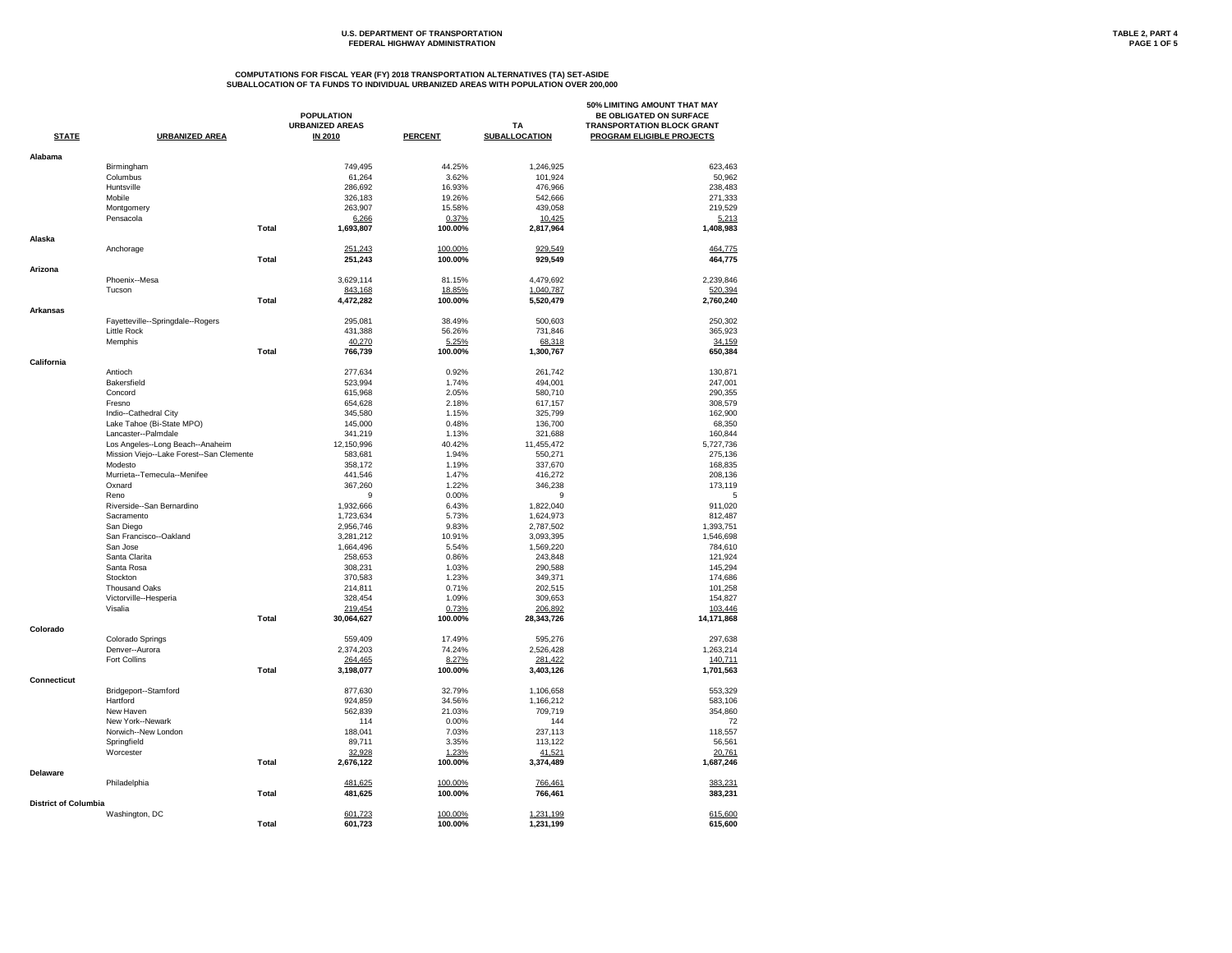# U.S. DEPARTMENT OF TRANSPORTATION **TABLE 2, PART 4**<br>FEDERAL HIGHWAY ADMINISTRATION **PAGE 2** OF 5 **FEDERAL HIGHWAY ADMINISTRATION**

| <b>Florida</b><br>2.14%<br><b>Bonita Springs</b><br>310,298<br>405,430<br>202,715<br>3.65%<br>Cape Coral<br>530,290<br>692,868<br>346,434<br>7.33%<br>Jacksonville<br>1,065,219<br>695,898<br>1,391,796<br>Kissimmee<br>2.16%<br>314,071<br>410,360<br>205,180<br>1.81%<br>Lakeland<br>262,596<br>343,103<br>171,552<br>Miami<br>5,502,379<br>37.86%<br>7,189,310<br>3,594,655<br>10.39%<br>Orlando<br>1,510,516<br>1,973,613<br>986,807<br>452,791<br>3.12%<br>Palm Bay--Melbourne<br>591,609<br>295,805<br>2.40%<br>Palm Coast--Daytona Beach--Port Orange<br>349,064<br>456,081<br>228,041<br>Pensacola<br>333,801<br>2.30%<br>436,138<br>218,069<br>Port St. Lucie<br>2.59%<br>376,047<br>491,336<br>245,668<br>4.43%<br>Sarasota--Bradenton<br>643,260<br>840,472<br>420,236<br>1.65%<br>Tallahassee<br>240,223<br>313,871<br>156,936<br>16.80%<br>Tampa--St. Petersburg<br>2,441,770<br>3,190,373<br>1,595,187<br>Winter Haven<br>1.38%<br>201,289<br>263,001<br>131,501<br><b>Total</b><br>14,533,614<br>100.00%<br>18,989,361<br>9,494,684<br>Georgia<br>3,790,654<br>Atlanta<br>4,515,419<br>84.72%<br>7,581,307<br>5.31%<br>Augusta-Richmond County<br>283,283<br>475,627<br>237,814<br>1.47%<br>Chattanooga<br>78,364<br>131,572<br>65,786<br>Columbus<br>3.61%<br>192,338<br>322,932<br>161,466<br>Savannah<br>260,677<br>4.89%<br>437,672<br>218,836<br><b>Total</b><br>100.00%<br>4,474,556<br>5,330,081<br>8,949,110<br>Hawaii<br>Honolulu<br>802,459<br>100.00%<br>829,914<br>414,957<br><b>Total</b><br>829,914<br>802,459<br>100.00%<br>414,957<br>Idaho<br><b>Boise City</b><br>349,684<br>100.00%<br>222,284<br>444,567<br><b>Total</b><br>444,567<br>222,284<br>349,684<br>100.00%<br><b>Illinois</b><br>Chicago<br>8,018,716<br>85.74%<br>8,830,975<br>4,415,488<br>1.47%<br>137,150<br>151,043<br>75,522<br>Davenport<br>266,921<br>2.85%<br>Peoria<br>293,959<br>146,980<br>3.17%<br>Rockford<br>296,863<br>326,934<br>163,467<br>259,811<br>2.78%<br>286,129<br>143,065<br>Round Lake Beach--McHenry--Grayslake<br>372,895<br>3.99%<br>410,667<br>St. Louis<br>205,334<br><b>Total</b><br>100.00%<br>9,352,356<br>10,299,707<br>5,149,856<br>Indiana<br>589,492<br>19.76%<br>1,003,725<br>501,863<br>Chicago<br>10,225<br>0.34%<br>Cincinnati<br>17,410<br>8,705<br>200,768<br>6.73%<br>Evansville<br>341,847<br>170,924<br>10.51%<br>Fort Wayne<br>313,492<br>533,781<br>266,891<br>1,487,483<br>49.86%<br>2,532,730<br>Indianapolis<br>1,266,365<br>Louisville/Jefferson County<br>4.70%<br>140,180<br>238,684<br>119,342<br>South Bend<br>241,870<br>8.11%<br>411,831<br>205,916<br><b>Total</b><br>2,540,006<br>2,983,510<br>100.00%<br>5,080,008<br>lowa<br>Davenport<br>142,901<br>21.60%<br>220,223<br>110,112<br>Des Moines<br>450,070<br>346,799<br>68.04%<br>693,598<br>68,546<br>10.36%<br>105,636<br>52,818<br>Omaha<br><b>Total</b><br>661,517<br>100.00%<br>509,729<br>1,019,457<br><b>Kansas</b><br>Kansas City<br>663,508<br>58.39%<br>1,097,597<br>548,799<br>Wichita<br>472,870<br>41.61%<br>782,237<br>391,119<br><b>Total</b><br>939,918<br>1,136,378<br>100.00%<br>1,879,834<br>Kentucky<br>Cincinnati<br>328,060<br>21.36%<br>457,938<br>228,969<br>1.86%<br>Evansville<br>28,583<br>39,899<br>19,950<br>3.68%<br>56,594<br>79,000<br>39,500<br>Huntington<br>Lexington-Fayette<br>290,263<br>18.90%<br>405,178<br>202,589<br>Louisville/Jefferson County<br>832,366<br>54.20%<br>1,161,898<br>580,949<br><b>Total</b><br>1,535,866<br>100.00%<br>2,143,913<br>1,071,957 | <b>STATE</b> | <b>URBANIZED AREA</b> | <b>POPULATION</b><br><b>URBANIZED AREAS</b><br><b>IN 2010</b> | <b>PERCENT</b> | <b>TA</b><br><b>SUBALLOCATION</b> | 50% LIMITING AMOUNT THAT MAY<br>BE OBLIGATED ON SURFACE<br><b>TRANSPORTATION BLOCK GRANT</b><br><b>PROGRAM ELIGIBLE PROJECTS</b> |
|-------------------------------------------------------------------------------------------------------------------------------------------------------------------------------------------------------------------------------------------------------------------------------------------------------------------------------------------------------------------------------------------------------------------------------------------------------------------------------------------------------------------------------------------------------------------------------------------------------------------------------------------------------------------------------------------------------------------------------------------------------------------------------------------------------------------------------------------------------------------------------------------------------------------------------------------------------------------------------------------------------------------------------------------------------------------------------------------------------------------------------------------------------------------------------------------------------------------------------------------------------------------------------------------------------------------------------------------------------------------------------------------------------------------------------------------------------------------------------------------------------------------------------------------------------------------------------------------------------------------------------------------------------------------------------------------------------------------------------------------------------------------------------------------------------------------------------------------------------------------------------------------------------------------------------------------------------------------------------------------------------------------------------------------------------------------------------------------------------------------------------------------------------------------------------------------------------------------------------------------------------------------------------------------------------------------------------------------------------------------------------------------------------------------------------------------------------------------------------------------------------------------------------------------------------------------------------------------------------------------------------------------------------------------------------------------------------------------------------------------------------------------------------------------------------------------------------------------------------------------------------------------------------------------------------------------------------------------------------------------------------------------------------------------------------------------------------------------------------------------------------------------------------------------------------------------------------------------------------------------------------------------------------------------------------------------------------------------------------------------------------------------------------------------------------------------------------------------------------------------------------------------------|--------------|-----------------------|---------------------------------------------------------------|----------------|-----------------------------------|----------------------------------------------------------------------------------------------------------------------------------|
|                                                                                                                                                                                                                                                                                                                                                                                                                                                                                                                                                                                                                                                                                                                                                                                                                                                                                                                                                                                                                                                                                                                                                                                                                                                                                                                                                                                                                                                                                                                                                                                                                                                                                                                                                                                                                                                                                                                                                                                                                                                                                                                                                                                                                                                                                                                                                                                                                                                                                                                                                                                                                                                                                                                                                                                                                                                                                                                                                                                                                                                                                                                                                                                                                                                                                                                                                                                                                                                                                                                         |              |                       |                                                               |                |                                   |                                                                                                                                  |
|                                                                                                                                                                                                                                                                                                                                                                                                                                                                                                                                                                                                                                                                                                                                                                                                                                                                                                                                                                                                                                                                                                                                                                                                                                                                                                                                                                                                                                                                                                                                                                                                                                                                                                                                                                                                                                                                                                                                                                                                                                                                                                                                                                                                                                                                                                                                                                                                                                                                                                                                                                                                                                                                                                                                                                                                                                                                                                                                                                                                                                                                                                                                                                                                                                                                                                                                                                                                                                                                                                                         |              |                       |                                                               |                |                                   |                                                                                                                                  |
|                                                                                                                                                                                                                                                                                                                                                                                                                                                                                                                                                                                                                                                                                                                                                                                                                                                                                                                                                                                                                                                                                                                                                                                                                                                                                                                                                                                                                                                                                                                                                                                                                                                                                                                                                                                                                                                                                                                                                                                                                                                                                                                                                                                                                                                                                                                                                                                                                                                                                                                                                                                                                                                                                                                                                                                                                                                                                                                                                                                                                                                                                                                                                                                                                                                                                                                                                                                                                                                                                                                         |              |                       |                                                               |                |                                   |                                                                                                                                  |
|                                                                                                                                                                                                                                                                                                                                                                                                                                                                                                                                                                                                                                                                                                                                                                                                                                                                                                                                                                                                                                                                                                                                                                                                                                                                                                                                                                                                                                                                                                                                                                                                                                                                                                                                                                                                                                                                                                                                                                                                                                                                                                                                                                                                                                                                                                                                                                                                                                                                                                                                                                                                                                                                                                                                                                                                                                                                                                                                                                                                                                                                                                                                                                                                                                                                                                                                                                                                                                                                                                                         |              |                       |                                                               |                |                                   |                                                                                                                                  |
|                                                                                                                                                                                                                                                                                                                                                                                                                                                                                                                                                                                                                                                                                                                                                                                                                                                                                                                                                                                                                                                                                                                                                                                                                                                                                                                                                                                                                                                                                                                                                                                                                                                                                                                                                                                                                                                                                                                                                                                                                                                                                                                                                                                                                                                                                                                                                                                                                                                                                                                                                                                                                                                                                                                                                                                                                                                                                                                                                                                                                                                                                                                                                                                                                                                                                                                                                                                                                                                                                                                         |              |                       |                                                               |                |                                   |                                                                                                                                  |
|                                                                                                                                                                                                                                                                                                                                                                                                                                                                                                                                                                                                                                                                                                                                                                                                                                                                                                                                                                                                                                                                                                                                                                                                                                                                                                                                                                                                                                                                                                                                                                                                                                                                                                                                                                                                                                                                                                                                                                                                                                                                                                                                                                                                                                                                                                                                                                                                                                                                                                                                                                                                                                                                                                                                                                                                                                                                                                                                                                                                                                                                                                                                                                                                                                                                                                                                                                                                                                                                                                                         |              |                       |                                                               |                |                                   |                                                                                                                                  |
|                                                                                                                                                                                                                                                                                                                                                                                                                                                                                                                                                                                                                                                                                                                                                                                                                                                                                                                                                                                                                                                                                                                                                                                                                                                                                                                                                                                                                                                                                                                                                                                                                                                                                                                                                                                                                                                                                                                                                                                                                                                                                                                                                                                                                                                                                                                                                                                                                                                                                                                                                                                                                                                                                                                                                                                                                                                                                                                                                                                                                                                                                                                                                                                                                                                                                                                                                                                                                                                                                                                         |              |                       |                                                               |                |                                   |                                                                                                                                  |
|                                                                                                                                                                                                                                                                                                                                                                                                                                                                                                                                                                                                                                                                                                                                                                                                                                                                                                                                                                                                                                                                                                                                                                                                                                                                                                                                                                                                                                                                                                                                                                                                                                                                                                                                                                                                                                                                                                                                                                                                                                                                                                                                                                                                                                                                                                                                                                                                                                                                                                                                                                                                                                                                                                                                                                                                                                                                                                                                                                                                                                                                                                                                                                                                                                                                                                                                                                                                                                                                                                                         |              |                       |                                                               |                |                                   |                                                                                                                                  |
|                                                                                                                                                                                                                                                                                                                                                                                                                                                                                                                                                                                                                                                                                                                                                                                                                                                                                                                                                                                                                                                                                                                                                                                                                                                                                                                                                                                                                                                                                                                                                                                                                                                                                                                                                                                                                                                                                                                                                                                                                                                                                                                                                                                                                                                                                                                                                                                                                                                                                                                                                                                                                                                                                                                                                                                                                                                                                                                                                                                                                                                                                                                                                                                                                                                                                                                                                                                                                                                                                                                         |              |                       |                                                               |                |                                   |                                                                                                                                  |
|                                                                                                                                                                                                                                                                                                                                                                                                                                                                                                                                                                                                                                                                                                                                                                                                                                                                                                                                                                                                                                                                                                                                                                                                                                                                                                                                                                                                                                                                                                                                                                                                                                                                                                                                                                                                                                                                                                                                                                                                                                                                                                                                                                                                                                                                                                                                                                                                                                                                                                                                                                                                                                                                                                                                                                                                                                                                                                                                                                                                                                                                                                                                                                                                                                                                                                                                                                                                                                                                                                                         |              |                       |                                                               |                |                                   |                                                                                                                                  |
|                                                                                                                                                                                                                                                                                                                                                                                                                                                                                                                                                                                                                                                                                                                                                                                                                                                                                                                                                                                                                                                                                                                                                                                                                                                                                                                                                                                                                                                                                                                                                                                                                                                                                                                                                                                                                                                                                                                                                                                                                                                                                                                                                                                                                                                                                                                                                                                                                                                                                                                                                                                                                                                                                                                                                                                                                                                                                                                                                                                                                                                                                                                                                                                                                                                                                                                                                                                                                                                                                                                         |              |                       |                                                               |                |                                   |                                                                                                                                  |
|                                                                                                                                                                                                                                                                                                                                                                                                                                                                                                                                                                                                                                                                                                                                                                                                                                                                                                                                                                                                                                                                                                                                                                                                                                                                                                                                                                                                                                                                                                                                                                                                                                                                                                                                                                                                                                                                                                                                                                                                                                                                                                                                                                                                                                                                                                                                                                                                                                                                                                                                                                                                                                                                                                                                                                                                                                                                                                                                                                                                                                                                                                                                                                                                                                                                                                                                                                                                                                                                                                                         |              |                       |                                                               |                |                                   |                                                                                                                                  |
|                                                                                                                                                                                                                                                                                                                                                                                                                                                                                                                                                                                                                                                                                                                                                                                                                                                                                                                                                                                                                                                                                                                                                                                                                                                                                                                                                                                                                                                                                                                                                                                                                                                                                                                                                                                                                                                                                                                                                                                                                                                                                                                                                                                                                                                                                                                                                                                                                                                                                                                                                                                                                                                                                                                                                                                                                                                                                                                                                                                                                                                                                                                                                                                                                                                                                                                                                                                                                                                                                                                         |              |                       |                                                               |                |                                   |                                                                                                                                  |
|                                                                                                                                                                                                                                                                                                                                                                                                                                                                                                                                                                                                                                                                                                                                                                                                                                                                                                                                                                                                                                                                                                                                                                                                                                                                                                                                                                                                                                                                                                                                                                                                                                                                                                                                                                                                                                                                                                                                                                                                                                                                                                                                                                                                                                                                                                                                                                                                                                                                                                                                                                                                                                                                                                                                                                                                                                                                                                                                                                                                                                                                                                                                                                                                                                                                                                                                                                                                                                                                                                                         |              |                       |                                                               |                |                                   |                                                                                                                                  |
|                                                                                                                                                                                                                                                                                                                                                                                                                                                                                                                                                                                                                                                                                                                                                                                                                                                                                                                                                                                                                                                                                                                                                                                                                                                                                                                                                                                                                                                                                                                                                                                                                                                                                                                                                                                                                                                                                                                                                                                                                                                                                                                                                                                                                                                                                                                                                                                                                                                                                                                                                                                                                                                                                                                                                                                                                                                                                                                                                                                                                                                                                                                                                                                                                                                                                                                                                                                                                                                                                                                         |              |                       |                                                               |                |                                   |                                                                                                                                  |
|                                                                                                                                                                                                                                                                                                                                                                                                                                                                                                                                                                                                                                                                                                                                                                                                                                                                                                                                                                                                                                                                                                                                                                                                                                                                                                                                                                                                                                                                                                                                                                                                                                                                                                                                                                                                                                                                                                                                                                                                                                                                                                                                                                                                                                                                                                                                                                                                                                                                                                                                                                                                                                                                                                                                                                                                                                                                                                                                                                                                                                                                                                                                                                                                                                                                                                                                                                                                                                                                                                                         |              |                       |                                                               |                |                                   |                                                                                                                                  |
|                                                                                                                                                                                                                                                                                                                                                                                                                                                                                                                                                                                                                                                                                                                                                                                                                                                                                                                                                                                                                                                                                                                                                                                                                                                                                                                                                                                                                                                                                                                                                                                                                                                                                                                                                                                                                                                                                                                                                                                                                                                                                                                                                                                                                                                                                                                                                                                                                                                                                                                                                                                                                                                                                                                                                                                                                                                                                                                                                                                                                                                                                                                                                                                                                                                                                                                                                                                                                                                                                                                         |              |                       |                                                               |                |                                   |                                                                                                                                  |
|                                                                                                                                                                                                                                                                                                                                                                                                                                                                                                                                                                                                                                                                                                                                                                                                                                                                                                                                                                                                                                                                                                                                                                                                                                                                                                                                                                                                                                                                                                                                                                                                                                                                                                                                                                                                                                                                                                                                                                                                                                                                                                                                                                                                                                                                                                                                                                                                                                                                                                                                                                                                                                                                                                                                                                                                                                                                                                                                                                                                                                                                                                                                                                                                                                                                                                                                                                                                                                                                                                                         |              |                       |                                                               |                |                                   |                                                                                                                                  |
|                                                                                                                                                                                                                                                                                                                                                                                                                                                                                                                                                                                                                                                                                                                                                                                                                                                                                                                                                                                                                                                                                                                                                                                                                                                                                                                                                                                                                                                                                                                                                                                                                                                                                                                                                                                                                                                                                                                                                                                                                                                                                                                                                                                                                                                                                                                                                                                                                                                                                                                                                                                                                                                                                                                                                                                                                                                                                                                                                                                                                                                                                                                                                                                                                                                                                                                                                                                                                                                                                                                         |              |                       |                                                               |                |                                   |                                                                                                                                  |
|                                                                                                                                                                                                                                                                                                                                                                                                                                                                                                                                                                                                                                                                                                                                                                                                                                                                                                                                                                                                                                                                                                                                                                                                                                                                                                                                                                                                                                                                                                                                                                                                                                                                                                                                                                                                                                                                                                                                                                                                                                                                                                                                                                                                                                                                                                                                                                                                                                                                                                                                                                                                                                                                                                                                                                                                                                                                                                                                                                                                                                                                                                                                                                                                                                                                                                                                                                                                                                                                                                                         |              |                       |                                                               |                |                                   |                                                                                                                                  |
|                                                                                                                                                                                                                                                                                                                                                                                                                                                                                                                                                                                                                                                                                                                                                                                                                                                                                                                                                                                                                                                                                                                                                                                                                                                                                                                                                                                                                                                                                                                                                                                                                                                                                                                                                                                                                                                                                                                                                                                                                                                                                                                                                                                                                                                                                                                                                                                                                                                                                                                                                                                                                                                                                                                                                                                                                                                                                                                                                                                                                                                                                                                                                                                                                                                                                                                                                                                                                                                                                                                         |              |                       |                                                               |                |                                   |                                                                                                                                  |
|                                                                                                                                                                                                                                                                                                                                                                                                                                                                                                                                                                                                                                                                                                                                                                                                                                                                                                                                                                                                                                                                                                                                                                                                                                                                                                                                                                                                                                                                                                                                                                                                                                                                                                                                                                                                                                                                                                                                                                                                                                                                                                                                                                                                                                                                                                                                                                                                                                                                                                                                                                                                                                                                                                                                                                                                                                                                                                                                                                                                                                                                                                                                                                                                                                                                                                                                                                                                                                                                                                                         |              |                       |                                                               |                |                                   |                                                                                                                                  |
|                                                                                                                                                                                                                                                                                                                                                                                                                                                                                                                                                                                                                                                                                                                                                                                                                                                                                                                                                                                                                                                                                                                                                                                                                                                                                                                                                                                                                                                                                                                                                                                                                                                                                                                                                                                                                                                                                                                                                                                                                                                                                                                                                                                                                                                                                                                                                                                                                                                                                                                                                                                                                                                                                                                                                                                                                                                                                                                                                                                                                                                                                                                                                                                                                                                                                                                                                                                                                                                                                                                         |              |                       |                                                               |                |                                   |                                                                                                                                  |
|                                                                                                                                                                                                                                                                                                                                                                                                                                                                                                                                                                                                                                                                                                                                                                                                                                                                                                                                                                                                                                                                                                                                                                                                                                                                                                                                                                                                                                                                                                                                                                                                                                                                                                                                                                                                                                                                                                                                                                                                                                                                                                                                                                                                                                                                                                                                                                                                                                                                                                                                                                                                                                                                                                                                                                                                                                                                                                                                                                                                                                                                                                                                                                                                                                                                                                                                                                                                                                                                                                                         |              |                       |                                                               |                |                                   |                                                                                                                                  |
|                                                                                                                                                                                                                                                                                                                                                                                                                                                                                                                                                                                                                                                                                                                                                                                                                                                                                                                                                                                                                                                                                                                                                                                                                                                                                                                                                                                                                                                                                                                                                                                                                                                                                                                                                                                                                                                                                                                                                                                                                                                                                                                                                                                                                                                                                                                                                                                                                                                                                                                                                                                                                                                                                                                                                                                                                                                                                                                                                                                                                                                                                                                                                                                                                                                                                                                                                                                                                                                                                                                         |              |                       |                                                               |                |                                   |                                                                                                                                  |
|                                                                                                                                                                                                                                                                                                                                                                                                                                                                                                                                                                                                                                                                                                                                                                                                                                                                                                                                                                                                                                                                                                                                                                                                                                                                                                                                                                                                                                                                                                                                                                                                                                                                                                                                                                                                                                                                                                                                                                                                                                                                                                                                                                                                                                                                                                                                                                                                                                                                                                                                                                                                                                                                                                                                                                                                                                                                                                                                                                                                                                                                                                                                                                                                                                                                                                                                                                                                                                                                                                                         |              |                       |                                                               |                |                                   |                                                                                                                                  |
|                                                                                                                                                                                                                                                                                                                                                                                                                                                                                                                                                                                                                                                                                                                                                                                                                                                                                                                                                                                                                                                                                                                                                                                                                                                                                                                                                                                                                                                                                                                                                                                                                                                                                                                                                                                                                                                                                                                                                                                                                                                                                                                                                                                                                                                                                                                                                                                                                                                                                                                                                                                                                                                                                                                                                                                                                                                                                                                                                                                                                                                                                                                                                                                                                                                                                                                                                                                                                                                                                                                         |              |                       |                                                               |                |                                   |                                                                                                                                  |
|                                                                                                                                                                                                                                                                                                                                                                                                                                                                                                                                                                                                                                                                                                                                                                                                                                                                                                                                                                                                                                                                                                                                                                                                                                                                                                                                                                                                                                                                                                                                                                                                                                                                                                                                                                                                                                                                                                                                                                                                                                                                                                                                                                                                                                                                                                                                                                                                                                                                                                                                                                                                                                                                                                                                                                                                                                                                                                                                                                                                                                                                                                                                                                                                                                                                                                                                                                                                                                                                                                                         |              |                       |                                                               |                |                                   |                                                                                                                                  |
|                                                                                                                                                                                                                                                                                                                                                                                                                                                                                                                                                                                                                                                                                                                                                                                                                                                                                                                                                                                                                                                                                                                                                                                                                                                                                                                                                                                                                                                                                                                                                                                                                                                                                                                                                                                                                                                                                                                                                                                                                                                                                                                                                                                                                                                                                                                                                                                                                                                                                                                                                                                                                                                                                                                                                                                                                                                                                                                                                                                                                                                                                                                                                                                                                                                                                                                                                                                                                                                                                                                         |              |                       |                                                               |                |                                   |                                                                                                                                  |
|                                                                                                                                                                                                                                                                                                                                                                                                                                                                                                                                                                                                                                                                                                                                                                                                                                                                                                                                                                                                                                                                                                                                                                                                                                                                                                                                                                                                                                                                                                                                                                                                                                                                                                                                                                                                                                                                                                                                                                                                                                                                                                                                                                                                                                                                                                                                                                                                                                                                                                                                                                                                                                                                                                                                                                                                                                                                                                                                                                                                                                                                                                                                                                                                                                                                                                                                                                                                                                                                                                                         |              |                       |                                                               |                |                                   |                                                                                                                                  |
|                                                                                                                                                                                                                                                                                                                                                                                                                                                                                                                                                                                                                                                                                                                                                                                                                                                                                                                                                                                                                                                                                                                                                                                                                                                                                                                                                                                                                                                                                                                                                                                                                                                                                                                                                                                                                                                                                                                                                                                                                                                                                                                                                                                                                                                                                                                                                                                                                                                                                                                                                                                                                                                                                                                                                                                                                                                                                                                                                                                                                                                                                                                                                                                                                                                                                                                                                                                                                                                                                                                         |              |                       |                                                               |                |                                   |                                                                                                                                  |
|                                                                                                                                                                                                                                                                                                                                                                                                                                                                                                                                                                                                                                                                                                                                                                                                                                                                                                                                                                                                                                                                                                                                                                                                                                                                                                                                                                                                                                                                                                                                                                                                                                                                                                                                                                                                                                                                                                                                                                                                                                                                                                                                                                                                                                                                                                                                                                                                                                                                                                                                                                                                                                                                                                                                                                                                                                                                                                                                                                                                                                                                                                                                                                                                                                                                                                                                                                                                                                                                                                                         |              |                       |                                                               |                |                                   |                                                                                                                                  |
|                                                                                                                                                                                                                                                                                                                                                                                                                                                                                                                                                                                                                                                                                                                                                                                                                                                                                                                                                                                                                                                                                                                                                                                                                                                                                                                                                                                                                                                                                                                                                                                                                                                                                                                                                                                                                                                                                                                                                                                                                                                                                                                                                                                                                                                                                                                                                                                                                                                                                                                                                                                                                                                                                                                                                                                                                                                                                                                                                                                                                                                                                                                                                                                                                                                                                                                                                                                                                                                                                                                         |              |                       |                                                               |                |                                   |                                                                                                                                  |
|                                                                                                                                                                                                                                                                                                                                                                                                                                                                                                                                                                                                                                                                                                                                                                                                                                                                                                                                                                                                                                                                                                                                                                                                                                                                                                                                                                                                                                                                                                                                                                                                                                                                                                                                                                                                                                                                                                                                                                                                                                                                                                                                                                                                                                                                                                                                                                                                                                                                                                                                                                                                                                                                                                                                                                                                                                                                                                                                                                                                                                                                                                                                                                                                                                                                                                                                                                                                                                                                                                                         |              |                       |                                                               |                |                                   |                                                                                                                                  |
|                                                                                                                                                                                                                                                                                                                                                                                                                                                                                                                                                                                                                                                                                                                                                                                                                                                                                                                                                                                                                                                                                                                                                                                                                                                                                                                                                                                                                                                                                                                                                                                                                                                                                                                                                                                                                                                                                                                                                                                                                                                                                                                                                                                                                                                                                                                                                                                                                                                                                                                                                                                                                                                                                                                                                                                                                                                                                                                                                                                                                                                                                                                                                                                                                                                                                                                                                                                                                                                                                                                         |              |                       |                                                               |                |                                   |                                                                                                                                  |
|                                                                                                                                                                                                                                                                                                                                                                                                                                                                                                                                                                                                                                                                                                                                                                                                                                                                                                                                                                                                                                                                                                                                                                                                                                                                                                                                                                                                                                                                                                                                                                                                                                                                                                                                                                                                                                                                                                                                                                                                                                                                                                                                                                                                                                                                                                                                                                                                                                                                                                                                                                                                                                                                                                                                                                                                                                                                                                                                                                                                                                                                                                                                                                                                                                                                                                                                                                                                                                                                                                                         |              |                       |                                                               |                |                                   |                                                                                                                                  |
|                                                                                                                                                                                                                                                                                                                                                                                                                                                                                                                                                                                                                                                                                                                                                                                                                                                                                                                                                                                                                                                                                                                                                                                                                                                                                                                                                                                                                                                                                                                                                                                                                                                                                                                                                                                                                                                                                                                                                                                                                                                                                                                                                                                                                                                                                                                                                                                                                                                                                                                                                                                                                                                                                                                                                                                                                                                                                                                                                                                                                                                                                                                                                                                                                                                                                                                                                                                                                                                                                                                         |              |                       |                                                               |                |                                   |                                                                                                                                  |
|                                                                                                                                                                                                                                                                                                                                                                                                                                                                                                                                                                                                                                                                                                                                                                                                                                                                                                                                                                                                                                                                                                                                                                                                                                                                                                                                                                                                                                                                                                                                                                                                                                                                                                                                                                                                                                                                                                                                                                                                                                                                                                                                                                                                                                                                                                                                                                                                                                                                                                                                                                                                                                                                                                                                                                                                                                                                                                                                                                                                                                                                                                                                                                                                                                                                                                                                                                                                                                                                                                                         |              |                       |                                                               |                |                                   |                                                                                                                                  |
|                                                                                                                                                                                                                                                                                                                                                                                                                                                                                                                                                                                                                                                                                                                                                                                                                                                                                                                                                                                                                                                                                                                                                                                                                                                                                                                                                                                                                                                                                                                                                                                                                                                                                                                                                                                                                                                                                                                                                                                                                                                                                                                                                                                                                                                                                                                                                                                                                                                                                                                                                                                                                                                                                                                                                                                                                                                                                                                                                                                                                                                                                                                                                                                                                                                                                                                                                                                                                                                                                                                         |              |                       |                                                               |                |                                   |                                                                                                                                  |
|                                                                                                                                                                                                                                                                                                                                                                                                                                                                                                                                                                                                                                                                                                                                                                                                                                                                                                                                                                                                                                                                                                                                                                                                                                                                                                                                                                                                                                                                                                                                                                                                                                                                                                                                                                                                                                                                                                                                                                                                                                                                                                                                                                                                                                                                                                                                                                                                                                                                                                                                                                                                                                                                                                                                                                                                                                                                                                                                                                                                                                                                                                                                                                                                                                                                                                                                                                                                                                                                                                                         |              |                       |                                                               |                |                                   |                                                                                                                                  |
|                                                                                                                                                                                                                                                                                                                                                                                                                                                                                                                                                                                                                                                                                                                                                                                                                                                                                                                                                                                                                                                                                                                                                                                                                                                                                                                                                                                                                                                                                                                                                                                                                                                                                                                                                                                                                                                                                                                                                                                                                                                                                                                                                                                                                                                                                                                                                                                                                                                                                                                                                                                                                                                                                                                                                                                                                                                                                                                                                                                                                                                                                                                                                                                                                                                                                                                                                                                                                                                                                                                         |              |                       |                                                               |                |                                   |                                                                                                                                  |
|                                                                                                                                                                                                                                                                                                                                                                                                                                                                                                                                                                                                                                                                                                                                                                                                                                                                                                                                                                                                                                                                                                                                                                                                                                                                                                                                                                                                                                                                                                                                                                                                                                                                                                                                                                                                                                                                                                                                                                                                                                                                                                                                                                                                                                                                                                                                                                                                                                                                                                                                                                                                                                                                                                                                                                                                                                                                                                                                                                                                                                                                                                                                                                                                                                                                                                                                                                                                                                                                                                                         |              |                       |                                                               |                |                                   |                                                                                                                                  |
|                                                                                                                                                                                                                                                                                                                                                                                                                                                                                                                                                                                                                                                                                                                                                                                                                                                                                                                                                                                                                                                                                                                                                                                                                                                                                                                                                                                                                                                                                                                                                                                                                                                                                                                                                                                                                                                                                                                                                                                                                                                                                                                                                                                                                                                                                                                                                                                                                                                                                                                                                                                                                                                                                                                                                                                                                                                                                                                                                                                                                                                                                                                                                                                                                                                                                                                                                                                                                                                                                                                         |              |                       |                                                               |                |                                   |                                                                                                                                  |
|                                                                                                                                                                                                                                                                                                                                                                                                                                                                                                                                                                                                                                                                                                                                                                                                                                                                                                                                                                                                                                                                                                                                                                                                                                                                                                                                                                                                                                                                                                                                                                                                                                                                                                                                                                                                                                                                                                                                                                                                                                                                                                                                                                                                                                                                                                                                                                                                                                                                                                                                                                                                                                                                                                                                                                                                                                                                                                                                                                                                                                                                                                                                                                                                                                                                                                                                                                                                                                                                                                                         |              |                       |                                                               |                |                                   |                                                                                                                                  |
|                                                                                                                                                                                                                                                                                                                                                                                                                                                                                                                                                                                                                                                                                                                                                                                                                                                                                                                                                                                                                                                                                                                                                                                                                                                                                                                                                                                                                                                                                                                                                                                                                                                                                                                                                                                                                                                                                                                                                                                                                                                                                                                                                                                                                                                                                                                                                                                                                                                                                                                                                                                                                                                                                                                                                                                                                                                                                                                                                                                                                                                                                                                                                                                                                                                                                                                                                                                                                                                                                                                         |              |                       |                                                               |                |                                   |                                                                                                                                  |
|                                                                                                                                                                                                                                                                                                                                                                                                                                                                                                                                                                                                                                                                                                                                                                                                                                                                                                                                                                                                                                                                                                                                                                                                                                                                                                                                                                                                                                                                                                                                                                                                                                                                                                                                                                                                                                                                                                                                                                                                                                                                                                                                                                                                                                                                                                                                                                                                                                                                                                                                                                                                                                                                                                                                                                                                                                                                                                                                                                                                                                                                                                                                                                                                                                                                                                                                                                                                                                                                                                                         |              |                       |                                                               |                |                                   |                                                                                                                                  |
|                                                                                                                                                                                                                                                                                                                                                                                                                                                                                                                                                                                                                                                                                                                                                                                                                                                                                                                                                                                                                                                                                                                                                                                                                                                                                                                                                                                                                                                                                                                                                                                                                                                                                                                                                                                                                                                                                                                                                                                                                                                                                                                                                                                                                                                                                                                                                                                                                                                                                                                                                                                                                                                                                                                                                                                                                                                                                                                                                                                                                                                                                                                                                                                                                                                                                                                                                                                                                                                                                                                         |              |                       |                                                               |                |                                   |                                                                                                                                  |
|                                                                                                                                                                                                                                                                                                                                                                                                                                                                                                                                                                                                                                                                                                                                                                                                                                                                                                                                                                                                                                                                                                                                                                                                                                                                                                                                                                                                                                                                                                                                                                                                                                                                                                                                                                                                                                                                                                                                                                                                                                                                                                                                                                                                                                                                                                                                                                                                                                                                                                                                                                                                                                                                                                                                                                                                                                                                                                                                                                                                                                                                                                                                                                                                                                                                                                                                                                                                                                                                                                                         |              |                       |                                                               |                |                                   |                                                                                                                                  |
|                                                                                                                                                                                                                                                                                                                                                                                                                                                                                                                                                                                                                                                                                                                                                                                                                                                                                                                                                                                                                                                                                                                                                                                                                                                                                                                                                                                                                                                                                                                                                                                                                                                                                                                                                                                                                                                                                                                                                                                                                                                                                                                                                                                                                                                                                                                                                                                                                                                                                                                                                                                                                                                                                                                                                                                                                                                                                                                                                                                                                                                                                                                                                                                                                                                                                                                                                                                                                                                                                                                         |              |                       |                                                               |                |                                   |                                                                                                                                  |
|                                                                                                                                                                                                                                                                                                                                                                                                                                                                                                                                                                                                                                                                                                                                                                                                                                                                                                                                                                                                                                                                                                                                                                                                                                                                                                                                                                                                                                                                                                                                                                                                                                                                                                                                                                                                                                                                                                                                                                                                                                                                                                                                                                                                                                                                                                                                                                                                                                                                                                                                                                                                                                                                                                                                                                                                                                                                                                                                                                                                                                                                                                                                                                                                                                                                                                                                                                                                                                                                                                                         |              |                       |                                                               |                |                                   |                                                                                                                                  |
|                                                                                                                                                                                                                                                                                                                                                                                                                                                                                                                                                                                                                                                                                                                                                                                                                                                                                                                                                                                                                                                                                                                                                                                                                                                                                                                                                                                                                                                                                                                                                                                                                                                                                                                                                                                                                                                                                                                                                                                                                                                                                                                                                                                                                                                                                                                                                                                                                                                                                                                                                                                                                                                                                                                                                                                                                                                                                                                                                                                                                                                                                                                                                                                                                                                                                                                                                                                                                                                                                                                         |              |                       |                                                               |                |                                   |                                                                                                                                  |
|                                                                                                                                                                                                                                                                                                                                                                                                                                                                                                                                                                                                                                                                                                                                                                                                                                                                                                                                                                                                                                                                                                                                                                                                                                                                                                                                                                                                                                                                                                                                                                                                                                                                                                                                                                                                                                                                                                                                                                                                                                                                                                                                                                                                                                                                                                                                                                                                                                                                                                                                                                                                                                                                                                                                                                                                                                                                                                                                                                                                                                                                                                                                                                                                                                                                                                                                                                                                                                                                                                                         |              |                       |                                                               |                |                                   |                                                                                                                                  |
|                                                                                                                                                                                                                                                                                                                                                                                                                                                                                                                                                                                                                                                                                                                                                                                                                                                                                                                                                                                                                                                                                                                                                                                                                                                                                                                                                                                                                                                                                                                                                                                                                                                                                                                                                                                                                                                                                                                                                                                                                                                                                                                                                                                                                                                                                                                                                                                                                                                                                                                                                                                                                                                                                                                                                                                                                                                                                                                                                                                                                                                                                                                                                                                                                                                                                                                                                                                                                                                                                                                         |              |                       |                                                               |                |                                   |                                                                                                                                  |
|                                                                                                                                                                                                                                                                                                                                                                                                                                                                                                                                                                                                                                                                                                                                                                                                                                                                                                                                                                                                                                                                                                                                                                                                                                                                                                                                                                                                                                                                                                                                                                                                                                                                                                                                                                                                                                                                                                                                                                                                                                                                                                                                                                                                                                                                                                                                                                                                                                                                                                                                                                                                                                                                                                                                                                                                                                                                                                                                                                                                                                                                                                                                                                                                                                                                                                                                                                                                                                                                                                                         |              |                       |                                                               |                |                                   |                                                                                                                                  |
|                                                                                                                                                                                                                                                                                                                                                                                                                                                                                                                                                                                                                                                                                                                                                                                                                                                                                                                                                                                                                                                                                                                                                                                                                                                                                                                                                                                                                                                                                                                                                                                                                                                                                                                                                                                                                                                                                                                                                                                                                                                                                                                                                                                                                                                                                                                                                                                                                                                                                                                                                                                                                                                                                                                                                                                                                                                                                                                                                                                                                                                                                                                                                                                                                                                                                                                                                                                                                                                                                                                         |              |                       |                                                               |                |                                   |                                                                                                                                  |
|                                                                                                                                                                                                                                                                                                                                                                                                                                                                                                                                                                                                                                                                                                                                                                                                                                                                                                                                                                                                                                                                                                                                                                                                                                                                                                                                                                                                                                                                                                                                                                                                                                                                                                                                                                                                                                                                                                                                                                                                                                                                                                                                                                                                                                                                                                                                                                                                                                                                                                                                                                                                                                                                                                                                                                                                                                                                                                                                                                                                                                                                                                                                                                                                                                                                                                                                                                                                                                                                                                                         |              |                       |                                                               |                |                                   |                                                                                                                                  |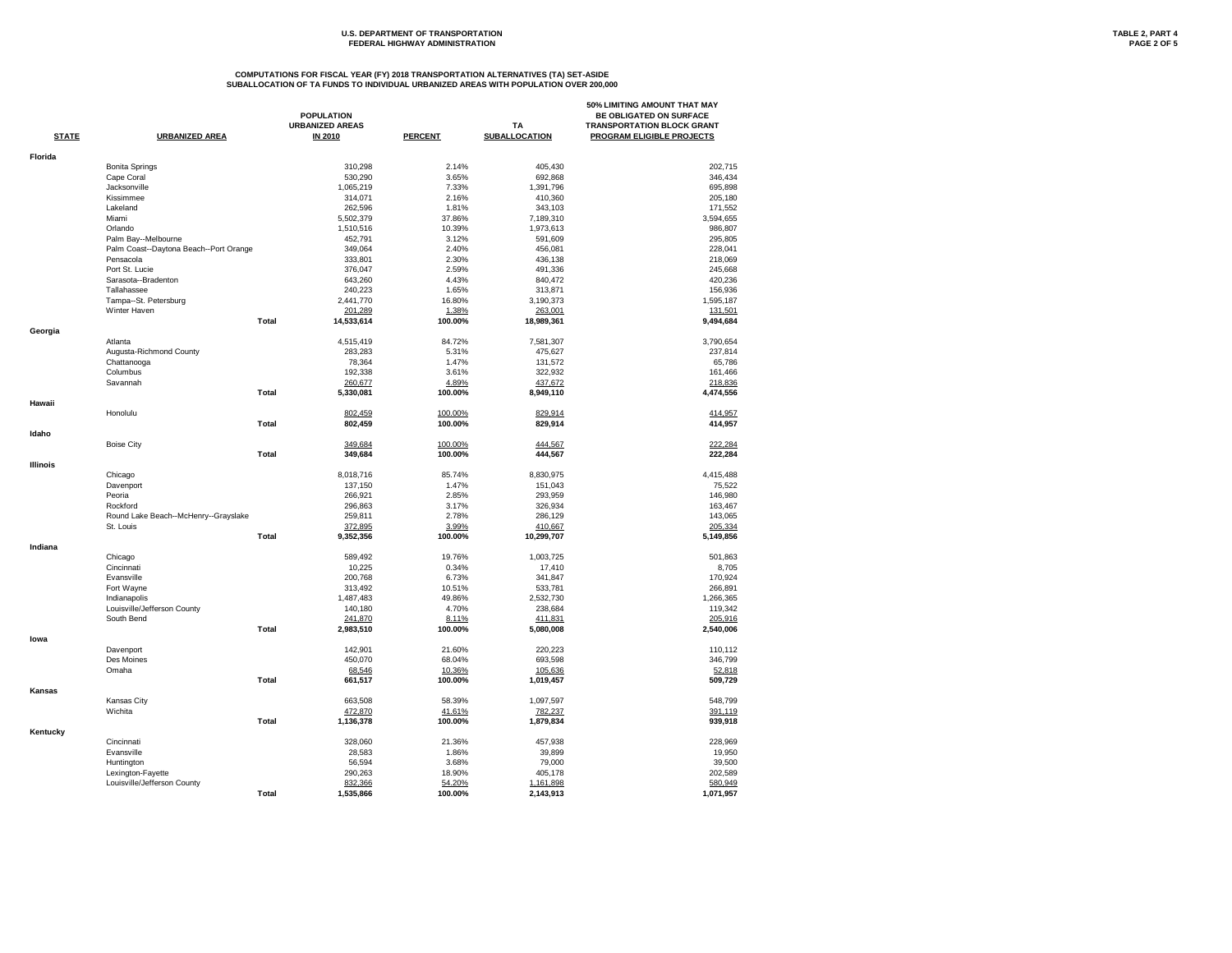# U.S. DEPARTMENT OF TRANSPORTATION **TABLE 2, PART 4**<br>FEDERAL HIGHWAY ADMINISTRATION **PAGE 3** OF 5 **FEDERAL HIGHWAY ADMINISTRATION**

|                      |                                        |              |                         |                |                           | 50% LIMITING AMOUNT THAT MAY      |
|----------------------|----------------------------------------|--------------|-------------------------|----------------|---------------------------|-----------------------------------|
|                      |                                        |              | <b>POPULATION</b>       |                |                           | BE OBLIGATED ON SURFACE           |
|                      |                                        |              | <b>URBANIZED AREAS</b>  |                | <b>TA</b>                 | <b>TRANSPORTATION BLOCK GRANT</b> |
| <b>STATE</b>         | <b>URBANIZED AREA</b>                  |              | <b>IN 2010</b>          | <b>PERCENT</b> | <b>SUBALLOCATION</b>      | <b>PROGRAM ELIGIBLE PROJECTS</b>  |
| Louisiana            |                                        |              |                         |                |                           |                                   |
|                      | <b>Baton Rouge</b>                     |              | 594,309                 | 29.06%         | 711,259                   | 355,630                           |
|                      | Lafayette                              |              | 252,720                 | 12.36%         | 302,451                   | 151,226                           |
|                      | New Orleans                            |              | 899,703                 | 43.99%         | 1,076,750                 | 538,375                           |
|                      | Shreveport                             |              | 298,317                 | 14.59%         | 357,021                   | 178,511                           |
|                      |                                        | <b>Total</b> | 2,045,049               | 100.00%        | 2,447,481                 | 1,223,742                         |
| <b>Maine</b>         |                                        |              |                         |                |                           |                                   |
|                      | Portland                               |              | 203,914                 | 100.00%        | 157,978                   | 78,989                            |
|                      |                                        | <b>Total</b> | 203,914                 | 100.00%        | 157,978                   | 78,989                            |
| Maryland             |                                        |              |                         |                |                           |                                   |
|                      | Aberdeen--Bel Air South--Bel Air North |              | 213,751                 | 5.07%          | 211,485                   | 105,743                           |
|                      | Baltimore                              |              | 2,203,663               | 52.28%         | 2,180,306                 | 1,090,153                         |
|                      | Philadelphia                           |              | 48,690                  | 1.16%          | 48,174                    | 24,087                            |
|                      | Washington, DC                         |              | 1,749,163               | 41.50%         | 1,730,624                 | 865,312                           |
|                      |                                        | <b>Total</b> | 4,215,267               | 100.00%        | 4,170,589                 | 2,085,295                         |
| <b>Massachusetts</b> |                                        |              |                         |                |                           |                                   |
|                      | <b>Barnstable Town</b>                 |              | 246,695                 | 4.42%          | 206,612                   | 103,306                           |
|                      | <b>Boston</b>                          |              | 4,087,709               | 73.16%         | 3,423,545                 | 1,711,773                         |
|                      | Nashua                                 |              | 7,318                   | 0.13%          | 6,129                     | 3,065                             |
|                      | Providence                             |              | 260,276                 | 4.66%          | 217,987                   | 108,994                           |
|                      | Springfield                            |              | 531,589                 | 9.51%          | 445,217                   | 222,609                           |
|                      | Worcester                              |              | 453,586                 | 8.12%          | 379,888                   | 189,944                           |
|                      |                                        | <b>Total</b> | 5,587,173               | 100.00%        | 4,679,378                 | 2,339,691                         |
| Michigan             |                                        |              |                         |                |                           |                                   |
|                      | Ann Arbor                              |              | 306,022                 | 5.51%          | 379,294                   | 189,647                           |
|                      | Detroit                                |              | 3,734,090               | 67.23%         | 4,628,160                 | 2,314,080                         |
|                      | Flint                                  |              | 356,218                 | 6.41%          | 441,509                   | 220,755                           |
|                      | <b>Grand Rapids</b>                    |              | 569,935                 | 10.26%         | 706,397                   | 353,199                           |
|                      | Kalamazoo                              |              | 209,703                 | 3.78%          | 259,913                   | 129,957                           |
|                      | Lansing                                |              | 313,532                 | 5.64%          | 388,602                   | 194,301                           |
|                      | South Bend                             |              | 36,295                  | 0.65%          | 44,985                    | 22,493                            |
|                      | Toledo                                 |              | 28,461                  | 0.51%          | 35,276                    | 17,638                            |
|                      |                                        | <b>Total</b> | 5,554,256               | 100.00%        | 6,884,136                 | 3,442,070                         |
| <b>Minnesota</b>     |                                        |              |                         |                |                           |                                   |
|                      | Minneapolis-St. Paul                   |              | 2,650,614               | 100.00%        | 3,721,338                 | 1,860,669                         |
|                      |                                        | <b>Total</b> | 2,650,614               | 100.00%        | 3,721,338                 | 1,860,669                         |
| <b>Mississippi</b>   |                                        |              |                         |                |                           |                                   |
|                      | Gulfport                               |              | 208,948                 | 30.34%         | 339,561                   | 169,781                           |
|                      | Jackson                                |              | 351,478                 | 51.03%         | 571,187                   | 285,594                           |
|                      | Memphis                                |              | 128,310                 | 18.63%         | 208,516                   | 104,258                           |
|                      |                                        | <b>Total</b> | 688,736                 | 100.00%        | 1,119,264                 | 559,633                           |
| <b>Missouri</b>      |                                        |              |                         |                |                           |                                   |
|                      | Fayetteville--Springdale--Rogers       |              | $\overline{\mathbf{c}}$ | 0.00%          | $\ensuremath{\mathsf{3}}$ | $\overline{c}$                    |
|                      | Kansas City                            |              | 855,909                 | 29.44%         | 1,331,702                 | 665,851                           |
|                      | St. Louis                              |              | 1,777,811               | 61.15%         | 2,766,083                 | 1,383,042                         |
|                      | Springfield                            |              | 273,724                 | 9.41%          | 425,885                   | 212,943                           |
|                      |                                        | <b>Total</b> | 2,907,446               | 100.00%        | 4,523,673                 | 2,261,838                         |
| <b>Nebraska</b>      |                                        |              |                         |                |                           |                                   |
|                      | Lincoln                                |              | 258,719                 | 28.27%         | 410,851                   | 205,426                           |
|                      | Omaha                                  |              | 656,462                 | 71.73%         | 1,042,476                 | 521,238                           |
|                      |                                        | <b>Total</b> | 915,181                 | 100.00%        | 1,453,327                 | 726,664                           |
| <b>Nevada</b>        |                                        |              |                         |                |                           |                                   |
|                      | Lake Tahoe (Bi-State MPO)              |              | 65,000                  | 2.77%          | 61,601                    | 30,801                            |
|                      | Las Vegas--Henderson                   |              | 1,886,011               | 80.49%         | 1,787,390                 | 893,695                           |
|                      | Reno                                   |              | 392,132                 | 16.74%         | 371,627                   | 185,814                           |
|                      |                                        | <b>Total</b> | 2,343,143               | 100.00%        | 2,220,618                 | 1,110,310                         |
| <b>New Hampshire</b> |                                        |              |                         |                |                           |                                   |
|                      | Boston                                 |              | 93,038                  | 29.81%         | 95,174                    | 47,587                            |
|                      | Nashua                                 |              | 219,082                 | 70.19%         | 224,112                   | 112,056                           |
|                      |                                        | <b>Total</b> | 312,120                 | 100.00%        | 319,286                   | 159,643                           |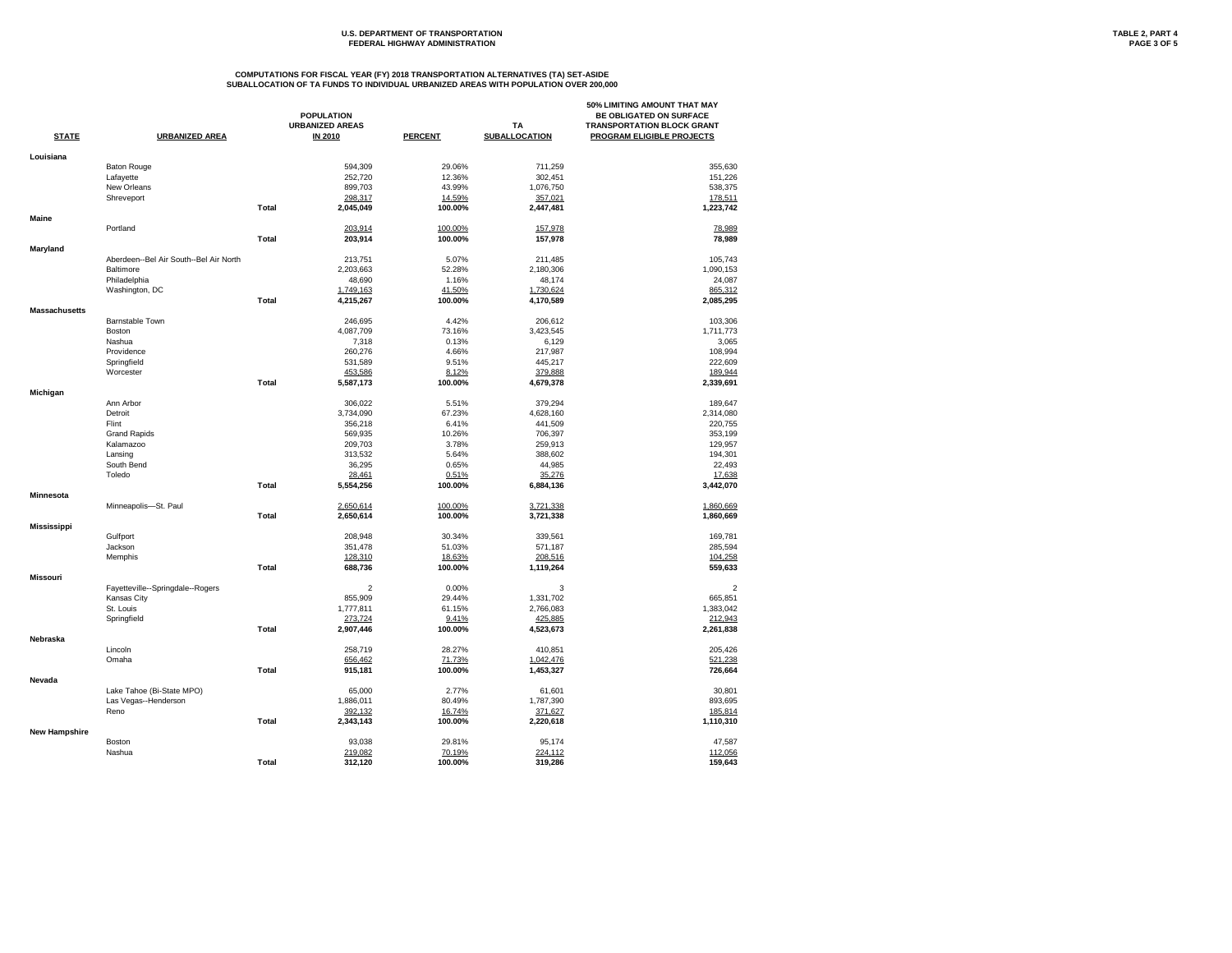# U.S. DEPARTMENT OF TRANSPORTATION **TABLE 2, PART 4**<br>FEDERAL HIGHWAY ADMINISTRATION **PAGE 4 OF 5 FEDERAL HIGHWAY ADMINISTRATION**

|                       |                        |              |                        |                  |                        | 50% LIMITING AMOUNT THAT MAY      |
|-----------------------|------------------------|--------------|------------------------|------------------|------------------------|-----------------------------------|
|                       |                        |              | <b>POPULATION</b>      |                  |                        | BE OBLIGATED ON SURFACE           |
|                       |                        |              | <b>URBANIZED AREAS</b> |                  | <b>TA</b>              | <b>TRANSPORTATION BLOCK GRANT</b> |
| <b>STATE</b>          | <b>URBANIZED AREA</b>  |              | <b>IN 2010</b>         | <b>PERCENT</b>   | <b>SUBALLOCATION</b>   | <b>PROGRAM ELIGIBLE PROJECTS</b>  |
| <b>New Jersey</b>     |                        |              |                        |                  |                        |                                   |
|                       | Allentown              |              | 32,443                 | 0.41%            | 31,782                 | 15,891                            |
|                       | <b>Atlantic City</b>   |              | 248,402                | 3.14%            | 243,344                | 121,672                           |
|                       | New York--Newark       |              | 6,159,466              | 77.98%           | 6,034,051              | 3,017,026                         |
|                       | Philadelphia           |              | 1,150,865              | 14.57%           | 1,127,432              | 563,716                           |
|                       | Poughkeepsie--Newburgh |              | 11,228                 | 0.14%            | 10,999                 | 5,500                             |
|                       | Trenton                |              | 296,668                | 3.76%            | 290,628                | 145,314                           |
|                       |                        | <b>Total</b> | 7,899,072              | 100.00%          | 7,738,236              | 3,869,119                         |
| <b>New Mexico</b>     |                        |              |                        |                  |                        |                                   |
|                       | Albuquerque            |              | 741,318                | 96.02%           | 1,108,542              | 554,271                           |
|                       | El Paso                |              | 30,712                 | 3.98%            | 45,926                 | 22,963                            |
| <b>New York</b>       |                        | <b>Total</b> | 772,030                | 100.00%          | 1,154,468              | 577,234                           |
|                       | Albany--Schenectady    |              | 594,962                | 3.89%            | 418,980                | 209,490                           |
|                       | Bridgeport--Stamford   |              | 45,681                 | 0.30%            | 32,169                 | 16,085                            |
|                       | <b>Buffalo</b>         |              | 935,906                | 6.11%            | 659,076                | 329,538                           |
|                       | New York--Newark       |              | 12,191,715             | 79.61%           | 8,585,555              | 4,292,778                         |
|                       | Poughkeepsie--Newburgh |              | 412,338                | 2.69%            | 290,373                | 145,187                           |
|                       | Rochester              |              | 720,572                | 4.71%            | 507,436                | 253,718                           |
|                       |                        |              |                        |                  |                        |                                   |
|                       | Syracuse               | <b>Total</b> | 412,317<br>15,313,491  | 2.69%<br>100.00% | 290,359<br>10,783,948  | 145,180<br>5,391,976              |
| <b>North Carolina</b> |                        |              |                        |                  |                        |                                   |
|                       | Asheville              |              | 280,648                | 6.42%            | 332,212                | 166,106                           |
|                       | Charlotte              |              | 1,180,484              | 26.99%           | 1,397,376              | 698,688                           |
|                       | Concord                |              | 214,881                | 4.91%            | 254,361                | 127,181                           |
|                       | Durham                 |              | 347,602                | 7.95%            | 411,468                | 205,734                           |
|                       | Fayetteville           |              | 310,282                | 7.09%            | 367,291                | 183,646                           |
|                       | Greensboro             |              | 311,810                | 7.13%            | 369,099                | 184,550                           |
|                       | Hickory                |              | 212,195                | 4.85%            | 251,182                | 125,591                           |
|                       | Myrtle Beach--Socastee |              | 20,279                 | 0.46%            | 24,005                 | 12,003                            |
|                       | Raleigh                |              | 884,891                | 20.23%           | 1,047,474              | 523,737                           |
|                       | Wilmington             |              | 219,957                | 5.03%            | 260,370                | 130,185                           |
|                       | Winston-Salem          |              | 391,024                | 8.94%            | 462,867                | 231,434                           |
|                       |                        | <b>Total</b> | 4,374,053              | 100.00%          | 5,177,705              | 2,588,855                         |
| Ohio                  |                        |              |                        |                  |                        |                                   |
|                       | Akron                  |              | 569,499                | 8.29%            | 675,069                | 337,535                           |
|                       | Canton                 |              | 279,245                | 4.07%            | 331,009                | 165,505                           |
|                       | Cincinnati             |              | 1,286,542              | 18.73%           | 1,525,032              | 762,516                           |
|                       | Cleveland              |              | 1,780,673              | 25.92%           | 2,110,761              | 1,055,381                         |
|                       | Columbus               |              | 1,368,035              | 19.92%           | 1,621,631              | 810,816                           |
|                       | Dayton                 |              | 724,091                | 10.54%           | 858,318                | 429,159                           |
|                       | Huntington             |              | 33,775                 | 0.49%            | 40,036                 | 20,018                            |
|                       | Toledo                 |              | 479,182                | 6.98%            | 568,009                | 284,005                           |
|                       | Youngstown             |              | 348,073                | 5.07%            | 412,596                | 206,298                           |
|                       |                        | <b>Total</b> | 6,869,115              | 100.00%          | 8,142,461              | 4,071,233                         |
| Oklahoma              |                        |              |                        |                  |                        |                                   |
|                       | Oklahoma City<br>Tulsa |              | 861,505<br>655,479     | 56.79%<br>43.21% | 1,495,068              | 747,534                           |
|                       |                        | <b>Total</b> | 1,516,984              | 100.00%          | 1,137,527<br>2,632,595 | 568,764<br>1,316,298              |
| Oregon                |                        |              |                        |                  |                        |                                   |
|                       | Eugene                 |              | 247,421                | 12.53%           | 252,326                | 126,163                           |
|                       | Portland               |              | 1,490,336              | 75.48%           | 1,519,879              | 759,940                           |
|                       | Salem                  |              | 236,632                | 11.99%           | 241,323                | 120,662                           |
|                       |                        | <b>Total</b> | 1,974,389              | 100.00%          | 2,013,528              | 1,006,765                         |
| Pennsylvania          |                        |              |                        |                  |                        |                                   |
|                       | Allentown              |              | 632,208                | 8.01%            | 660,978                | 330,489                           |
|                       | Harrisburg             |              | 444,474                | 5.63%            | 464,700                | 232,350                           |
|                       | Lancaster              |              | 402,004                | 5.09%            | 420,298                | 210,149                           |
|                       | Philadelphia           |              | 3,760,387              | 47.65%           | 3,931,510              | 1,965,755                         |
|                       | Pittsburgh             |              | 1,733,853              | 21.97%           | 1,812,755              | 906,378                           |
|                       | Reading                |              | 266,254                | 3.37%            | 278,370                | 139,185                           |
|                       | Scranton               |              | 381,502                | 4.83%            | 398,863                | 199,432                           |
|                       | York                   |              | 232,045                | 2.94%            | 242,605                | 121,303                           |
|                       | Youngstown             |              | 39,477                 | 0.50%            | 41,273                 | 20,637                            |
|                       |                        | <b>Total</b> | 7,892,204              | 100.00%          | 8,251,352              | 4,125,678                         |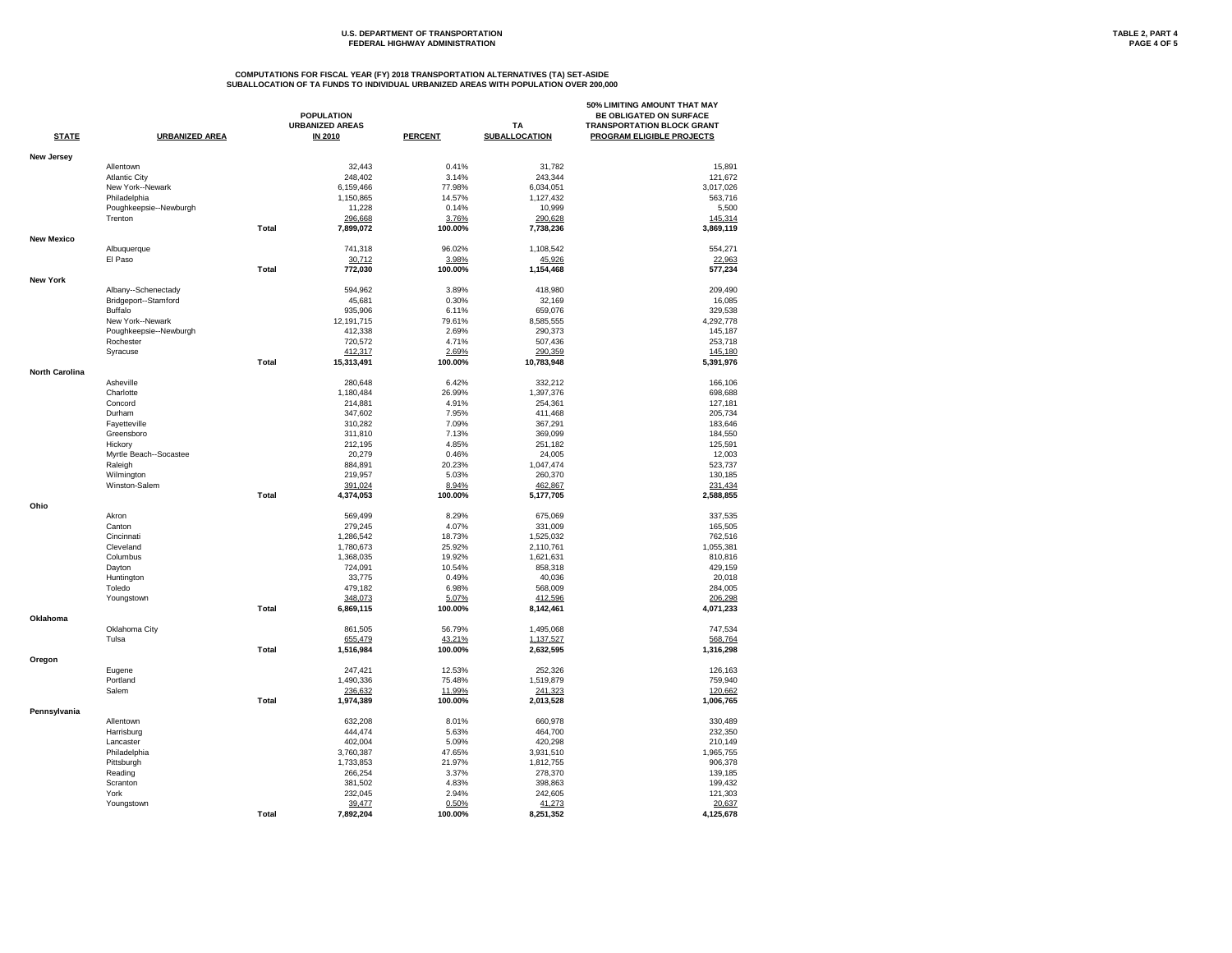# U.S. DEPARTMENT OF TRANSPORTATION **TABLE 2, PART 4**<br>FEDERAL HIGHWAY ADMINISTRATION **TABLE 2, PART 4 FEDERAL HIGHWAY ADMINISTRATION**

| <b>STATE</b>          | <b>URBANIZED AREA</b>                |              | <b>POPULATION</b><br><b>URBANIZED AREAS</b><br><b>IN 2010</b> | <b>PERCENT</b>   | <b>TA</b><br><b>SUBALLOCATION</b> | 50% LIMITING AMOUNT THAT MAY<br>BE OBLIGATED ON SURFACE<br><b>TRANSPORTATION BLOCK GRANT</b><br><b>PROGRAM ELIGIBLE PROJECTS</b> |
|-----------------------|--------------------------------------|--------------|---------------------------------------------------------------|------------------|-----------------------------------|----------------------------------------------------------------------------------------------------------------------------------|
|                       |                                      |              |                                                               |                  |                                   |                                                                                                                                  |
| <b>Rhode Island</b>   |                                      |              |                                                               |                  |                                   |                                                                                                                                  |
|                       | <b>Boston</b>                        |              | 272                                                           | 0.03%            | 314                               | 157                                                                                                                              |
|                       | Norwich--New London<br>Providence    |              | 21,149<br>930,680                                             | 2.22%<br>97.75%  | 24,373<br>1,072,561               | 12,187<br>536,281                                                                                                                |
|                       |                                      | <b>Total</b> | 952,101                                                       | 100.00%          | 1,097,248                         | 548,625                                                                                                                          |
| <b>South Carolina</b> |                                      |              |                                                               |                  |                                   |                                                                                                                                  |
|                       | Augusta-Richmond County              |              | 103,504                                                       | 5.55%            | 169,590                           | 84,795                                                                                                                           |
|                       | Charleston--North Charleston         |              | 548,404                                                       | 29.39%           | 898,551                           | 449,276                                                                                                                          |
|                       | Charlotte                            |              | 68,958                                                        | 3.70%            | 112,987                           | 56,494                                                                                                                           |
|                       | Columbia                             |              | 549,777                                                       | 29.46%           | 900,800                           | 450,400                                                                                                                          |
|                       | Greenville                           |              | 400,492                                                       | 21.46%           | 656,199                           | 328,100                                                                                                                          |
|                       | Myrtle Beach--Socastee               |              | 195,025                                                       | 10.45%           | 319,545                           | 159,773                                                                                                                          |
|                       |                                      | <b>Total</b> | 1,866,160                                                     | 100.00%          | 3,057,672                         | 1,528,838                                                                                                                        |
| <b>Tennessee</b>      |                                      |              |                                                               |                  |                                   |                                                                                                                                  |
|                       | Chattanooga                          |              | 302,748                                                       | 11.12%           | 415,114                           | 207,557                                                                                                                          |
|                       | Knoxville<br>Memphis                 |              | 558,696                                                       | 20.52%<br>32.74% | 766,059                           | 383,030                                                                                                                          |
|                       | Nashville-Davidson                   |              | 891,481<br>969,587                                            | 35.61%           | 1,222,358<br>1,329,454            | 611,179<br>664,727                                                                                                               |
|                       |                                      | <b>Total</b> | 2,722,512                                                     | 100.00%          | 3,732,985                         | 1,866,493                                                                                                                        |
| <b>Texas</b>          |                                      |              |                                                               |                  |                                   |                                                                                                                                  |
|                       | Austin                               |              | 1,362,416                                                     | 8.25%            | 2,108,284                         | 1,054,142                                                                                                                        |
|                       | <b>Brownsville</b>                   |              | 217,585                                                       | 1.32%            | 336,704                           | 168,352                                                                                                                          |
|                       | Conroe--The Woodlands                |              | 239,938                                                       | 1.45%            | 371,294                           | 185,647                                                                                                                          |
|                       | Corpus Christi                       |              | 320,069                                                       | 1.94%            | 495,294                           | 247,647                                                                                                                          |
|                       | Dallas--Fort Worth--Arlington        |              | 5,121,892                                                     | 31.00%           | 7,925,922                         | 3,962,961                                                                                                                        |
|                       | Denton--Lewisville                   |              | 366,174                                                       | 2.22%            | 566,640                           | 283,320                                                                                                                          |
|                       | El Paso                              |              | 772,374                                                       | 4.67%            | 1,195,218                         | 597,609                                                                                                                          |
|                       | Houston                              |              | 4,944,332                                                     | 29.92%           | 7,651,155                         | 3,825,578                                                                                                                        |
|                       | Killeen                              |              | 217,630                                                       | 1.32%            | 336,774                           | 168,387                                                                                                                          |
|                       | Laredo                               |              | 235,730                                                       | 1.43%            | 364,783                           | 182,392                                                                                                                          |
|                       | Lubbock                              |              | 237,356                                                       | 1.44%            | 367,299                           | 183,650                                                                                                                          |
|                       | McAllen                              |              | 728,825                                                       | 4.41%            | 1,127,828                         | 563,914                                                                                                                          |
|                       | San Antonio                          |              | 1,758,210                                                     | 10.64%           | 2,720,759                         | 1,360,380                                                                                                                        |
| Utah                  |                                      | <b>Total</b> | 16,522,531                                                    | 100.00%          | 25,567,954                        | 12,783,979                                                                                                                       |
|                       | Ogden--Layton                        |              | 546,026                                                       | 26.63%           | 512,416                           | 256,208                                                                                                                          |
|                       | Provo--Orem                          |              | 482,819                                                       | 23.55%           | 453,099                           | 226,550                                                                                                                          |
|                       | Salt Lake City--West Valley City     |              | 1,021,243                                                     | 49.81%           | 958,381                           | 479,191                                                                                                                          |
|                       |                                      | <b>Total</b> | 2,050,088                                                     | 100.00%          | 1,923,896                         | 961,949                                                                                                                          |
| Virginia              |                                      |              |                                                               |                  |                                   |                                                                                                                                  |
|                       | Richmond                             |              | 953,556                                                       | 19.70%           | 1,262,007                         | 631,004                                                                                                                          |
|                       | Roanoke                              |              | 210,111                                                       | 4.34%            | 278,076                           | 139,038                                                                                                                          |
|                       | Virginia Beach                       |              | 1,439,666                                                     | 29.75%           | 1,905,361                         | 952,681                                                                                                                          |
|                       | Washington, DC                       |              | 2,235,884                                                     | 46.20%           | 2,959,134                         | 1,479,567                                                                                                                        |
|                       |                                      | <b>Total</b> | 4,839,217                                                     | 100.00%          | 6,404,578                         | 3,202,290                                                                                                                        |
| Washington            |                                      |              |                                                               |                  |                                   |                                                                                                                                  |
|                       | Kennewick--Pasco                     |              | 210,975                                                       | 5.25%            | 173,760                           | 86,880                                                                                                                           |
|                       | Portland                             |              | 359,562                                                       | 8.95%            | 296,138                           | 148,069                                                                                                                          |
|                       | Seattle                              |              | 3,059,393                                                     | 76.15%           | 2,519,734                         | 1,259,867                                                                                                                        |
|                       | Spokane                              | <b>Total</b> | 387,847<br>4,017,777                                          | 9.65%<br>100.00% | 319,433<br>3,309,065              | 159,717<br>1,654,533                                                                                                             |
| <b>West Virginia</b>  |                                      |              |                                                               |                  |                                   |                                                                                                                                  |
|                       | Huntington                           |              | 112,268                                                       | 100.00%          | 178,277                           | 89,139                                                                                                                           |
|                       |                                      | <b>Total</b> | 112,268                                                       | 100.00%          | 178,277                           | 89,139                                                                                                                           |
| Wisconsin             |                                      |              |                                                               |                  |                                   |                                                                                                                                  |
|                       | Appleton                             |              | 216,154                                                       | 9.69%            | 332,259                           | 166,130                                                                                                                          |
|                       | Green Bay                            |              | 206,520                                                       | 9.25%            | 317,450                           | 158,725                                                                                                                          |
|                       | Madison                              |              | 401,661                                                       | 18.00%           | 617,410                           | 308,705                                                                                                                          |
|                       | Milwaukee                            |              | 1,376,476                                                     | 61.68%           | 2,115,838                         | 1,057,919                                                                                                                        |
|                       | Minneapolis--St. Paul                |              | 276                                                           | 0.01%            | 424                               | 212                                                                                                                              |
|                       | Round Lake Beach--McHenry--Grayslake |              | 30,562                                                        | 1.37%            | 46,978                            | 23,489                                                                                                                           |
|                       |                                      | <b>Total</b> | 2,231,649                                                     | 100.00%          | 3,430,359                         | 1,715,180                                                                                                                        |
|                       |                                      |              |                                                               |                  |                                   |                                                                                                                                  |
|                       | <b>GRAND TOTAL</b>                   |              | 190,207,750                                                   |                  | 223,617,026                       | 111,808,565                                                                                                                      |
|                       |                                      |              |                                                               |                  |                                   |                                                                                                                                  |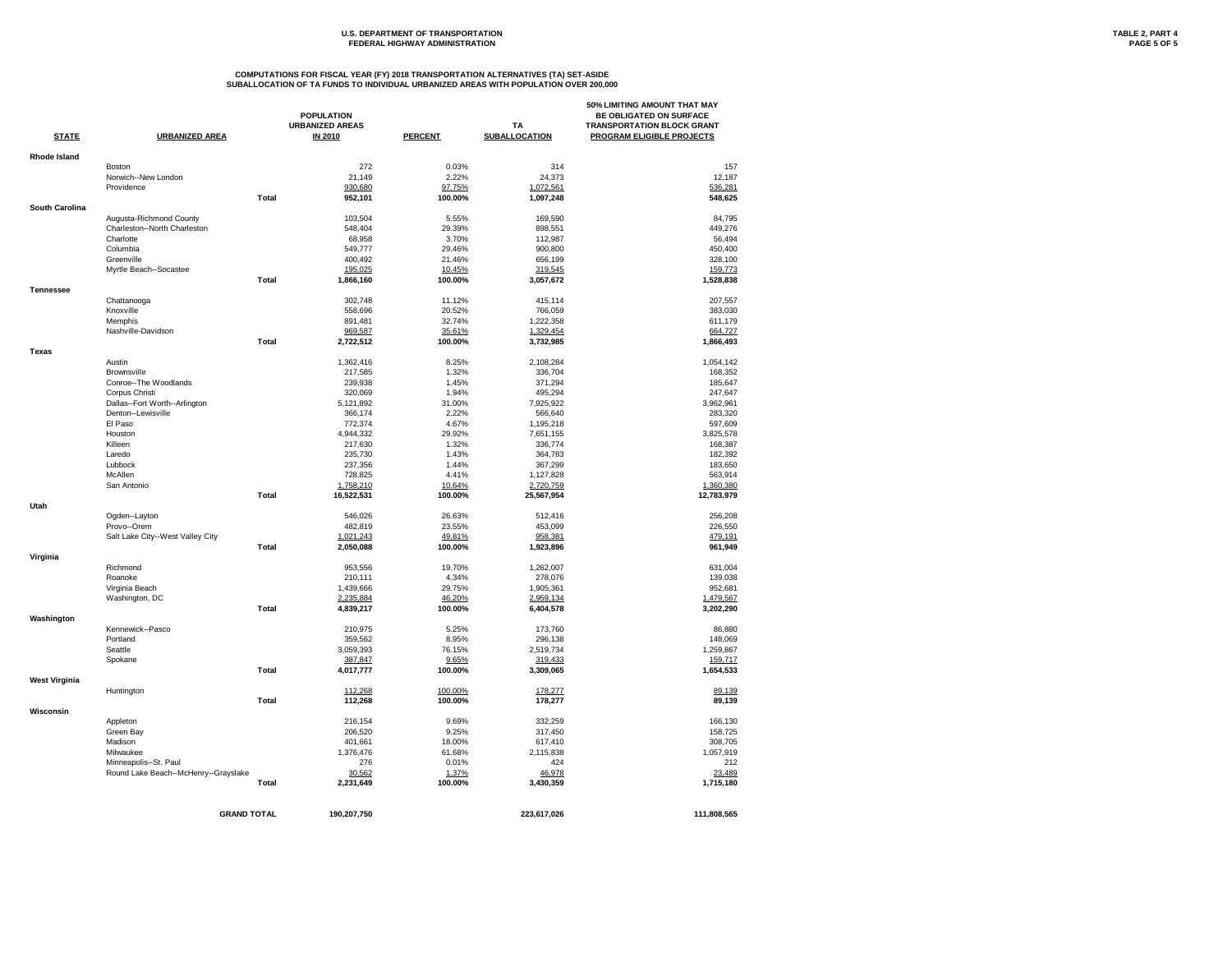|                       | <b>TOTAL</b>         | <b>STATE</b>                | <b>NHPP FUNDS</b>            |
|-----------------------|----------------------|-----------------------------|------------------------------|
|                       | <b>NHPP</b>          | <b>SHARES OF TOTAL NHPP</b> | <b>EXEMPT FROM</b>           |
| <b>STATE</b>          | <b>APPORTIONMENT</b> | <b>APPORTIONMENT</b>        | <b>OBLIGATION LIMITATION</b> |
|                       |                      |                             |                              |
| ALABAMA               | 472,656,264          | 2.0317%                     | 12,982,856                   |
| ALASKA                | 299,087,707          | 1.2856%                     | 8,215,299                    |
| <b>ARIZONA</b>        | 427,092,448          | 1.8359%                     | 11,731,315                   |
| ARKANSAS              | 319,815,727          | 1.3748%                     | 8,784,653                    |
| <b>CALIFORNIA</b>     | 1,995,175,574        | 8.5764%                     | 54,803,202                   |
| <b>COLORADO</b>       | 308,612,392          | 1.3266%                     | 8,476,922                    |
| <b>CONNECTICUT</b>    | 287,127,068          | 1.2342%                     | 7,886,766                    |
| <b>DELAWARE</b>       | 98,687,738           | 0.4242%                     | 2,710,741                    |
| DIST. OF COL.         | 93,618,079           | 0.4024%                     | 2,571,488                    |
| <b>FLORIDA</b>        | 1,181,852,878        | 5.0803%                     | 32,462,968                   |
| <b>GEORGIA</b>        | 770,871,160          | 3.3136%                     | 21, 174, 181                 |
| HAWAII                | 99,550,294           | 0.4279%                     | 2,734,433                    |
| <b>IDAHO</b>          | 172,297,028          | 0.7406%                     | 4,732,631                    |
| <b>ILLINOIS</b>       | 820, 171, 126        | 3.5256%                     | 22,528,345                   |
| <b>INDIANA</b>        | 571,178,733          | 2.4553%                     | 15,689,057                   |
| <b>IOWA</b>           | 303,613,699          | 1.3051%                     | 8,339,618                    |
| KANSAS                | 232,640,719          | 1.0000%                     | 6,390,143                    |
| <b>KENTUCKY</b>       | 411,599,476          | 1.7693%                     | 11,305,756                   |
| LOUISIANA             | 435,736,299          | 1.8730%                     | 11,968,743                   |
| MAINE                 | 109,355,530          | 0.4701%                     | 3,003,762                    |
| <b>MARYLAND</b>       | 342, 132, 104        | 1.4707%                     | 9,397,636                    |
| MASSACHUSETTS         | 338,496,073          | 1.4550%                     | 9,297,762                    |
| <b>MICHIGAN</b>       | 613,783,927          | 2.6384%                     | 16,859,331                   |
| <b>MINNESOTA</b>      | 390,264,037          | 1.6776%                     | 10,719,718                   |
| MISSISSIPPI           | 298,878,987          | 1.2848%                     | 8,209,566                    |
| <b>MISSOURI</b>       | 582,771,782          | 2.5051%                     | 16,007,493                   |
| MONTANA               | 249,791,674          | 1.0737%                     | 6,861,243                    |
| NEBRASKA              | 175,853,476          | 0.7559%                     | 4,830,319                    |
| NEVADA                | 207,232,936          | 0.8908%                     | 5,692,245                    |
| <b>NEW HAMPSHIRE</b>  | 97,178,733           | 0.4177%                     | 2,669,292                    |
| <b>NEW JERSEY</b>     | 558,074,579          | 2.3989%                     | 15,329,114                   |
| <b>NEW MEXICO</b>     | 224,828,751          | 0.9664%                     | 6,175,564                    |
| <b>NEW YORK</b>       | 930,229,918          | 3.9987%                     | 25,551,424                   |
| <b>NORTH CAROLINA</b> | 625,341,414          | 2.6881%                     | 17,176,790                   |
| <b>NORTH DAKOTA</b>   | 149,775,636          | 0.6438%                     | 4,114,016                    |
| OHIO                  | 781,419,236          | 3.3590%                     | 21,463,914                   |
| OKLAHOMA              | 393,642,854          | 1.6921%                     | 10,812,527                   |
| <b>OREGON</b>         | 302,556,585          | 1.3006%                     | 8,310,582                    |
| PENNSYLVANIA          | 965,629,277          | 4.1508%                     | 26,523,769                   |
| <b>RHODE ISLAND</b>   | 130,930,517          | 0.5628%                     | 3,596,381                    |
| <b>SOUTH CAROLINA</b> | 414,901,951          | 1.7835%                     | 11,396,468                   |
| SOUTH DAKOTA          | 170,013,938          | 0.7308%                     | 4,669,919                    |
| <b>TENNESSEE</b>      | 509,561,706          | 2.1904%                     | 13,996,569                   |
| TEXAS                 | 2,182,703,130        | 9.3825%                     | 59,954,182                   |
| UTAH                  | 210,095,715          | 0.9031%                     | 5,770,880                    |
| <b>VERMONT</b>        | 119,842,198          | 0.5152%                     | 3,291,809                    |
| VIRGINIA              | 605,718,519          | 2.6037%                     | 16,637,791                   |
| WASHINGTON            | 401,815,592          | 1.7272%                     | 11,037,014                   |
| WEST VIRGINIA         | 267,204,200          | 1.1486%                     | 7,339,527                    |
| WISCONSIN             | 457,209,016          | 1.9653%                     | 12,558,553                   |
| <b>WYOMING</b>        | 154,934,653          | 0.6660%                     | 4,255,723                    |
| <b>TOTAL</b>          |                      |                             | 639,000,000                  |
|                       | 23,263,553,053       | 100.0000%                   |                              |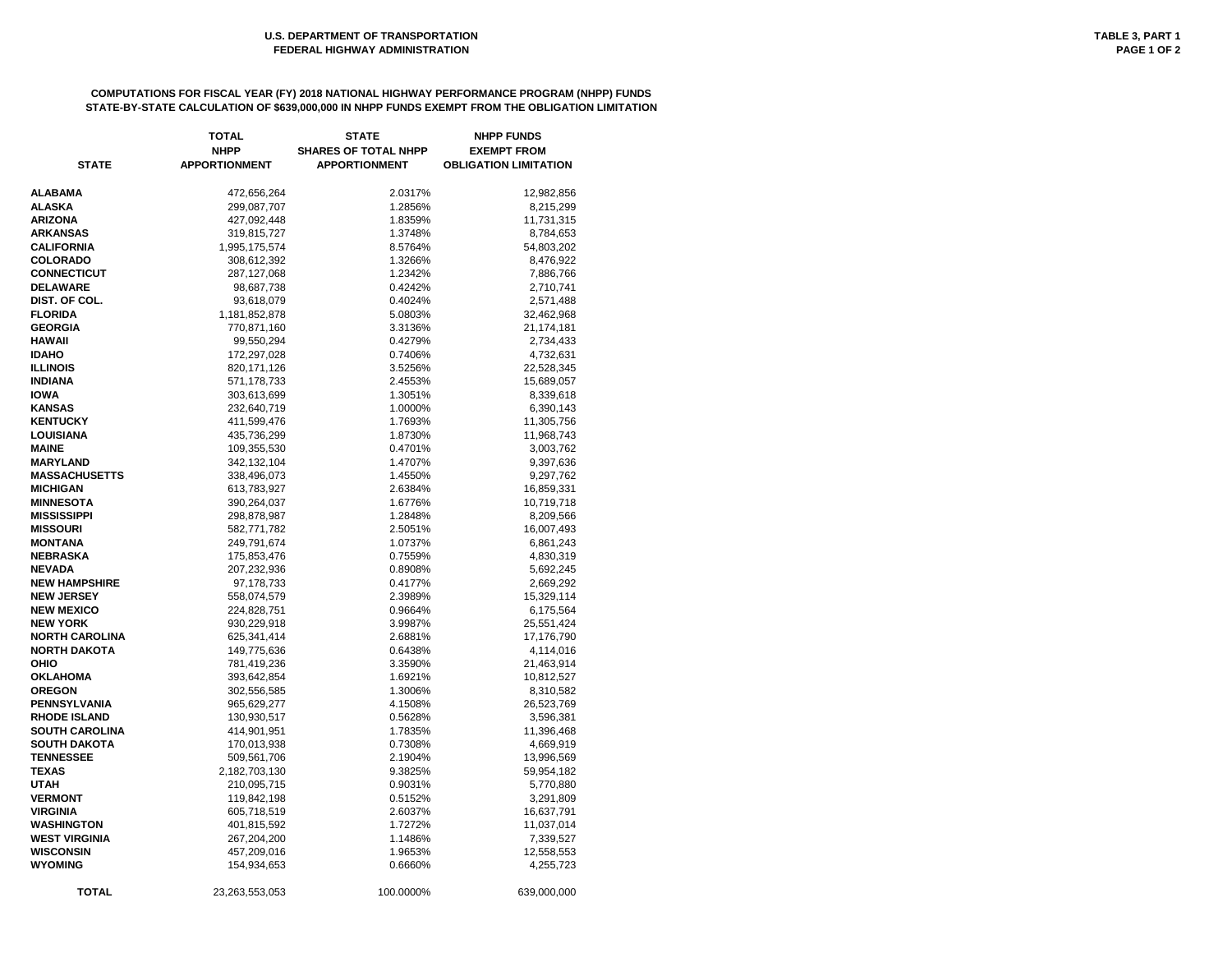# **COMPUTATIONS FOR FISCAL YEAR (FY) 2018 NATIONAL HIGHWAY PERFORMANCE PROGRAM (NHPP) FUNDS DETERMINATION OF NHPP FUNDS SUBJECT TO THE OBLIGATION LIMITATION**

|                       | <b>TOTAL</b>         | <b>2% STATE PLANNING</b> | PENALTIES AFTER PENALTY SHIFT * |                          | <b>PENALTY</b>     | <b>NATIONAL HIGHWAY</b> | <b>NHPP FUNDS AFTER</b>    | <b>NHPP FUNDS</b>            | <b>NHPP FUNDS</b>            |
|-----------------------|----------------------|--------------------------|---------------------------------|--------------------------|--------------------|-------------------------|----------------------------|------------------------------|------------------------------|
| <b>STATE</b>          | <b>NHPP</b>          | & RESEARCH               | <b>PURSUANT TO</b>              | <b>PURSUANT TO</b>       | <b>PURSUANT TO</b> | <b>SYSTEM BRIDGE</b>    | <b>SPR SET-ASIDE</b>       | <b>EXEMPT FROM</b>           | <b>SUBJECT TO</b>            |
|                       | <b>APPORTIONMENT</b> | (SPR) SET-ASIDE          | 23 U.S.C. 154                   | 23 U.S.C. 164            | 23 U.S.C. 159 **   | <b>PENALTY</b>          | <b>AND AFTER PENALTIES</b> | <b>OBLIGATION LIMITATION</b> | <b>OBLIGATION LIMITATION</b> |
| <b>ALABAMA</b>        | 472,656,264          | 9,453,125                | $\sim$                          |                          |                    |                         | 463,203,139                | 12,982,856                   | 450,220,283                  |
| <b>ALASKA</b>         | 299,087,707          | 5,981,754                | 7,477,193                       | 7,477,193                |                    |                         | 278,151,567                | 8,215,299                    | 269,936,268                  |
| <b>ARIZONA</b>        | 427,092,448          | 8,541,849                |                                 |                          |                    |                         | 418,550,599                | 11,731,315                   | 406,819,284                  |
| <b>ARKANSAS</b>       | 319,815,727          | 6,396,315                | 11,991,434                      |                          |                    |                         | 301,427,978                | 8,784,653                    | 292,643,325                  |
| <b>CALIFORNIA</b>     | 1,995,175,574        | 39,903,511               |                                 | 75,079,552               |                    |                         | 1,880,192,511              | 54,803,202                   | 1,825,389,309                |
| <b>COLORADO</b>       | 308,612,392          | 6,172,248                |                                 | 11,592,970               |                    |                         | 290,847,174                | 8,476,922                    | 282,370,252                  |
| <b>CONNECTICUT</b>    | 287,127,068          | 5,742,541                | 10,788,802                      |                          |                    | 80,781,889              | 189,813,836                | 7,886,766                    | 181,927,070                  |
| <b>DELAWARE</b>       | 98,687,738           | 1,973,755                | 3,706,057                       |                          |                    |                         | 93,007,926                 | 2,710,741                    | 90,297,185                   |
| DIST. OF COL.         | 93,618,079           | 1,872,362                |                                 |                          |                    |                         | 91,745,717                 | 2,571,488                    | 89,174,229                   |
| <b>FLORIDA</b>        | 1,181,852,878        | 23,637,058               |                                 |                          |                    |                         | 1,158,215,820              | 32,462,968                   | 1,125,752,852                |
| <b>GEORGIA</b>        | 770,871,160          | 15,417,423               |                                 |                          |                    |                         | 755,453,737                | 21,174,181                   | 734,279,556                  |
| <b>HAWAII</b>         | 99,550,294           | 1,991,006                | 3,737,524                       | 3,737,524                |                    |                         | 90,084,240                 | 2,734,433                    | 87,349,807                   |
| <b>IDAHO</b>          | 172,297,028          | 3,445,941                |                                 |                          |                    |                         | 168,851,087                | 4,732,631                    | 164,118,456                  |
| <b>ILLINOIS</b>       | 820,171,126          | 16,403,423               |                                 |                          |                    | 72,973,630              | 730,794,073                | 22,528,345                   | 708,265,728                  |
| <b>INDIANA</b>        | 571,178,733          | 11,423,575               |                                 | 14,279,468               |                    |                         | 545,475,690                | 15,689,057                   | 529,786,633                  |
| <b>IOWA</b>           | 303,613,699          | 6,072,274                |                                 |                          |                    |                         | 297,541,425                | 8,339,618                    | 289,201,807                  |
| <b>KANSAS</b>         | 232,640,719          | 4,652,814                |                                 |                          |                    |                         | 227,987,905                | 6,390,143                    | 221,597,762                  |
| <b>KENTUCKY</b>       | 411,599,476          | 8,231,990                |                                 |                          |                    |                         | 403,367,486                | 11,305,756                   | 392,061,730                  |
| <b>LOUISIANA</b>      | 435,736,299          | 8,714,726                | 16,335,670                      | 16,335,670               |                    |                         | 394,350,233                | 11,968,743                   | 382,381,490                  |
| <b>MAINE</b>          | 109,355,530          | 2,187,111                | 4,104,915                       |                          | 8,748,442          |                         | 94,315,062                 | 3,003,762                    | 91,311,300                   |
| <b>MARYLAND</b>       | 342,132,104          | 6,842,642                |                                 |                          |                    |                         | 335,289,462                | 9,397,636                    | 325,891,826                  |
| <b>MASSACHUSETTS</b>  | 338,496,073          | 6,769,921                |                                 |                          |                    | 94,856,125              | 236,870,027                | 9,297,762                    | 227,572,265                  |
| <b>MICHIGAN</b>       | 613,783,927          | 12,275,679               |                                 |                          |                    |                         | 601,508,248                | 16,859,331                   | 584,648,917                  |
| <b>MINNESOTA</b>      | 390,264,037          | 7,805,281                |                                 | 14,645,358               |                    |                         | 367,813,398                | 10,719,718                   | 357,093,680                  |
| <b>MISSISSIPPI</b>    | 298,878,987          | 5,977,580                | 11,206,289                      |                          |                    |                         | 281,695,118                | 8,209,566                    | 273,485,552                  |
| <b>MISSOURI</b>       | 582,771,782          | 11,655,436               | 14,569,295                      |                          |                    |                         | 556,547,051                | 16,007,493                   | 540,539,558                  |
| <b>MONTANA</b>        | 249,791,674          | 4,995,833                |                                 | 9,369,530                |                    |                         | 235,426,311                | 6,861,243                    | 228,565,068                  |
| <b>NEBRASKA</b>       | 175,853,476          | 3,517,070                |                                 |                          |                    |                         | 172,336,406                | 4,830,319                    | 167,506,087                  |
| <b>NEVADA</b>         | 207,232,936          |                          |                                 |                          |                    |                         | 203,088,277                |                              | 197,396,032                  |
|                       |                      | 4,144,659                |                                 |                          |                    |                         |                            | 5,692,245                    |                              |
| <b>NEW HAMPSHIRE</b>  | 97,178,733           | 1,943,575                |                                 |                          |                    |                         | 95,235,158                 | 2,669,292                    | 92,565,866                   |
| <b>NEW JERSEY</b>     | 558,074,579          | 11,161,492               |                                 |                          |                    |                         | 546,913,087<br>214,708,087 | 15,329,114                   | 531,583,973                  |
| <b>NEW MEXICO</b>     | 224,828,751          | 4,496,575                |                                 | 5,624,089                |                    |                         |                            | 6,175,564                    | 208,532,523                  |
| <b>NEW YORK</b>       | 930,229,918          | 18,604,598               |                                 |                          |                    | 239,023,417             | 672,601,903                | 25,551,424                   | 647,050,479                  |
| <b>NORTH CAROLINA</b> | 625,341,414          | 12,506,828               |                                 | $\overline{\phantom{a}}$ |                    |                         | 612,834,586                | 17,176,790                   | 595,657,796                  |
| <b>NORTH DAKOTA</b>   | 149,775,636          | 2,995,513                |                                 |                          |                    |                         | 146,780,123                | 4,114,016                    | 142,666,107                  |
| <b>OHIO</b>           | 781,419,236          | 15,628,385               | 29,345,541                      | 29,345,541               |                    |                         | 707,099,769                | 21,463,914                   | 685,635,855                  |
| <b>OKLAHOMA</b>       | 393,642,854          | 7,872,857                |                                 | 14,757,694               |                    |                         | 371,012,303                | 10,812,527                   | 360,199,776                  |
| <b>OREGON</b>         | 302,556,585          | 6,051,132                |                                 | 11,350,472               |                    |                         | 285,154,981                | 8,310,582                    | 276,844,399                  |
| <b>PENNSYLVANIA</b>   | 965,629,277          | 19,312,586               |                                 | $\sim$                   |                    |                         | 946,316,691                | 26,523,769                   | 919,792,922                  |
| <b>RHODE ISLAND</b>   | 130,930,517          | 2,618,610                |                                 | 3,273,263                |                    | 35,029,577              | 90,009,067                 | 3,596,381                    | 86,412,686                   |
| <b>SOUTH CAROLINA</b> | 414,901,951          | 8,298,039                |                                 | $\sim$ $-$               |                    |                         | 406,603,912                | 11,396,468                   | 395,207,444                  |
| <b>SOUTH DAKOTA</b>   | 170,013,938          | 3,400,279                |                                 | 4,250,348                |                    |                         | 162,363,311                | 4,669,919                    | 157,693,392                  |
| <b>TENNESSEE</b>      | 509,561,706          | 10,191,234               | 19,118,295                      |                          |                    |                         | 480,252,177                | 13,996,569                   | 466,255,608                  |
| <b>TEXAS</b>          | 2,182,703,130        | 43,654,063               |                                 |                          |                    |                         | 2,139,049,067              | 59,954,182                   | 2,079,094,885                |
| <b>UTAH</b>           | 210,095,715          | 4,201,914                | 7,881,881                       | $\overline{\phantom{a}}$ |                    |                         | 198,011,920                | 5,770,880                    | 192,241,040                  |
| <b>VERMONT</b>        | 119,842,198          | 2,396,844                | $\sim$                          | 4,498,962                |                    |                         | 112,946,392                | 3,291,809                    | 109,654,583                  |
| <b>VIRGINIA</b>       | 605,718,519          | 12,114,370               | 22,734,082                      | $\sim$                   |                    |                         | 570,870,067                | 16,637,791                   | 554,232,276                  |
| <b>WASHINGTON</b>     | 401,815,592          | 8,036,312                |                                 | 15,082,868               |                    |                         | 378,696,412                | 11,037,014                   | 367,659,398                  |
| <b>WEST VIRGINIA</b>  | 267,204,200          | 5,344,084                |                                 | $\overline{\phantom{a}}$ |                    |                         | 261,860,116                | 7,339,527                    | 254,520,589                  |
| <b>WISCONSIN</b>      | 457,209,016          | 9,144,180                |                                 | $\overline{\phantom{a}}$ |                    |                         | 448,064,836                | 12,558,553                   | 435,506,283                  |
| <b>WYOMING</b>        | 154,934,653          | 3,098,693                | 3,873,366                       | 3,873,366                |                    | 6,200,382               | 137,888,846                | 4,255,723                    | 133,633,123                  |
| <b>TOTAL</b>          | 23,263,553,053       | 465,271,065              | 166,870,344                     | 244,573,868              | 8,748,442          | 528,865,020             | 21,849,224,314             | 639,000,000                  | 21,210,224,314               |

\* Before-shift penalty amounts are contained in the notice of apportionment.

\*\* Penalty funds are withheld and lapse immediately.

| UNDS AFTER<br><b>SET-ASIDE</b> | <b>NHPP FUNDS</b><br><b>EXEMPT FROM</b> | <b>NHPP FUNDS</b><br><b>SUBJECT TO</b> |  |  |
|--------------------------------|-----------------------------------------|----------------------------------------|--|--|
| <b>ER PENALTIES</b>            | OBLIGATION LIMITATION                   | <b>OBLIGATION LIMITATION</b>           |  |  |
| 463,203,139                    | 12,982,856                              | 450,220,283                            |  |  |
| 278, 151, 567                  | 8,215,299                               | 269,936,268                            |  |  |
| 418,550,599                    | 11,731,315                              | 406,819,284                            |  |  |
| 301,427,978                    | 8,784,653                               | 292,643,325                            |  |  |
| 1,880,192,511                  | 54,803,202                              | 1,825,389,309                          |  |  |
| 290,847,174                    | 8,476,922                               | 282,370,252                            |  |  |
| 189,813,836                    | 7,886,766                               | 181,927,070                            |  |  |
| 93,007,926                     | 2,710,741                               | 90,297,185                             |  |  |
| 91,745,717                     | 2,571,488                               | 89,174,229                             |  |  |
| 1,158,215,820                  | 32,462,968                              | 1,125,752,852                          |  |  |
| 755,453,737                    | 21,174,181                              | 734,279,556                            |  |  |
| 90,084,240                     | 2,734,433                               | 87,349,807                             |  |  |
| 168,851,087                    | 4,732,631                               | 164,118,456                            |  |  |
| 730,794,073                    | 22,528,345                              | 708,265,728                            |  |  |
| 545,475,690                    | 15,689,057                              | 529,786,633                            |  |  |
| 297,541,425                    | 8,339,618                               | 289,201,807                            |  |  |
| 227,987,905                    | 6,390,143                               | 221,597,762                            |  |  |
| 403,367,486                    | 11,305,756                              | 392,061,730                            |  |  |
| 394,350,233                    | 11,968,743                              | 382,381,490                            |  |  |
| 94,315,062                     | 3,003,762                               | 91,311,300                             |  |  |
| 335,289,462                    | 9,397,636                               | 325,891,826                            |  |  |
| 236,870,027                    | 9,297,762                               | 227,572,265                            |  |  |
| 601,508,248                    | 16,859,331                              | 584,648,917                            |  |  |
| 367,813,398                    | 10,719,718                              | 357,093,680                            |  |  |
| 281,695,118                    | 8,209,566                               | 273,485,552                            |  |  |
| 556,547,051                    | 16,007,493                              | 540,539,558                            |  |  |
| 235,426,311                    | 6,861,243                               | 228,565,068                            |  |  |
| 172,336,406                    | 4,830,319                               | 167,506,087                            |  |  |
| 203,088,277                    | 5,692,245                               | 197,396,032                            |  |  |
| 95,235,158                     | 2,669,292                               | 92,565,866                             |  |  |
| 546,913,087                    | 15,329,114                              | 531,583,973                            |  |  |
| 214,708,087                    | 6,175,564                               | 208,532,523                            |  |  |
| 672,601,903                    | 25,551,424                              | 647,050,479                            |  |  |
| 612,834,586                    | 17,176,790                              | 595,657,796                            |  |  |
| 146,780,123                    | 4,114,016                               | 142,666,107                            |  |  |
| 707,099,769                    | 21,463,914                              | 685,635,855                            |  |  |
| 371,012,303                    | 10,812,527                              | 360,199,776                            |  |  |
| 285,154,981                    | 8,310,582                               | 276,844,399                            |  |  |
| 946,316,691                    | 26,523,769                              | 919,792,922                            |  |  |
| 90,009,067                     | 3,596,381                               | 86,412,686                             |  |  |
| 406,603,912                    | 11,396,468                              | 395,207,444                            |  |  |
| 162,363,311                    | 4,669,919                               | 157,693,392                            |  |  |
| 480,252,177                    | 13,996,569                              | 466,255,608                            |  |  |
| 2,139,049,067                  | 59,954,182                              | 2,079,094,885                          |  |  |
| 198,011,920                    | 5,770,880                               | 192,241,040                            |  |  |
| 112,946,392                    | 3,291,809                               | 109,654,583                            |  |  |
| 570,870,067                    | 16,637,791                              | 554,232,276                            |  |  |
| 378,696,412                    | 11,037,014                              | 367,659,398                            |  |  |
| 261,860,116                    | 7,339,527                               | 254,520,589                            |  |  |
| 448,064,836                    | 12,558,553                              | 435,506,283                            |  |  |
| 137,888,846                    | 4,255,723                               | 133,633,123                            |  |  |
| 21,849,224,314                 | 639,000,000                             | 21,210,224,314                         |  |  |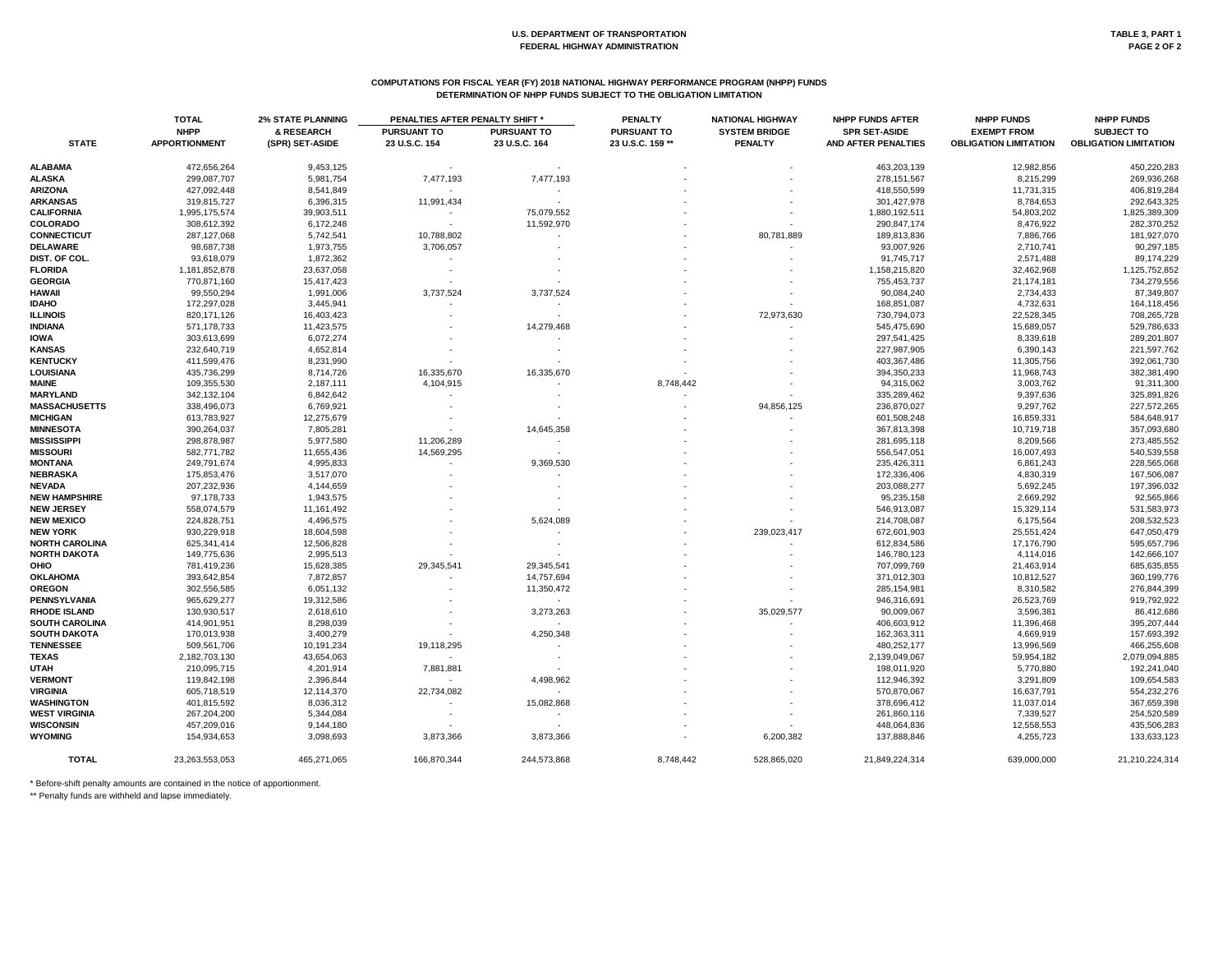# **COMPUTATIONS FOR FISCAL YEAR (FY) 2018 NATIONAL HIGHWAY PERFORMANCE PROGRAM (NHPP) FUNDS CALCULATION OF NHPP LIMITING AMOUNTS**

|                       |                      | <b>10% LIMITING AMOUNT</b><br>FOR 100% SHARE | <b>10% LIMITING AMOUNT</b><br><b>FOR INCREASED SHARE</b> |
|-----------------------|----------------------|----------------------------------------------|----------------------------------------------------------|
|                       |                      | <b>FOR CERTAIN SAFETY</b>                    | <b>FOR INNOVATIVE PROJECT</b>                            |
|                       | <b>TOTAL NHPP</b>    | <b>PROJECTS PURSUANT</b>                     | <b>DELIVERY PURSUANT</b>                                 |
| <b>STATE</b>          | <b>APPORTIONMENT</b> | TO 23 U.S.C. 120(c)(1)                       | TO 23 U.S.C. 120(c)(3)                                   |
|                       |                      |                                              |                                                          |
| ALABAMA               | 472,656,264          | 47,265,626                                   | 47,265,626                                               |
| <b>ALASKA</b>         | 299,087,707          | 29,908,771                                   | 29,908,771                                               |
| <b>ARIZONA</b>        | 427,092,448          | 42,709,245                                   | 42,709,245                                               |
| <b>ARKANSAS</b>       | 319,815,727          | 31,981,573                                   | 31,981,573                                               |
| <b>CALIFORNIA</b>     | 1,995,175,574        | 199,517,557                                  | 199,517,557                                              |
| <b>COLORADO</b>       | 308,612,392          | 30,861,239                                   | 30,861,239                                               |
| <b>CONNECTICUT</b>    | 287,127,068          | 28,712,707                                   | 28,712,707                                               |
| <b>DELAWARE</b>       | 98,687,738           | 9,868,774                                    | 9,868,774                                                |
| DIST. OF COL.         | 93,618,079           | 9,361,808                                    | 9,361,808                                                |
| <b>FLORIDA</b>        | 1,181,852,878        | 118,185,288                                  | 118,185,288                                              |
|                       |                      |                                              |                                                          |
| <b>GEORGIA</b>        | 770,871,160          | 77,087,116                                   | 77,087,116                                               |
| HAWAII                | 99,550,294           | 9,955,029                                    | 9,955,029                                                |
| <b>IDAHO</b>          | 172,297,028          | 17,229,703                                   | 17,229,703                                               |
| <b>ILLINOIS</b>       | 820, 171, 126        | 82,017,113                                   | 82,017,113                                               |
| <b>INDIANA</b>        | 571,178,733          | 57,117,873                                   | 57,117,873                                               |
| <b>IOWA</b>           | 303,613,699          | 30,361,370                                   | 30,361,370                                               |
| <b>KANSAS</b>         | 232,640,719          | 23,264,072                                   | 23,264,072                                               |
| <b>KENTUCKY</b>       | 411,599,476          | 41,159,948                                   | 41,159,948                                               |
| LOUISIANA             | 435,736,299          | 43,573,630                                   | 43,573,630                                               |
| <b>MAINE</b>          | 109,355,530          | 10,935,553                                   | 10,935,553                                               |
| <b>MARYLAND</b>       | 342,132,104          | 34,213,210                                   | 34,213,210                                               |
| <b>MASSACHUSETTS</b>  | 338,496,073          | 33,849,607                                   | 33,849,607                                               |
| MICHIGAN              | 613,783,927          | 61,378,393                                   | 61,378,393                                               |
| MINNESOTA             | 390,264,037          | 39,026,404                                   | 39,026,404                                               |
| MISSISSIPPI           | 298,878,987          | 29,887,899                                   | 29,887,899                                               |
| <b>MISSOURI</b>       | 582,771,782          | 58,277,178                                   | 58,277,178                                               |
| MONTANA               | 249,791,674          | 24,979,167                                   | 24,979,167                                               |
| NEBRASKA              | 175,853,476          | 17,585,348                                   | 17,585,348                                               |
| <b>NEVADA</b>         | 207,232,936          | 20,723,294                                   | 20,723,294                                               |
| <b>NEW HAMPSHIRE</b>  | 97,178,733           | 9,717,873                                    | 9,717,873                                                |
| <b>NEW JERSEY</b>     | 558,074,579          | 55,807,458                                   | 55,807,458                                               |
| <b>NEW MEXICO</b>     | 224,828,751          | 22,482,875                                   | 22,482,875                                               |
| <b>NEW YORK</b>       | 930,229,918          | 93,022,992                                   | 93,022,992                                               |
| <b>NORTH CAROLINA</b> | 625,341,414          | 62,534,141                                   | 62,534,141                                               |
| <b>NORTH DAKOTA</b>   | 149,775,636          | 14,977,564                                   | 14,977,564                                               |
| OHIO                  | 781,419,236          | 78,141,924                                   | 78,141,924                                               |
| <b>OKLAHOMA</b>       | 393,642,854          | 39,364,285                                   | 39,364,285                                               |
| <b>OREGON</b>         | 302,556,585          | 30,255,659                                   | 30,255,659                                               |
| PENNSYLVANIA          | 965,629,277          | 96,562,928                                   | 96,562,928                                               |
| <b>RHODE ISLAND</b>   | 130,930,517          | 13,093,052                                   | 13,093,052                                               |
| <b>SOUTH CAROLINA</b> | 414,901,951          | 41,490,195                                   | 41,490,195                                               |
| <b>SOUTH DAKOTA</b>   | 170,013,938          | 17,001,394                                   | 17,001,394                                               |
| <b>TENNESSEE</b>      | 509,561,706          | 50,956,171                                   | 50,956,171                                               |
| <b>TEXAS</b>          | 2,182,703,130        | 218,270,313                                  | 218,270,313                                              |
| <b>UTAH</b>           | 210,095,715          | 21,009,572                                   | 21,009,572                                               |
| <b>VERMONT</b>        | 119,842,198          | 11,984,220                                   | 11,984,220                                               |
| VIRGINIA              | 605,718,519          | 60,571,852                                   | 60,571,852                                               |
| WASHINGTON            | 401,815,592          | 40,181,559                                   | 40,181,559                                               |
| <b>WEST VIRGINIA</b>  | 267,204,200          |                                              |                                                          |
|                       |                      | 26,720,420                                   | 26,720,420                                               |
| <b>WISCONSIN</b>      | 457,209,016          | 45,720,902                                   | 45,720,902                                               |
| WYOMING               | 154,934,653          | 15,493,465                                   | 15,493,465                                               |
| <b>TOTAL</b>          | 23,263,553,053       | 2,326,355,309                                | 2,326,355,309                                            |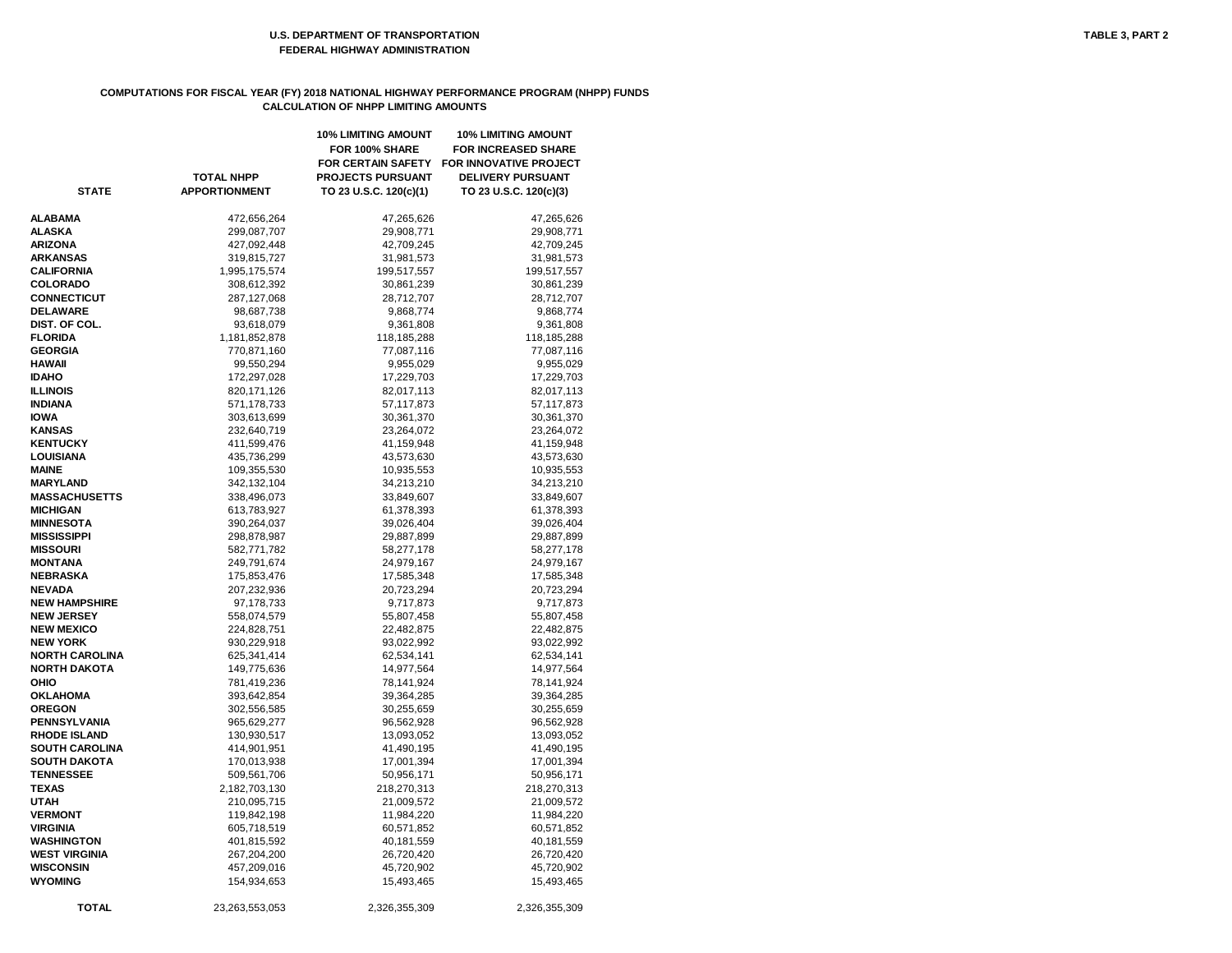# **COMPUTATIONS FOR FISCAL YEAR (FY) 2018 SURFACE TRANSPORTATION BLOCK GRANT PROGRAM (STBG) FUNDS SUBALLOCATION OF STBG FUNDS: AMOUNT TO BE SUBALLOCATED WITHIN EACH STATE**

| <b>STATE</b>                            | <b>TOTAL</b><br><b>STBG</b><br><b>APPORTIONMENT</b> | <b>TRANSPORTATION</b><br><b>ALTERNATIVES</b><br>(TA) SET-ASIDE | <b>2% STATE PLANNING</b><br>& RESEARCH<br>(SPR) SET-ASIDE | <b>STBG PROGRAM</b><br><b>FUNDS AFTER</b><br>TA & SPR SET-ASIDES | 47% OF STBG<br><b>AVAILABLE FOR ANY</b><br><b>AREA OF THE STATE</b> | 53% OF STBG<br><b>AVAILABLE FOR</b><br><b>SUBALLOCATION</b> |
|-----------------------------------------|-----------------------------------------------------|----------------------------------------------------------------|-----------------------------------------------------------|------------------------------------------------------------------|---------------------------------------------------------------------|-------------------------------------------------------------|
| <b>ALABAMA</b>                          | 236,070,540                                         | 17,653,753                                                     | 4,721,411                                                 | 213,695,376                                                      | 100,436,827                                                         | 113,258,549                                                 |
| <b>ALASKA</b>                           | 149,905,722                                         | 6,783,351                                                      | 2,998,114                                                 | 140,124,257                                                      | 65,858,401                                                          | 74,265,856                                                  |
| <b>ARIZONA</b>                          | 214,447,879                                         | 17,715,171                                                     | 4,288,958                                                 | 192,443,750                                                      | 90,448,563                                                          | 101,995,187                                                 |
| <b>ARKANSAS</b>                         | 159,841,620                                         | 11,387,636                                                     | 3,196,832                                                 | 145,257,152                                                      | 68,270,861                                                          | 76,986,291                                                  |
| <b>CALIFORNIA</b>                       | 1,008,006,516                                       | 75,999,265                                                     | 20,160,130                                                | 911,847,121                                                      | 428,568,147                                                         | 483,278,974                                                 |
| <b>COLORADO</b>                         | 155,106,401                                         | 12,294,951                                                     | 3,102,128                                                 | 139,709,322                                                      | 65,663,381                                                          | 74,045,941                                                  |
| <b>CONNECTICUT</b>                      | 144,424,993                                         | 9,013,604                                                      | 2,888,500                                                 | 132,522,889                                                      | 62,285,758                                                          | 70,237,131                                                  |
| <b>DELAWARE</b>                         | 49,554,541                                          | 3,763,637                                                      | 991,091                                                   | 44,799,813                                                       | 21,055,912                                                          | 23,743,901                                                  |
| DIST. OF COL.                           | 46,986,509                                          | 3,287,497                                                      | 939,730                                                   | 42,759,282                                                       | 20,096,863                                                          | 22,662,419                                                  |
| <b>FLORIDA</b>                          | 590,223,789                                         | 51,733,446                                                     | 11,804,476                                                | 526,685,867                                                      | 247,542,357                                                         | 279,143,510                                                 |
| <b>GEORGIA</b>                          | 386,339,946                                         | 34,270,928                                                     | 7,726,799                                                 | 344,342,219                                                      | 161,840,843                                                         | 182,501,376                                                 |
| <b>HAWAII</b>                           | 49,950,683                                          | 3,774,147                                                      | 999,014                                                   | 45,177,522                                                       | 21,233,435                                                          | 23,944,087                                                  |
| <b>IDAHO</b>                            | 86,287,314                                          | 5,696,414                                                      | 1,725,746                                                 | 78,865,154                                                       | 37,066,622                                                          | 41,798,532                                                  |
| <b>ILLINOIS</b>                         | 412,227,610                                         | 29,785,929                                                     | 8,244,552                                                 | 374,197,129                                                      | 175,872,651                                                         | 198,324,478                                                 |
| <b>INDIANA</b>                          | 286, 164, 276                                       | 23,281,586                                                     | 5,723,286                                                 | 257,159,404                                                      | 120,864,920                                                         | 136,294,484                                                 |
| <b>IOWA</b>                             | 151,742,613                                         | 10,764,227                                                     | 3,034,852                                                 | 137,943,534                                                      | 64,833,461                                                          | 73,110,073                                                  |
| <b>KANSAS</b>                           | 116,303,646                                         | 10,823,694                                                     | 2,326,073                                                 | 103,153,879                                                      | 48,482,323                                                          | 54,671,556                                                  |
| <b>KENTUCKY</b>                         | 205,667,729                                         | 13,539,026                                                     | 4,113,355                                                 | 188,015,348                                                      | 88,367,214                                                          | 99,648,134                                                  |
| <b>LOUISIANA</b>                        | 217,690,529                                         | 12,368,574                                                     | 4,353,811                                                 | 200,968,144                                                      | 94,455,028                                                          | 106,513,116                                                 |
| <b>MAINE</b>                            | 54,841,091                                          | 3,500,983                                                      | 1,096,822                                                 | 50,243,286                                                       | 23,614,344                                                          | 26,628,942                                                  |
| <b>MARYLAND</b>                         | 172,152,918                                         | 12,548,337                                                     | 3,443,058                                                 | 156,161,523                                                      | 73,395,916                                                          | 82,765,607                                                  |
| <b>MASSACHUSETTS</b>                    | 170,638,084                                         | 12,154,292                                                     | 3,412,762                                                 | 155,071,030                                                      | 72,883,384                                                          | 82,187,646                                                  |
| <b>MICHIGAN</b>                         | 308,221,850                                         | 27,354,203                                                     | 6,164,437                                                 | 274,703,210                                                      | 129,110,509                                                         | 145,592,701                                                 |
| <b>MINNESOTA</b>                        | 195,550,297                                         | 17,308,972                                                     | 3,911,006                                                 | 174,330,319                                                      | 81,935,250                                                          | 92,395,069                                                  |
| <b>MISSISSIPPI</b>                      | 149,372,577                                         | 11,006,225                                                     | 2,987,452                                                 | 135,378,900                                                      | 63,628,083                                                          | 71,750,817                                                  |
| <b>MISSOURI</b>                         | 291,345,086                                         | 20,299,651                                                     | 5,826,902                                                 | 265,218,533                                                      | 124,652,711                                                         | 140,565,822                                                 |
| <b>MONTANA</b>                          | 124,989,537                                         | 6,108,251                                                      | 2,499,791                                                 | 116,381,495                                                      | 54,699,303                                                          | 61,682,192                                                  |
| <b>NEBRASKA</b>                         | 87,997,474                                          | 7,017,923                                                      | 1,759,949                                                 | 79,219,602                                                       | 37,233,213                                                          | 41,986,389                                                  |
| <b>NEVADA</b>                           | 104,253,287                                         | 6,476,624                                                      | 2,085,066                                                 | 95,691,597                                                       | 44,975,051                                                          | 50,716,546                                                  |
| <b>NEW HAMPSHIRE</b>                    | 48,763,642                                          | 3,961,339                                                      | 975,273                                                   | 43,827,030                                                       | 20,598,704                                                          | 23,228,326                                                  |
| <b>NEW JERSEY</b>                       | 281,258,573                                         | 18,452,515                                                     | 5,625,171                                                 | 257,180,887                                                      | 120,875,017                                                         | 136,305,870                                                 |
| <b>NEW MEXICO</b>                       | 112,447,918                                         | 7,588,288                                                      | 2,248,958                                                 | 102,610,672                                                      | 48,227,016                                                          | 54,383,656                                                  |
| <b>NEW YORK</b>                         | 469,168,438                                         | 29,497,151                                                     | 9,383,369                                                 | 430,287,918                                                      | 202,235,321                                                         | 228,052,597                                                 |
| <b>NORTH CAROLINA</b>                   | 313,293,834                                         | 24,188,466                                                     | 6,265,877                                                 | 282,839,491                                                      | 132,934,561                                                         | 149,904,930                                                 |
| <b>NORTH DAKOTA</b>                     | 74,999,433                                          | 4,451,648                                                      | 1,499,989                                                 | 69,047,796                                                       | 32,452,464                                                          | 36,595,332                                                  |
| <b>OHIO</b>                             | 392,402,389                                         | 29,021,963                                                     | 7,848,048                                                 | 355,532,378                                                      | 167,100,218                                                         | 188,432,160                                                 |
| <b>OKLAHOMA</b>                         | 196,664,915                                         | 14,807,375                                                     | 3,933,298                                                 | 177,924,242                                                      | 83,624,394                                                          | 94,299,848                                                  |
| <b>OREGON</b>                           | 151,462,262                                         | 9,424,190                                                      | 3,029,245                                                 | 139,008,827                                                      | 65,334,149                                                          | 73,674,678                                                  |
| <b>PENNSYLVANIA</b>                     | 484,521,118                                         | 28,552,110                                                     | 9,690,422                                                 | 446,278,586                                                      | 209,750,935                                                         | 236,527,651                                                 |
| <b>RHODE ISLAND</b>                     | 65,603,862                                          | 3,291,094                                                      | 1,312,077                                                 | 61,000,691                                                       | 28,670,325                                                          | 32,330,366                                                  |
| <b>SOUTH CAROLINA</b>                   | 207,314,568                                         | 16,368,383                                                     | 4,146,291                                                 | 186,799,894                                                      | 87,795,950                                                          | 99,003,944                                                  |
| <b>SOUTH DAKOTA</b><br><b>TENNESSEE</b> | 85,138,515                                          | 5,520,937                                                      | 1,702,770                                                 | 77,914,808                                                       | 36,619,960                                                          | 41,294,848                                                  |
| <b>TEXAS</b>                            | 255,170,064                                         | 19,043,596                                                     | 5,103,401                                                 | 231,023,067<br>989,839,717                                       | 108,580,841                                                         | 122,442,226                                                 |
|                                         | 1,093,528,606                                       | 81,818,317                                                     | 21,870,572                                                |                                                                  | 465,224,667                                                         | 524,615,050                                                 |
| <b>UTAH</b><br><b>VERMONT</b>           | 105,179,508<br>60,116,299                           | 6,749,364<br>3,262,912                                         | 2,103,590<br>1,202,326                                    | 96,326,554<br>55,651,061                                         | 45,273,480<br>26,155,999                                            | 51,053,074<br>29,495,062                                    |
| <b>VIRGINIA</b>                         | 303,644,740                                         | 22,705,455                                                     | 6,072,895                                                 | 274,866,390                                                      | 129,187,203                                                         | 145,679,187                                                 |
| <b>WASHINGTON</b>                       | 201,499,104                                         | 12,963,012                                                     | 4,029,982                                                 | 184,506,110                                                      | 86,717,872                                                          | 97,788,238                                                  |
| <b>WEST VIRGINIA</b>                    | 133,656,075                                         | 7,196,050                                                      | 2,673,122                                                 | 123,786,903                                                      | 58,179,844                                                          | 65,607,059                                                  |
| <b>WISCONSIN</b>                        | 228,811,445                                         | 19,651,151                                                     | 4,576,229                                                 | 204,584,065                                                      | 96,154,511                                                          | 108,429,554                                                 |
| <b>WYOMING</b>                          | 77,567,163                                          | 3,772,387                                                      | 1,551,343                                                 | 72,243,433                                                       | 33,954,414                                                          | 38,289,019                                                  |
| <b>TOTAL</b>                            | 11,668,517,528                                      |                                                                | 233,370,351                                               |                                                                  |                                                                     |                                                             |
|                                         |                                                     | 850,000,000                                                    |                                                           | 10,585,147,177                                                   | 4,975,019,176                                                       | 5,610,128,001                                               |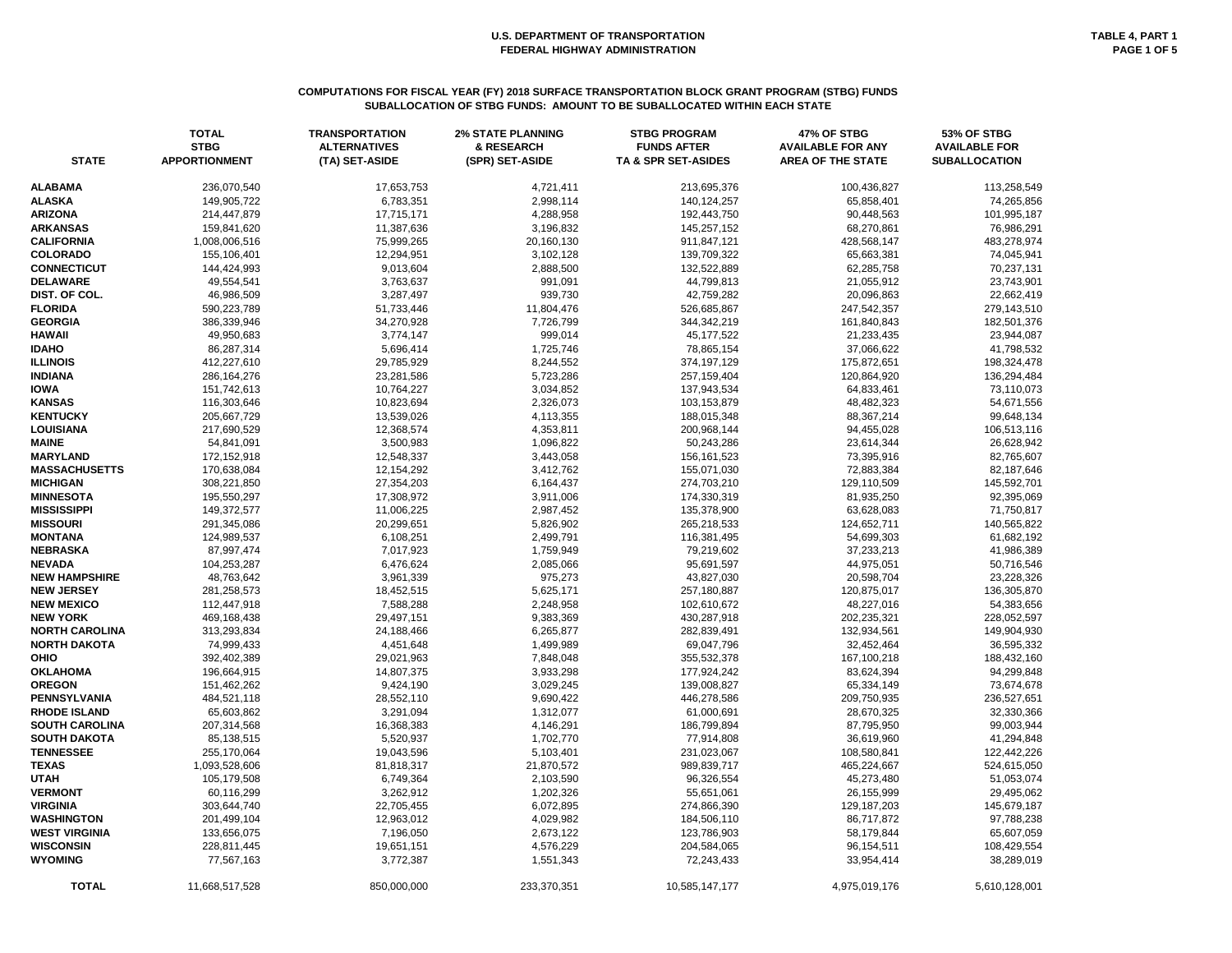| <b>STATE</b>          | <b>STBG</b><br><b>AVAILABLE FOR</b><br><b>SUBALLOCATION</b> | <b>2010 POPULATION OF</b><br><b>URBANIZED AREAS</b><br><b>OVER 200K</b> | 2010 TOTAL<br><b>STATE POPULATION</b> | <b>2010 PERCENT OF STATE</b><br>POPULATION IN URBANIZED<br><b>AREAS OVER 200K</b> | <b>STBG AVAILABLE</b><br>TO URBANIZED<br><b>AREAS OVER 200K</b> |
|-----------------------|-------------------------------------------------------------|-------------------------------------------------------------------------|---------------------------------------|-----------------------------------------------------------------------------------|-----------------------------------------------------------------|
| ALABAMA               | 113,258,549                                                 | 1,693,807                                                               | 4,779,736                             | 35.4373%                                                                          | 40,135,715                                                      |
| <b>ALASKA</b>         | 74,265,856                                                  | 251,243                                                                 | 710,231                               | 35.3748%                                                                          | 26,271,419                                                      |
| <b>ARIZONA</b>        | 101,995,187                                                 | 4,472,282                                                               | 6,392,017                             | 69.9667%                                                                          | 71,362,645                                                      |
| <b>ARKANSAS</b>       | 76,986,291                                                  | 766,739                                                                 | 2,915,918                             | 26.2949%                                                                          | 20,243,502                                                      |
| <b>CALIFORNIA</b>     | 483,278,974                                                 | 30,064,627                                                              | 37,253,956                            | 80.7018%                                                                          | 390,015,012                                                     |
| <b>COLORADO</b>       | 74,045,941                                                  | 3,198,077                                                               | 5,029,196                             | 63.5902%                                                                          | 47,085,980                                                      |
| <b>CONNECTICUT</b>    | 70,237,131                                                  | 2,676,122                                                               | 3,574,097                             | 74.8755%                                                                          | 52,590,383                                                      |
| <b>DELAWARE</b>       | 23,743,901                                                  | 481,625                                                                 | 897,934                               | 53.6370%                                                                          | 12,735,520                                                      |
| DIST. OF COL.         | 22,662,419                                                  | 601,723                                                                 | 601,723                               | 100.0000%                                                                         | 22,662,419                                                      |
| <b>FLORIDA</b>        | 279,143,510                                                 | 14,533,614                                                              | 18,801,310                            | 77.3011%                                                                          | 215,780,923                                                     |
| <b>GEORGIA</b>        | 182,501,376                                                 | 5,330,081                                                               | 9,687,653                             | 55.0193%                                                                          | 100,411,020                                                     |
| HAWAII                | 23,944,087                                                  | 802,459                                                                 | 1,360,301                             | 58.9913%                                                                          | 14,124,924                                                      |
| <b>IDAHO</b>          | 41,798,532                                                  | 349,684                                                                 | 1,567,582                             | 22.3072%                                                                          | 9,324,091                                                       |
| <b>ILLINOIS</b>       | 198,324,478                                                 | 9,352,356                                                               | 12,830,632                            | 72.8908%                                                                          | 144,560,387                                                     |
| <b>INDIANA</b>        |                                                             |                                                                         |                                       |                                                                                   |                                                                 |
|                       | 136,294,484                                                 | 2,983,510                                                               | 6,483,802                             | 46.0148%                                                                          | 62,715,665                                                      |
| <b>IOWA</b>           | 73,110,073                                                  | 661,517                                                                 | 3,046,355                             | 21.7150%                                                                          | 15,875,877                                                      |
| <b>KANSAS</b>         | 54,671,556                                                  | 1,136,378                                                               | 2,853,118                             | 39.8293%                                                                          | 21,775,319                                                      |
| <b>KENTUCKY</b>       | 99,648,134                                                  | 1,535,866                                                               | 4,339,367                             | 35.3938%                                                                          | 35,269,241                                                      |
| LOUISIANA             | 106,513,116                                                 | 2,045,049                                                               | 4,533,372                             | 45.1110%                                                                          | 48,049,121                                                      |
| MAINE                 | 26,628,942                                                  | 203,914                                                                 | 1,328,361                             | 15.3508%                                                                          | 4,087,755                                                       |
| <b>MARYLAND</b>       | 82,765,607                                                  | 4,215,267                                                               | 5,773,552                             | 73.0099%                                                                          | 60,427,122                                                      |
| <b>MASSACHUSETTS</b>  | 82,187,646                                                  | 5,587,173                                                               | 6,547,629                             | 85.3312%                                                                          | 70,131,737                                                      |
| <b>MICHIGAN</b>       | 145,592,701                                                 | 5,554,256                                                               | 9,883,640                             | 56.1965%                                                                          | 81,817,947                                                      |
| <b>MINNESOTA</b>      | 92,395,069                                                  | 2,650,614                                                               | 5,303,925                             | 49.9746%                                                                          | 46,174,043                                                      |
| MISSISSIPPI           | 71,750,817                                                  | 688,736                                                                 | 2,967,297                             | 23.2109%                                                                          | 16,654,002                                                      |
| <b>MISSOURI</b>       | 140,565,822                                                 | 2,907,446                                                               | 5,988,927                             | 48.5470%                                                                          | 68,240,527                                                      |
| <b>MONTANA</b>        | 61,682,192                                                  |                                                                         | 989,415                               | 0.0000%                                                                           |                                                                 |
| NEBRASKA              | 41,986,389                                                  | 915,181                                                                 | 1,826,341                             | 50.1101%                                                                          | 21,039,415                                                      |
| <b>NEVADA</b>         | 50,716,546                                                  | 2,343,143                                                               | 2,700,551                             | 86.7654%                                                                          | 44,004,398                                                      |
| <b>NEW HAMPSHIRE</b>  | 23,228,326                                                  | 312,120                                                                 | 1,316,470                             | 23.7089%                                                                          | 5,507,171                                                       |
| <b>NEW JERSEY</b>     | 136,305,870                                                 | 7,899,072                                                               | 8,791,894                             | 89.8449%                                                                          | 122,463,929                                                     |
| <b>NEW MEXICO</b>     | 54,383,656                                                  | 772,030                                                                 | 2,059,179                             | 37.4921%                                                                          | 20,389,589                                                      |
| <b>NEW YORK</b>       | 228,052,597                                                 | 15,313,491                                                              | 19,378,102                            | 79.0247%                                                                          | 180,217,928                                                     |
| <b>NORTH CAROLINA</b> | 149,904,930                                                 | 4,374,053                                                               | 9,535,483                             | 45.8713%                                                                          | 68,763,387                                                      |
| NORTH DAKOTA          | 36,595,332                                                  |                                                                         | 672,591                               | 0.0000%                                                                           |                                                                 |
| OHIO                  | 188,432,160                                                 | 6,869,115                                                               | 11,536,504                            | 59.5424%                                                                          | 112,197,090                                                     |
| <b>OKLAHOMA</b>       | 94,299,848                                                  | 1,516,984                                                               | 3,751,351                             | 40.4383%                                                                          | 38,133,291                                                      |
| <b>OREGON</b>         | 73,674,678                                                  | 1,974,389                                                               | 3,831,074                             | 51.5362%                                                                          | 37,969,111                                                      |
| PENNSYLVANIA          | 236,527,651                                                 | 7,892,204                                                               | 12,702,379                            | 62.1317%                                                                          | 146,958,650                                                     |
| <b>RHODE ISLAND</b>   | 32,330,366                                                  | 952,101                                                                 | 1,052,567                             | 90.4551%                                                                          | 29,244,479                                                      |
| <b>SOUTH CAROLINA</b> | 99,003,944                                                  | 1,866,160                                                               | 4,625,364                             | 40.3462%                                                                          | 39,944,359                                                      |
| SOUTH DAKOTA          | 41,294,848                                                  |                                                                         | 814,180                               | 0.0000%                                                                           |                                                                 |
| <b>TENNESSEE</b>      | 122,442,226                                                 | 2,722,512                                                               | 6,346,105                             | 42.9005%                                                                          | 52,528,351                                                      |
| <b>TEXAS</b>          | 524,615,050                                                 | 16,522,531                                                              | 25,145,561                            | 65.7075%                                                                          | 344,711,674                                                     |
| UTAH                  | 51,053,074                                                  | 2,050,088                                                               | 2,763,885                             | 74.1741%                                                                          | 37,868,180                                                      |
| <b>VERMONT</b>        | 29,495,062                                                  |                                                                         | 625,741                               | 0.0000%                                                                           |                                                                 |
| <b>VIRGINIA</b>       | 145,679,187                                                 | 4,839,217                                                               | 8,001,024                             | 60.4825%                                                                          | 88,110,372                                                      |
| WASHINGTON            | 97,788,238                                                  | 4,017,777                                                               | 6,724,540                             | 59.7480%                                                                          | 58,426,500                                                      |
| WEST VIRGINIA         | 65,607,059                                                  | 112,268                                                                 | 1,852,994                             | 6.0587%                                                                           | 3,974,958                                                       |
| <b>WISCONSIN</b>      | 108,429,554                                                 | 2,231,649                                                               | 5,686,986                             | 39.2413%                                                                          | 42,549,200                                                      |
| WYOMING               | 38,289,019                                                  |                                                                         | 563,626                               | 0.0000%                                                                           |                                                                 |
|                       |                                                             |                                                                         |                                       |                                                                                   |                                                                 |
| <b>TOTAL</b>          | 5,610,128,001                                               | 190,240,250                                                             | 308,745,538                           |                                                                                   | 3,193,524,328                                                   |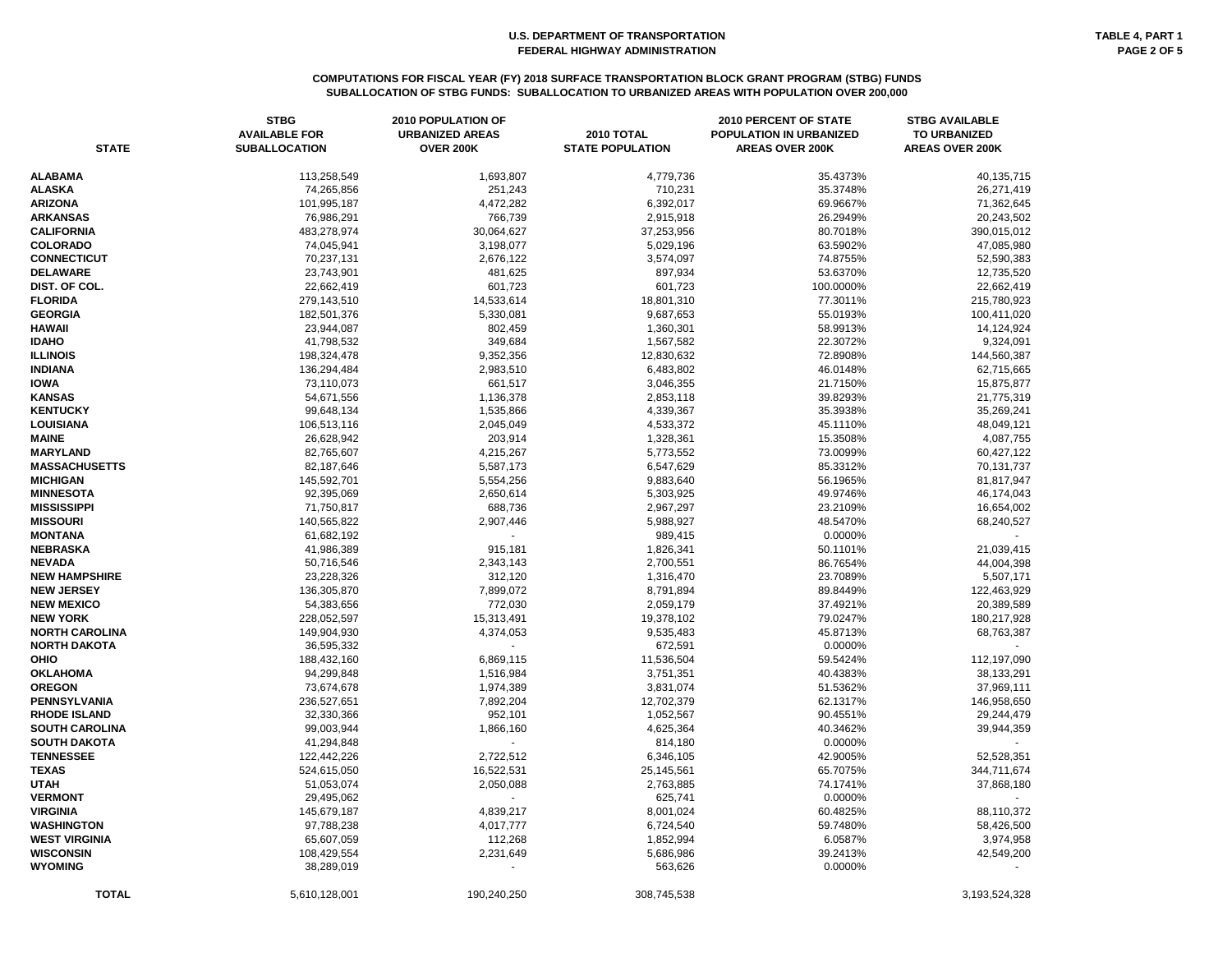# **COMPUTATIONS FOR FISCAL YEAR (FY) 2018 SURFACE TRANSPORTATION BLOCK GRANT PROGRAM (STBG) FUNDS SUBALLOCATION OF STBG FUNDS: SUBALLOCATION TO AREAS WITH POPULATION FROM 5,001 TO 200,000**

| <b>STATE</b>          | <b>STBG</b><br><b>AVAILABLE FOR</b><br><b>SUBALLOCATION</b> | 2010 POPULATION OF<br><b>URBAN AREAS FROM</b><br>5,001 TO 200,000 | <b>2010 TOTAL</b><br><b>STATE POPULATION</b> | 2010 PERCENT OF STATE<br>POPULATION IN URBAN<br>AREAS FROM 5,001 TO 200,000 | <b>STBG AVAILABLE</b><br>TO URBAN AREAS<br>FROM 5,001 TO 200,000 |
|-----------------------|-------------------------------------------------------------|-------------------------------------------------------------------|----------------------------------------------|-----------------------------------------------------------------------------|------------------------------------------------------------------|
|                       |                                                             |                                                                   |                                              |                                                                             |                                                                  |
| <b>ALABAMA</b>        | 113,258,549                                                 | 1,041,649                                                         | 4,779,736                                    | 21.7930%                                                                    | 24,682,462                                                       |
| <b>ALASKA</b>         | 74,265,856                                                  | 195,094                                                           | 710,231                                      | 27.4691%                                                                    | 20,400,156                                                       |
| <b>ARIZONA</b>        | 101,995,187                                                 | 1,193,569                                                         | 6,392,017                                    | 18.6728%                                                                    | 19,045,364                                                       |
| <b>ARKANSAS</b>       | 76,986,291                                                  | 778,513                                                           | 2,915,918                                    | 26.6987%                                                                    | 20,554,360                                                       |
| <b>CALIFORNIA</b>     | 483,278,974                                                 | 5,181,861                                                         | 37,253,956                                   | 13.9096%                                                                    | 67,221,974                                                       |
| <b>COLORADO</b>       | 74,045,941                                                  | 1,079,041                                                         | 5,029,196                                    | 21.4555%                                                                    | 15,886,954                                                       |
| <b>CONNECTICUT</b>    | 70,237,131                                                  | 463,529                                                           | 3,574,097                                    | 12.9691%                                                                    | 9,109,139                                                        |
| <b>DELAWARE</b>       | 23,743,901                                                  | 255,977                                                           | 897,934                                      | 28.5073%                                                                    | 6,768,752                                                        |
| DIST. OF COL.         | 22,662,419                                                  |                                                                   | 601,723                                      | 0.0000%                                                                     |                                                                  |
| <b>FLORIDA</b>        | 279,143,510                                                 | 2,508,681                                                         | 18,801,310                                   | 13.3431%                                                                    | 37,246,448                                                       |
| <b>GEORGIA</b>        | 182,501,376                                                 | 1,755,285                                                         | 9,687,653                                    | 18.1188%                                                                    | 33,067,032                                                       |
| <b>HAWAII</b>         | 23,944,087                                                  | 425,172                                                           | 1,360,301                                    | 31.2557%                                                                    | 7,483,899                                                        |
| <b>IDAHO</b>          | 41,798,532                                                  | 692,416                                                           | 1,567,582                                    | 44.1710%                                                                    | 18,462,812                                                       |
| <b>ILLINOIS</b>       | 198,324,478                                                 | 1,781,786                                                         | 12,830,632                                   | 13.8870%                                                                    | 27,541,261                                                       |
| <b>INDIANA</b>        | 136,294,484                                                 | 1,589,594                                                         | 6,483,802                                    | 24.5164%                                                                    | 33,414,483                                                       |
| <b>IOWA</b>           | 73,110,073                                                  | 1,162,488                                                         | 3,046,355                                    | 38.1600%                                                                    | 27,898,778                                                       |
| <b>KANSAS</b>         | 54,671,556                                                  | 853,675                                                           | 2,853,118                                    | 29.9208%                                                                    | 16,358,153                                                       |
| <b>KENTUCKY</b>       | 99,648,134                                                  | 920,845                                                           | 4,339,367                                    | 21.2207%                                                                    | 21,146,053                                                       |
| <b>LOUISIANA</b>      | 106,513,116                                                 | 1,187,320                                                         | 4,533,372                                    | 26.1907%                                                                    | 27,896,487                                                       |
| <b>MAINE</b>          | 26,628,942                                                  | 258,388                                                           | 1,328,361                                    | 19.4516%                                                                    | 5,179,766                                                        |
| <b>MARYLAND</b>       | 82,765,607                                                  | 768,608                                                           | 5,773,552                                    | 13.3126%                                                                    | 11,018,227                                                       |
| <b>MASSACHUSETTS</b>  | 82,187,646                                                  | 427,093                                                           | 6,547,629                                    | 6.5229%                                                                     | 5,360,989                                                        |
| <b>MICHIGAN</b>       | 145,592,701                                                 | 1,677,202                                                         | 9,883,640                                    | 16.9695%                                                                    | 24,706,320                                                       |
| <b>MINNESOTA</b>      | 92,395,069                                                  | 1,051,245                                                         | 5,303,925                                    | 19.8201%                                                                    | 18,312,826                                                       |
| <b>MISSISSIPPI</b>    | 71,750,817                                                  | 658,325                                                           | 2,967,297                                    | 22.1860%                                                                    | 15,918,648                                                       |
| <b>MISSOURI</b>       | 140,565,822                                                 | 1,136,671                                                         | 5,988,927                                    | 18.9795%                                                                    | 26,678,751                                                       |
| <b>MONTANA</b>        | 61,682,192                                                  | 504,866                                                           | 989,415                                      | 51.0267%                                                                    | 31,474,398                                                       |
| <b>NEBRASKA</b>       | 41,986,389                                                  | 360,801                                                           | 1,826,341                                    | 19.7554%                                                                    | 8,294,580                                                        |
| <b>NEVADA</b>         | 50,716,546                                                  | 176,500                                                           | 2,700,551                                    | 6.5357%                                                                     | 3,314,683                                                        |
| <b>NEW HAMPSHIRE</b>  | 23,228,326                                                  | 446,105                                                           | 1,316,470                                    | 33.8865%                                                                    | 7,871,256                                                        |
| <b>NEW JERSEY</b>     | 136,305,870                                                 | 401,412                                                           | 8,791,894                                    | 4.5657%                                                                     | 6,223,325                                                        |
| <b>NEW MEXICO</b>     | 54,383,656                                                  | 786,498                                                           | 2,059,179                                    | 38.1947%                                                                    | 20,771,694                                                       |
| <b>NEW YORK</b>       | 228,052,597                                                 | 1,552,414                                                         | 19,378,102                                   | 8.0112%                                                                     | 18,269,697                                                       |
| <b>NORTH CAROLINA</b> | 149,904,930                                                 | 1,786,754                                                         | 9,535,483                                    | 18.7379%                                                                    | 28,089,110                                                       |
| <b>NORTH DAKOTA</b>   | 36,595,332                                                  | 387,191                                                           | 672,591                                      | 57.5671%                                                                    | 21,066,864                                                       |
| <b>OHIO</b>           | 188,432,160                                                 | 1,927,686                                                         | 11,536,504                                   | 16.7094%                                                                    | 31,485,972                                                       |
| <b>OKLAHOMA</b>       | 94,299,848                                                  | 852,756                                                           | 3,751,351                                    | 22.7320%                                                                    | 21,436,214                                                       |
| <b>OREGON</b>         | 73,674,678                                                  | 1,060,881                                                         | 3,831,074                                    | 27.6915%                                                                    | 20,401,607                                                       |
| <b>PENNSYLVANIA</b>   | 236,527,651                                                 | 1,933,143                                                         | 12,702,379                                   | 15.2187%                                                                    | 35,996,546                                                       |
| <b>RHODE ISLAND</b>   | 32,330,366                                                  |                                                                   | 1,052,567                                    | 0.0000%                                                                     |                                                                  |
| <b>SOUTH CAROLINA</b> | 99,003,944                                                  | 1,141,440                                                         | 4,625,364                                    | 24.6778%                                                                    | 24,432,036                                                       |
| <b>SOUTH DAKOTA</b>   | 41,294,848                                                  | 425,817                                                           | 814,180                                      | 52.3001%                                                                    | 21,597,249                                                       |
| <b>TENNESSEE</b>      |                                                             | 1,387,078                                                         |                                              | 21.8572%                                                                    |                                                                  |
| <b>TEXAS</b>          | 122,442,226                                                 |                                                                   | 6,346,105                                    | 17.2835%                                                                    | 26,762,387<br>90,671,695                                         |
|                       | 524,615,050                                                 | 4,346,026                                                         | 25,145,561                                   |                                                                             |                                                                  |
| <b>UTAH</b>           | 51,053,074                                                  | 418,630                                                           | 2,763,885                                    | 15.1464%                                                                    | 7,732,720                                                        |
| <b>VERMONT</b>        | 29,495,062                                                  | 211,850                                                           | 625,741                                      | 33.8559%                                                                    | 9,985,807                                                        |
| <b>VIRGINIA</b>       | 145,679,187                                                 | 1,109,999                                                         | 8,001,024                                    | 13.8732%                                                                    | 20,210,382                                                       |
| <b>WASHINGTON</b>     | 97,788,238                                                  | 1,522,341                                                         | 6,724,540                                    | 22.6386%                                                                    | 22, 137, 878                                                     |
| <b>WEST VIRGINIA</b>  | 65,607,059                                                  | 718,567                                                           | 1,852,994                                    | 38.7787%                                                                    | 25,441,565                                                       |
| <b>WISCONSIN</b>      | 108,429,554                                                 | 1,595,977                                                         | 5,686,986                                    | 28.0637%                                                                    | 30,429,313                                                       |
| <b>WYOMING</b>        | 38,289,019                                                  | 347,340                                                           | 563,626                                      | 61.6260%                                                                    | 23,595,980                                                       |
| <b>TOTAL</b>          | 5,610,128,001                                               | 54,446,099                                                        | 308,745,538                                  |                                                                             | 1,099,053,052                                                    |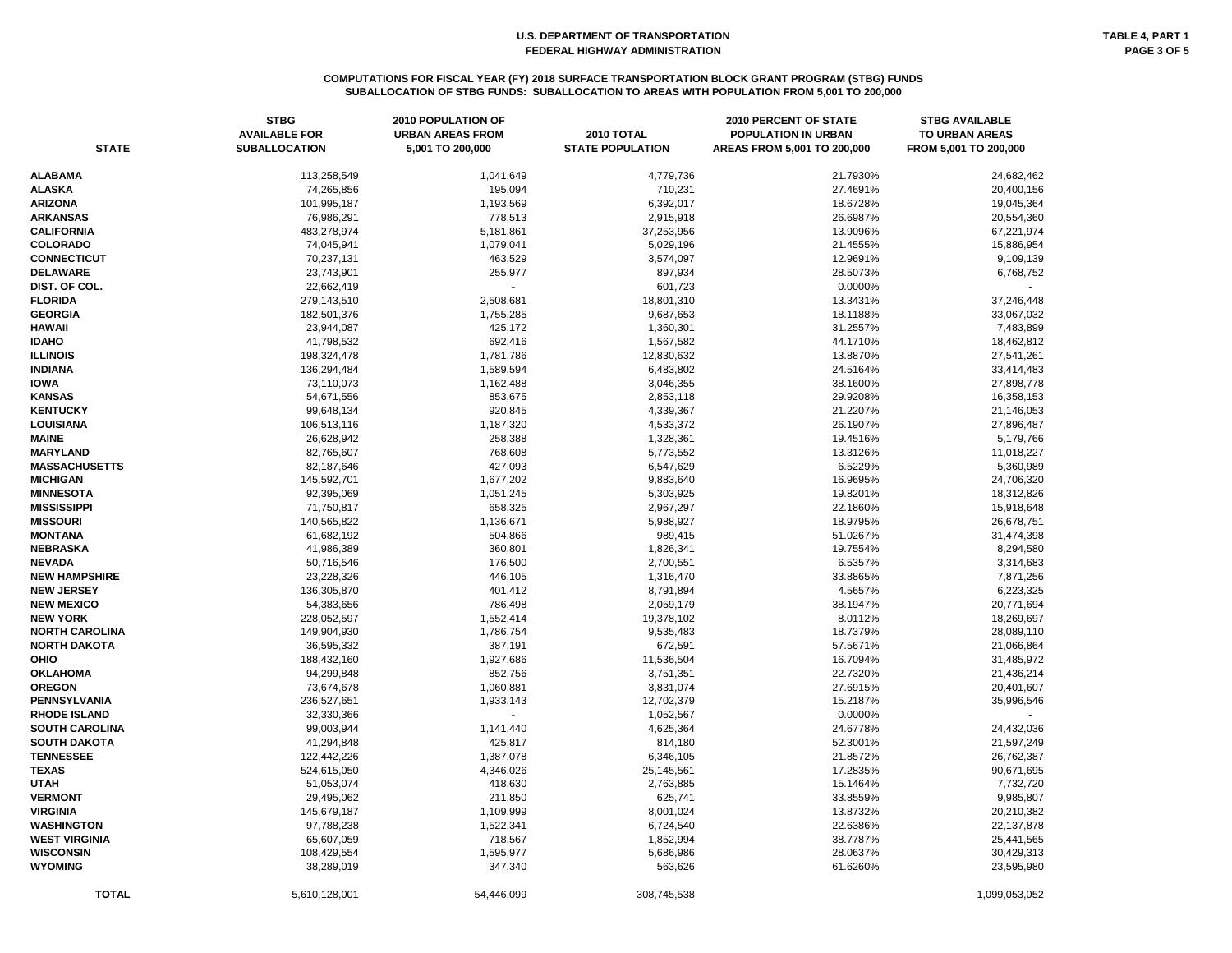#### **COMPUTATIONS FOR FISCAL YEAR (FY) 2018 SURFACE TRANSPORTATION BLOCK GRANT PROGRAM (STBG) FUNDS SUBALLOCATION OF STBG FUNDS: SUBALLOCATION TO AREAS WITH POPULATION FROM 5,000 OR LESS**

| <b>STATE</b>          | <b>STBG</b><br><b>AVAILABLE FOR</b><br><b>SUBALLOCATION</b> | <b>2010 POPULATION</b><br>OF AREAS OF<br><b>5,000 OR LESS</b> | 2010 TOTAL<br><b>STATE POPULATION</b> | <b>2010 PERCENT OF STATE</b><br><b>POPULATION IN AREAS</b><br><b>OF 5,000 OR LESS</b> | <b>STBG AVAILABLE</b><br><b>TO AREAS</b><br><b>OF 5,000 OR LESS</b> | <b>15% LIMITING AMOUNT</b><br><b>FOR RURAL MINOR</b><br><b>COLLECTORS PURSUANT</b><br>TO 23 U.S.C. 133(g)(1) |
|-----------------------|-------------------------------------------------------------|---------------------------------------------------------------|---------------------------------------|---------------------------------------------------------------------------------------|---------------------------------------------------------------------|--------------------------------------------------------------------------------------------------------------|
| <b>ALABAMA</b>        | 113,258,549                                                 | 2,044,280                                                     | 4,779,736                             | 42.7697%                                                                              | 48,440,372                                                          | 7,266,056                                                                                                    |
| <b>ALASKA</b>         | 74,265,856                                                  | 263,894                                                       | 710,231                               | 37.1561%                                                                              | 27,594,281                                                          | 4,139,142                                                                                                    |
| <b>ARIZONA</b>        | 101,995,187                                                 | 726,166                                                       | 6,392,017                             | 11.3605%                                                                              | 11,587,178                                                          | 1,738,077                                                                                                    |
| <b>ARKANSAS</b>       | 76,986,291                                                  | 1,370,666                                                     | 2,915,918                             | 47.0063%                                                                              | 36,188,429                                                          | 5,428,264                                                                                                    |
| <b>CALIFORNIA</b>     | 483,278,974                                                 | 2,007,468                                                     | 37,253,956                            | 5.3886%                                                                               | 26,041,988                                                          | 3,906,298                                                                                                    |
| <b>COLORADO</b>       | 74,045,941                                                  | 752,078                                                       | 5,029,196                             | 14.9542%                                                                              | 11,073,007                                                          | 1,660,951                                                                                                    |
| <b>CONNECTICUT</b>    | 70,237,131                                                  | 434,446                                                       | 3,574,097                             | 12.1554%                                                                              | 8,537,609                                                           | 1,280,641                                                                                                    |
| <b>DELAWARE</b>       | 23,743,901                                                  | 160,332                                                       | 897,934                               | 17.8557%                                                                              | 4,239,629                                                           | 635,944                                                                                                      |
| DIST. OF COL.         | 22,662,419                                                  |                                                               | 601,723                               | 0.0000%                                                                               |                                                                     | $\Omega$                                                                                                     |
| <b>FLORIDA</b>        | 279,143,510                                                 | 1,759,015                                                     | 18,801,310                            | 9.3558%                                                                               | 26,116,139                                                          | 3,917,421                                                                                                    |
| <b>GEORGIA</b>        | 182,501,376                                                 | 2,602,287                                                     | 9,687,653                             | 26.8619%                                                                              | 49,023,324                                                          | 7,353,499                                                                                                    |
| <b>HAWAII</b>         | 23,944,087                                                  | 132,670                                                       | 1,360,301                             | 9.7530%                                                                               | 2,335,264                                                           | 350,290                                                                                                      |
| <b>IDAHO</b>          | 41,798,532                                                  | 525,482                                                       | 1,567,582                             | 33.5218%                                                                              | 14,011,629                                                          | 2,101,744                                                                                                    |
| <b>ILLINOIS</b>       | 198,324,478                                                 | 1,696,490                                                     | 12,830,632                            | 13.2222%                                                                              | 26,222,830                                                          | 3,933,425                                                                                                    |
| <b>INDIANA</b>        | 136,294,484                                                 | 1,910,698                                                     | 6,483,802                             | 29.4688%                                                                              | 40,164,336                                                          | 6,024,650                                                                                                    |
| <b>IOWA</b>           | 73,110,073                                                  | 1,222,350                                                     | 3,046,355                             | 40.1250%                                                                              | 29,335,418                                                          | 4,400,313                                                                                                    |
| <b>KANSAS</b>         | 54,671,556                                                  | 863,065                                                       | 2,853,118                             | 30.2499%                                                                              | 16,538,084                                                          | 2,480,713                                                                                                    |
| <b>KENTUCKY</b>       | 99,648,134                                                  | 1,882,656                                                     | 4,339,367                             | 43.3855%                                                                              | 43,232,840                                                          | 6,484,926                                                                                                    |
| <b>LOUISIANA</b>      | 106,513,116                                                 | 1,301,003                                                     | 4,533,372                             | 28.6984%                                                                              | 30,567,508                                                          | 4,585,126                                                                                                    |
| <b>MAINE</b>          | 26,628,942                                                  | 866,059                                                       | 1,328,361                             | 65.1976%                                                                              | 17,361,421                                                          | 2,604,213                                                                                                    |
| <b>MARYLAND</b>       | 82,765,607                                                  | 789,677                                                       | 5,773,552                             | 13.6775%                                                                              | 11,320,258                                                          | 1,698,039                                                                                                    |
| <b>MASSACHUSETTS</b>  | 82,187,646                                                  | 533,363                                                       | 6,547,629                             | 8.1459%                                                                               | 6,694,920                                                           | 1,004,238                                                                                                    |
| <b>MICHIGAN</b>       | 145,592,701                                                 | 2,652,182                                                     | 9,883,640                             | 26.8341%                                                                              | 39,068,434                                                          | 5,860,265                                                                                                    |
| <b>MINNESOTA</b>      | 92,395,069                                                  | 1,602,066                                                     | 5,303,925                             | 30.2053%                                                                              | 27,908,200                                                          | 4,186,230                                                                                                    |
| <b>MISSISSIPPI</b>    | 71,750,817                                                  | 1,620,236                                                     | 2,967,297                             | 54.6031%                                                                              | 39,178,167                                                          | 5,876,725                                                                                                    |
| <b>MISSOURI</b>       | 140,565,822                                                 | 1,944,810                                                     | 5,988,927                             | 32.4734%                                                                              | 45,646,544                                                          | 6,846,982                                                                                                    |
| <b>MONTANA</b>        | 61,682,192                                                  | 484,549                                                       | 989,415                               | 48.9733%                                                                              | 30,207,794                                                          | 4,531,169                                                                                                    |
| <b>NEBRASKA</b>       | 41,986,389                                                  | 550,359                                                       | 1,826,341                             | 30.1345%                                                                              | 12,652,394                                                          | 1,897,859                                                                                                    |
| <b>NEVADA</b>         | 50,716,546                                                  | 180,908                                                       | 2,700,551                             | 6.6989%                                                                               | 3,397,465                                                           | 509,620                                                                                                      |
| <b>NEW HAMPSHIRE</b>  | 23,228,326                                                  | 558,245                                                       | 1,316,470                             | 42.4047%                                                                              | 9,849,899                                                           | 1,477,485                                                                                                    |
| <b>NEW JERSEY</b>     | 136,305,870                                                 | 491,410                                                       | 8,791,894                             | 5.5894%                                                                               | 7,618,616                                                           | 1,142,792                                                                                                    |
| <b>NEW MEXICO</b>     | 54,383,656                                                  | 500,651                                                       | 2,059,179                             | 24.3131%                                                                              | 13,222,373                                                          | 1,983,356                                                                                                    |
| <b>NEW YORK</b>       | 228,052,597                                                 | 2,512,197                                                     | 19,378,102                            | 12.9641%                                                                              | 29,564,972                                                          | 4,434,746                                                                                                    |
| NORTH CAROLINA        | 149,904,930                                                 | 3,374,676                                                     | 9,535,483                             | 35.3907%                                                                              | 53,052,433                                                          | 7,957,865                                                                                                    |
| <b>NORTH DAKOTA</b>   | 36,595,332                                                  | 285,400                                                       | 672,591                               | 42.4329%                                                                              | 15,528,468                                                          | 2,329,270                                                                                                    |
| <b>OHIO</b>           | 188,432,160                                                 | 2,739,703                                                     | 11,536,504                            | 23.7481%                                                                              | 44,749,098                                                          | 6,712,365                                                                                                    |
| <b>OKLAHOMA</b>       | 94,299,848                                                  | 1,381,611                                                     | 3,751,351                             | 36.8297%                                                                              | 34,730,343                                                          | 5,209,551                                                                                                    |
| <b>OREGON</b>         | 73,674,678                                                  | 795,804                                                       | 3,831,074                             | 20.7723%                                                                              | 15,303,960                                                          | 2,295,594                                                                                                    |
| <b>PENNSYLVANIA</b>   | 236,527,651                                                 | 2,877,032                                                     | 12,702,379                            | 22.6496%                                                                              | 53,572,455                                                          | 8,035,868                                                                                                    |
| <b>RHODE ISLAND</b>   | 32,330,366                                                  | 100,466                                                       | 1,052,567                             | 9.5449%                                                                               | 3,085,887                                                           | 462,883                                                                                                      |
| <b>SOUTH CAROLINA</b> | 99,003,944                                                  | 1,617,764                                                     | 4,625,364                             | 34.9759%                                                                              | 34,627,549                                                          | 5,194,132                                                                                                    |
| <b>SOUTH DAKOTA</b>   | 41,294,848                                                  | 388,363                                                       | 814,180                               | 47.6999%                                                                              | 19,697,599                                                          | 2,954,640                                                                                                    |
| <b>TENNESSEE</b>      | 122,442,226                                                 | 2,236,515                                                     | 6,346,105                             | 35.2423%                                                                              | 43, 151, 488                                                        | 6,472,723                                                                                                    |
| <b>TEXAS</b>          | 524,615,050                                                 | 4,277,004                                                     | 25,145,561                            | 17.0090%                                                                              | 89,231,681                                                          | 13,384,752                                                                                                   |
| <b>UTAH</b>           | 51,053,074                                                  | 295,167                                                       | 2,763,885                             | 10.6794%                                                                              | 5,452,174                                                           | 817,826                                                                                                      |
| <b>VERMONT</b>        | 29,495,062                                                  | 413,891                                                       | 625,741                               | 66.1441%                                                                              | 19,509,255                                                          | 2,926,388                                                                                                    |
| <b>VIRGINIA</b>       | 145,679,187                                                 | 2,051,808                                                     | 8,001,024                             | 25.6443%                                                                              | 37,358,433                                                          | 5,603,765                                                                                                    |
| <b>WASHINGTON</b>     | 97,788,238                                                  | 1,184,422                                                     | 6,724,540                             | 17.6134%                                                                              | 17,223,860                                                          | 2,583,579                                                                                                    |
| <b>WEST VIRGINIA</b>  | 65,607,059                                                  | 1,022,159                                                     | 1,852,994                             | 55.1626%                                                                              | 36,190,536                                                          | 5,428,580                                                                                                    |
| <b>WISCONSIN</b>      | 108,429,554                                                 | 1,859,360                                                     | 5,686,986                             | 32.6950%                                                                              | 35,451,041                                                          | 5,317,656                                                                                                    |
| <b>WYOMING</b>        | 38,289,019                                                  | 216,286                                                       | 563,626                               | 38.3740%                                                                              | 14,693,039                                                          | 2,203,956                                                                                                    |
| <b>TOTAL</b>          | 5,610,128,001                                               | 64,059,189                                                    | 308,745,538                           |                                                                                       | 1,317,550,621                                                       | 197,632,592                                                                                                  |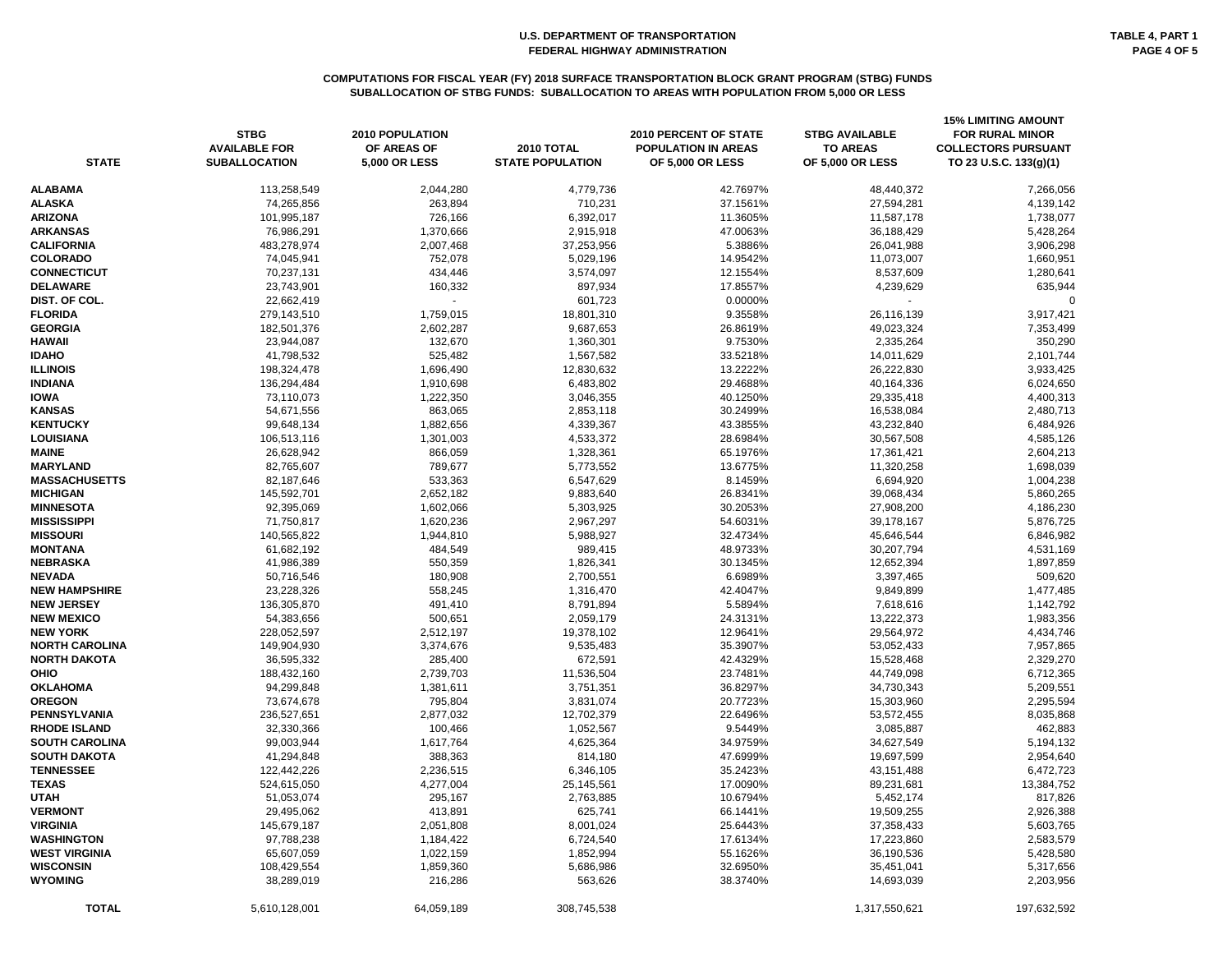#### **COMPUTATIONS FOR FISCAL YEAR (FY) 2018 SURFACE TRANSPORTATION BLOCK GRANT PROGRAM (STBG) FUNDS SUBALLOCATION OF STBG FUNDS: SUMMARY OF SUBALLOCATED AMOUNTS**

|                       | <b>STBG</b><br><b>AVAILABLE FOR</b> |                        | <b>SUBALLOCATION BY POPULATION</b> |                                          |
|-----------------------|-------------------------------------|------------------------|------------------------------------|------------------------------------------|
| <b>STATE</b>          | <b>SUBALLOCATION</b>                | <b>AREAS &gt; 200K</b> | $5K < AREAS \leq 200K$             | $\overline{\text{AREAS}} \leq 5\text{K}$ |
| <b>ALABAMA</b>        | 113,258,549                         | 40,135,715             | 24,682,462                         | 48,440,372                               |
| <b>ALASKA</b>         | 74,265,856                          | 26,271,419             | 20,400,156                         | 27,594,281                               |
| <b>ARIZONA</b>        | 101,995,187                         | 71,362,645             | 19,045,364                         | 11,587,178                               |
| <b>ARKANSAS</b>       | 76,986,291                          | 20,243,502             | 20,554,360                         | 36,188,429                               |
| <b>CALIFORNIA</b>     | 483,278,974                         | 390,015,012            | 67,221,974                         | 26,041,988                               |
| <b>COLORADO</b>       | 74,045,941                          | 47,085,980             | 15,886,954                         | 11,073,007                               |
| <b>CONNECTICUT</b>    | 70,237,131                          | 52,590,383             | 9,109,139                          | 8,537,609                                |
| <b>DELAWARE</b>       | 23,743,901                          | 12,735,520             | 6,768,752                          | 4,239,629                                |
| DIST. OF COL.         | 22,662,419                          | 22,662,419             |                                    |                                          |
| <b>FLORIDA</b>        | 279,143,510                         | 215,780,923            | 37,246,448                         | 26,116,139                               |
| <b>GEORGIA</b>        |                                     |                        |                                    | 49,023,324                               |
| HAWAII                | 182,501,376                         | 100,411,020            | 33,067,032                         | 2,335,264                                |
|                       | 23,944,087                          | 14,124,924             | 7,483,899                          |                                          |
| <b>IDAHO</b>          | 41,798,532                          | 9,324,091              | 18,462,812                         | 14,011,629                               |
| <b>ILLINOIS</b>       | 198,324,478                         | 144,560,387            | 27,541,261                         | 26,222,830                               |
| <b>INDIANA</b>        | 136,294,484                         | 62,715,665             | 33,414,483                         | 40,164,336                               |
| <b>IOWA</b>           | 73,110,073                          | 15,875,877             | 27,898,778                         | 29,335,418                               |
| <b>KANSAS</b>         | 54,671,556                          | 21,775,319             | 16,358,153                         | 16,538,084                               |
| <b>KENTUCKY</b>       | 99,648,134                          | 35,269,241             | 21,146,053                         | 43,232,840                               |
| <b>LOUISIANA</b>      | 106,513,116                         | 48,049,121             | 27,896,487                         | 30,567,508                               |
| <b>MAINE</b>          | 26,628,942                          | 4,087,755              | 5,179,766                          | 17,361,421                               |
| <b>MARYLAND</b>       | 82,765,607                          | 60,427,122             | 11,018,227                         | 11,320,258                               |
| <b>MASSACHUSETTS</b>  | 82,187,646                          | 70,131,737             | 5,360,989                          | 6,694,920                                |
| <b>MICHIGAN</b>       | 145,592,701                         | 81,817,947             | 24,706,320                         | 39,068,434                               |
| <b>MINNESOTA</b>      | 92,395,069                          | 46,174,043             | 18,312,826                         | 27,908,200                               |
| MISSISSIPPI           | 71,750,817                          | 16,654,002             | 15,918,648                         | 39,178,167                               |
| <b>MISSOURI</b>       | 140,565,822                         | 68,240,527             | 26,678,751                         | 45,646,544                               |
| <b>MONTANA</b>        | 61,682,192                          |                        | 31,474,398                         | 30,207,794                               |
| <b>NEBRASKA</b>       | 41,986,389                          | 21,039,415             | 8,294,580                          | 12,652,394                               |
| <b>NEVADA</b>         | 50,716,546                          | 44,004,398             | 3,314,683                          | 3,397,465                                |
| <b>NEW HAMPSHIRE</b>  | 23,228,326                          | 5,507,171              | 7,871,256                          | 9,849,899                                |
| <b>NEW JERSEY</b>     | 136,305,870                         | 122,463,929            | 6,223,325                          | 7,618,616                                |
| <b>NEW MEXICO</b>     | 54,383,656                          | 20,389,589             | 20,771,694                         | 13,222,373                               |
| <b>NEW YORK</b>       | 228,052,597                         | 180,217,928            | 18,269,697                         | 29,564,972                               |
| <b>NORTH CAROLINA</b> | 149,904,930                         | 68,763,387             | 28,089,110                         | 53,052,433                               |
| NORTH DAKOTA          | 36,595,332                          |                        | 21,066,864                         | 15,528,468                               |
| OHIO                  | 188,432,160                         | 112,197,090            | 31,485,972                         | 44,749,098                               |
| <b>OKLAHOMA</b>       | 94,299,848                          | 38,133,291             | 21,436,214                         | 34,730,343                               |
| <b>OREGON</b>         | 73,674,678                          | 37,969,111             | 20,401,607                         | 15,303,960                               |
| PENNSYLVANIA          | 236,527,651                         | 146,958,650            | 35,996,546                         | 53,572,455                               |
| <b>RHODE ISLAND</b>   | 32,330,366                          | 29,244,479             |                                    | 3,085,887                                |
| <b>SOUTH CAROLINA</b> | 99,003,944                          | 39,944,359             | 24,432,036                         | 34,627,549                               |
| <b>SOUTH DAKOTA</b>   | 41,294,848                          |                        | 21,597,249                         | 19,697,599                               |
| <b>TENNESSEE</b>      | 122,442,226                         | 52,528,351             | 26,762,387                         | 43, 151, 488                             |
| <b>TEXAS</b>          | 524,615,050                         | 344,711,674            | 90,671,695                         | 89,231,681                               |
| <b>UTAH</b>           | 51,053,074                          | 37,868,180             | 7,732,720                          | 5,452,174                                |
| <b>VERMONT</b>        | 29,495,062                          |                        | 9,985,807                          | 19,509,255                               |
| <b>VIRGINIA</b>       | 145,679,187                         | 88,110,372             | 20,210,382                         | 37, 358, 433                             |
| WASHINGTON            | 97,788,238                          | 58,426,500             | 22,137,878                         | 17,223,860                               |
| <b>WEST VIRGINIA</b>  | 65,607,059                          | 3,974,958              | 25,441,565                         | 36,190,536                               |
| WISCONSIN             |                                     |                        |                                    |                                          |
| <b>WYOMING</b>        | 108,429,554                         | 42,549,200             | 30,429,313                         | 35,451,041                               |
|                       | 38,289,019                          |                        | 23,595,980                         | 14,693,039                               |
| <b>TOTAL</b>          | 5,610,128,001                       | 3,193,524,328          | 1,099,053,052                      | 1,317,550,621                            |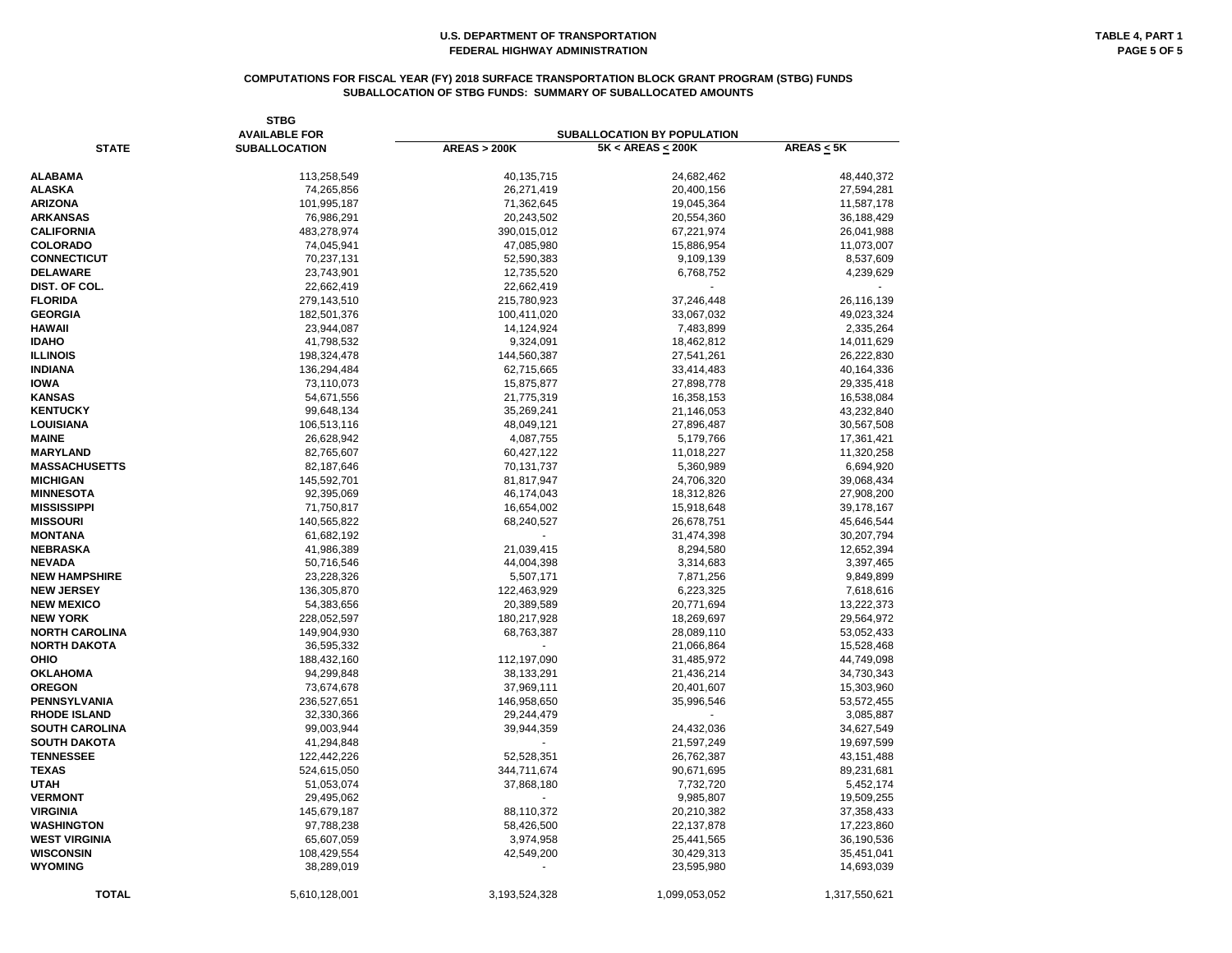| <b>POPULATION</b>           |                                                     |                                          |                    |                                     |  |
|-----------------------------|-----------------------------------------------------|------------------------------------------|--------------------|-------------------------------------|--|
| <b>STATE</b>                | <b>URBANIZED AREA</b>                               | <b>URBANIZED AREAS</b><br><b>IN 2010</b> | <b>PERCENT</b>     | <b>STBG</b><br><b>SUBALLOCATION</b> |  |
|                             |                                                     |                                          |                    |                                     |  |
| Alabama                     | Birmingham                                          | 749,495                                  | 44.25%             | 17,759,708                          |  |
|                             | Columbus                                            | 61,264                                   | 3.62%              | 1,451,685                           |  |
|                             | Huntsville                                          | 286,692                                  | 16.93%             | 6,793,329                           |  |
|                             | Mobile                                              | 326,183                                  | 19.26%             | 7,729,091                           |  |
|                             | Montgomery                                          | 263,907                                  | 15.58%             | 6,253,426                           |  |
|                             | Pensacola                                           | 6,266                                    | 0.37%              | 148,476                             |  |
|                             | <b>Total</b>                                        | 1,693,807                                | 100.00%            | 40,135,715                          |  |
| Alaska                      |                                                     |                                          |                    |                                     |  |
|                             | Anchorage                                           | 251,243                                  | 100.00%            | 26,271,419                          |  |
| Arizona                     | <b>Total</b>                                        | 251,243                                  | 100.00%            | 26,271,419                          |  |
|                             | Phoenix--Mesa                                       | 3,629,114                                | 81.15%             | 57,908,507                          |  |
|                             | Tucson                                              | 843,168                                  | 18.85%             | 13,454,138                          |  |
|                             | <b>Total</b>                                        | 4,472,282                                | 100.00%            | 71,362,645                          |  |
| <b>Arkansas</b>             |                                                     |                                          |                    |                                     |  |
|                             | Fayetteville--Springdale--Rogers                    | 295,081                                  | 38.49%             | 7,790,751                           |  |
|                             | Little Rock                                         | 431,388                                  | 56.26%             | 11,389,539                          |  |
|                             | Memphis                                             | 40,270                                   | 5.25%              | 1,063,212                           |  |
|                             | <b>Total</b>                                        | 766,739                                  | 100.00%            | 20,243,502                          |  |
| <b>California</b>           | Antioch                                             | 277,634                                  | 0.92%              | 3,601,622                           |  |
|                             | <b>Bakersfield</b>                                  | 523,994                                  | 1.74%              | 6,797,541                           |  |
|                             | Concord                                             | 615,968                                  | 2.05%              | 7,990,679                           |  |
|                             | Fresno                                              | 654,628                                  | 2.18%              |                                     |  |
|                             |                                                     | 345,580                                  | 1.15%              | 8,492,197                           |  |
|                             | Indio--Cathedral City                               |                                          | 0.48%              | 4,483,055                           |  |
|                             | Lake Tahoe (Bi-State MPO)<br>Lancaster--Palmdale    | 145,000                                  | 1.13%              | 1,881,020                           |  |
|                             |                                                     | 341,219                                  | 40.42%             | 4,426,482                           |  |
|                             | Los Angeles--Long Beach--Anaheim                    | 12,150,996                               |                    | 157,629,458                         |  |
|                             | Mission Viejo--Lake Forest--San Clemente<br>Modesto | 583,681                                  | 1.94%              | 7,571,834                           |  |
|                             | Murrieta--Temecula--Menifee                         | 358,172                                  | 1.19%              | 4,646,406                           |  |
|                             | Oxnard                                              | 441,546                                  | 1.47%<br>1.22%     | 5,727,980                           |  |
|                             | Reno                                                | 367,260<br>9                             | 0.00%              | 4,764,300<br>117                    |  |
|                             | Riverside--San Bernardino                           | 1,932,666                                | 6.43%              | 25,071,615                          |  |
|                             | Sacramento                                          | 1,723,634                                | 5.73%              | 22,359,936                          |  |
|                             | San Diego                                           | 2,956,746                                | 9.83%              | 38,356,549                          |  |
|                             | San Francisco--Oakland                              | 3,281,212                                | 10.91%             | 42,565,702                          |  |
|                             | San Jose                                            | 1,664,496                                | 5.54%              | 21,592,765                          |  |
|                             | Santa Clarita                                       | 258,653                                  | 0.86%              | 3,355,390                           |  |
|                             | Santa Rosa                                          | 308,231                                  | 1.03%              | 3,998,543                           |  |
|                             | Stockton                                            | 370,583                                  | 1.23%              | 4,807,408                           |  |
|                             | <b>Thousand Oaks</b>                                | 214,811                                  | 0.71%              | 2,786,647                           |  |
|                             | Victorville--Hesperia                               | 328,454                                  | 1.09%              | 4,260,887                           |  |
|                             | Visalia                                             | 219,454                                  | 0.73%              | 2,846,879                           |  |
|                             | <b>Total</b>                                        | 30,064,627                               | 100.00%            | 390,015,012                         |  |
| Colorado                    |                                                     |                                          |                    |                                     |  |
|                             | Colorado Springs                                    | 559,409                                  | 17.49%             | 8,236,300                           |  |
|                             | Denver--Aurora                                      | 2,374,203                                | 74.24%             | 34,955,905                          |  |
|                             | Fort Collins                                        | 264,465                                  | 8.27%              | 3,893,775                           |  |
| <b>Connecticut</b>          | <b>Total</b>                                        | 3,198,077                                | 100.00%            | 47,085,980                          |  |
|                             | Bridgeport--Stamford                                | 877,630                                  | 32.79%             | 17,246,933                          |  |
|                             | Hartford                                            | 924,859                                  | 34.56%             | 18,175,064                          |  |
|                             | New Haven                                           | 562,839                                  | 21.03%             | 11,060,751                          |  |
|                             | New York--Newark                                    | 114                                      | 0.00%              | 2,240                               |  |
|                             | Norwich--New London                                 | 188,041                                  | 7.03%              | 3,695,328                           |  |
|                             | Springfield                                         | 89,711                                   | 3.35%              | 1,762,975                           |  |
|                             | Worcester                                           | 32,928                                   | 1.23%              | 647,092                             |  |
|                             | <b>Total</b>                                        | 2,676,122                                | 100.00%            | 52,590,383                          |  |
| <b>Delaware</b>             |                                                     |                                          |                    |                                     |  |
|                             | Philadelphia                                        | 481,625                                  | 100.00%            | 12,735,520                          |  |
|                             | <b>Total</b>                                        | 481,625                                  | 100.00%            | 12,735,520                          |  |
| <b>District of Columbia</b> |                                                     |                                          |                    |                                     |  |
|                             | Washington, DC<br><b>Total</b>                      | 601,723<br>601,723                       | 100.00%<br>100.00% | 22,662,419<br>22,662,419            |  |
|                             |                                                     |                                          |                    |                                     |  |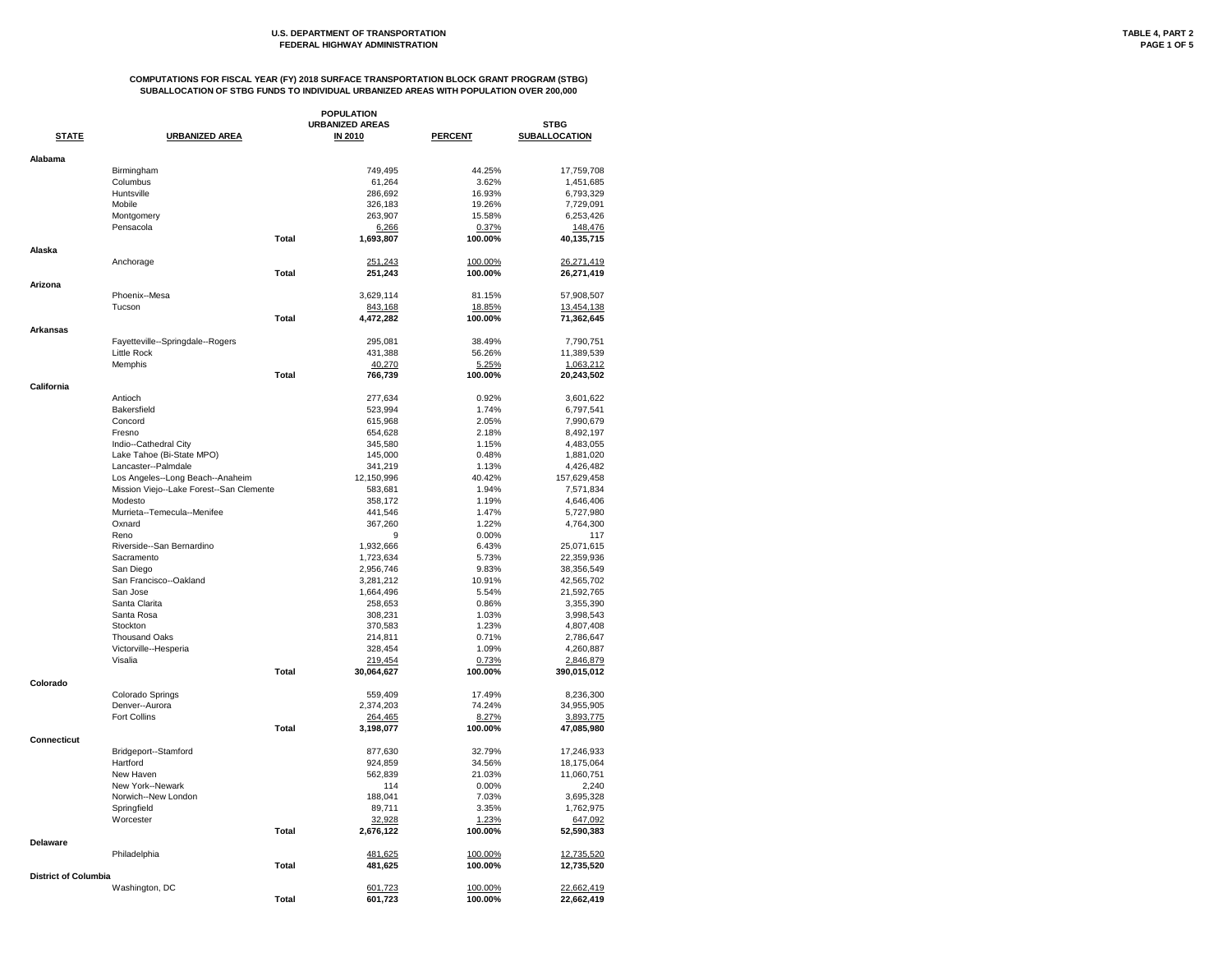|                 | <b>POPULATION</b>                      |                        |                   |                         |  |  |  |
|-----------------|----------------------------------------|------------------------|-------------------|-------------------------|--|--|--|
|                 |                                        | <b>URBANIZED AREAS</b> |                   | <b>STBG</b>             |  |  |  |
| <b>STATE</b>    | <b>URBANIZED AREA</b>                  | <b>IN 2010</b>         | <b>PERCENT</b>    | <b>SUBALLOCATION</b>    |  |  |  |
| Florida         |                                        |                        |                   |                         |  |  |  |
|                 | <b>Bonita Springs</b>                  | 310,298                | 2.14%             | 4,607,002               |  |  |  |
|                 | Cape Coral                             | 530,290                | 3.65%             | 7,873,228               |  |  |  |
|                 | Jacksonville                           | 1,065,219              | 7.33%             | 15,815,332              |  |  |  |
|                 | Kissimmee                              | 314,071                | 2.16%             | 4,663,020               |  |  |  |
|                 | Lakeland                               | 262,596                | 1.81%             | 3,898,769               |  |  |  |
|                 | Miami                                  | 5,502,379              | 37.86%            | 81,693,956              |  |  |  |
|                 | Orlando                                | 1,510,516              | 10.39%            | 22,426,668              |  |  |  |
|                 | Palm Bay--Melbourne                    | 452,791                | 3.12%             | 6,722,599               |  |  |  |
|                 | Palm Coast--Daytona Beach--Port Orange | 349,064                | 2.40%             | 5,182,562               |  |  |  |
|                 | Pensacola                              | 333,801                | 2.30%             | 4,955,952               |  |  |  |
|                 | Port St. Lucie                         | 376,047                | 2.59%             | 5,583,179               |  |  |  |
|                 | Sarasota--Bradenton                    | 643,260                | 4.43%             | 9,550,497               |  |  |  |
|                 | Tallahassee                            | 240,223                | 1.65%             | 3,566,597               |  |  |  |
|                 | Tampa--St. Petersburg                  | 2,441,770              | 16.80%            | 36,253,019              |  |  |  |
|                 | Winter Haven                           | 201,289                | 1.38%             | 2,988,543               |  |  |  |
|                 | <b>Total</b>                           | 14,533,614             | 100.00%           | 215,780,923             |  |  |  |
| Georgia         |                                        |                        |                   |                         |  |  |  |
|                 | Atlanta                                | 4,515,419              | 84.72%            | 85,063,966              |  |  |  |
|                 | Augusta-Richmond County                | 283,283                | 5.31%             | 5,336,642               |  |  |  |
|                 | Chattanooga                            | 78,364                 | 1.47%             | 1,476,264               |  |  |  |
|                 | Columbus                               | 192,338                | 3.61%             | 3,623,370               |  |  |  |
|                 | Savannah                               | 260,677                | 4.89%             | 4,910,778               |  |  |  |
|                 | <b>Total</b>                           | 5,330,081              | 100.00%           | 100,411,020             |  |  |  |
| Hawaii          |                                        |                        |                   |                         |  |  |  |
|                 | Honolulu                               | 802,459                | 100.00%           | 14,124,924              |  |  |  |
|                 | <b>Total</b>                           | 802,459                | 100.00%           | 14,124,924              |  |  |  |
| Idaho           |                                        |                        |                   |                         |  |  |  |
|                 | <b>Boise City</b>                      | 349,684                | 100.00%           | 9,324,091               |  |  |  |
|                 | <b>Total</b>                           | 349,684                | 100.00%           | 9,324,091               |  |  |  |
| <b>Illinois</b> |                                        |                        |                   |                         |  |  |  |
|                 | Chicago                                | 8,018,716              | 85.74%            | 123,946,168             |  |  |  |
|                 | Davenport                              | 137,150                | 1.47%             | 2,119,942               |  |  |  |
|                 | Peoria                                 | 266,921                | 2.85%             | 4,125,827               |  |  |  |
|                 | Rockford                               | 296,863                | 3.17%             | 4,588,644               |  |  |  |
|                 | Round Lake Beach--McHenry--Grayslake   | 259,811                | 2.78%             | 4,015,927               |  |  |  |
|                 | St. Louis                              | 372,895                | 3.99%             | 5,763,879               |  |  |  |
|                 | <b>Total</b>                           | 9,352,356              | 100.00%           | 144,560,387             |  |  |  |
| Indiana         |                                        |                        |                   |                         |  |  |  |
|                 | Chicago                                | 589,492                | 19.76%            | 12,391,573              |  |  |  |
|                 | Cincinnati                             | 10,225                 | 0.34%             | 214,937                 |  |  |  |
|                 | Evansville                             | 200,768                | 6.73%             | 4,220,297               |  |  |  |
|                 | Fort Wayne                             | 313,492                | 10.51%            | 6,589,842               |  |  |  |
|                 | Indianapolis                           | 1,487,483              | 49.86%            | 31,268,032              |  |  |  |
|                 | Louisville/Jefferson County            | 140,180                | 4.70%             | 2,946,691               |  |  |  |
|                 | South Bend                             | 241,870                | 8.11%             | 5,084,293               |  |  |  |
|                 | <b>Total</b>                           | 2,983,510              | 100.00%           | 62,715,665              |  |  |  |
| lowa            |                                        |                        |                   |                         |  |  |  |
|                 | Davenport                              | 142,901                | 21.60%            | 3,429,509               |  |  |  |
|                 | Des Moines                             | 450,070                | 68.04%            | 10,801,319              |  |  |  |
|                 | Omaha                                  | 68,546                 | 10.36%            | 1,645,049               |  |  |  |
|                 | <b>Total</b>                           | 661,517                | 100.00%           | 15,875,877              |  |  |  |
| <b>Kansas</b>   |                                        |                        |                   |                         |  |  |  |
|                 | Kansas City<br>Wichita                 | 663,508<br>472,870     | 58.39%            | 12,714,166              |  |  |  |
|                 | <b>Total</b>                           | 1,136,378              | 41.61%<br>100.00% | 9,061,153<br>21,775,319 |  |  |  |
| Kentucky        |                                        |                        |                   |                         |  |  |  |
|                 | Cincinnati                             | 328,060                | 21.36%            | 7,533,487               |  |  |  |
|                 | Evansville                             | 28,583                 | 1.86%             | 656,373                 |  |  |  |
|                 | Huntington                             | 56,594                 | 3.68%             | 1,299,610               |  |  |  |
|                 | Lexington-Fayette                      | 290,263                | 18.90%            | 6,665,527               |  |  |  |
|                 | Louisville/Jefferson County            | 832,366                | 54.20%            | 19,114,244              |  |  |  |
|                 | <b>Total</b>                           | 1,535,866              | 100.00%           | 35,269,241              |  |  |  |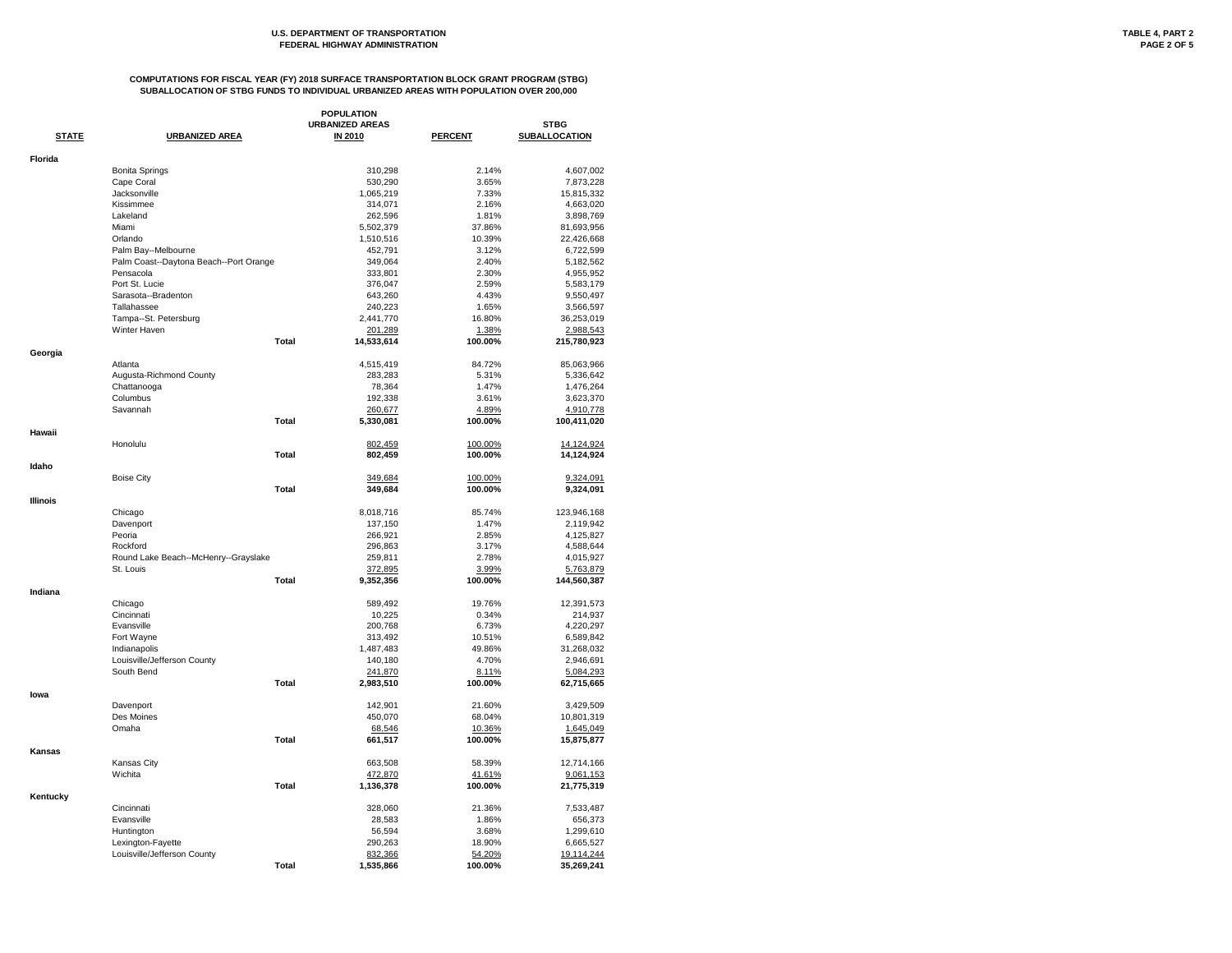|                      |                                        |              | <b>POPULATION</b>      |                |                      |
|----------------------|----------------------------------------|--------------|------------------------|----------------|----------------------|
|                      |                                        |              | <b>URBANIZED AREAS</b> |                | <b>STBG</b>          |
| <b>STATE</b>         | <b>URBANIZED AREA</b>                  |              | <b>IN 2010</b>         | <b>PERCENT</b> | <b>SUBALLOCATION</b> |
| Louisiana            |                                        |              |                        |                |                      |
|                      | <b>Baton Rouge</b>                     |              | 594,309                | 29.06%         | 13,963,492           |
|                      | Lafayette                              |              | 252,720                | 12.36%         | 5,937,742            |
|                      | New Orleans                            |              | 899,703                | 43.99%         | 21,138,828           |
|                      | Shreveport                             |              | 298,317                | 14.59%         | 7,009,059            |
|                      |                                        | <b>Total</b> | 2,045,049              | 100.00%        | 48,049,121           |
| <b>Maine</b>         |                                        |              |                        |                |                      |
|                      | Portland                               |              | 203,914                | 100.00%        | 4,087,755            |
|                      |                                        | <b>Total</b> | 203,914                | 100.00%        | 4,087,755            |
| <b>Maryland</b>      |                                        |              |                        |                |                      |
|                      | Aberdeen--Bel Air South--Bel Air North |              | 213,751                | 5.07%          | 3,064,185            |
|                      | <b>Baltimore</b>                       |              | 2,203,663              | 52.28%         | 31,590,173           |
|                      | Philadelphia                           |              | 48,690                 | 1.16%          | 697,986              |
|                      | Washington, DC                         |              | 1,749,163              | 41.50%         | 25,074,778           |
|                      |                                        | <b>Total</b> | 4,215,267              | 100.00%        | 60,427,122           |
| <b>Massachusetts</b> |                                        |              |                        |                |                      |
|                      | <b>Barnstable Town</b>                 |              | 246,695                | 4.42%          | 3,096,584            |
|                      | <b>Boston</b>                          |              | 4,087,709              | 73.16%         | 51,310,051           |
|                      | Nashua                                 |              | 7,318                  | 0.13%          | 91,857               |
|                      | Providence                             |              | 260,276                | 4.66%          | 3,267,056            |
|                      | Springfield                            |              | 531,589                | 9.51%          | 6,672,652            |
|                      | Worcester                              |              | 453,586                | 8.12%          | 5,693,537            |
|                      |                                        | <b>Total</b> | 5,587,173              | 100.00%        | 70,131,737           |
| Michigan             |                                        |              |                        |                |                      |
|                      | Ann Arbor                              |              | 306,022                | 5.51%          | 4,507,911            |
|                      | Detroit                                |              | 3,734,090              | 67.23%         | 55,005,671           |
|                      | Flint                                  |              | 356,218                | 6.41%          | 5,247,332            |
|                      | <b>Grand Rapids</b>                    |              | 569,935                | 10.26%         | 8,395,528            |
|                      | Kalamazoo                              |              | 209,703                | 3.78%          | 3,089,067            |
|                      |                                        |              |                        |                |                      |
|                      | Lansing                                |              | 313,532                | 5.64%          | 4,618,538            |
|                      | South Bend                             |              | 36,295                 | 0.65%          | 534,650              |
|                      | Toledo                                 |              | 28,461                 | 0.51%          | 419,250              |
|                      |                                        | <b>Total</b> | 5,554,256              | 100.00%        | 81,817,947           |
| <b>Minnesota</b>     |                                        |              |                        |                |                      |
|                      | Minneapolis-St. Paul                   |              | 2,650,614              | 100.00%        | 46,174,043           |
|                      |                                        | <b>Total</b> | 2,650,614              | 100.00%        | 46,174,043           |
| <b>Mississippi</b>   |                                        |              |                        |                |                      |
|                      | Gulfport                               |              | 208,948                | 30.34%         | 5,052,473            |
|                      | Jackson                                |              | 351,478                | 51.03%         | 8,498,925            |
|                      | Memphis                                |              | 128,310                | 18.63%         | 3,102,604            |
|                      |                                        | <b>Total</b> | 688,736                | 100.00%        | 16,654,002           |
| <b>Missouri</b>      |                                        |              |                        |                |                      |
|                      | Fayetteville--Springdale--Rogers       |              | 2                      | 0.00%          | 47                   |
|                      | Kansas City                            |              | 855,909                | 29.44%         | 20,088,999           |
|                      | St. Louis                              |              | 1,777,811              | 61.15%         | 41,726,918           |
|                      | Springfield                            |              | 273,724                | 9.41%          | 6,424,563            |
|                      |                                        | <b>Total</b> | 2,907,446              | 100.00%        | 68,240,527           |
| Nebraska             |                                        |              |                        |                |                      |
|                      | Lincoln                                |              | 258,719                | 28.27%         | 5,947,781            |
|                      | Omaha                                  |              | 656,462                | 71.73%         | 15,091,634           |
|                      |                                        | <b>Total</b> | 915,181                | 100.00%        | 21,039,415           |
| Nevada               | Lake Tahoe (Bi-State MPO)              |              | 65,000                 | 2.77%          | 1,220,705            |
|                      |                                        |              |                        |                |                      |
|                      | Las Vegas--Henderson                   |              | 1,886,011              | 80.49%         | 35,419,425           |
|                      | Reno                                   |              | 392,132                | 16.74%         | 7,364,268            |
|                      |                                        | <b>Total</b> | 2,343,143              | 100.00%        | 44,004,398           |
| <b>New Hampshire</b> |                                        |              |                        |                |                      |
|                      | <b>Boston</b>                          |              | 93,038                 | 29.81%         | 1,641,600            |
|                      | Nashua                                 |              | 219,082                | 70.19%         | 3,865,571            |
|                      |                                        | <b>Total</b> | 312,120                | 100.00%        | 5,507,171            |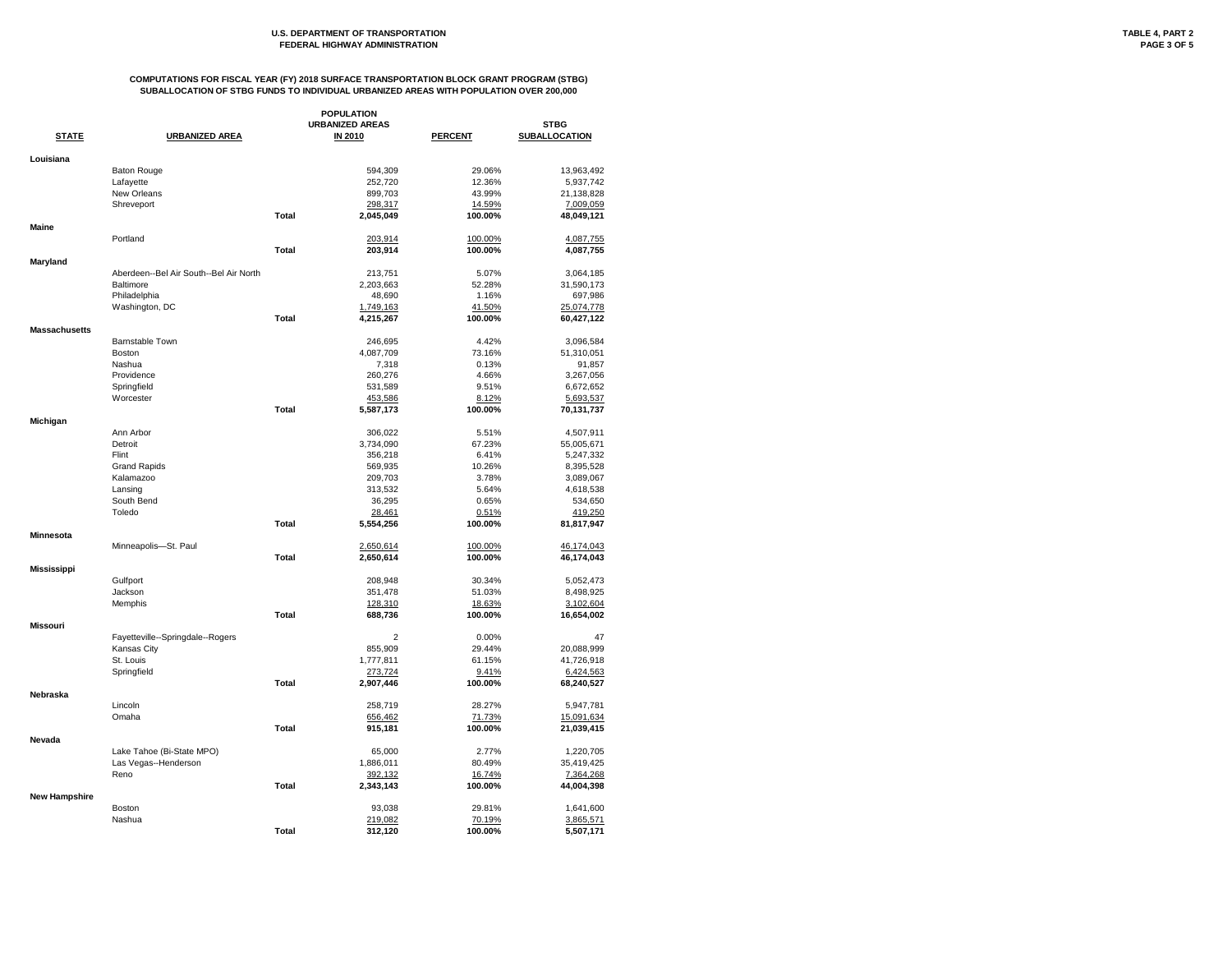| <b>POPULATION</b>     |                        |              |                        |                |                      |
|-----------------------|------------------------|--------------|------------------------|----------------|----------------------|
|                       |                        |              | <b>URBANIZED AREAS</b> |                | <b>STBG</b>          |
| <b>STATE</b>          | <b>URBANIZED AREA</b>  |              | <b>IN 2010</b>         | <b>PERCENT</b> | <b>SUBALLOCATION</b> |
| <b>New Jersey</b>     |                        |              |                        |                |                      |
|                       | Allentown              |              | 32,443                 | 0.41%          | 502,983              |
|                       | <b>Atlantic City</b>   |              | 248,402                | 3.14%          | 3,851,121            |
|                       | New York--Newark       |              | 6,159,466              | 77.98%         | 95,493,801           |
|                       | Philadelphia           |              | 1,150,865              | 14.57%         | 17,842,533           |
|                       |                        |              |                        |                |                      |
|                       | Poughkeepsie--Newburgh |              | 11,228                 | 0.14%          | 174,074              |
|                       | Trenton                |              | 296,668                | 3.76%          | 4,599,417            |
|                       |                        | <b>Total</b> | 7,899,072              | 100.00%        | 122,463,929          |
| <b>New Mexico</b>     | Albuquerque            |              | 741,318                | 96.02%         | 19,578,474           |
|                       | El Paso                |              |                        |                |                      |
|                       |                        |              | 30,712                 | 3.98%          | 811,115              |
| <b>New York</b>       |                        | <b>Total</b> | 772,030                | 100.00%        | 20,389,589           |
|                       | Albany--Schenectady    |              | 594,962                | 3.89%          | 7,001,853            |
|                       |                        |              | 45,681                 | 0.30%          |                      |
|                       | Bridgeport--Stamford   |              |                        |                | 537,600              |
|                       | <b>Buffalo</b>         |              | 935,906                | 6.11%          | 11,014,278           |
|                       | New York--Newark       |              | 12,191,715             | 79.61%         | 143,479,081          |
|                       | Poughkeepsie--Newburgh |              | 412,338                | 2.69%          | 4,852,630            |
|                       | Rochester              |              | 720,572                | 4.71%          | 8,480,104            |
|                       | Syracuse               |              | 412,317                | 2.69%          | 4,852,382            |
|                       |                        | <b>Total</b> | 15,313,491             | 100.00%        | 180,217,928          |
| <b>North Carolina</b> |                        |              |                        |                |                      |
|                       | Asheville              |              | 280,648                | 6.42%          | 4,411,997            |
|                       | Charlotte              |              | 1,180,484              | 26.99%         | 18,558,092           |
|                       | Concord                |              | 214,881                | 4.91%          | 3,378,090            |
|                       | Durham                 |              | 347,602                | 7.95%          |                      |
|                       |                        |              |                        |                | 5,464,564            |
|                       | Fayetteville           |              | 310,282                | 7.09%          | 4,877,865            |
|                       | Greensboro             |              | 311,810                | 7.13%          | 4,901,886            |
|                       | Hickory                |              | 212,195                | 4.85%          | 3,335,864            |
|                       | Myrtle Beach--Socastee |              | 20,279                 | 0.46%          | 318,801              |
|                       | Raleigh                |              | 884,891                | 20.23%         | 13,911,149           |
|                       | Wilmington             |              | 219,957                | 5.03%          | 3,457,889            |
|                       | Winston-Salem          |              | 391,024                | 8.94%          | 6,147,190            |
|                       |                        | <b>Total</b> | 4,374,053              | 100.00%        | 68,763,387           |
| Ohio                  |                        |              |                        |                |                      |
|                       | Akron                  |              | 569,499                | 8.29%          | 9,301,945            |
|                       | Canton                 |              | 279,245                | 4.07%          | 4,561,064            |
|                       | Cincinnati             |              | 1,286,542              | 18.73%         | 21,013,809           |
|                       | Cleveland              |              | 1,780,673              | 25.92%         | 29,084,726           |
|                       | Columbus               |              | 1,368,035              | 19.92%         | 22,344,879           |
|                       |                        |              |                        |                |                      |
|                       | Dayton                 |              | 724,091                | 10.54%         | 11,826,983           |
|                       | Huntington             |              | 33,775                 | 0.49%          | 551,666              |
|                       | Toledo                 |              | 479,182                | 6.98%          | 7,826,747            |
|                       | Youngstown             |              | 348,073                | 5.07%          | 5,685,271            |
|                       |                        | <b>Total</b> | 6,869,115              | 100.00%        | 112,197,090          |
| Oklahoma              |                        |              |                        |                |                      |
|                       | Oklahoma City          |              | 861,505                | 56.79%         | 21,656,142           |
|                       | Tulsa                  |              | 655,479                | 43.21%         | 16,477,149           |
|                       |                        | <b>Total</b> | 1,516,984              | 100.00%        | 38,133,291           |
| Oregon                |                        |              |                        |                |                      |
|                       | Eugene                 |              | 247,421                | 12.53%         | 4,758,108            |
|                       | Portland               |              | 1,490,336              | 75.48%         | 28,660,377           |
|                       | Salem                  |              | 236,632                | 11.99%         | 4,550,626            |
|                       |                        | <b>Total</b> | 1,974,389              | 100.00%        | 37,969,111           |
| Pennsylvania          |                        |              |                        |                |                      |
|                       | Allentown              |              | 632,208                | 8.01%          | 11,772,178           |
|                       | Harrisburg             |              | 444,474                | 5.63%          | 8,276,433            |
|                       | Lancaster              |              | 402,004                | 5.09%          | 7,485,610            |
|                       | Philadelphia           |              | 3,760,387              | 47.65%         | 70,021,175           |
|                       | Pittsburgh             |              | 1,733,853              | 21.97%         | 32,285,620           |
|                       | Reading                |              | 266,254                | 3.37%          | 4,957,846            |
|                       |                        |              |                        |                |                      |
|                       | Scranton               |              | 381,502                | 4.83%          | 7,103,848            |
|                       | York                   |              | 232,045                | 2.94%          | 4,320,849            |
|                       | Youngstown             |              | 39,477                 | 0.50%          | 735,091              |
|                       |                        | <b>Total</b> | 7,892,204              | 100.00%        | 146,958,650          |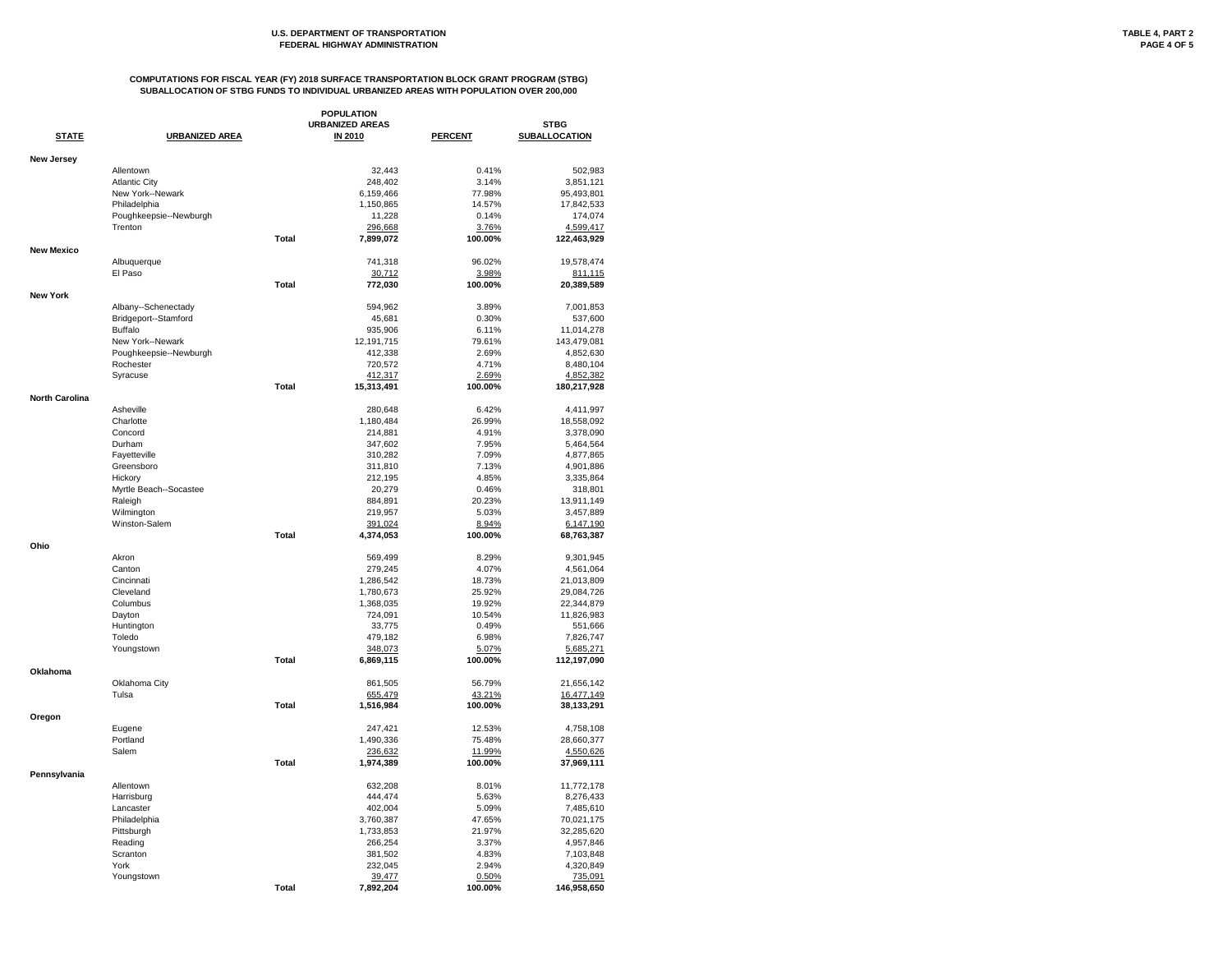|                       |                                      |              | <b>POPULATION</b>      |                |                      |
|-----------------------|--------------------------------------|--------------|------------------------|----------------|----------------------|
|                       |                                      |              | <b>URBANIZED AREAS</b> |                | <b>STBG</b>          |
| <b>STATE</b>          | <b>URBANIZED AREA</b>                |              | <b>IN 2010</b>         | <b>PERCENT</b> | <b>SUBALLOCATION</b> |
| <b>Rhode Island</b>   |                                      |              |                        |                |                      |
|                       | <b>Boston</b>                        |              | 272                    | 0.03%          | 8,355                |
|                       | Norwich--New London                  |              | 21,149                 | 2.22%          | 649,607              |
|                       | Providence                           |              | 930,680                | 97.75%         | 28,586,517           |
|                       |                                      | <b>Total</b> | 952,101                | 100.00%        | 29,244,479           |
| <b>South Carolina</b> |                                      |              |                        |                |                      |
|                       | Augusta-Richmond County              |              | 103,504                | 5.55%          | 2,215,459            |
|                       | Charleston--North Charleston         |              | 548,404                | 29.39%         | 11,738,354           |
|                       | Charlotte                            |              | 68,958                 | 3.70%          | 1,476,017            |
|                       | Columbia                             |              | 549,777                | 29.46%         | 11,767,742           |
|                       | Greenville                           |              | 400,492                | 21.46%         | 8,572,360            |
|                       | Myrtle Beach--Socastee               |              | 195,025                | 10.45%         | 4,174,427            |
|                       |                                      | <b>Total</b> | 1,866,160              | 100.00%        | 39,944,359           |
| <b>Tennessee</b>      |                                      |              |                        |                |                      |
|                       | Chattanooga                          |              | 302,748                | 11.12%         | 5,841,243            |
|                       | Knoxville                            |              | 558,696                | 20.52%         | 10,779,523           |
|                       | Memphis                              |              | 891,481                | 32.74%         | 17,200,301           |
|                       | Nashville-Davidson                   |              | 969,587                | 35.61%         | 18,707,284           |
|                       |                                      | <b>Total</b> | 2,722,512              | 100.00%        | 52,528,351           |
| <b>Texas</b>          | Austin                               |              | 1,362,416              | 8.25%          | 28,424,259           |
|                       | <b>Brownsville</b>                   |              | 217,585                | 1.32%          | 4,539,504            |
|                       | Conroe--The Woodlands                |              | 239,938                | 1.45%          | 5,005,857            |
|                       | Corpus Christi                       |              | 320,069                | 1.94%          | 6,677,640            |
|                       | Dallas--Fort Worth--Arlington        |              | 5,121,892              | 31.00%         | 106,858,687          |
|                       | Denton--Lewisville                   |              | 366,174                | 2.22%          | 7,639,535            |
|                       | El Paso                              |              | 772,374                | 4.67%          | 16,114,137           |
|                       | Houston                              |              | 4,944,332              | 29.92%         | 103,154,230          |
|                       | Killeen                              |              | 217,630                | 1.32%          | 4,540,442            |
|                       | Laredo                               |              | 235,730                | 1.43%          | 4,918,065            |
|                       | Lubbock                              |              | 237,356                | 1.44%          |                      |
|                       | McAllen                              |              | 728,825                | 4.41%          | 4,951,989            |
|                       |                                      |              |                        |                | 15,205,569           |
|                       | San Antonio                          |              | 1,758,210              | 10.64%         | 36,681,760           |
| Utah                  |                                      | <b>Total</b> | 16,522,531             | 100.00%        | 344,711,674          |
|                       | Ogden--Layton                        |              | 546,026                | 26.63%         | 10,085,914           |
|                       | Provo--Orem                          |              | 482,819                | 23.55%         | 8,918,386            |
|                       | Salt Lake City--West Valley City     |              | 1,021,243              | 49.81%         | 18,863,880           |
|                       |                                      | <b>Total</b> | 2,050,088              | 100.00%        | 37,868,180           |
| Virginia              |                                      |              |                        |                |                      |
|                       | Richmond                             |              | 953,556                | 19.70%         | 17,361,936           |
|                       | Roanoke                              |              | 210,111                | 4.34%          | 3,825,610            |
|                       | Virginia Beach                       |              | 1,439,666              | 29.75%         | 26,212,816           |
|                       | Washington, DC                       |              | 2,235,884              | 46.20%         | 40,710,010           |
|                       |                                      | <b>Total</b> | 4,839,217              | 100.00%        | 88,110,372           |
| Washington            |                                      |              |                        |                |                      |
|                       | Kennewick--Pasco                     |              | 210,975                | 5.25%          | 3,067,998            |
|                       | Portland                             |              | 359,562                | 8.95%          | 5,228,749            |
|                       | Seattle                              |              | 3,059,393              | 76.15%         | 44,489,683           |
|                       | Spokane                              |              | 387,847                | 9.65%          | 5,640,070            |
|                       |                                      | <b>Total</b> | 4,017,777              | 100.00%        | 58,426,500           |
| <b>West Virginia</b>  |                                      |              |                        |                |                      |
|                       | Huntington                           |              | 112,268                | 100.00%        | 3,974,958            |
|                       |                                      | <b>Total</b> | 112,268                | 100.00%        | 3,974,958            |
| Wisconsin             |                                      |              |                        |                |                      |
|                       | Appleton                             |              | 216,154                | 9.69%          | 4,121,249            |
|                       | Green Bay                            |              | 206,520                | 9.25%          | 3,937,564            |
|                       | Madison                              |              | 401,661                | 18.00%         | 7,658,173            |
|                       | Milwaukee                            |              | 1,376,476              | 61.68%         | 26,244,249           |
|                       | Minneapolis--St. Paul                |              | 276                    | 0.01%          | 5,262                |
|                       | Round Lake Beach--McHenry--Grayslake |              | 30,562                 | 1.37%          | 582,703              |
|                       |                                      | <b>Total</b> | 2,231,649              | 100.00%        | 42,549,200           |
|                       |                                      |              |                        |                |                      |

#### **COMPUTATIONS FOR FISCAL YEAR (FY) 2018 SURFACE TRANSPORTATION BLOCK GRANT PROGRAM (STBG) SUBALLOCATION OF STBG FUNDS TO INDIVIDUAL URBANIZED AREAS WITH POPULATION OVER 200,000**

**GRAND TOTAL 190,207,750 3,193,524,328**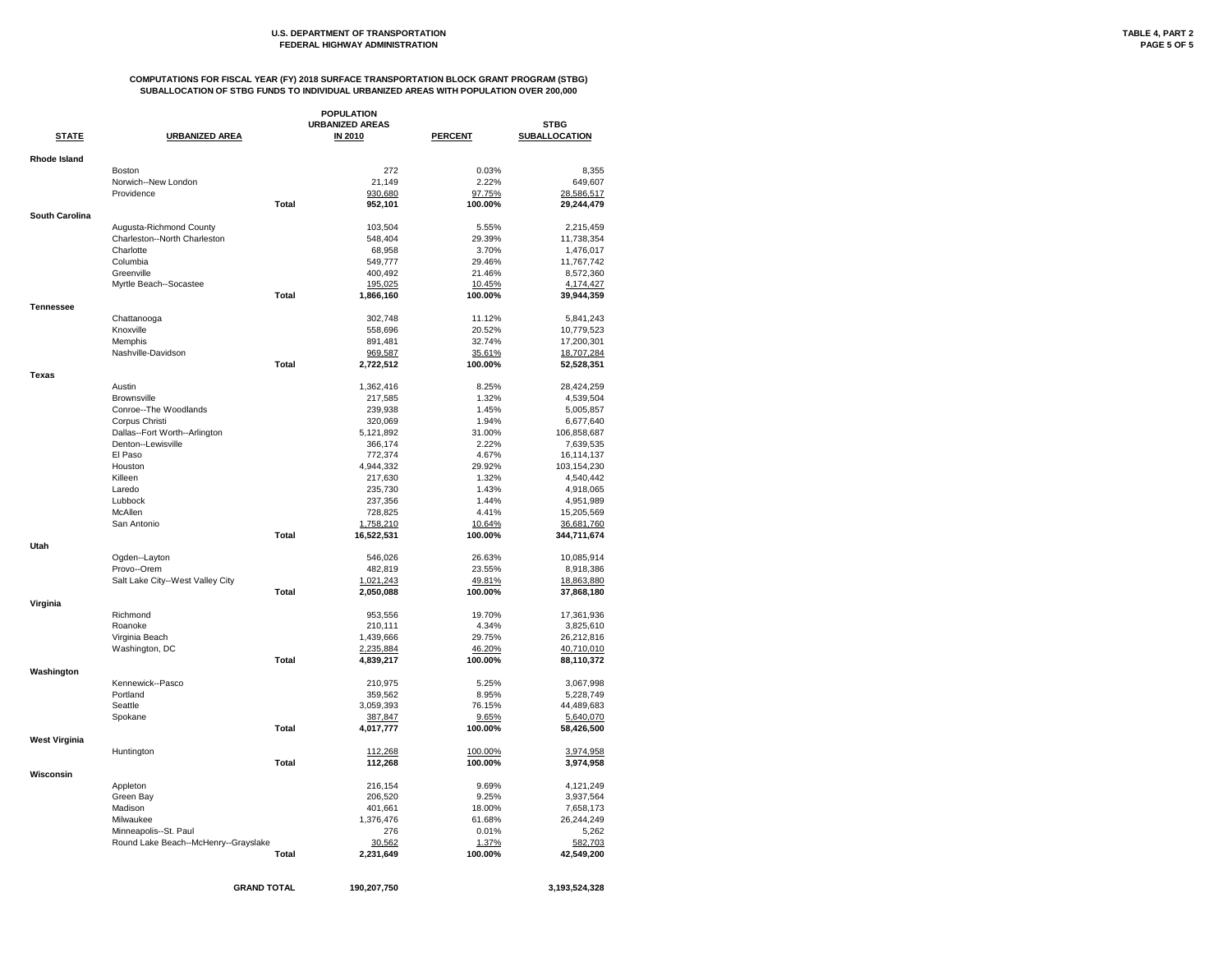#### **COMPUTATIONS FOR FISCAL YEAR (FY) 2018 SURFACE TRANSPORTATION BLOCK GRANT PROGRAM (STBG) FUNDS CALCULATION OF OFF-SYSTEM BRIDGE SET-ASIDE**

| <b>STATE</b>          | FY 2009<br><b>HIGHWAY BRIDGE</b><br><b>APPORTIONMENT *</b> | 15% SET-ASIDE<br><b>FOR OFF-SYSTEM</b><br><b>BRIDGES</b> |
|-----------------------|------------------------------------------------------------|----------------------------------------------------------|
| ALABAMA               | 78,801,998                                                 | 11,820,300                                               |
| ALASKA                | 27,534,437                                                 | 4,130,166                                                |
| ARIZONA               | 27,468,718                                                 | 4,120,308                                                |
| ARKANSAS              | 70,225,050                                                 | 10,533,758                                               |
| CALIFORNIA            | 499,393,009                                                | 74,908,951                                               |
| <b>COLORADO</b>       | 37,516,877                                                 | 5,627,532                                                |
| <b>CONNECTICUT</b>    | 161,563,778                                                | 24,234,567                                               |
| <b>DELAWARE</b>       | 12,313,114                                                 | 1,846,967                                                |
| DIST. OF COL.         | 26,085,611                                                 | 3,912,842                                                |
| <b>FLORIDA</b>        | 140,677,284                                                | 21,101,593                                               |
| <b>GEORGIA</b>        | 83,557,821                                                 | 12,533,673                                               |
| HAWAII                | 29,814,336                                                 | 4,472,150                                                |
| <b>IDAHO</b>          | 25,233,366                                                 | 3,785,005                                                |
| <b>ILLINOIS</b>       | 145,947,259                                                | 21,892,089                                               |
| <b>INDIANA</b>        | 86,021,820                                                 | 12,903,273                                               |
| <b>IOWA</b>           | 61,902,336                                                 | 9,285,350                                                |
| <b>KANSAS</b>         | 44,338,295                                                 | 6,650,744                                                |
| <b>KENTUCKY</b>       | 77,498,854                                                 | 11,624,828                                               |
| LOUISIANA             | 201,921,989                                                | 30,288,298                                               |
| MAINE                 | 28,411,941                                                 | 4,261,791                                                |
| <b>MARYLAND</b>       | 117,228,310                                                | 17,584,247                                               |
| <b>MASSACHUSETTS</b>  | 189,712,250                                                | 28,456,838                                               |
| <b>MICHIGAN</b>       | 122,459,914                                                | 18,368,987                                               |
| <b>MINNESOTA</b>      | 39,059,064                                                 | 5,858,860                                                |
| MISSISSIPPI           | 58,940,677                                                 | 8,841,102                                                |
| <b>MISSOURI</b>       | 141,453,246                                                | 21,217,987                                               |
| MONTANA               | 17,882,215                                                 | 2,682,332                                                |
| NEBRASKA              | 25, 181, 715                                               | 3,777,257                                                |
| <b>NEVADA</b>         | 13,792,991                                                 | 2,068,949                                                |
| <b>NEW HAMPSHIRE</b>  | 24,485,613                                                 | 3,672,842                                                |
| <b>NEW JERSEY</b>     | 216,647,787                                                | 32,497,168                                               |
| <b>NEW MEXICO</b>     | 15,460,981                                                 | 2,319,147                                                |
| NEW YORK              | 478,046,834                                                | 71,707,025                                               |
| <b>NORTH CAROLINA</b> | 146,292,580                                                | 21,943,887                                               |
| <b>NORTH DAKOTA</b>   | 11,788,940                                                 | 1,768,341                                                |
| OHIO                  | 192,769,239                                                | 28,915,386                                               |
| OKLAHOMA              | 81,880,601                                                 | 12,282,090                                               |
| OREGON                | 84,667,494                                                 | 12,700,124                                               |
| PENNSYLVANIA          | 491,977,962                                                | 73,796,694                                               |
| <b>RHODE ISLAND</b>   | 70,059,154                                                 | 10,508,873                                               |
| SOUTH CAROLINA        | 64,023,096                                                 | 9,603,464                                                |
| <b>SOUTH DAKOTA</b>   | 13,060,437                                                 | 1,959,066                                                |
| <b>TENNESSEE</b>      | 63,960,664                                                 | 9,594,100                                                |
| TEXAS                 | 196,538,494                                                | 29,480,774                                               |
| UTAH                  | 13,025,267                                                 | 1,953,790                                                |
| <b>VERMONT</b>        | 28,943,617                                                 | 4,341,543                                                |
| VIRGINIA              | 125,907,828                                                | 18,886,174                                               |
| <b>WASHINGTON</b>     | 152,867,755                                                | 22,930,163                                               |
| <b>WEST VIRGINIA</b>  | 73,246,131                                                 | 10,986,920                                               |
| <b>WISCONSIN</b>      | 26,831,638                                                 | 4,024,746                                                |
| WYOMING               | 12,400,764                                                 | 1,860,115                                                |
| <b>TOTAL</b>          | 5,176,821,151                                              | 776,523,176                                              |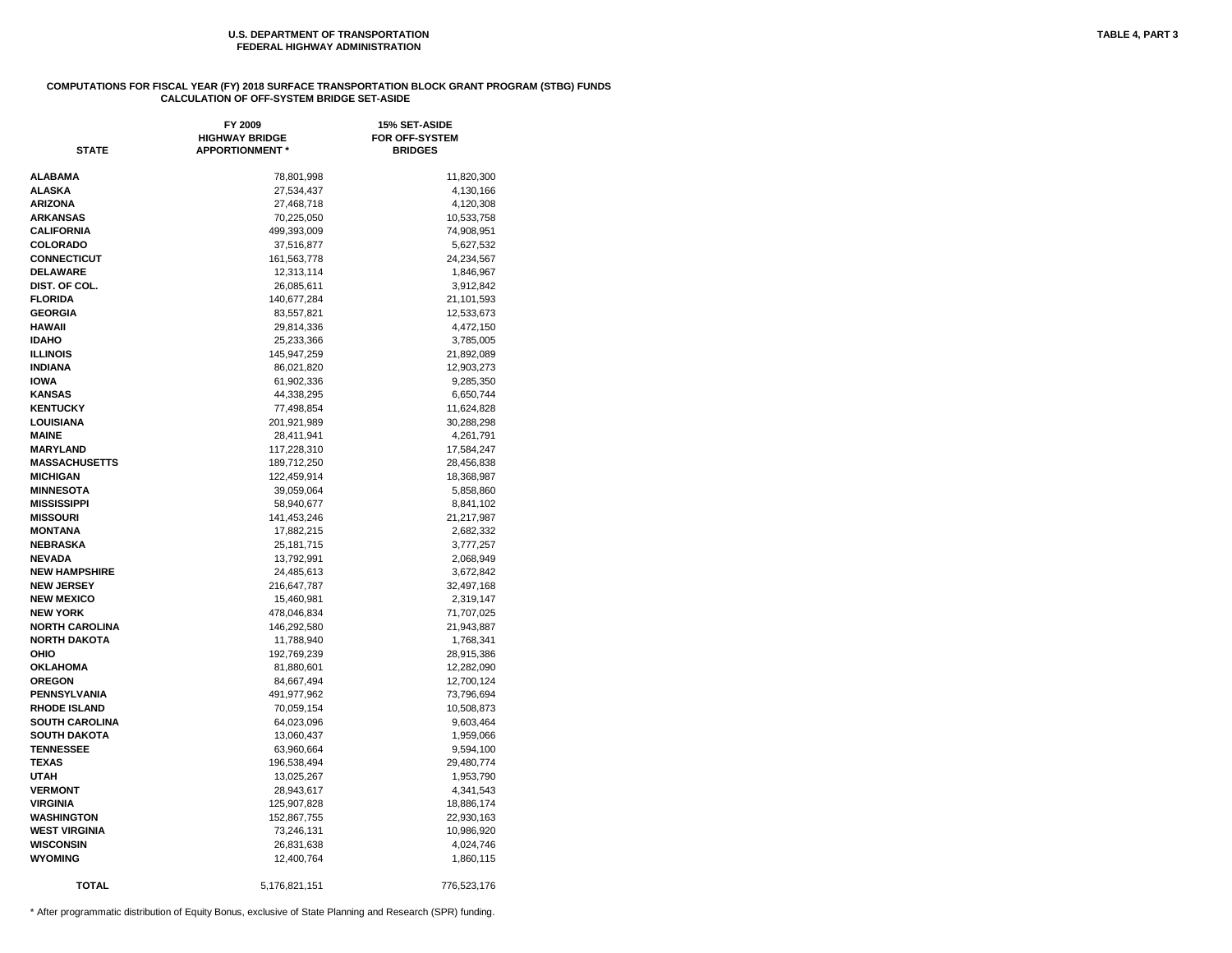# **COMPUTATIONS FOR FISCAL YEAR (FY) 2018 SURFACE TRANSPORTATION BLOCK GRANT PROGRAM (STBG) FUNDS DETERMINATION OF STBG FUNDS AVAILABLE FOR ANY AREA OF THE STATE AFTER PENALTIES, OFF-SYSTEM BRIDGE SET-ASIDE, AND BORDER STATE INFRASTRUCTURE SET-ASIDE**

|                       | <b>STBG AVAILABLE</b><br>FOR ANY AREA OF THE STATE | PENALTIES AFTER PENALTY SHIFT *<br><b>PURSUANT TO</b> | <b>PURSUANT TO</b> | <b>PENALTY</b><br><b>PURSUANT TO</b> | <b>SET-ASIDE FOR</b><br><b>OFF-SYSTEM</b> | <b>SET-ASIDE FOR</b><br><b>BORDER STATE</b> | <b>STBG AVAILABLE FOR</b><br>ANY AREA OF THE STATE AFTER |
|-----------------------|----------------------------------------------------|-------------------------------------------------------|--------------------|--------------------------------------|-------------------------------------------|---------------------------------------------|----------------------------------------------------------|
| <b>STATE</b>          | <b>BEFORE PENALTIES</b>                            | 23 U.S.C. 154                                         | 23 U.S.C. 164      | 23 U.S.C. 159 **                     | <b>BRIDGES</b>                            | <b>INFRASTRUCTURE</b>                       | PENALTIES & SET-ASIDES                                   |
| <b>ALABAMA</b>        | 100,436,827                                        |                                                       |                    |                                      | 11,820,300                                |                                             | 88,616,527                                               |
| <b>ALASKA</b>         | 65,858,401                                         | 3,747,643                                             | 3,747,643          |                                      | 4,130,166                                 |                                             | 54,232,949                                               |
| <b>ARIZONA</b>        | 90,448,563                                         |                                                       |                    |                                      | 4,120,308                                 | 4,522,428                                   | 81,805,827                                               |
| <b>ARKANSAS</b>       | 68,270,861                                         |                                                       |                    |                                      | 10,533,758                                |                                             | 57,737,103                                               |
| <b>CALIFORNIA</b>     | 428,568,147                                        |                                                       |                    |                                      | 74,908,951                                |                                             | 353,659,196                                              |
| <b>COLORADO</b>       | 65,663,381                                         |                                                       |                    |                                      | 5,627,532                                 |                                             | 60,035,849                                               |
| <b>CONNECTICUT</b>    | 62,285,758                                         |                                                       |                    |                                      | 24,234,567                                |                                             | 38,051,191                                               |
| <b>DELAWARE</b>       | 21,055,912                                         |                                                       |                    |                                      | 1,846,967                                 |                                             | 19,208,945                                               |
| DIST. OF COL.         | 20,096,863                                         |                                                       |                    |                                      |                                           |                                             |                                                          |
| <b>FLORIDA</b>        |                                                    |                                                       |                    |                                      | 3,912,842                                 |                                             | 16,184,021                                               |
|                       | 247,542,357                                        |                                                       |                    |                                      | 21,101,593                                |                                             | 226,440,764                                              |
| <b>GEORGIA</b>        | 161,840,843                                        |                                                       |                    |                                      | 12,533,673                                |                                             | 149,307,170                                              |
| <b>HAWAII</b>         | 21,233,435                                         |                                                       |                    |                                      | 4,472,150                                 |                                             | 16,761,285                                               |
| <b>IDAHO</b>          | 37,066,622                                         |                                                       |                    |                                      | 3,785,005                                 |                                             | 33,281,617                                               |
| <b>ILLINOIS</b>       | 175,872,651                                        |                                                       |                    |                                      | 21,892,089                                |                                             | 153,980,562                                              |
| <b>INDIANA</b>        | 120,864,920                                        |                                                       | 7,154,107          |                                      | 12,903,273                                |                                             | 100,807,540                                              |
| <b>IOWA</b>           | 64,833,461                                         |                                                       |                    |                                      | 9,285,350                                 |                                             | 55,548,111                                               |
| <b>KANSAS</b>         | 48,482,323                                         |                                                       |                    |                                      | 6,650,744                                 |                                             | 41,831,579                                               |
| <b>KENTUCKY</b>       | 88,367,214                                         |                                                       |                    |                                      | 11,624,828                                |                                             | 76,742,386                                               |
| <b>LOUISIANA</b>      | 94,455,028                                         |                                                       |                    |                                      | 30,288,298                                |                                             | 64,166,730                                               |
| <b>MAINE</b>          | 23,614,344                                         |                                                       |                    | 4,387,287                            | 4,261,791                                 |                                             | 14,965,266                                               |
| <b>MARYLAND</b>       | 73,395,916                                         |                                                       |                    |                                      | 17,584,247                                |                                             | 55,811,669                                               |
| <b>MASSACHUSETTS</b>  | 72,883,384                                         |                                                       |                    |                                      | 28,456,838                                |                                             | 44,426,546                                               |
| <b>MICHIGAN</b>       | 129,110,509                                        |                                                       |                    |                                      | 18,368,987                                |                                             | 110,741,522                                              |
| <b>MINNESOTA</b>      | 81,935,250                                         |                                                       |                    |                                      | 5,858,860                                 |                                             | 76,076,390                                               |
| <b>MISSISSIPPI</b>    | 63,628,083                                         |                                                       |                    |                                      | 8,841,102                                 |                                             | 54,786,981                                               |
| <b>MISSOURI</b>       | 124,652,711                                        | 7,283,627                                             |                    |                                      | 21,217,987                                |                                             | 96,151,097                                               |
| <b>MONTANA</b>        | 54,699,303                                         |                                                       |                    |                                      | 2,682,332                                 |                                             | 52,016,971                                               |
| <b>NEBRASKA</b>       | 37,233,213                                         |                                                       |                    |                                      | 3,777,257                                 |                                             | 33,455,956                                               |
| <b>NEVADA</b>         | 44,975,051                                         |                                                       |                    |                                      | 2,068,949                                 |                                             | 42,906,102                                               |
| <b>NEW HAMPSHIRE</b>  | 20,598,704                                         |                                                       |                    |                                      | 3,672,842                                 |                                             | 16,925,862                                               |
| <b>NEW JERSEY</b>     | 120,875,017                                        |                                                       |                    |                                      | 32,497,168                                |                                             | 88,377,849                                               |
| <b>NEW MEXICO</b>     | 48,227,016                                         |                                                       | 2,807,828          |                                      | 2,319,147                                 | 2,411,351                                   | 40,688,690                                               |
| <b>NEW YORK</b>       | 202,235,321                                        |                                                       |                    |                                      | 71,707,025                                |                                             | 130,528,296                                              |
| <b>NORTH CAROLINA</b> | 132,934,561                                        |                                                       |                    |                                      | 21,943,887                                |                                             | 110,990,674                                              |
| <b>NORTH DAKOTA</b>   | 32,452,464                                         |                                                       |                    |                                      | 1,768,341                                 |                                             | 30,684,123                                               |
| <b>OHIO</b>           | 167,100,218                                        |                                                       |                    |                                      | 28,915,386                                |                                             | 138,184,832                                              |
| <b>OKLAHOMA</b>       | 83,624,394                                         |                                                       |                    |                                      | 12,282,090                                |                                             | 71,342,304                                               |
| <b>OREGON</b>         | 65,334,149                                         |                                                       |                    |                                      | 12,700,124                                |                                             | 52,634,025                                               |
| <b>PENNSYLVANIA</b>   | 209,750,935                                        |                                                       |                    |                                      | 73,796,694                                |                                             | 135,954,241                                              |
| <b>RHODE ISLAND</b>   | 28,670,325                                         |                                                       | 1,640,097          |                                      | 10,508,873                                |                                             | 16,521,355                                               |
| <b>SOUTH CAROLINA</b> | 87,795,950                                         |                                                       |                    |                                      | 9,603,464                                 |                                             | 78,192,486                                               |
| <b>SOUTH DAKOTA</b>   | 36,619,960                                         |                                                       |                    |                                      | 1,959,066                                 |                                             | 32,532,431                                               |
|                       |                                                    |                                                       | 2,128,463          |                                      |                                           |                                             |                                                          |
| <b>TENNESSEE</b>      | 108,580,841                                        |                                                       |                    |                                      | 9,594,100                                 |                                             | 98,986,741                                               |
| <b>TEXAS</b>          | 465,224,667                                        |                                                       |                    |                                      | 29,480,774                                | 23,261,233                                  | 412,482,660                                              |
| <b>UTAH</b>           | 45,273,480                                         |                                                       |                    |                                      | 1,953,790                                 |                                             | 43,319,690                                               |
| <b>VERMONT</b>        | 26,155,999                                         |                                                       |                    |                                      | 4,341,543                                 |                                             | 21,814,456                                               |
| <b>VIRGINIA</b>       | 129, 187, 203                                      |                                                       |                    |                                      | 18,886,174                                |                                             | 110,301,029                                              |
| <b>WASHINGTON</b>     | 86,717,872                                         |                                                       |                    |                                      | 22,930,163                                |                                             | 63,787,709                                               |
| <b>WEST VIRGINIA</b>  | 58,179,844                                         |                                                       |                    |                                      | 10,986,920                                |                                             | 47,192,924                                               |
| <b>WISCONSIN</b>      | 96,154,511                                         |                                                       |                    |                                      | 4,024,746                                 |                                             | 92,129,765                                               |
| <b>WYOMING</b>        | 33,954,414                                         | 1,939,179                                             | 1,939,179          |                                      | 1,860,115                                 |                                             | 28,215,941                                               |
| <b>TOTAL</b>          | 4,975,019,176                                      | 12,970,449                                            | 19,417,317         | 4,387,287                            | 776,523,176                               | 30,195,012                                  | 4,131,525,935                                            |

\* Before-shift penalty amounts are contained in the notice of apportionment.

\*\* Penalty funds are withheld and lapse immediately.

| 88,616,527               |
|--------------------------|
| 54,232,949               |
| 81,805,827               |
| 57,737,103               |
| 353,659,196              |
| 60,035,849               |
| 38,051,191               |
|                          |
| 19,208,945               |
| 16,184,021               |
| 226,440,764              |
| 149,307,170              |
| 16,761,285               |
| 33,281,617               |
| 153,980,562              |
| 100,807,540              |
| 55,548,111               |
|                          |
| 41,831,579               |
| 76,742,386               |
| 64,166,730               |
| 14,965,266               |
| 55,811,669               |
| 44,426,546               |
| 110,741,522              |
| 76,076,390               |
| 54,786,981               |
| 96, 151, 097             |
| 52,016,971               |
|                          |
| 33,455,956               |
| 42,906,102               |
| 16,925,862               |
| 88,377,849               |
|                          |
| 40,688,690               |
| 130,528,296              |
|                          |
| 110,990,674              |
| 30,684,123               |
| 138,184,832              |
| 71,342,304               |
| 52,634,025               |
| 35,954,241               |
| 16,521,355               |
| 78,192,486               |
| 32,532,431               |
| 98,986,741               |
|                          |
| 412,482,660              |
| 43,319,690               |
| 21,814,456               |
| 110,301,029              |
| 63,787,709               |
| 47,192,924               |
| 92,129,765<br>28,215,941 |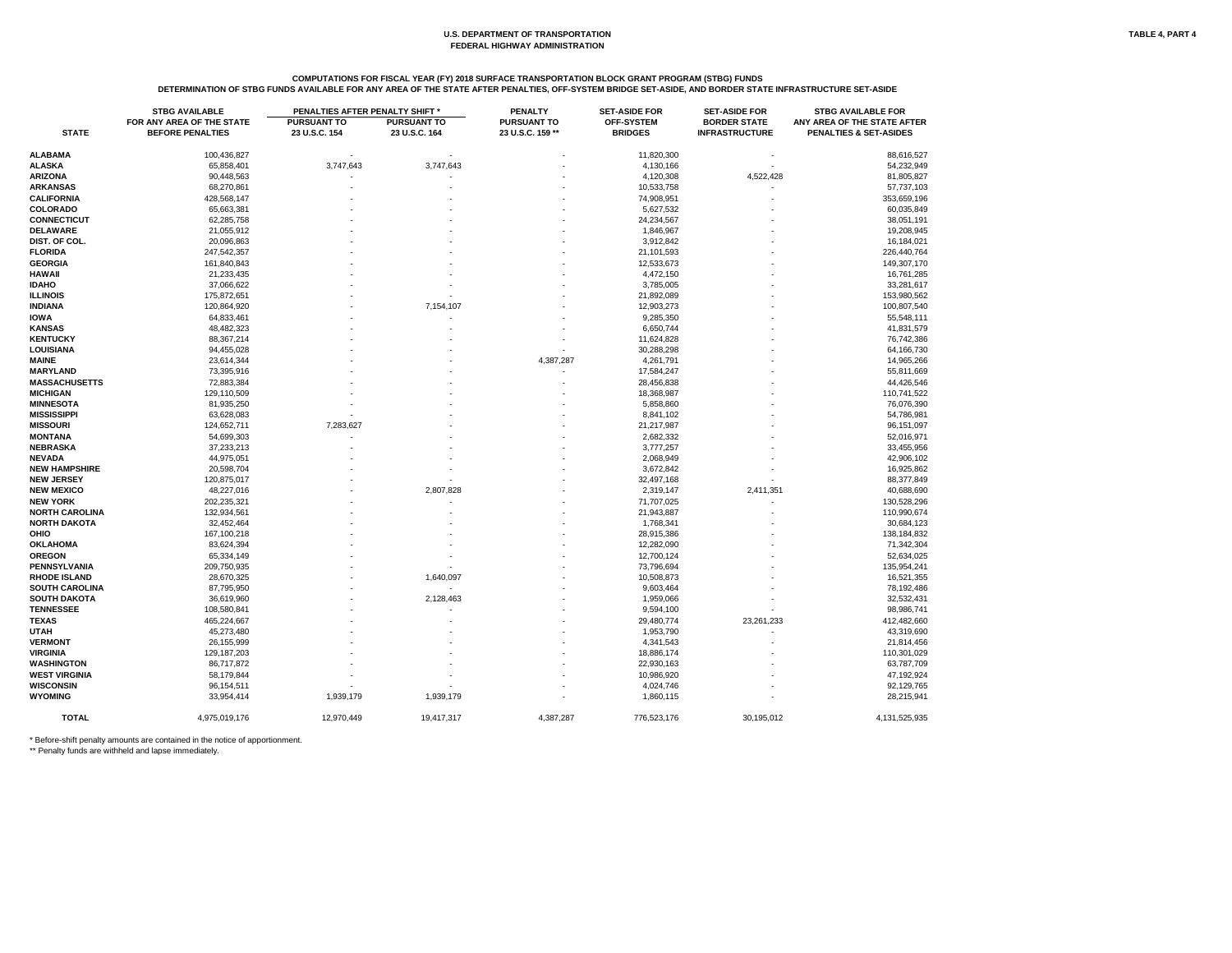#### **COMPUTATIONS FOR FISCAL YEAR (FY) 2018 SURFACE TRANSPORTATION BLOCK GRANT PROGRAM (STBG) FUNDS DETERMINATION OF STBG LIMITING AMOUNTS**

| <b>STATE</b>          | <b>TOTAL</b><br><b>STBG</b><br><b>APPORTIONMENT BEFORE</b><br><b>SET-ASIDES AND PENALTIES</b> | <b>10% LIMITING AMOUNT</b><br>FOR 100% SHARE<br><b>FOR CERTAIN SAFETY</b><br><b>PROJECTS PURSUANT</b><br>TO 23 U.S.C. 120(c)(1) | <b>10% LIMITING AMOUNT</b><br><b>FOR INCREASED SHARE</b><br>FOR INNOVATIVE PROJECT<br><b>DELIVERY PURSUANT</b><br>TO 23 U.S.C. 120(c)(3) | <b>1/4% LIMITING AMOUNT FOR</b><br><b>HIGHWAY USE TAX EVASION</b><br><b>PROJECTS PURSUANT</b><br>TO 23 U.S.C. 143(b)(8) | <b>1/2% LIMITING AMOUNT</b><br>FOR ON-THE-JOB (SKILLS)<br><b>TRAINING PURSUANT</b><br>TO 23 U.S.C. 140(b) | <b>15% LIMITING AMOUNT FOR</b><br><b>DENALI ACCESS SYSTEM</b><br><b>PURSUANT TO SEC. 309(i)</b><br><b>DENALI COMMISSION ACT</b> |
|-----------------------|-----------------------------------------------------------------------------------------------|---------------------------------------------------------------------------------------------------------------------------------|------------------------------------------------------------------------------------------------------------------------------------------|-------------------------------------------------------------------------------------------------------------------------|-----------------------------------------------------------------------------------------------------------|---------------------------------------------------------------------------------------------------------------------------------|
| <b>ALABAMA</b>        | 236,070,540                                                                                   | 23,607,054                                                                                                                      | 23,607,054                                                                                                                               | 590,176                                                                                                                 | 1,180,353                                                                                                 |                                                                                                                                 |
| <b>ALASKA</b>         | 149,905,722                                                                                   | 14,990,572                                                                                                                      | 14,990,572                                                                                                                               | 374,764                                                                                                                 | 749,529                                                                                                   | 22,485,858                                                                                                                      |
| <b>ARIZONA</b>        | 214,447,879                                                                                   | 21,444,788                                                                                                                      | 21,444,788                                                                                                                               | 536,120                                                                                                                 | 1,072,239                                                                                                 |                                                                                                                                 |
| <b>ARKANSAS</b>       | 159,841,620                                                                                   | 15,984,162                                                                                                                      | 15,984,162                                                                                                                               | 399,604                                                                                                                 | 799,208                                                                                                   |                                                                                                                                 |
| <b>CALIFORNIA</b>     | 1,008,006,516                                                                                 | 100,800,652                                                                                                                     | 100,800,652                                                                                                                              | 2,520,016                                                                                                               | 5,040,033                                                                                                 |                                                                                                                                 |
| <b>COLORADO</b>       | 155,106,401                                                                                   | 15,510,640                                                                                                                      | 15,510,640                                                                                                                               | 387,766                                                                                                                 | 775,532                                                                                                   |                                                                                                                                 |
| <b>CONNECTICUT</b>    | 144,424,993                                                                                   | 14,442,499                                                                                                                      | 14,442,499                                                                                                                               | 361,062                                                                                                                 | 722,125                                                                                                   |                                                                                                                                 |
| <b>DELAWARE</b>       | 49,554,541                                                                                    | 4,955,454                                                                                                                       | 4,955,454                                                                                                                                | 123,886                                                                                                                 | 247,773                                                                                                   |                                                                                                                                 |
| DIST. OF COL.         | 46,986,509                                                                                    | 4,698,651                                                                                                                       | 4,698,651                                                                                                                                | 117,466                                                                                                                 | 234,933                                                                                                   |                                                                                                                                 |
| <b>FLORIDA</b>        | 590,223,789                                                                                   | 59,022,379                                                                                                                      | 59,022,379                                                                                                                               | 1,475,559                                                                                                               | 2,951,119                                                                                                 |                                                                                                                                 |
| <b>GEORGIA</b>        | 386,339,946                                                                                   | 38,633,995                                                                                                                      | 38,633,995                                                                                                                               | 965,850                                                                                                                 | 1,931,700                                                                                                 |                                                                                                                                 |
| <b>HAWAII</b>         | 49,950,683                                                                                    | 4,995,068                                                                                                                       | 4,995,068                                                                                                                                | 124,877                                                                                                                 | 249,753                                                                                                   |                                                                                                                                 |
| <b>IDAHO</b>          | 86,287,314                                                                                    | 8,628,731                                                                                                                       | 8,628,731                                                                                                                                | 215,718                                                                                                                 | 431,437                                                                                                   |                                                                                                                                 |
| <b>ILLINOIS</b>       | 412,227,610                                                                                   | 41,222,761                                                                                                                      | 41,222,761                                                                                                                               | 1,030,569                                                                                                               | 2,061,138                                                                                                 |                                                                                                                                 |
| <b>INDIANA</b>        | 286, 164, 276                                                                                 | 28,616,428                                                                                                                      | 28,616,428                                                                                                                               | 715,411                                                                                                                 | 1,430,821                                                                                                 |                                                                                                                                 |
| <b>IOWA</b>           | 151,742,613                                                                                   | 15,174,261                                                                                                                      | 15,174,261                                                                                                                               | 379,357                                                                                                                 | 758,713                                                                                                   |                                                                                                                                 |
| <b>KANSAS</b>         | 116,303,646                                                                                   | 11,630,365                                                                                                                      | 11,630,365                                                                                                                               | 290,759                                                                                                                 | 581,518                                                                                                   |                                                                                                                                 |
| <b>KENTUCKY</b>       | 205,667,729                                                                                   | 20,566,773                                                                                                                      | 20,566,773                                                                                                                               | 514,169                                                                                                                 | 1,028,339                                                                                                 |                                                                                                                                 |
| <b>LOUISIANA</b>      | 217,690,529                                                                                   | 21,769,053                                                                                                                      | 21,769,053                                                                                                                               | 544,226                                                                                                                 | 1,088,453                                                                                                 |                                                                                                                                 |
| <b>MAINE</b>          | 54,841,091                                                                                    | 5,484,109                                                                                                                       | 5,484,109                                                                                                                                | 137,103                                                                                                                 | 274,205                                                                                                   |                                                                                                                                 |
| <b>MARYLAND</b>       | 172,152,918                                                                                   | 17,215,292                                                                                                                      | 17,215,292                                                                                                                               | 430,382                                                                                                                 | 860,765                                                                                                   |                                                                                                                                 |
| <b>MASSACHUSETTS</b>  | 170,638,084                                                                                   | 17,063,808                                                                                                                      | 17,063,808                                                                                                                               | 426,595                                                                                                                 | 853,190                                                                                                   |                                                                                                                                 |
| <b>MICHIGAN</b>       | 308,221,850                                                                                   | 30,822,185                                                                                                                      | 30,822,185                                                                                                                               | 770,555                                                                                                                 | 1,541,109                                                                                                 |                                                                                                                                 |
| <b>MINNESOTA</b>      | 195,550,297                                                                                   | 19,555,030                                                                                                                      | 19,555,030                                                                                                                               | 488,876                                                                                                                 | 977,751                                                                                                   |                                                                                                                                 |
| <b>MISSISSIPPI</b>    | 149,372,577                                                                                   | 14,937,258                                                                                                                      | 14,937,258                                                                                                                               | 373,431                                                                                                                 | 746,863                                                                                                   |                                                                                                                                 |
| <b>MISSOURI</b>       | 291,345,086                                                                                   | 29,134,509                                                                                                                      | 29,134,509                                                                                                                               | 728,363                                                                                                                 | 1,456,725                                                                                                 |                                                                                                                                 |
| <b>MONTANA</b>        | 124,989,537                                                                                   | 12,498,954                                                                                                                      | 12,498,954                                                                                                                               | 312,474                                                                                                                 | 624,948                                                                                                   |                                                                                                                                 |
| <b>NEBRASKA</b>       | 87,997,474                                                                                    | 8,799,747                                                                                                                       | 8,799,747                                                                                                                                | 219,994                                                                                                                 | 439,987                                                                                                   |                                                                                                                                 |
| <b>NEVADA</b>         | 104,253,287                                                                                   | 10,425,329                                                                                                                      | 10,425,329                                                                                                                               | 260,633                                                                                                                 | 521,266                                                                                                   |                                                                                                                                 |
| <b>NEW HAMPSHIRE</b>  | 48,763,642                                                                                    | 4,876,364                                                                                                                       | 4,876,364                                                                                                                                | 121,909                                                                                                                 | 243,818                                                                                                   |                                                                                                                                 |
| <b>NEW JERSEY</b>     | 281,258,573                                                                                   | 28,125,857                                                                                                                      | 28,125,857                                                                                                                               | 703,146                                                                                                                 | 1,406,293                                                                                                 |                                                                                                                                 |
| <b>NEW MEXICO</b>     | 112,447,918                                                                                   | 11,244,792                                                                                                                      | 11,244,792                                                                                                                               | 281,120                                                                                                                 | 562,240                                                                                                   |                                                                                                                                 |
| <b>NEW YORK</b>       | 469,168,438                                                                                   | 46,916,844                                                                                                                      | 46,916,844                                                                                                                               | 1,172,921                                                                                                               | 2,345,842                                                                                                 |                                                                                                                                 |
| <b>NORTH CAROLINA</b> | 313,293,834                                                                                   | 31,329,383                                                                                                                      | 31,329,383                                                                                                                               | 783,235                                                                                                                 | 1,566,469                                                                                                 |                                                                                                                                 |
| <b>NORTH DAKOTA</b>   | 74,999,433                                                                                    | 7,499,943                                                                                                                       | 7,499,943                                                                                                                                | 187,499                                                                                                                 | 374,997                                                                                                   |                                                                                                                                 |
| <b>OHIO</b>           | 392,402,389                                                                                   | 39,240,239                                                                                                                      | 39,240,239                                                                                                                               | 981,006                                                                                                                 | 1,962,012                                                                                                 |                                                                                                                                 |
| <b>OKLAHOMA</b>       | 196,664,915                                                                                   | 19,666,492                                                                                                                      | 19,666,492                                                                                                                               | 491,662                                                                                                                 | 983,325                                                                                                   |                                                                                                                                 |
| <b>OREGON</b>         | 151,462,262                                                                                   | 15,146,226                                                                                                                      | 15,146,226                                                                                                                               | 378,656                                                                                                                 | 757,311                                                                                                   |                                                                                                                                 |
| PENNSYLVANIA          | 484,521,118                                                                                   | 48,452,112                                                                                                                      | 48,452,112                                                                                                                               | 1,211,303                                                                                                               | 2,422,606                                                                                                 |                                                                                                                                 |
| <b>RHODE ISLAND</b>   | 65,603,862                                                                                    | 6,560,386                                                                                                                       | 6,560,386                                                                                                                                | 164,010                                                                                                                 | 328,019                                                                                                   |                                                                                                                                 |
| <b>SOUTH CAROLINA</b> | 207,314,568                                                                                   | 20,731,457                                                                                                                      | 20,731,457                                                                                                                               | 518,286                                                                                                                 | 1,036,573                                                                                                 |                                                                                                                                 |
| <b>SOUTH DAKOTA</b>   | 85,138,515                                                                                    | 8,513,852                                                                                                                       | 8,513,852                                                                                                                                | 212,846                                                                                                                 | 425,693                                                                                                   |                                                                                                                                 |
| <b>TENNESSEE</b>      | 255,170,064                                                                                   | 25,517,006                                                                                                                      | 25,517,006                                                                                                                               | 637,925                                                                                                                 | 1,275,850                                                                                                 |                                                                                                                                 |
| <b>TEXAS</b>          | 1,093,528,606                                                                                 | 109,352,861                                                                                                                     | 109,352,861                                                                                                                              | 2,733,822                                                                                                               | 5,467,643                                                                                                 |                                                                                                                                 |
| <b>UTAH</b>           | 105,179,508                                                                                   | 10,517,951                                                                                                                      | 10,517,951                                                                                                                               | 262,949                                                                                                                 | 525,898                                                                                                   |                                                                                                                                 |
| <b>VERMONT</b>        | 60,116,299                                                                                    | 6,011,630                                                                                                                       | 6,011,630                                                                                                                                | 150,291                                                                                                                 | 300,581                                                                                                   |                                                                                                                                 |
| <b>VIRGINIA</b>       | 303,644,740                                                                                   | 30,364,474                                                                                                                      | 30,364,474                                                                                                                               | 759,112                                                                                                                 | 1,518,224                                                                                                 |                                                                                                                                 |
| <b>WASHINGTON</b>     | 201,499,104                                                                                   | 20,149,910                                                                                                                      | 20,149,910                                                                                                                               | 503,748                                                                                                                 | 1,007,496                                                                                                 |                                                                                                                                 |
| <b>WEST VIRGINIA</b>  | 133,656,075                                                                                   | 13,365,608                                                                                                                      | 13,365,608                                                                                                                               | 334,140                                                                                                                 | 668,280                                                                                                   |                                                                                                                                 |
| <b>WISCONSIN</b>      | 228,811,445                                                                                   | 22,881,145                                                                                                                      | 22,881,145                                                                                                                               | 572,029                                                                                                                 | 1,144,057                                                                                                 |                                                                                                                                 |
| <b>WYOMING</b>        | 77,567,163                                                                                    | 7,756,716                                                                                                                       | 7,756,716                                                                                                                                | 193,918                                                                                                                 | 387,836                                                                                                   |                                                                                                                                 |
| <b>TOTAL</b>          | 11,668,517,528                                                                                | 1,166,851,755                                                                                                                   | 1,166,851,755                                                                                                                            | 29, 171, 294                                                                                                            | 58,342,588                                                                                                | 22,485,858                                                                                                                      |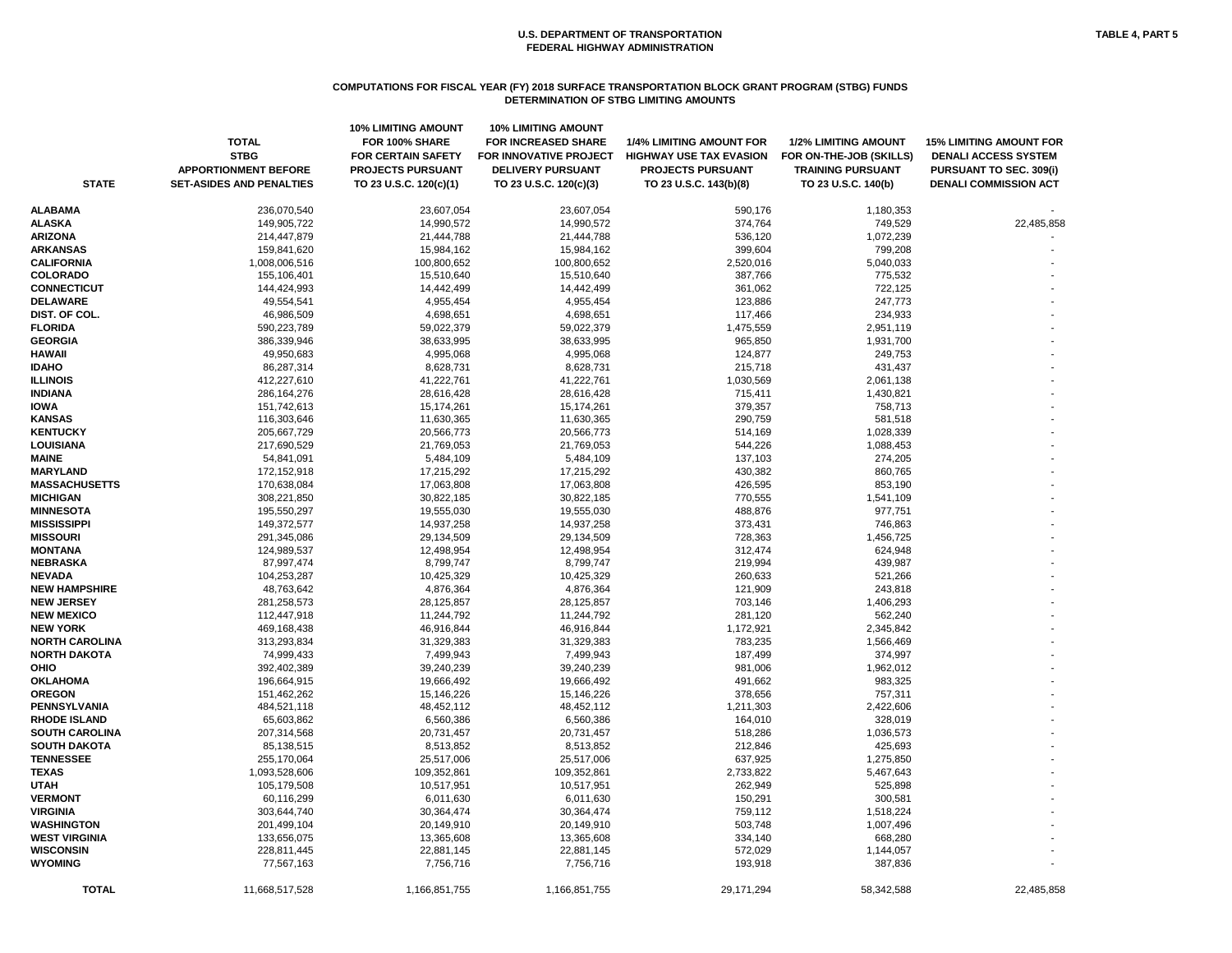#### **COMPUTATIONS FOR FISCAL YEAR (FY) 2018 HIGHWAY SAFETY IMPROVEMENT PROGRAM (HSIP) FUNDS DETERMINATION OF HSIP FUNDS AFTER SET-ASIDES AND TAKEDOWN, AND OF HSIP LIMITING AMOUNT**

| <b>STATE</b>          | <b>INITIAL</b><br><b>HSIP</b><br><b>AMOUNT</b> | RAILWAY-HIGHWAY<br><b>CROSSINGS</b><br><b>SET-ASIDE</b> | <b>CERTAIN</b><br><b>SAFETY-RELATED</b><br><b>PROGRAMS TAKEDOWN</b> | <b>TOTAL</b><br><b>HSIP</b><br><b>APPORTIONMENT</b> | <b>2% STATE PLANNING</b><br>& RESEARCH<br>(SPR) SET-ASIDE | <b>HSIP FUNDS</b><br><b>AFTER SPR</b><br><b>SET-ASIDE</b> | <b>10% LIMITING AMOUNT</b><br>FOR 100% SHARE<br><b>FOR CERTAIN SAFETY</b><br>PROJECTS PURSUANT<br>TO 23 U.S.C. 120(c)(1) |
|-----------------------|------------------------------------------------|---------------------------------------------------------|---------------------------------------------------------------------|-----------------------------------------------------|-----------------------------------------------------------|-----------------------------------------------------------|--------------------------------------------------------------------------------------------------------------------------|
| <b>ALABAMA</b>        | 51,940,249                                     | 4,838,120                                               | 71,111                                                              | 47,031,018                                          | 940,620                                                   | 46,090,398                                                | 4,703,102                                                                                                                |
| <b>ALASKA</b>         | 32,866,781                                     | 1,175,000                                               | 44,998                                                              | 31,646,783                                          | 632,936                                                   | 31,013,847                                                | 3,164,678                                                                                                                |
| <b>ARIZONA</b>        | 46,933,236                                     | 2,859,010                                               | 64,256                                                              | 44,009,970                                          | 880,199                                                   | 43,129,771                                                | 4,400,997                                                                                                                |
| <b>ARKANSAS</b>       | 35,144,585                                     | 3,958,166                                               | 48,116                                                              | 31,138,303                                          | 622,766                                                   | 30,515,537                                                | 3,113,830                                                                                                                |
| <b>CALIFORNIA</b>     | 219,250,063                                    | 16,074,659                                              | 300,174                                                             | 202,875,230                                         | 4,057,505                                                 | 198,817,725                                               | 20,287,523                                                                                                               |
| <b>COLORADO</b>       | 33,913,450                                     | 3,472,196                                               | 46,431                                                              | 30,394,823                                          | 607,896                                                   | 29,786,927                                                | 3,039,482                                                                                                                |
| <b>CONNECTICUT</b>    | 31,552,425                                     | 1,360,061                                               | 43,198                                                              | 30,149,166                                          | 602,983                                                   | 29,546,183                                                | 3,014,917                                                                                                                |
| <b>DELAWARE</b>       | 10,844,807                                     | 1,175,000                                               | 14,848                                                              | 9,654,959                                           | 193,099                                                   | 9,461,860                                                 | 965,496                                                                                                                  |
| DIST. OF COL.         | 10,287,701                                     | 1,175,000                                               | 14,085                                                              | 9,098,616                                           | 181,972                                                   | 8,916,644                                                 | 909,862                                                                                                                  |
| <b>FLORIDA</b>        | 129,873,943                                    | 9,124,662                                               | 177,810                                                             | 120,571,471                                         | 2,411,429                                                 | 118,160,042                                               | 12,057,147                                                                                                               |
| <b>GEORGIA</b>        | 84,711,116                                     | 8,441,467                                               | 115,977                                                             | 76,153,672                                          | 1,523,073                                                 | 74,630,599                                                | 7,615,367                                                                                                                |
| HAWAII                | 10,939,593                                     | 1,175,000                                               | 14,977                                                              | 9,749,616                                           | 194,992                                                   | 9,554,624                                                 | 974,962                                                                                                                  |
| <b>IDAHO</b>          | 18,933,739                                     | 1,897,444                                               | 25,922                                                              | 17,010,373                                          | 340,207                                                   | 16,670,166                                                | 1,701,037                                                                                                                |
| <b>ILLINOIS</b>       | 90,128,695                                     | 10,920,132                                              | 123,395                                                             | 79,085,168                                          | 1,581,703                                                 | 77,503,465                                                | 7,908,517                                                                                                                |
| <b>INDIANA</b>        | 62,766,894                                     | 7,679,156                                               | 85,934                                                              | 55,001,804                                          | 1,100,036                                                 | 53,901,768                                                | 5,500,180                                                                                                                |
| <b>IOWA</b>           | 33,364,143                                     | 5,501,682                                               | 45,679                                                              | 27,816,782                                          | 556,336                                                   | 27,260,446                                                | 2,781,678                                                                                                                |
| <b>KANSAS</b>         | 25,564,914                                     | 6,317,831                                               | 35,001                                                              | 19,212,082                                          | 384,242                                                   | 18,827,840                                                | 1,921,208                                                                                                                |
| <b>KENTUCKY</b>       | 45,230,712                                     | 3,816,008                                               | 61,925                                                              | 41,352,779                                          | 827,056                                                   | 40,525,723                                                | 4,135,278                                                                                                                |
| LOUISIANA             | 47,883,110                                     | 4,359,021                                               | 65,556                                                              | 43,458,533                                          | 869,171                                                   | 42,589,362                                                | 4,345,853                                                                                                                |
| <b>MAINE</b>          | 12,017,091                                     | 1,299,817                                               | 16,452                                                              | 10,700,822                                          | 214,016                                                   | 10,486,806                                                | 1,070,082                                                                                                                |
| <b>MARYLAND</b>       | 37,596,934                                     | 2,437,616                                               | 51,474                                                              | 35,107,844                                          | 702,157                                                   | 34,405,687                                                | 3,510,784                                                                                                                |
| <b>MASSACHUSETTS</b>  | 37, 197, 371                                   | 2,586,182                                               | 50,927                                                              | 34,560,262                                          | 691,205                                                   | 33,869,057                                                | 3,456,026                                                                                                                |
| <b>MICHIGAN</b>       | 67,448,783                                     | 7,944,839                                               | 92,344                                                              | 59,411,600                                          | 1,188,232                                                 | 58,223,368                                                | 5,941,160                                                                                                                |
| <b>MINNESOTA</b>      | 42,886,158                                     | 6,263,983                                               | 58,715                                                              | 36,563,460                                          | 731,269                                                   | 35,832,191                                                | 3,656,346                                                                                                                |
| <b>MISSISSIPPI</b>    | 32,843,845                                     | 3,628,624                                               | 44,966                                                              | 29,170,255                                          | 583,405                                                   | 28,586,850                                                | 2,917,026                                                                                                                |
| <b>MISSOURI</b>       | 64,040,855                                     | 5,811,353                                               | 87,678                                                              | 58,141,824                                          | 1,162,836                                                 | 56,978,988                                                | 5,814,182                                                                                                                |
| <b>MONTANA</b>        | 27,449,634                                     | 2,014,841                                               | 37,581                                                              | 25,397,212                                          | 507,944                                                   | 24,889,268                                                | 2,539,721                                                                                                                |
| <b>NEBRASKA</b>       | 19,324,558                                     | 3,766,624                                               | 26,457                                                              | 15,531,477                                          | 310,630                                                   | 15,220,847                                                | 1,553,148                                                                                                                |
| <b>NEVADA</b>         | 22,772,850                                     | 1,175,000                                               | 31,178                                                              | 21,566,672                                          | 431,333                                                   | 21,135,339                                                | 2,156,667                                                                                                                |
| <b>NEW HAMPSHIRE</b>  | 10,678,981                                     | 1,175,000                                               | 14,621                                                              | 9,489,360                                           | 189,787                                                   | 9,299,573                                                 | 948,936                                                                                                                  |
| <b>NEW JERSEY</b>     | 61,326,877                                     | 3,909,490                                               | 83,962                                                              | 57,333,425                                          | 1,146,669                                                 | 56,186,756                                                | 5,733,343                                                                                                                |
| <b>NEW MEXICO</b>     | 24,706,456                                     | 1,757,713                                               | 33,825                                                              | 22,914,918                                          | 458,298                                                   | 22,456,620                                                | 2,291,492                                                                                                                |
| <b>NEW YORK</b>       | 102,223,068                                    | 6,401,027                                               | 139,953                                                             | 95,682,088                                          | 1,913,642                                                 | 93,768,446                                                | 9,568,209                                                                                                                |
| <b>NORTH CAROLINA</b> | 68,718,837                                     | 6,919,008                                               | 94,083                                                              | 61,705,746                                          | 1,234,115                                                 | 60,471,631                                                | 6,170,575                                                                                                                |
| <b>NORTH DAKOTA</b>   | 16,458,861                                     | 3,891,465                                               | 22,534                                                              | 12,544,862                                          | 250,897                                                   | 12,293,965                                                | 1,254,486                                                                                                                |
| OHIO                  | 85,870,246                                     | 9,077,543                                               | 117,564                                                             | 76,675,139                                          | 1,533,503                                                 | 75,141,636                                                | 7,667,514                                                                                                                |
| <b>OKLAHOMA</b>       | 43,257,457                                     | 5,486,985                                               | 59,224                                                              | 37,711,248                                          | 754,225                                                   | 36,957,023                                                | 3,771,125                                                                                                                |
| <b>OREGON</b>         | 33,247,976                                     | 3,100,964                                               | 45,520                                                              | 30,101,492                                          | 602,030                                                   | 29,499,462                                                | 3,010,149                                                                                                                |
| PENNSYLVANIA          | 106,113,107                                    | 6,928,302                                               | 145,279                                                             | 99,039,526                                          | 1,980,791                                                 | 97,058,735                                                | 9,903,953                                                                                                                |
| <b>RHODE ISLAND</b>   | 14,387,969                                     | 1,175,000                                               | 19,698                                                              | 13,193,271                                          | 263,865                                                   | 12,929,406                                                | 1,319,327                                                                                                                |
| <b>SOUTH CAROLINA</b> | 45,593,621                                     | 4,503,146                                               | 62,422                                                              | 41,028,053                                          | 820,561                                                   | 40,207,492                                                | 4,102,805                                                                                                                |
| SOUTH DAKOTA          | 18,682,850                                     | 2,639,298                                               | 25,579                                                              | 16,017,973                                          | 320,359                                                   | 15,697,614                                                | 1,601,797                                                                                                                |
| <b>TENNESSEE</b>      | 55,995,792                                     | 5,047,360                                               | 76,663                                                              | 50,871,769                                          | 1,017,435                                                 | 49,854,334                                                | 5,087,177                                                                                                                |
| <b>TEXAS</b>          | 239,857,487                                    | 19,526,252                                              | 328,388                                                             | 220,002,847                                         | 4,400,057                                                 | 215,602,790                                               | 22,000,285                                                                                                               |
| <b>UTAH</b>           | 23,087,441                                     | 1,740,677                                               | 31,609                                                              | 21,315,155                                          | 426,303                                                   | 20,888,852                                                | 2,131,516                                                                                                                |
| <b>VERMONT</b>        | 13,169,472                                     | 1,175,000                                               | 18,030                                                              | 11,976,442                                          | 239,529                                                   | 11,736,913                                                | 1,197,644                                                                                                                |
| VIRGINIA              | 66,562,474                                     | 4,722,411                                               | 91,130                                                              | 61,748,933                                          | 1,234,979                                                 | 60,513,954                                                | 6,174,893                                                                                                                |
| WASHINGTON            | 44,155,560                                     | 4,366,470                                               | 60,453                                                              | 39,728,637                                          | 794,573                                                   | 38,934,064                                                | 3,972,864                                                                                                                |
| <b>WEST VIRGINIA</b>  | 29,363,099                                     | 2,023,351                                               | 40,201                                                              | 27,299,547                                          | 545,991                                                   | 26,753,556                                                | 2,729,955                                                                                                                |
| <b>WISCONSIN</b>      | 50,242,749                                     | 6,010,044                                               | 68,787                                                              | 44,163,918                                          | 883,278                                                   | 43,280,640                                                | 4,416,392                                                                                                                |
| <b>WYOMING</b>        | 17,025,786                                     | 1,175,000                                               | 23,310                                                              | 15,827,476                                          | 316,550                                                   | 15,510,926                                                | 1,582,748                                                                                                                |
|                       |                                                |                                                         |                                                                     |                                                     |                                                           |                                                           |                                                                                                                          |
| <b>TOTAL</b>          | 2,556,434,401                                  | 235,000,000                                             | 3,500,000                                                           | 2,317,934,401                                       | 46,358,685                                                | 2,271,575,716                                             | 231,793,441                                                                                                              |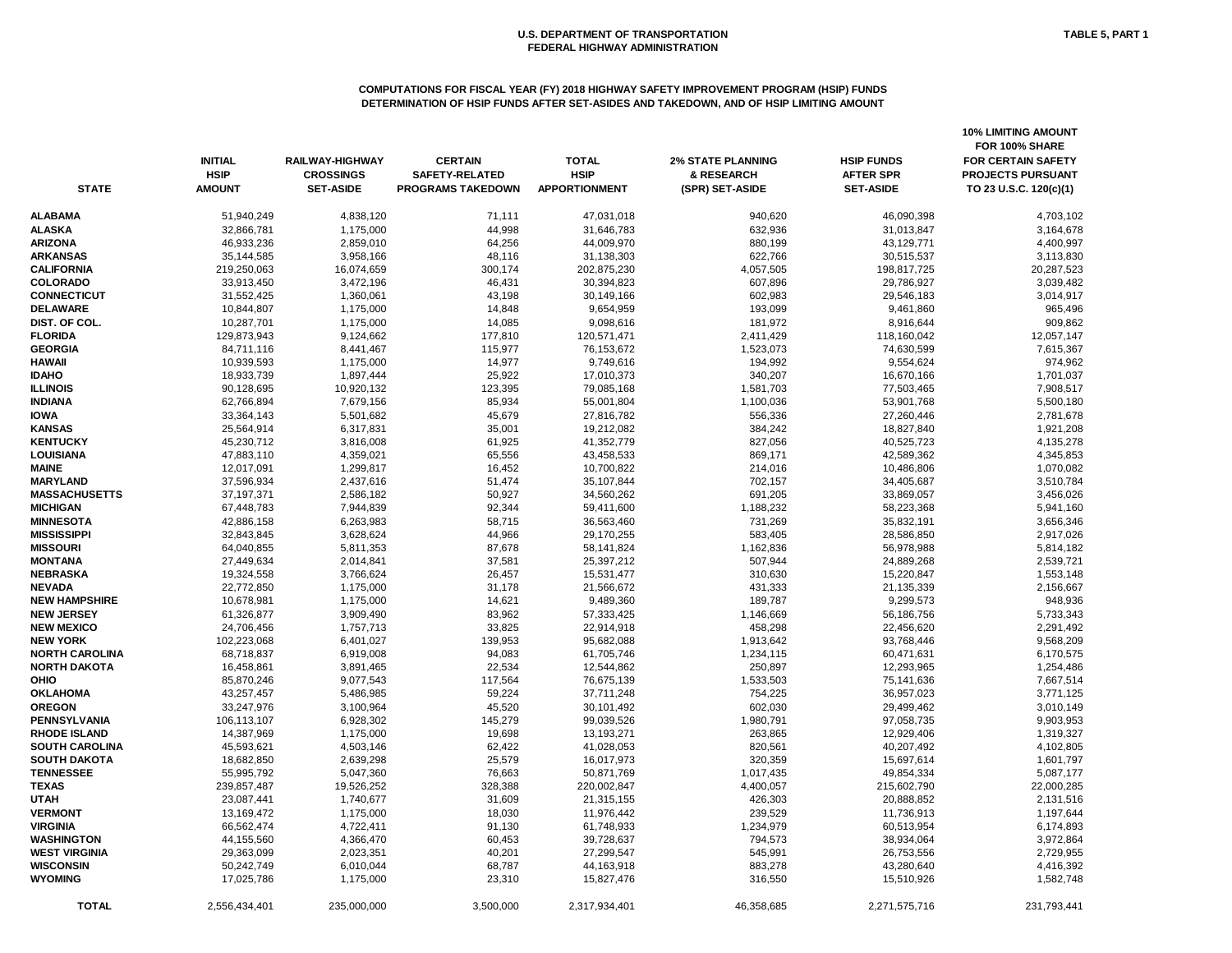# **COMPUTATIONS FOR FISCAL YEAR (FY) 2018 HIGHWAY SAFETY IMPROVEMENT PROGRAM (HSIP) FUNDS DETERMINATION OF SET-ASIDE OF HSIP FUNDS FOR HIGH RISK RURAL ROADS (HRRR)**

|                                  | <b>HSIP FUNDS</b><br><b>AFTER SPR</b> | FY 2009<br><b>HIGH RISK RURAL</b> | 200% OF FY 2009<br><b>HIGH RISK RURAL</b> | <b>STATES SUBJECT TO</b><br>THE HIGH RISK RURAL | FY 2018<br><b>HIGH RISK RURAL</b> | <b>HSIP FUNDS</b><br><b>AFTER SPR AND</b> |
|----------------------------------|---------------------------------------|-----------------------------------|-------------------------------------------|-------------------------------------------------|-----------------------------------|-------------------------------------------|
| <b>STATE</b>                     | <b>SET-ASIDE</b>                      | <b>ROADS SET-ASIDE</b>            | <b>ROADS SET-ASIDE</b>                    | <b>ROADS SET-ASIDE</b>                          | <b>ROADS SET-ASIDE</b>            | <b>HRRR SET-ASIDES</b>                    |
| ALABAMA                          | 46,090,398                            | 2,062,489                         | 4,124,978                                 |                                                 |                                   | 46,090,398                                |
| <b>ALASKA</b>                    | 31,013,847                            | 450,000                           | 900,000                                   | X                                               | 900,000                           | 30,113,847                                |
| ARIZONA                          | 43,129,771                            | 2,046,858                         | 4,093,716                                 |                                                 |                                   | 43,129,771                                |
| ARKANSAS                         | 30,515,537                            | 1,374,327                         | 2,748,654                                 |                                                 |                                   | 30,515,537                                |
| <b>CALIFORNIA</b>                | 198,817,725                           | 8,781,564                         | 17,563,128                                |                                                 |                                   | 198,817,725                               |
| <b>COLORADO</b>                  | 29,786,927                            | 1,413,042                         | 2,826,084                                 | $\pmb{\mathsf{x}}$                              | 2,826,084                         | 26,960,843                                |
| <b>CONNECTICUT</b>               | 29,546,183                            | 751,445                           | 1,502,890                                 |                                                 |                                   | 29,546,183                                |
| <b>DELAWARE</b>                  | 9,461,860                             | 450,000                           | 900,000                                   |                                                 |                                   | 9,461,860                                 |
| DIST. OF COL.                    | 8,916,644                             | 450,000                           | 900,000                                   |                                                 |                                   | 8,916,644                                 |
| <b>FLORIDA</b>                   | 118,160,042                           | 4,722,502                         | 9,445,004                                 |                                                 |                                   | 118,160,042                               |
| <b>GEORGIA</b>                   | 74,630,599                            | 3,149,726                         | 6,299,452                                 | X                                               | 6,299,452                         | 68,331,147                                |
| HAWAII                           | 9,554,624                             | 450,000                           | 900,000                                   |                                                 |                                   | 9,554,624                                 |
| <b>IDAHO</b>                     | 16,670,166                            | 647,399                           | 1,294,798                                 |                                                 |                                   | 16,670,166                                |
| <b>ILLINOIS</b>                  | 77,503,465                            | 3,024,273                         | 6,048,546                                 | X                                               | 6,048,546                         | 71,454,919                                |
| <b>INDIANA</b>                   | 53,901,768                            | 1,756,645                         | 3,513,290                                 |                                                 |                                   | 53,901,768                                |
| <b>IOWA</b>                      | 27,260,446                            | 1,335,895                         | 2,671,790                                 |                                                 |                                   | 27,260,446                                |
| <b>KANSAS</b>                    | 18,827,840                            | 1,575,055                         | 3,150,110                                 |                                                 |                                   | 18,827,840                                |
| <b>KENTUCKY</b>                  | 40,525,723                            | 1,439,993                         | 2,879,986                                 | X                                               | 2,879,986                         | 37,645,737                                |
| LOUISIANA                        | 42,589,362                            | 1,542,587                         | 3,085,174                                 |                                                 |                                   | 42,589,362                                |
| MAINE                            | 10,486,806                            | 450,000                           | 900,000                                   |                                                 |                                   | 10,486,806                                |
| <b>MARYLAND</b>                  | 34,405,687                            | 1,331,794                         | 2,663,588                                 |                                                 |                                   | 34,405,687                                |
| <b>MASSACHUSETTS</b>             | 33,869,057                            | 1,136,838                         | 2,273,676                                 | X                                               | 2,273,676                         | 31,595,381                                |
| <b>MICHIGAN</b>                  | 58,223,368                            | 2,926,006                         | 5,852,012                                 |                                                 |                                   | 58,223,368                                |
| <b>MINNESOTA</b>                 | 35,832,191                            | 1,810,055                         | 3,620,110                                 |                                                 |                                   | 35,832,191                                |
| MISSISSIPPI                      | 28,586,850                            | 1,639,574                         | 3,279,148                                 |                                                 |                                   | 28,586,850                                |
| <b>MISSOURI</b>                  | 56,978,988                            | 2,328,568                         | 4,657,136                                 |                                                 |                                   | 56,978,988                                |
| <b>MONTANA</b>                   | 24,889,268                            | 694,880                           | 1,389,760                                 | X                                               | 1,389,760                         | 23,499,508                                |
| <b>NEBRASKA</b>                  | 15,220,847                            | 938,461                           | 1,876,922                                 |                                                 |                                   | 15,220,847                                |
| <b>NEVADA</b>                    | 21,135,339                            | 743,907                           | 1,487,814                                 | X                                               | 1,487,814                         | 19,647,525                                |
| <b>NEW HAMPSHIRE</b>             | 9,299,573                             | 450,000                           | 900,000                                   |                                                 |                                   | 9,299,573                                 |
| <b>NEW JERSEY</b>                | 56,186,756                            | 1,666,605                         | 3,333,210                                 |                                                 |                                   | 56,186,756                                |
| <b>NEW MEXICO</b>                | 22,456,620                            | 943,712                           | 1,887,424                                 | X                                               | 1,887,424                         | 20,569,196                                |
| <b>NEW YORK</b>                  | 93,768,446                            | 3,095,686                         | 6,191,372                                 |                                                 |                                   | 93,768,446                                |
| <b>NORTH CAROLINA</b>            | 60,471,631                            | 2,363,489                         | 4,726,978                                 |                                                 |                                   | 60,471,631                                |
| <b>NORTH DAKOTA</b>              | 12,293,965                            | 628,833                           | 1,257,666                                 |                                                 |                                   | 12,293,965                                |
| OHIO                             | 75,141,636                            | 2,757,751                         | 5,515,502                                 |                                                 |                                   | 75,141,636                                |
| <b>OKLAHOMA</b>                  | 36,957,023                            | 1,899,409                         | 3,798,818                                 |                                                 |                                   | 36,957,023                                |
| OREGON                           | 29,499,462                            | 1,220,060                         | 2,440,120                                 |                                                 |                                   | 29,499,462                                |
| PENNSYLVANIA                     | 97,058,735                            | 2,883,447                         | 5,766,894                                 | $\pmb{\mathsf{x}}$                              | 5,766,894                         | 91,291,841                                |
| <b>RHODE ISLAND</b>              | 12,929,406                            | 450,000                           | 900,000                                   |                                                 |                                   | 12,929,406                                |
| <b>SOUTH CAROLINA</b>            | 40,207,492                            | 2,008,769                         | 4,017,538                                 |                                                 |                                   | 40,207,492                                |
| SOUTH DAKOTA<br><b>TENNESSEE</b> | 15,697,614                            | 758,550                           | 1,517,100                                 |                                                 |                                   | 15,697,614                                |
| <b>TEXAS</b>                     | 49,854,334                            | 2,118,260                         | 4,236,520                                 |                                                 |                                   | 49,854,334                                |
|                                  | 215,602,790                           | 7,286,076                         | 14,572,152                                | X                                               |                                   | 215,602,790                               |
| UTAH<br><b>VERMONT</b>           | 20,888,852                            | 665,659<br>450,000                | 1,331,318<br>900,000                      |                                                 | 1,331,318                         | 19,557,534<br>11,736,913                  |
| <b>VIRGINIA</b>                  | 11,736,913<br>60,513,954              | 2,229,887                         | 4,459,774                                 | X                                               | 4,459,774                         | 56,054,180                                |
| WASHINGTON                       | 38,934,064                            | 1,572,286                         | 3,144,572                                 | X                                               | 3,144,572                         | 35,789,492                                |
| WEST VIRGINIA                    | 26,753,556                            | 805,658                           | 1,611,316                                 |                                                 |                                   | 26,753,556                                |
| WISCONSIN                        | 43,280,640                            | 1,868,071                         | 3,736,142                                 |                                                 |                                   | 43,280,640                                |
| WYOMING                          | 15,510,926                            | 453,909                           | 907,818                                   |                                                 |                                   | 15,510,926                                |
|                                  |                                       |                                   |                                           |                                                 |                                   |                                           |
| <b>TOTAL</b>                     | 2,271,575,716                         | 90,000,000                        | 180,000,000                               |                                                 | 40,695,300                        | 2,230,880,416                             |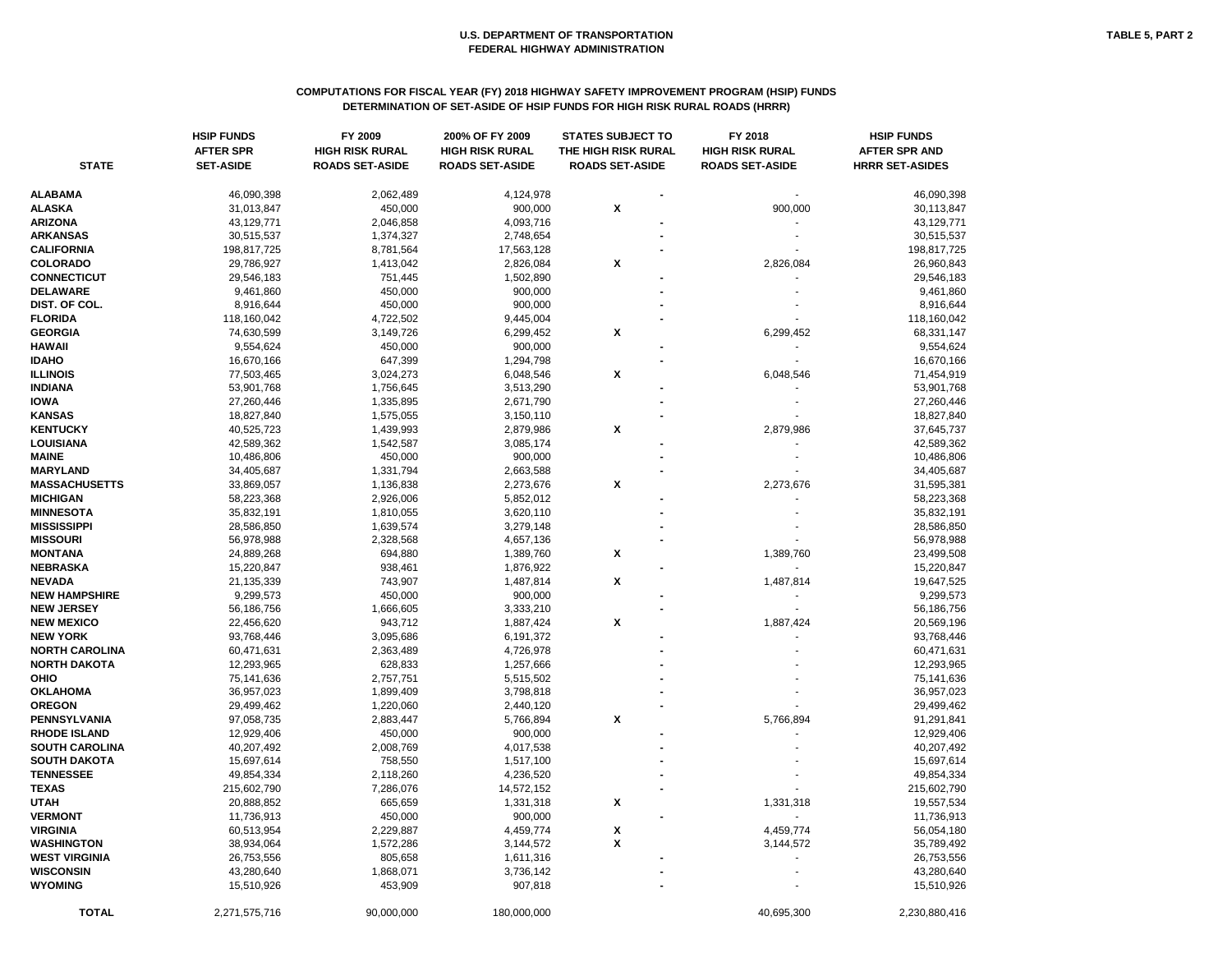# **COMPUTATIONS FOR FISCAL YEAR (FY) 2018 RAILWAY-HIGHWAY CROSSINGS SET-ASIDE**

|                       | <b>RAILWAY-HIGHWAY</b><br><b>CROSSINGS</b> | 50% AVAILABLE FOR         | 50% AVAILABLE FOR             | <b>2% LIMITING AMOUNT</b><br><b>FOR DATA COMPILATION</b><br>AND ANALYSIS PURSUANT |
|-----------------------|--------------------------------------------|---------------------------|-------------------------------|-----------------------------------------------------------------------------------|
| <b>STATE</b>          | <b>SET-ASIDE</b>                           | <b>PROTECTIVE DEVICES</b> | <b>ELIMINATION OF HAZARDS</b> | TO 23 U.S.C. 130(k)                                                               |
| <b>ALABAMA</b>        | 4,838,120                                  | 2,419,060                 | 2,419,060                     | 96,762                                                                            |
| <b>ALASKA</b>         | 1,175,000                                  | 587,500                   | 587,500                       | 23,500                                                                            |
| <b>ARIZONA</b>        | 2,859,010                                  | 1,429,505                 | 1,429,505                     | 57,180                                                                            |
| ARKANSAS              | 3,958,166                                  | 1,979,083                 | 1,979,083                     | 79,163                                                                            |
| CALIFORNIA            | 16,074,659                                 | 8,037,330                 | 8,037,329                     | 321,493                                                                           |
| <b>COLORADO</b>       | 3,472,196                                  | 1,736,098                 | 1,736,098                     | 69,444                                                                            |
| <b>CONNECTICUT</b>    | 1,360,061                                  | 680,031                   | 680,030                       | 27,201                                                                            |
| <b>DELAWARE</b>       | 1,175,000                                  | 587,500                   | 587,500                       | 23,500                                                                            |
| DIST. OF COL.         | 1,175,000                                  | 587,500                   | 587,500                       | 23,500                                                                            |
| <b>FLORIDA</b>        | 9,124,662                                  | 4,562,331                 | 4,562,331                     | 182,493                                                                           |
| <b>GEORGIA</b>        | 8,441,467                                  | 4,220,734                 | 4,220,733                     | 168,829                                                                           |
| HAWAII                | 1,175,000                                  | 587,500                   | 587,500                       | 23,500                                                                            |
| <b>IDAHO</b>          | 1,897,444                                  | 948,722                   | 948,722                       | 37,949                                                                            |
| <b>ILLINOIS</b>       | 10,920,132                                 | 5,460,066                 | 5,460,066                     | 218,403                                                                           |
| <b>INDIANA</b>        | 7,679,156                                  | 3,839,578                 | 3,839,578                     | 153,583                                                                           |
| <b>IOWA</b>           | 5,501,682                                  | 2,750,841                 | 2,750,841                     | 110,034                                                                           |
| <b>KANSAS</b>         | 6,317,831                                  | 3,158,916                 | 3,158,915                     | 126,357                                                                           |
| <b>KENTUCKY</b>       | 3,816,008                                  | 1,908,004                 | 1,908,004                     | 76,320                                                                            |
| <b>LOUISIANA</b>      | 4,359,021                                  | 2,179,511                 | 2,179,510                     | 87,180                                                                            |
| <b>MAINE</b>          | 1,299,817                                  | 649,909                   | 649,908                       | 25,996                                                                            |
| <b>MARYLAND</b>       | 2,437,616                                  | 1,218,808                 | 1,218,808                     | 48,752                                                                            |
| <b>MASSACHUSETTS</b>  | 2,586,182                                  | 1,293,091                 | 1,293,091                     | 51,724                                                                            |
| <b>MICHIGAN</b>       | 7,944,839                                  | 3,972,420                 | 3,972,419                     | 158,897                                                                           |
| <b>MINNESOTA</b>      | 6,263,983                                  | 3,131,992                 | 3,131,991                     | 125,280                                                                           |
| MISSISSIPPI           | 3,628,624                                  | 1,814,312                 | 1,814,312                     | 72,572                                                                            |
| <b>MISSOURI</b>       | 5,811,353                                  | 2,905,677                 | 2,905,676                     | 116,227                                                                           |
| <b>MONTANA</b>        | 2,014,841                                  | 1,007,421                 | 1,007,420                     | 40,297                                                                            |
| <b>NEBRASKA</b>       | 3,766,624                                  | 1,883,312                 | 1,883,312                     | 75,332                                                                            |
| <b>NEVADA</b>         | 1,175,000                                  | 587,500                   | 587,500                       | 23,500                                                                            |
| <b>NEW HAMPSHIRE</b>  | 1,175,000                                  | 587,500                   | 587,500                       | 23,500                                                                            |
| <b>NEW JERSEY</b>     | 3,909,490                                  | 1,954,745                 | 1,954,745                     | 78,190                                                                            |
| <b>NEW MEXICO</b>     | 1,757,713                                  | 878,857                   | 878,856                       | 35,154                                                                            |
| <b>NEW YORK</b>       | 6,401,027                                  | 3,200,514                 | 3,200,513                     | 128,021                                                                           |
| <b>NORTH CAROLINA</b> | 6,919,008                                  | 3,459,504                 | 3,459,504                     | 138,380                                                                           |
| NORTH DAKOTA          | 3,891,465                                  | 1,945,733                 | 1,945,732                     | 77,829                                                                            |
| OHIO                  | 9,077,543                                  | 4,538,772                 | 4,538,771                     | 181,551                                                                           |
| OKLAHOMA              | 5,486,985                                  | 2,743,493                 | 2,743,492                     | 109,740                                                                           |
| <b>OREGON</b>         | 3,100,964                                  | 1,550,482                 | 1,550,482                     | 62,019                                                                            |
| PENNSYLVANIA          | 6,928,302                                  | 3,464,151                 | 3,464,151                     | 138,566                                                                           |
| <b>RHODE ISLAND</b>   | 1,175,000                                  | 587,500                   | 587,500                       | 23,500                                                                            |
| <b>SOUTH CAROLINA</b> | 4,503,146                                  | 2,251,573                 | 2,251,573                     | 90,063                                                                            |
| <b>SOUTH DAKOTA</b>   | 2,639,298                                  | 1,319,649                 | 1,319,649                     | 52,786                                                                            |
| <b>TENNESSEE</b>      | 5,047,360                                  | 2,523,680                 | 2,523,680                     | 100,947                                                                           |
| TEXAS                 | 19,526,252                                 | 9,763,126                 | 9,763,126                     | 390,525                                                                           |
| UTAH                  | 1,740,677                                  | 870,339                   | 870,338                       | 34,814                                                                            |
| <b>VERMONT</b>        | 1,175,000                                  | 587,500                   | 587,500                       | 23,500                                                                            |
| VIRGINIA              |                                            |                           |                               | 94,448                                                                            |
| WASHINGTON            | 4,722,411                                  | 2,361,206                 | 2,361,205<br>2,183,235        |                                                                                   |
| WEST VIRGINIA         | 4,366,470                                  | 2,183,235                 |                               | 87,329                                                                            |
| <b>WISCONSIN</b>      | 2,023,351<br>6,010,044                     | 1,011,676<br>3,005,022    | 1,011,675<br>3,005,022        | 40,467<br>120,201                                                                 |
| WYOMING               | 1,175,000                                  | 587,500                   | 587,500                       | 23,500                                                                            |
|                       |                                            |                           |                               |                                                                                   |
| <b>TOTAL</b>          | 235,000,000                                | 117,500,009               | 117,499,991                   | 4,699,998                                                                         |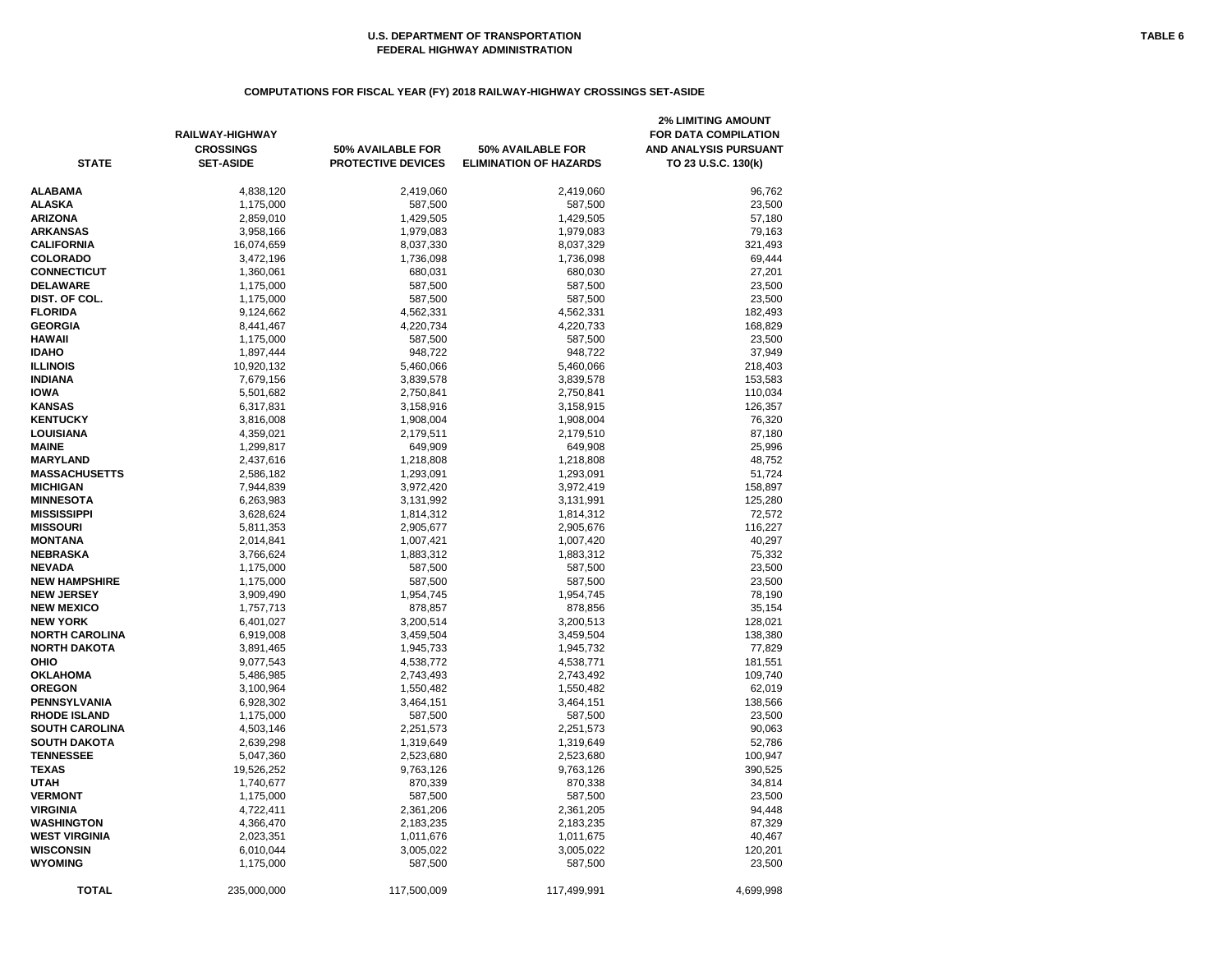### **COMPUTATIONS FOR FISCAL YEAR (FY) 2018 CONGESTION MITIGATION AND AIR QUALITY IMPROVEMENT PROGRAM (CMAQ) FUNDS DETERMINATION OF CMAQ FUNDS AFTER SET-ASIDES AND OF CMAQ LIMITING AMOUNT**

|                       | <b>CMAQ</b>          | <b>2% STATE PLANNING</b><br>& RESEARCH | <b>CMAQ FUNDS</b><br><b>AFTER SPR</b> | <b>10% LIMITING AMOUNT</b><br>FOR 100% SHARE<br><b>FOR CERTAIN SAFETY</b><br><b>PROJECTS PURSUANT</b> |
|-----------------------|----------------------|----------------------------------------|---------------------------------------|-------------------------------------------------------------------------------------------------------|
| <b>STATE</b>          | <b>APPORTIONMENT</b> | (SPR) SET-ASIDE                        | <b>SET-ASIDE</b>                      | TO 23 U.S.C. 120(c)(1)                                                                                |
| ALABAMA               | 11,780,088           | 235,602                                | 11,544,486                            | 1,178,009                                                                                             |
| <b>ALASKA</b>         | 28,416,850           | 568,337                                | 27,848,513                            | 2,841,685                                                                                             |
| <b>ARIZONA</b>        | 53,569,810           | 1,071,396                              | 52,498,414                            | 5,356,981                                                                                             |
| <b>ARKANSAS</b>       | 12,715,667           | 254,313                                | 12,461,354                            | 1,271,567                                                                                             |
| CALIFORNIA            | 479,213,960          | 9,584,279                              | 469,629,681                           | 47,921,396                                                                                            |
| <b>COLORADO</b>       | 43,676,020           | 873,520                                | 42,802,500                            | 4,367,602                                                                                             |
| <b>CONNECTICUT</b>    | 45,684,605           | 913,692                                | 44,770,913                            | 4,568,461                                                                                             |
| <b>DELAWARE</b>       | 12,042,150           | 240,843                                | 11,801,307                            | 1,204,215                                                                                             |
| DIST. OF COL.         | 10,431,320           | 208,626                                | 10,222,694                            | 1,043,132                                                                                             |
| <b>FLORIDA</b>        | 14,041,109           | 280,822                                | 13,760,287                            | 1,404,111                                                                                             |
| <b>GEORGIA</b>        | 70,164,746           | 1,403,295                              | 68,761,451                            | 7,016,475                                                                                             |
| <b>HAWAII</b>         | 10,696,602           | 213,932                                | 10,482,670                            | 1,069,660                                                                                             |
| IDAHO                 | 13,231,778           | 264,636                                | 12,967,142                            | 1,323,178                                                                                             |
| <b>ILLINOIS</b>       | 113,686,001          | 2,273,720                              | 111,412,281                           | 11,368,600                                                                                            |
| <b>INDIANA</b>        | 48,652,428           | 973,049                                | 47,679,379                            | 4,865,243                                                                                             |
| <b>IOWA</b>           | 11,663,664           | 233,273                                | 11,430,391                            | 1,166,366                                                                                             |
| <b>KANSAS</b>         | 9,826,699            | 196,534                                | 9,630,165                             | 982,670                                                                                               |
| <b>KENTUCKY</b>       | 14,146,244           | 282,925                                | 13,863,319                            | 1,414,624                                                                                             |
| <b>LOUISIANA</b>      | 11,819,761           | 236,395                                | 11,583,366                            | 1,181,976                                                                                             |
| <b>MAINE</b>          | 10,632,983           | 212,660                                | 10,420,323                            | 1,063,298                                                                                             |
| <b>MARYLAND</b>       | 55,447,069           | 1,108,941                              | 54,338,128                            | 5,544,707                                                                                             |
| <b>MASSACHUSETTS</b>  | 65,489,139           | 1,309,783                              | 64,179,356                            | 6,548,914                                                                                             |
| <b>MICHIGAN</b>       | 76,419,730           | 1,528,395                              | 74,891,335                            | 7,641,973                                                                                             |
| <b>MINNESOTA</b>      | 33,277,126           | 665,543                                | 32,611,583                            | 3,327,713                                                                                             |
| <b>MISSISSIPPI</b>    | 11,585,038           | 231,701                                | 11,353,337                            | 1,158,504                                                                                             |
| <b>MISSOURI</b>       | 24,340,225           | 486,805                                | 23,853,420                            | 2,434,023                                                                                             |
| MONTANA               | 15,372,903           | 307,458                                | 15,065,445                            | 1,537,290                                                                                             |
| NEBRASKA              | 10,623,571           | 212,471                                | 10,411,100                            | 1,062,357                                                                                             |
| <b>NEVADA</b>         | 33,631,893           | 672,638                                | 32,959,255                            | 3,363,189                                                                                             |
| <b>NEW HAMPSHIRE</b>  | 10,686,775           | 213,736                                | 10,473,039                            | 1,068,678                                                                                             |
| <b>NEW JERSEY</b>     | 107,488,643          | 2,149,773                              | 105,338,870                           | 10,748,864                                                                                            |
| <b>NEW MEXICO</b>     | 11,785,374           | 235,707                                | 11,549,667                            | 1,178,537                                                                                             |
| <b>NEW YORK</b>       | 189,169,210          | 3,783,384                              | 185,385,826                           | 18,916,921                                                                                            |
| NORTH CAROLINA        | 52,923,950           | 1,058,479                              | 51,865,471                            | 5,292,395                                                                                             |
| <b>NORTH DAKOTA</b>   | 10,863,479           | 217,270                                | 10,646,209                            | 1,086,348                                                                                             |
| OHIO                  | 98,880,323           | 1,977,606                              | 96,902,717                            | 9,888,032                                                                                             |
| <b>OKLAHOMA</b>       | 12,138,691           | 242,774                                | 11,895,917                            | 1,213,869                                                                                             |
| <b>OREGON</b>         | 20,033,398           | 400,668                                | 19,632,730                            | 2,003,340                                                                                             |
| PENNSYLVANIA          | 107,909,741          | 2,158,195                              | 105,751,546                           | 10,790,974                                                                                            |
| <b>RHODE ISLAND</b>   | 10,770,588           | 215,412                                | 10,555,176                            | 1,077,059                                                                                             |
| <b>SOUTH CAROLINA</b> | 13,526,988           | 270,540                                | 13,256,448                            | 1,352,699                                                                                             |
| <b>SOUTH DAKOTA</b>   | 12,667,067           | 253,341                                | 12,413,726                            | 1,266,707                                                                                             |
| <b>TENNESSEE</b>      | 38,250,380           | 765,008                                | 37,485,372                            | 3,825,038                                                                                             |
| <b>TEXAS</b>          | 179,290,750          | 3,585,815                              | 175,704,935                           | 17,929,075                                                                                            |
| UTAH                  | 13,341,201           | 266,824                                | 13,074,377                            | 1,334,120                                                                                             |
| <b>VERMONT</b>        | 12,232,379           | 244,648                                | 11,987,731                            | 1,223,238                                                                                             |
| <b>VIRGINIA</b>       | 56,710,731           | 1,134,215                              | 55,576,516                            | 5,671,073                                                                                             |
| WASHINGTON            | 38, 157, 729         | 763,155                                | 37,394,574                            | 3,815,773                                                                                             |
| WEST VIRGINIA         | 14,789,963           | 295,799                                | 14,494,164                            |                                                                                                       |
| <b>WISCONSIN</b>      | 28,291,261           | 565,825                                | 27,725,436                            | 1,478,996<br>2,829,126                                                                                |
| <b>WYOMING</b>        | 10,760,248           | 215,205                                | 10,545,043                            | 1,076,025                                                                                             |
|                       |                      |                                        |                                       |                                                                                                       |
| <b>TOTAL</b>          | 2,402,948,048        | 48,058,963                             | 2,354,889,085                         | 240,294,806                                                                                           |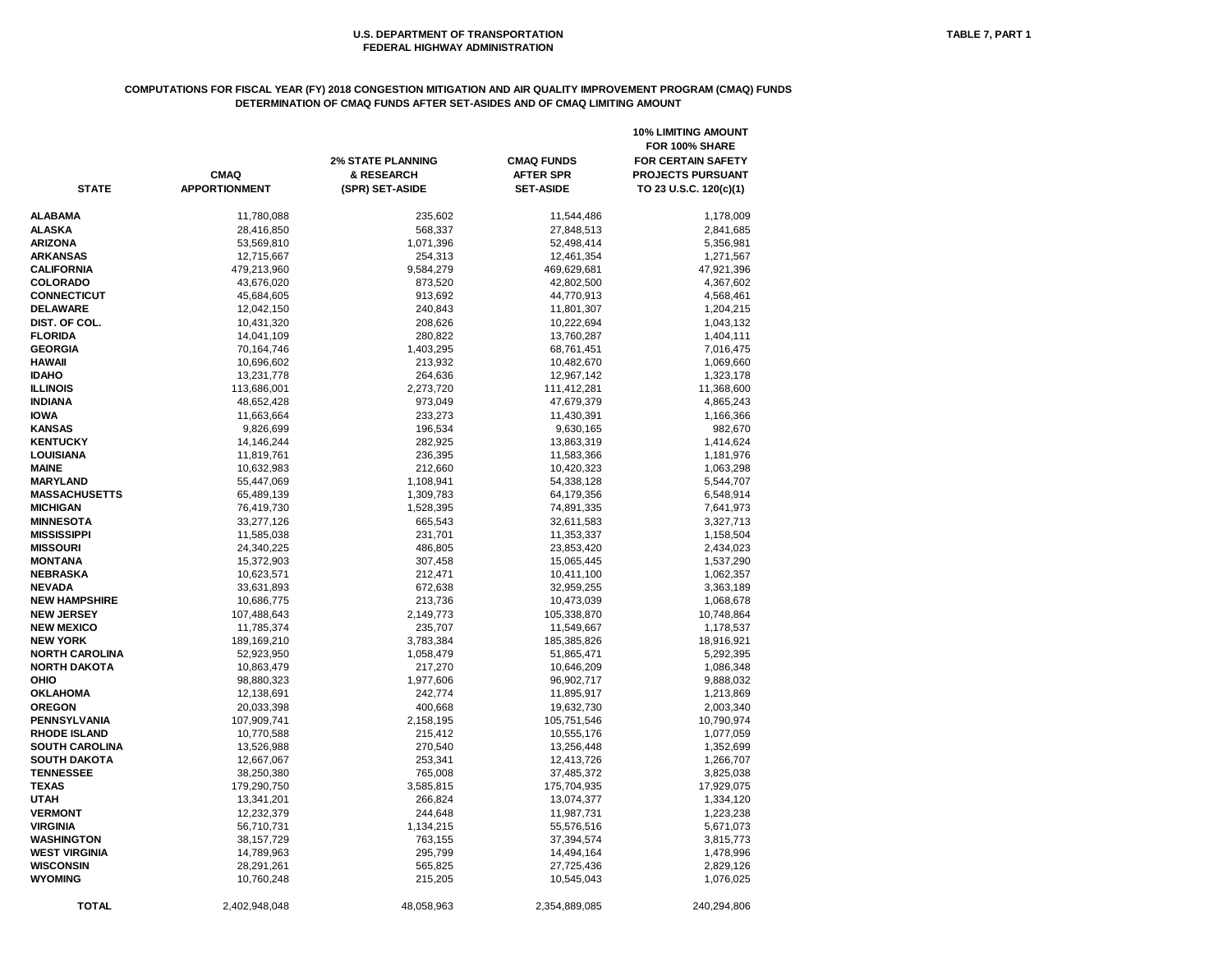**COMPUTATIONS FOR FISCAL YEAR (FY) 2018 CONGESTION MITIGATION AND AIR QUALITY IMPROVEMENT PROGRAM (CMAQ) FUNDS DETERMINATION OF SET-ASIDE OF CMAQ FUNDS FOR PARTICULATE MATTER (PM) 2.5 PROJECTS**

|                       | <b>CMAQ FUNDS</b><br><b>AFTER SPR</b> | <b>LATEST AVAILABLE</b><br><b>CMAQ WEIGHTED</b> | <b>PORTION OF LATEST</b><br><b>AVAILABLE CMAQ WEIGHTED</b><br><b>POPULATION BASED</b> | <b>SHARE OF WEIGHTED</b><br><b>POPULATION BASED</b> | <b>AMOUNT OF CMAQ</b><br><b>FUNDS BASED</b> | <b>PERCENTAGE OF</b><br>PM 2.5 SET-ASIDE | PORTION OF LATEST<br><b>AVAILABLE CMAQ WEIGHTED</b><br><b>POPULATION BASED</b> | <b>PORTION OF LATEST</b><br><b>AVAILABLE CMAQ PM 2.5</b><br><b>WEIGHTED POPULATION BASED</b> | <b>SHARE OF PM 2.5 WEIGHTED</b><br><b>POPULATION BASED</b> | <b>PERCENTAGE OF PM 2.5</b><br><b>SET-ASIDE REDUCED BASED</b> | <b>SET-ASIDE FROM</b><br><b>CMAQ FUNDS BASED ON</b><br><b>PM 2.5 STANDARD</b> | <b>CMAQ FUNDS</b><br><b>AFTER SPR &amp;</b> |
|-----------------------|---------------------------------------|-------------------------------------------------|---------------------------------------------------------------------------------------|-----------------------------------------------------|---------------------------------------------|------------------------------------------|--------------------------------------------------------------------------------|----------------------------------------------------------------------------------------------|------------------------------------------------------------|---------------------------------------------------------------|-------------------------------------------------------------------------------|---------------------------------------------|
| <b>STATE</b>          | <b>SET-ASIDE</b>                      | <b>POPULATION</b>                               | ON PM 2.5 STANDARD                                                                    | ON PM 2.5 STANDARD                                  | ON PM 2.5 STANDARD                          | (BEFORE PM 2. 5 EXCEPTION)               | ON PM 2.5 STANDARD                                                             | ON PM 2.5 EXCEPTION                                                                          | ON PM 2.5 EXCEPTION                                        | ON PM 2.5 EXCEPTION                                           | FOR PM 2.5 PROJECTS                                                           | PM 2.5 SET-ASIDES                           |
| <b>ALABAMA</b>        | 11,544,486                            | 935,110                                         | 935,110                                                                               | 100.0000%                                           | 11,544,486                                  | 25.0000%                                 | 935,110                                                                        |                                                                                              |                                                            | 25.0000%                                                      | 2,886,122                                                                     | 8,658,364                                   |
| <b>ALASKA</b>         | 27,848,513                            | 418,918                                         | 120,726                                                                               | 28.8185%                                            | 8,025,531                                   | 25.0000%                                 | 120,726                                                                        |                                                                                              |                                                            | 25.0000%                                                      | 2,006,383                                                                     | 25,842,130                                  |
| <b>ARIZONA</b>        | 52,498,414                            | 6,208,411                                       | 607,655                                                                               | 9.7876%                                             | 5,138,338                                   | 25.0000%                                 | 607,655                                                                        |                                                                                              |                                                            | 25.0000%                                                      | 1,284,584                                                                     | 51,213,830                                  |
| <b>ARKANSAS</b>       | 12,461,354                            | 49,235                                          | $\sim$ 100 $\mu$                                                                      | $\sim 100$                                          | $\sim$ $-$                                  | $\sim 100$ m $^{-1}$                     | $\sim$                                                                         |                                                                                              |                                                            | $\sim 100$                                                    | $\sim$ 100 $\sim$                                                             | 12,461,354                                  |
| <b>CALIFORNIA</b>     | 469,629,681                           | 65,992,688                                      | 60,074,071                                                                            | 91.0314%                                            | 427,510,497                                 | 25.0000%                                 | 60,074,071                                                                     |                                                                                              |                                                            | 25.0000%                                                      | 106,877,624                                                                   | 362,752,057                                 |
| <b>COLORADO</b>       | 42,802,500                            | 5,665,579                                       | $\sim$ 100 $\pm$                                                                      | $\sim$ $-$                                          | $\sim$ 100 $\pm$                            | $\sim 100$ m $^{-1}$                     | $\sim$                                                                         |                                                                                              |                                                            | $\sim 100$                                                    | $\sim$                                                                        | 42,802,500                                  |
| <b>CONNECTICUT</b>    | 44,770,913                            | 4,181,982                                       | 2,188,876                                                                             | 52.3406%                                            | 23,433,384                                  | 25.0000%                                 | 2,188,876                                                                      |                                                                                              |                                                            | 25.0000%                                                      | 5,858,346                                                                     | 38,912,567                                  |
| <b>DELAWARE</b>       | 11,801,307                            | 777,238                                         | 556,987                                                                               | 71.6623%                                            | 8,457,094                                   | 25.0000%                                 | 556,987                                                                        |                                                                                              |                                                            | 25.0000%                                                      | 2,114,273                                                                     | 9,687,034                                   |
| DIST. OF COL.         | 10,222,694                            | 681,170                                         |                                                                                       | 0.0000%                                             |                                             | 0.0000%                                  | $\sim$                                                                         |                                                                                              |                                                            | 0.0000%                                                       |                                                                               | 10,222,694                                  |
| <b>FLORIDA</b>        | 13,760,287                            |                                                 | $\sim$                                                                                |                                                     | $\sim$                                      |                                          | $\sim$                                                                         |                                                                                              |                                                            |                                                               |                                                                               | 13,760,287                                  |
|                       |                                       | $\sim$ 100 $\pm$                                |                                                                                       | $\sim 100$                                          |                                             | $\sim 100$                               |                                                                                |                                                                                              |                                                            | $\sim$ $-$                                                    |                                                                               |                                             |
| <b>GEORGIA</b>        | 68,761,451                            | 5,233,233                                       |                                                                                       | 0.0000%                                             |                                             | 0.0000%                                  |                                                                                |                                                                                              |                                                            | 0.0000%                                                       |                                                                               | 68,761,451                                  |
| <b>HAWAII</b>         | 10,482,670                            | $\sim 100$                                      |                                                                                       | $\sim$ $ \sim$                                      |                                             | $\sim 10^{-11}$                          |                                                                                |                                                                                              |                                                            | $\sim$ $-$                                                    |                                                                               | 10,482,670                                  |
| <b>IDAHO</b>          | 12,967,142                            | 31,030                                          | 31,030                                                                                | 100.0000%                                           | 12,967,142                                  | 25.0000%                                 | 31,030                                                                         |                                                                                              |                                                            | 25.0000%                                                      | 3,241,786                                                                     | 9,725,356                                   |
| <b>ILLINOIS</b>       | 111,412,281                           | 10,107,472                                      | 714,248                                                                               | 7.0665%                                             | 7,872,992                                   | 25.0000%                                 | 714,248                                                                        |                                                                                              |                                                            | 25.0000%                                                      | 1,968,248                                                                     | 109,444,033                                 |
| <b>INDIANA</b>        | 47,679,379                            | 1,038,859                                       | 270,527                                                                               | 26.0408%                                            | 12,416,080                                  | 25.0000%                                 | 270,527                                                                        |                                                                                              |                                                            | 25.0000%                                                      | 3,104,020                                                                     | 44,575,359                                  |
| <b>IOWA</b>           | 11,430,391                            | $\sim$ 100 $\mu$                                |                                                                                       | $\sim$                                              |                                             | $\sim$ $-$                               | $\sim$                                                                         |                                                                                              |                                                            | $\sim$                                                        | $\sim$                                                                        | 11,430,391                                  |
| <b>KANSAS</b>         | 9,630,165                             | $\sim$ 100 $\mu$                                | $\sim$                                                                                | $\sim$                                              | $\sim$                                      | $\sim$                                   | $\sim$                                                                         |                                                                                              |                                                            | $\sim$ $ \sim$                                                | $\sim$                                                                        | 9,630,165                                   |
| <b>KENTUCKY</b>       | 13,863,319                            | 1,399,096                                       | 1,013,404                                                                             | 72.4328%                                            | 10,041,585                                  | 25.0000%                                 | 1,013,404                                                                      |                                                                                              |                                                            | 25.0000%                                                      | 2,510,396                                                                     | 11,352,923                                  |
| <b>LOUISIANA</b>      | 11,583,366                            | 767,477                                         | $\sim$ $-$                                                                            | $\sim$ $ \sim$                                      | $\sim$                                      | $\sim$ $-$                               | $\sim$                                                                         |                                                                                              |                                                            | $\sim$ $-$                                                    |                                                                               | 11,583,366                                  |
| <b>MAINE</b>          | 10,420,323                            | $\sim$ 100 $\mu$                                |                                                                                       | $\sim$ $ \sim$                                      |                                             | $\sim$ $-$                               |                                                                                |                                                                                              |                                                            | $\sim$ $-$                                                    |                                                                               | 10,420,323                                  |
| <b>MARYLAND</b>       | 54,338,128                            | 5,576,015                                       |                                                                                       | 0.0000%                                             |                                             | 0.0000%                                  |                                                                                |                                                                                              |                                                            | 0.0000%                                                       |                                                                               | 54,338,128                                  |
| <b>MASSACHUSETTS</b>  | 64,179,356                            | 17,246                                          | $\sim$                                                                                | $\sim$ $ \sim$                                      |                                             | $\sim$ 100 $\pm$                         | $\sim$                                                                         |                                                                                              |                                                            | $\sim$ $-$                                                    |                                                                               | 64,179,356                                  |
| <b>MICHIGAN</b>       | 74,891,335                            | 4,723,194                                       | 4,723,194                                                                             | 100.0000%                                           | 74,891,335                                  | 25.0000%                                 | 4,723,194                                                                      |                                                                                              |                                                            | 25.0000%                                                      | 18,722,834                                                                    | 56,168,501                                  |
| <b>MINNESOTA</b>      | 32,611,583                            | 3,166,184                                       | $\sim$ 100 $\mu$                                                                      | $\sim$ $ \sim$                                      | $\sim$                                      | $\sim$ 100 $\mu$                         | $\sim$                                                                         |                                                                                              |                                                            | $\sim$ $-$                                                    | $\sim$                                                                        | 32,611,583                                  |
| <b>MISSISSIPPI</b>    | 11,353,337                            | 175,611                                         |                                                                                       | $\sim$                                              |                                             | $\sim$ $-$                               |                                                                                |                                                                                              |                                                            | $\sim$ $-$                                                    |                                                                               | 11,353,337                                  |
| <b>MISSOURI</b>       | 23,853,420                            | 2,433,560                                       | 2,433,560                                                                             | 100.0000%                                           | 23,853,420                                  | 25.0000%                                 | 2,433,560                                                                      |                                                                                              |                                                            | 25.0000%                                                      | 5,963,355                                                                     | 17,890,065                                  |
| <b>MONTANA</b>        | 15,065,445                            | 139,241                                         | 23,111                                                                                | 16.5979%                                            | 2,500,542                                   | 25.0000%                                 | 23,111                                                                         | 23,111                                                                                       | 100.0000%                                                  | 0.0000%                                                       |                                                                               | 15,065,445                                  |
| <b>NEBRASKA</b>       | 10,411,100                            | $\sim 100$                                      |                                                                                       | $\sim$                                              | $\sim$                                      | $\sim$                                   | $\overline{\phantom{0}}$                                                       |                                                                                              |                                                            |                                                               |                                                                               | 10,411,100                                  |
| <b>NEVADA</b>         | 32,959,255                            | 2,609,280                                       |                                                                                       | $\sim$                                              | $\sim$                                      | $\sim$                                   | $\sim$                                                                         |                                                                                              |                                                            | $\sim$                                                        |                                                                               | 32,959,255                                  |
| <b>NEW HAMPSHIRE</b>  | 10,473,039                            | $\sim 100$                                      |                                                                                       | $\sim$                                              |                                             | $\sim$                                   |                                                                                |                                                                                              |                                                            | $\sim$                                                        |                                                                               | 10,473,039                                  |
| <b>NEW JERSEY</b>     | 105,338,870                           | 10,324,199                                      | 8,737,852                                                                             | 84.6347%                                            | 89,153,203                                  | 25.0000%                                 | 8,737,852                                                                      |                                                                                              |                                                            | 25.0000%                                                      | 22,288,301                                                                    | 83,050,569                                  |
| <b>NEW MEXICO</b>     | 11,549,667                            |                                                 |                                                                                       | $\sim$                                              |                                             | $\sim$                                   | $\overline{\phantom{0}}$                                                       |                                                                                              |                                                            |                                                               |                                                                               | 11,549,667                                  |
| <b>NEW YORK</b>       | 185,385,826                           | 16,863,317                                      | 16,733,813                                                                            | 99.2320%                                            | 183,962,132                                 | 25.0000%                                 | 16,733,813                                                                     |                                                                                              |                                                            | 25.0000%                                                      | 45,990,533                                                                    | 139,395,293                                 |
| <b>NORTH CAROLINA</b> | 51,865,471                            | 2,094,013                                       |                                                                                       | $\sim$                                              |                                             | 0.0000%                                  | $\overline{\phantom{a}}$                                                       |                                                                                              |                                                            | 0.0000%                                                       |                                                                               | 51,865,471                                  |
| <b>NORTH DAKOTA</b>   | 10,646,209                            | $\sim$ 100 $\pm$                                | $\sim$                                                                                | $\sim$ $-$                                          |                                             | $\sim$ 10 $\pm$                          | $\sim$                                                                         |                                                                                              |                                                            | $\sim$ $-$                                                    |                                                                               | 10,646,209                                  |
| <b>OHIO</b>           | 96,902,717                            | 7,156,155                                       | 3,415,232                                                                             | 47.7244%                                            | 46,246,243                                  | 25.0000%                                 | 3,415,232                                                                      |                                                                                              |                                                            | 25.0000%                                                      | 11,561,561                                                                    | 85,341,156                                  |
| <b>OKLAHOMA</b>       | 11,895,917                            | $\sim$ 100 $\pm$                                | $\sim$ 100 $\pm$                                                                      | $\sim$                                              |                                             | $\sim$ $-$                               | $\sim$                                                                         |                                                                                              |                                                            | $\sim$ 100 $\pm$                                              |                                                                               | 11,895,917                                  |
| <b>OREGON</b>         | 19,632,730                            | 2,432,602                                       | 339,564                                                                               | 13.9589%                                            | 2,740,509                                   | 25.0000%                                 | 339,564                                                                        |                                                                                              |                                                            | 25.0000%                                                      | 685,127                                                                       | 18,947,603                                  |
| <b>PENNSYLVANIA</b>   | 105,751,546                           | 9,843,609                                       | 9,232,470                                                                             | 93.7915%                                            | 99,185,977                                  | 25.0000%                                 | 9,232,470                                                                      |                                                                                              |                                                            | 25.0000%                                                      | 24,796,494                                                                    | 80,955,052                                  |
| <b>RHODE ISLAND</b>   | 10,555,176                            |                                                 |                                                                                       |                                                     |                                             |                                          |                                                                                |                                                                                              |                                                            |                                                               |                                                                               | 10,555,176                                  |
|                       |                                       | $\sim$ $ \sim$                                  |                                                                                       | $\sim$ $-$                                          |                                             | $\sim$ $-$                               | $\sim$                                                                         |                                                                                              |                                                            | $\sim$ $-$                                                    |                                                                               |                                             |
| <b>SOUTH CAROLINA</b> | 13,256,448                            | 258,526                                         |                                                                                       | $\sim$ $-$                                          |                                             | $\sim$                                   | $\sim$                                                                         |                                                                                              |                                                            | $\sim$                                                        |                                                                               | 13,256,448                                  |
| <b>SOUTH DAKOTA</b>   | 12,413,726                            | $\sim$ 100 $\pm$                                | $\sim$                                                                                | $\sim$ $-$                                          |                                             | $\sim$ 100 $\pm$                         | $\sim$ $ \sim$                                                                 |                                                                                              |                                                            | $\sim$                                                        |                                                                               | 12,413,726                                  |
| <b>TENNESSEE</b>      | 37,485,372                            | 1,852,682                                       | 918,079                                                                               | 49.5541%                                            | 18,575,523                                  | 25.0000%                                 | 918,079                                                                        |                                                                                              |                                                            | 25.0000%                                                      | 4,643,881                                                                     | 32,841,491                                  |
| <b>TEXAS</b>          | 175,704,935                           | 16,038,081                                      | $\sim$ $ \sim$                                                                        | $\sim$ $-$                                          |                                             | $\sim$ 100 $\pm$                         | $\sim$                                                                         |                                                                                              |                                                            | $\sim$ 100 $\pm$                                              |                                                                               | 175,704,935                                 |
| <b>UTAH</b>           | 13,074,377                            | 3,053,063                                       | 3,053,063                                                                             | 100.0000%                                           | 13,074,377                                  | 25.0000%                                 | 3,053,063                                                                      |                                                                                              |                                                            | 25.0000%                                                      | 3,268,594                                                                     | 9,805,783                                   |
| <b>VERMONT</b>        | 11,987,731                            | $\sim 100$                                      | $\sim$ 100 $\pm$                                                                      | $\sim$ 100 $\pm$                                    |                                             | $\sim 100$                               | $\sim$                                                                         |                                                                                              |                                                            | $\sim 100$                                                    |                                                                               | 11,987,731                                  |
| <b>VIRGINIA</b>       | 55,576,516                            | 2,459,941                                       | $\sim 100$                                                                            | 0.0000%                                             | $\sim$ 100 $\pm$                            | 0.0000%                                  | $\sim 100$                                                                     |                                                                                              |                                                            | 0.0000%                                                       | $\sim$ 100 $\pm$                                                              | 55,576,516                                  |
| <b>WASHINGTON</b>     | 37,394,574                            | 1,827,402                                       | 861,312                                                                               | 47.1331%                                            | 17,625,238                                  | 25.0000%                                 | 861,312                                                                        |                                                                                              |                                                            | 25.0000%                                                      | 4,406,310                                                                     | 32,988,264                                  |
| <b>WEST VIRGINIA</b>  | 14,494,164                            | 295,749                                         | 295,749                                                                               | 100.0000%                                           | 14,494,164                                  | 25.0000%                                 | 295,749                                                                        |                                                                                              |                                                            | 25.0000%                                                      | 3,623,541                                                                     | 10,870,623                                  |
| <b>WISCONSIN</b>      | 27,725,436                            | 1,828,622                                       | 1,545,012                                                                             | 84.4905%                                            | 23,425,361                                  | 25.0000%                                 | 1,545,012                                                                      |                                                                                              |                                                            | 25.0000%                                                      | 5,856,340                                                                     | 21,869,096                                  |
| <b>WYOMING</b>        | 10,545,043                            | 73,044                                          | $\sim$ $-$                                                                            | $\sim$ $-$                                          | $\sim$ $-$                                  | $\sim$                                   | $\sim$                                                                         |                                                                                              |                                                            | $\sim$                                                        |                                                                               | 10,545,043                                  |
| <b>TOTAL</b>          | 2,354,889,085                         | 198,728,833                                     | 118,824,645                                                                           |                                                     | 1,137,135,152                               |                                          | 118,824,645                                                                    | 23,111                                                                                       |                                                            |                                                               | 283,658,653                                                                   | 2,071,230,432                               |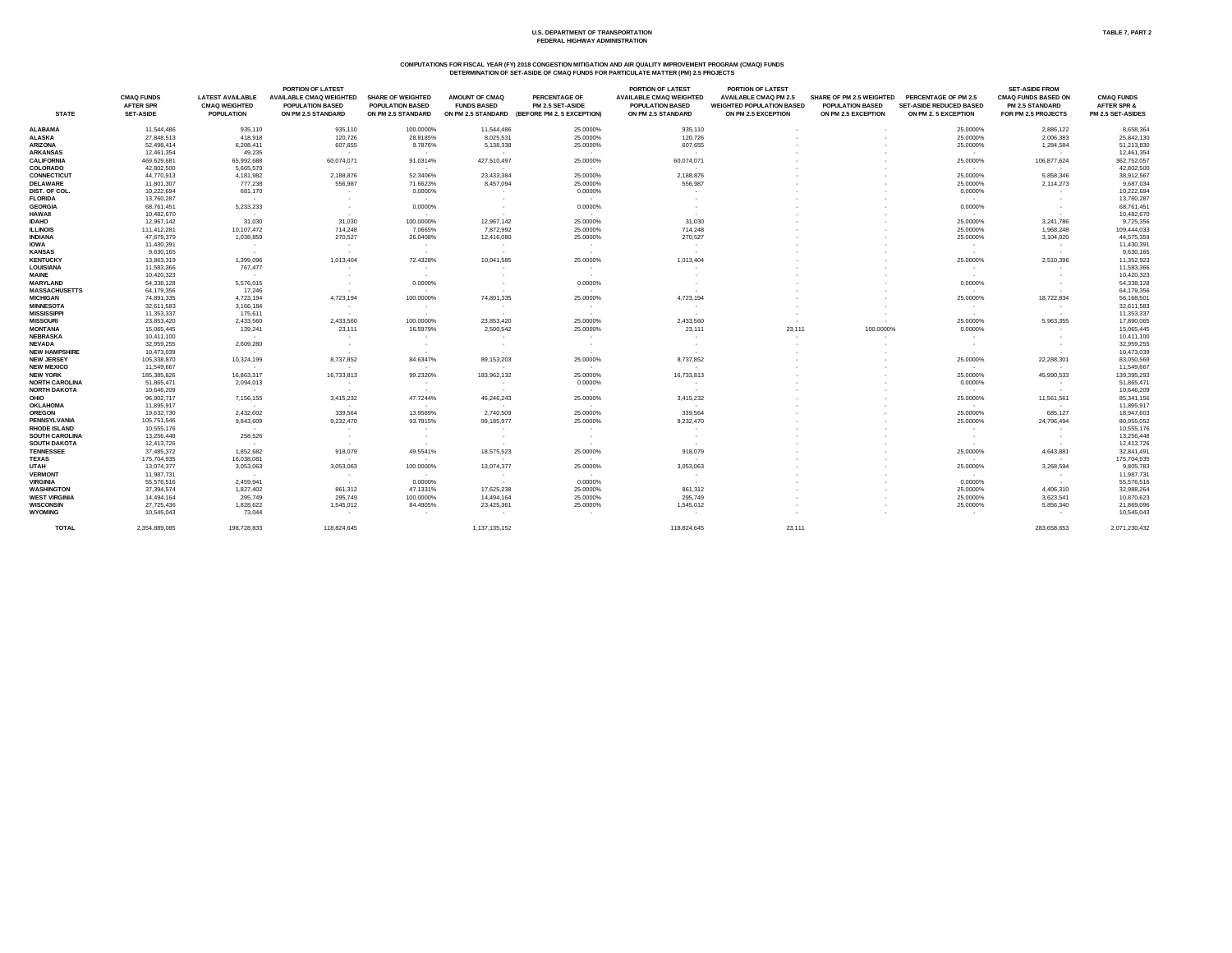# **COMPUTATIONS FOR FISCAL YEAR (FY) 2018 CONGESTION MITIGATION AND AIR QUALITY IMPROVEMENT PROGRAM (CMAQ) FUNDS DETERMINATION OF STATE LIMITING AMOUNTS FOR FLEXIBLE USE OF CMAQ FUNDS FOR STBG-ELIGIBLE PROJECTS UNDER 23 U.S.C. 149(d)**

|                       |                                             |                                 |                                            |                                 | FY 2018                                |                                 | FY 2009 CMAQ WEIGHTED                         | FY 2009 INITIAL CMAQ                                    | <b>FLEXIBLE CMAQ</b>                             | <b>FLEXIBLE CMAQ</b>                          |                                      |
|-----------------------|---------------------------------------------|---------------------------------|--------------------------------------------|---------------------------------|----------------------------------------|---------------------------------|-----------------------------------------------|---------------------------------------------------------|--------------------------------------------------|-----------------------------------------------|--------------------------------------|
|                       | <b>CMAQ FUNDS</b><br><b>AFTER SPR &amp;</b> | FY 2009<br><b>FLEXIBLE CMAQ</b> | FY 2009<br><b>TOTAL CMAQ</b>               | FY 2009 FLEXIBLE<br><b>CMAQ</b> | <b>INITIAL FLEXIBLE</b><br><b>CMAQ</b> | FY 2009<br><b>CMAQ WEIGHTED</b> | <b>POPULATION DATA</b><br><b>ADJUSTED FOR</b> | <b>APPORTIONED SHARE</b><br><b>ADJUSTED FOR CHANGES</b> | <b>PERCENTAGE</b><br><b>ADJUSTED FOR CHANGES</b> | <b>LIMITING</b><br><b>AMOUNT ADJUSTED FOR</b> | <b>FINAL FLEXIBLE</b><br><b>CMAQ</b> |
| <b>STATE</b>          | <b>PM 2.5 SET-ASIDES</b>                    |                                 | FUNDING AMOUNT FUNDING AMOUNT <sup>1</sup> | <b>PERCENTAGE</b>               | <b>LIMITING AMOUNT</b>                 | <b>POPULATION DATA</b>          | <b>CHANGES IN DESIGNATION</b>                 | IN DESIGNATION <sup>2</sup>                             | IN DESIGNATION <sup>3</sup>                      | <b>CHANGES IN DESIGNATION</b>                 | <b>LIMITING AMOUNT</b>               |
| <b>ALABAMA</b>        | 8,658,364                                   | 2,255,723                       | 11,208,248                                 | 20.1256%                        | 1,742,544                              | 840,892                         |                                               | <b>Contract</b>                                         | 100.0000%                                        | 8,658,364                                     | 8,658,364                            |
| <b>ALASKA</b>         | 25,842,130                                  | 12,201,883                      | 19,013,484                                 | 64.1749%                        | 16,584,159                             | 377,155                         | 377,155                                       | N/A                                                     | N/A                                              |                                               | 16,584,159                           |
| <b>ARIZONA</b>        | 51,213,830                                  |                                 | 53,918,622                                 |                                 |                                        | 4,955,463                       | 4,955,463                                     | 2.3535%                                                 |                                                  |                                               |                                      |
| <b>ARKANSAS</b>       | 12,461,354                                  | 10,616,942                      | 11,228,220                                 | 94.5559%                        | 11,782,943                             | 57,314                          | 52,103                                        | 0.0247%                                                 | 95.0507%                                         | 11,844,608                                    | 11,844,608                           |
| <b>CALIFORNIA</b>     | 362,752,057                                 |                                 | 433,313,062                                |                                 |                                        | 48,269,061                      | 52,137,791                                    | 24.3155%                                                |                                                  |                                               |                                      |
| <b>COLORADO</b>       | 42,802,500                                  |                                 | 39,986,607                                 | $\sim$                          |                                        | 4,488,313                       | 4,876,235                                     | 2.3117%                                                 |                                                  |                                               |                                      |
| <b>CONNECTICUT</b>    | 38,912,567                                  | $\sim$                          | 42,493,893                                 |                                 |                                        | 4,352,468                       | 4,090,863                                     | 1.9453%                                                 |                                                  |                                               |                                      |
| <b>DELAWARE</b>       | 9,687,034                                   | 988,763                         | 10,252,769                                 | 9.6439%                         | 934,204                                | 951,240                         | 712,509                                       | 0.3388%                                                 | 32.2436%                                         | 3,123,444                                     | 3,123,444                            |
| DIST. OF COL.         | 10,222,694                                  | 2,339,486                       | 8,916,491                                  | 26.2377%                        | 2,682,204                              | 776,545                         | 588,292                                       | 0.2797%                                                 | 44.0695%                                         | 4,505,087                                     | 4,505,087                            |
| <b>FLORIDA</b>        | 13,760,287                                  | 13,766,472                      | 13,766,472                                 | 100.0000%                       | 13,760,287                             | $\sim$                          | $\sim$                                        | N/A                                                     | N/A                                              |                                               | 13,760,287                           |
| <b>GEORGIA</b>        | 68,761,451                                  | $\sim$ $ \sim$                  | 68,186,260                                 | $\sim$                          |                                        | 6,020,455                       | 4,767,432                                     | 2.2778%                                                 |                                                  |                                               | $\sim 100$                           |
| <b>HAWAII</b>         | 10,482,670                                  | 9,279,275                       | 9,279,275                                  | 100.0000%                       | 10,482,670                             | $\sim$                          |                                               | N/A                                                     | N/A                                              |                                               | 10,482,670                           |
| <b>IDAHO</b>          | 9,725,356                                   |                                 | 12,398,641                                 | 100.0000%                       | 9,725,356                              |                                 |                                               | N/A                                                     | N/A                                              |                                               | 9,725,356                            |
|                       |                                             | 12,398,641                      |                                            |                                 |                                        |                                 |                                               |                                                         |                                                  |                                               |                                      |
| <b>ILLINOIS</b>       | 109,444,033                                 | $\sim$                          | 97,772,604                                 | $\sim$                          |                                        | 10,056,796                      | 9,975,992                                     | 4.7398%                                                 | $\sim$                                           |                                               | <b>Contract Contract</b>             |
| <b>INDIANA</b>        | 44,575,359                                  | $\sim$                          | 47,781,602                                 | $\sim$ $-$                      |                                        | 4,170,503                       | 767,709                                       | 0.3706%                                                 | 25.8792%                                         | 11,535,727                                    | 11,535,727                           |
| <b>IOWA</b>           | 11,430,391                                  | 9,878,886                       | 9,878,886                                  | 100.0000%                       | 11,430,391                             | $\sim$                          |                                               | N/A                                                     | N/A                                              |                                               | 11,430,391                           |
| <b>KANSAS</b>         | 9,630,165                                   | 9,183,043                       | 9,183,043                                  | 100.0000%                       | 9,630,165                              |                                 |                                               | N/A                                                     | N/A                                              |                                               | 9,630,165                            |
| <b>KENTUCKY</b>       | 11,352,923                                  | $\sim$ $ \sim$                  | 13,185,175                                 | $\sim$ $-$                      |                                        | 1,324,471                       | 355,992                                       | 0.1699%                                                 | 66.0289%                                         | 7,496,207                                     | 7,496,207                            |
| <b>LOUISIANA</b>      | 11,583,366                                  | 2,809,905                       | 10,505,618                                 | 26.7467%                        | 3,098,167                              | 771,187                         | 701,079                                       | 0.3331%                                                 | 33.3839%                                         | 3,866,980                                     | 3,866,980                            |
| MAINE                 | 10,420,323                                  | 2,208,292                       | 8,757,021                                  | 25.2174%                        | 2,627,733                              | 787,287                         |                                               |                                                         | 100.0000%                                        | 10,420,323                                    | 10,420,323                           |
| <b>MARYLAND</b>       | 54,338,128                                  | $\sim$                          | 51,816,107                                 |                                 |                                        | 6,021,455                       | 5,196,284                                     | 2.4776%                                                 | $\sim$                                           |                                               |                                      |
| <b>MASSACHUSETTS</b>  | 64,179,356                                  |                                 | 61,870,134                                 |                                 |                                        | 7,719,833                       | 15,485                                        | 0.0076%                                                 | 0.984732                                         | 63,199,497                                    | 63,199,497                           |
| <b>MICHIGAN</b>       | 56,168,501                                  |                                 | 73,162,579                                 |                                 |                                        | 7,863,853                       | $\sim$                                        |                                                         | 100.0000%                                        | 56,168,501                                    | 56,168,501                           |
| <b>MINNESOTA</b>      | 32,611,583                                  |                                 | 29,742,588                                 |                                 |                                        | 3,108,862                       | 2,912,168                                     | 1.3844%                                                 | $\sim$ $-$                                       |                                               | $\sim$ $-$                           |
| <b>MISSISSIPPI</b>    | 11,353,337                                  | 10,335,807                      | 10,335,807                                 | 100.0000%                       | 11,353,337                             | $\sim$ $ \sim$                  | 149,393                                       | 0.0709%                                                 | 85.8196%                                         | 9,743,384                                     | 9,743,384                            |
| <b>MISSOURI</b>       | 17,890,065                                  | $\sim$                          | 21,810,895                                 | $\sim$ $-$                      |                                        | 2,206,545                       | 2,005,950                                     | 0.9536%                                                 | 0.0000%                                          |                                               |                                      |
| <b>MONTANA</b>        | 15,065,445                                  | 11,670,921                      | 12,972,801                                 | 89.9645%                        | 13,553,559                             | 105,650                         | 105,650                                       | N/A                                                     | N/A                                              |                                               | 13,553,559                           |
| <b>NEBRASKA</b>       | 10,411,100                                  | 9,724,445                       | 9,724,445                                  | 100.0000%                       | 10,411,100                             | $\sim$                          |                                               | N/A                                                     | N/A                                              |                                               | 10,411,100                           |
| <b>NEVADA</b>         | 32,959,255                                  | $\sim$                          | 25,881,891                                 |                                 |                                        | 2,609,679                       | 2,242,412                                     | 1.0669%                                                 | $\sim$                                           |                                               |                                      |
| <b>NEW HAMPSHIRE</b>  | 10,473,039                                  | $\sim$                          | 10,256,024                                 |                                 |                                        | 1,065,570                       | $\sim$                                        | $\sim 100$                                              | 100.0000%                                        | 10,473,039                                    | 10,473,039                           |
| <b>NEW JERSEY</b>     | 83,050,569                                  |                                 | 100,893,092                                |                                 |                                        | 10,390,629                      | 10,001,009                                    | 4.7587%                                                 |                                                  |                                               |                                      |
| <b>NEW MEXICO</b>     | 11,549,667                                  | 4,468,397                       | 11,108,512                                 | 40.2250%                        | 4,645,852                              | 629,292                         | $\sim$                                        | $\sim$ $ \sim$                                          | 1.000000                                         | 11,549,667                                    | 11,549,667                           |
| <b>NEW YORK</b>       | 139,395,293                                 |                                 | 176,995,468                                |                                 |                                        | 20,596,870                      | 15,961,376                                    | 7.7513%                                                 |                                                  |                                               |                                      |
| <b>NORTH CAROLINA</b> | 51,865,471                                  |                                 | 51,567,873                                 |                                 |                                        | 5,042,787                       | 1,779,473                                     | 0.8584%                                                 |                                                  |                                               |                                      |
| <b>NORTH DAKOTA</b>   | 10,646,209                                  | 9,816,305                       | 9,816,305                                  | 100.0000%                       | 10,646,209                             | $\sim$ $ \sim$                  | $\sim$                                        | N/A                                                     | N/A                                              |                                               | 10,646,209                           |
| <b>OHIO</b>           | 85,341,156                                  | $\sim 100$                      | 94,050,620                                 |                                 |                                        | 9,537,007                       | 6,215,911                                     | 2.9995%                                                 |                                                  |                                               | $\sim$ 100 $\mu$                     |
| <b>OKLAHOMA</b>       | 11,895,917                                  | 10,496,776                      | 10,496,776                                 | 100.0000%                       | 11,895,917                             | $\sim$                          | $\sim$                                        | N/A                                                     | N/A                                              |                                               | 11,895,917                           |
| <b>OREGON</b>         | 18,947,603                                  |                                 | 16,481,621                                 | $\sim$                          |                                        | 1,947,614                       | 1,947,614                                     | N/A                                                     | N/A                                              |                                               | $\sim 100$                           |
| <b>PENNSYLVANIA</b>   | 80,955,052                                  |                                 | 102,945,194                                |                                 |                                        | 11,640,455                      | 7,837,933                                     | 3.7910%                                                 | $\sim$ $-$                                       |                                               | <b>Contract</b>                      |
| <b>RHODE ISLAND</b>   | 10,555,176                                  | $\sim$                          | 8,799,193                                  |                                 |                                        | 1,163,615                       | $\sim$ $-$                                    | $\sim 10^{-11}$                                         | 100.0000%                                        | 10,555,176                                    | 10,555,176                           |
| <b>SOUTH CAROLINA</b> | 13,256,448                                  | 9,481,096                       | 12,127,209                                 | 78.1804%                        | 10,363,939                             | 229,710                         | 208,827                                       | 0.0992%                                                 | 80.1620%                                         | 10,626,638                                    | 10,626,638                           |
| <b>SOUTH DAKOTA</b>   | 12,413,726                                  | 10,875,044                      | 10,875,044                                 | 100.0000%                       | 12,413,726                             | $\sim 100$                      | $\sim 100$                                    | N/A                                                     | N/A                                              |                                               | 12,413,726                           |
| <b>TENNESSEE</b>      | 32,841,491                                  | $\sim$ $-$                      | 35,550,869                                 |                                 |                                        | 3,473,818                       | 1,527,300                                     | 0.7321%                                                 |                                                  |                                               | <b>Service</b>                       |
| <b>TEXAS</b>          | 175,704,935                                 |                                 |                                            | $\sim$ $ \sim$                  |                                        |                                 |                                               |                                                         |                                                  |                                               |                                      |
| <b>UTAH</b>           | 9,805,783                                   | $\sim$ $ \sim$                  | 154,874,775                                | $\sim$ $-$                      | $\sim$ 100 $\pm$                       | 13,881,915<br>705,548           | 13,531,376<br>705,548                         | 6.4373%                                                 | $\sim$<br>N/A                                    |                                               | <b>Contractor</b>                    |
| <b>VERMONT</b>        |                                             | 3,577,104                       | 10,845,758                                 | 32.9816%                        | 3,234,104                              |                                 |                                               | N/A                                                     |                                                  |                                               | 3,234,104                            |
|                       | 11,987,731                                  | 8,852,679                       | 8,852,679                                  | 100.0000%                       | 11,987,731                             |                                 |                                               | N/A                                                     | N/A                                              |                                               | 11,987,731                           |
| <b>VIRGINIA</b>       | 55,576,516                                  | $\sim$ 100 $\pm$                | 53,281,511                                 | $\sim$                          |                                        | 5,282,697                       | 2,075,176                                     | 1.0008%                                                 | $\sim$                                           |                                               |                                      |
| <b>WASHINGTON</b>     | 32,988,264                                  | $\sim$                          | 33,799,735                                 | $\sim$                          |                                        | 4,183,592                       | 874,245                                       | 0.004218                                                | 0.156314                                         | 5,156,525                                     | 5,156,525                            |
| <b>WEST VIRGINIA</b>  | 10,870,623                                  | 5,675,904                       | 13,181,710                                 | 43.0589%                        | 4,680,775                              | 599,457                         | $\sim$ $-$                                    |                                                         | 100.0000%                                        | 10,870,623                                    | 10,870,623                           |
| <b>WISCONSIN</b>      | 21,869,096                                  | $\sim$ 100 $\pm$                | 26,507,711                                 | $\sim$                          |                                        | 2,347,886                       | 277,425                                       | 0.1331%                                                 | 73.3863%                                         | 16,048,925                                    | 16,048,925                           |
| <b>WYOMING</b>        | 10,545,043                                  | 10,325,753                      | 10,325,753                                 | 100.0000%                       | 10,545,043                             |                                 | 63,336                                        | 0.0301%                                                 | 93.9857%                                         | 9,910,829                                     | 9,910,829                            |
| <b>TOTAL</b>          | 2,071,230,432                               | 193,227,542                     | 2,191,976,672                              |                                 | 210,212,115                            | 210,553,489                     | 159,992,508                                   |                                                         |                                                  |                                               | 421,508,918                          |

<sup>1</sup> After programmatic distribution of Equity Bonus, inclusive of State Planning and Research (SPR) funding.

<sup>2</sup> N/A = no changes in designation; each State's adjusted FY 2009 CMAQ share was calculated in isolation (i.e., unadjusted weighted population data was used for other States); States in gray are below the 1/2% minimum share and, therefore, a portion of their CMAQ funding is flexible.

<sup>3</sup> Flexible share = 1-(initial share/0.005).

<sup>4</sup> Initial flexible CMAQ amount unless superceded by flexible CMAQ amount based on change in nonattainment/maintenance area designation.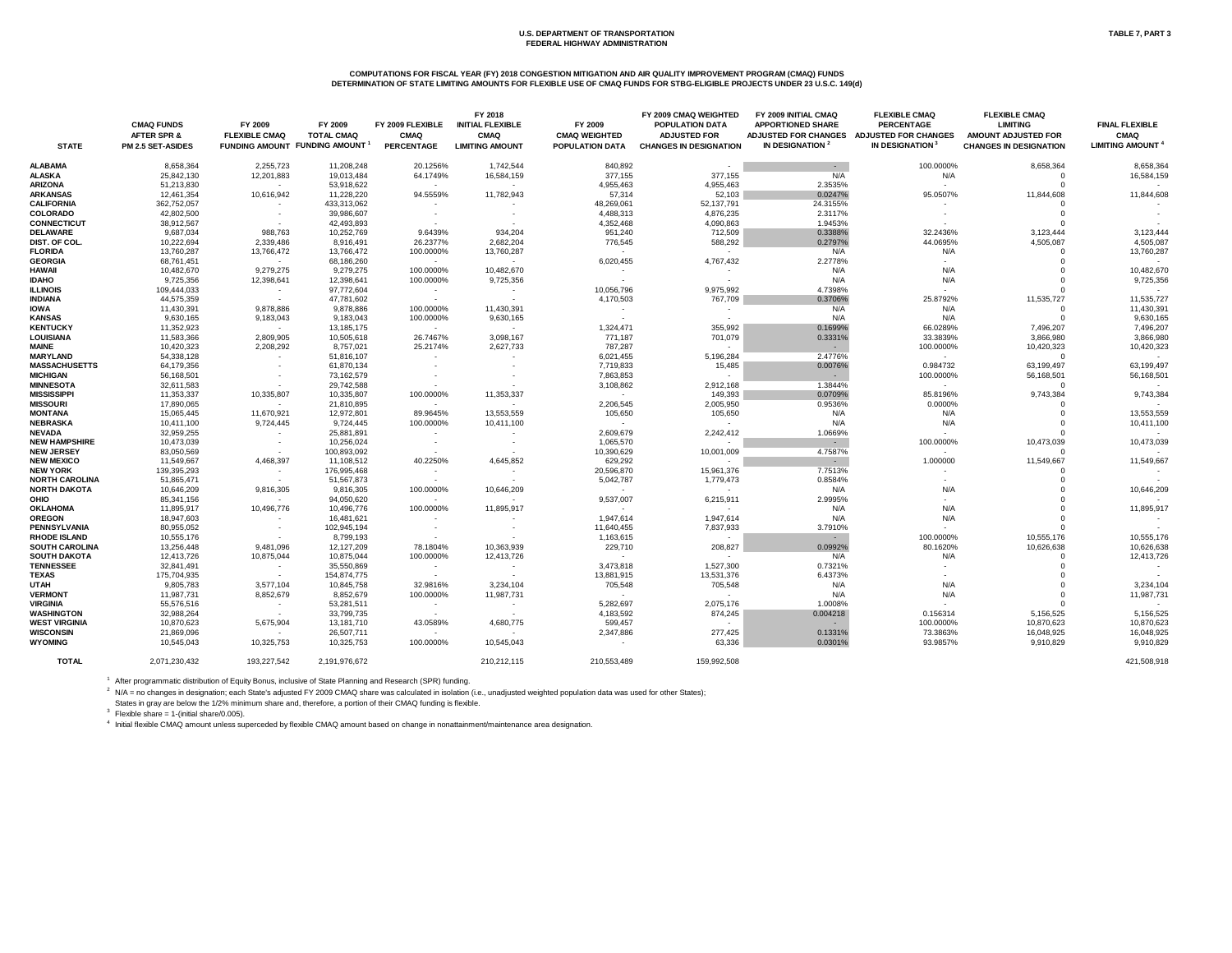# **COMPUTATIONS FOR FISCAL YEAR (FY) 2018 METROPOLITAN PLANNING PROGRAM (MPP) FUNDS**

| <b>STATE</b>          | <b>TOTAL</b><br><b>MPP</b><br><b>APPORTIONMENT</b> | <b>10% LIMITING AMOUNT</b><br>FOR 100% SHARE<br><b>FOR CERTAIN SAFETY</b><br><b>PROJECTS PURSUANT</b><br>TO 23 U.S.C. 120(c)(1) | <b>10% LIMITING AMOUNT</b><br><b>FOR INCREASED SHARE</b><br>FOR INNOVATIVE PROJECT<br><b>DELIVERY PURSUANT</b><br>TO 23 U.S.C. 120(c)(3) |
|-----------------------|----------------------------------------------------|---------------------------------------------------------------------------------------------------------------------------------|------------------------------------------------------------------------------------------------------------------------------------------|
| ALABAMA               | 3,174,344                                          | 317,434                                                                                                                         | 317,434                                                                                                                                  |
| ALASKA                | 2,340,922                                          | 234,092                                                                                                                         | 234,092                                                                                                                                  |
| <b>ARIZONA</b>        | 6,041,226                                          | 604,123                                                                                                                         | 604,123                                                                                                                                  |
| <b>ARKANSAS</b>       | 1,773,785                                          | 177,379                                                                                                                         | 177,379                                                                                                                                  |
| CALIFORNIA            | 51,654,054                                         | 5,165,405                                                                                                                       | 5,165,405                                                                                                                                |
| <b>COLORADO</b>       | 5,460,180                                          | 546,018                                                                                                                         | 546,018                                                                                                                                  |
| <b>CONNECTICUT</b>    | 4,764,641                                          | 476,464                                                                                                                         | 476,464                                                                                                                                  |
| <b>DELAWARE</b>       | 1,839,651                                          | 183,965                                                                                                                         | 183,965                                                                                                                                  |
| DIST. OF COL.         | 1,832,391                                          | 183,239                                                                                                                         | 183,239                                                                                                                                  |
| <b>FLORIDA</b>        | 21,375,727                                         | 2,137,573                                                                                                                       | 2,137,573                                                                                                                                |
| <b>GEORGIA</b>        | 8,021,233                                          | 802,123                                                                                                                         | 802,123                                                                                                                                  |
| HAWAII                | 1,805,529                                          | 180,553                                                                                                                         | 180,553                                                                                                                                  |
| <b>IDAHO</b>          | 1,671,541                                          | 167,154                                                                                                                         | 167,154                                                                                                                                  |
| ILLINOIS              | 17,615,997                                         | 1,761,600                                                                                                                       | 1,761,600                                                                                                                                |
| INDIANA               | 5,403,661                                          | 540,366                                                                                                                         | 540,366                                                                                                                                  |
| IOWA                  | 2,047,817                                          | 204,782                                                                                                                         | 204,782                                                                                                                                  |
| KANSAS                | 2,010,938                                          | 201,094                                                                                                                         | 201,094                                                                                                                                  |
| <b>KENTUCKY</b>       | 2,615,344                                          | 261,534                                                                                                                         | 261,534                                                                                                                                  |
| LOUISIANA             | 4,438,553                                          | 443,855                                                                                                                         | 443,855                                                                                                                                  |
| <b>MAINE</b>          | 1,901,829                                          | 190,183                                                                                                                         | 190,183                                                                                                                                  |
| <b>MARYLAND</b>       | 7,159,191                                          | 715,919                                                                                                                         | 715,919                                                                                                                                  |
| <b>MASSACHUSETTS</b>  | 9,280,327                                          | 928,033                                                                                                                         | 928,033                                                                                                                                  |
| <b>MICHIGAN</b>       | 10,691,032                                         | 1,069,103                                                                                                                       | 1,069,103                                                                                                                                |
| <b>MINNESOTA</b>      | 4,720,499                                          | 472,050                                                                                                                         | 472,050                                                                                                                                  |
| MISSISSIPPI           | 1,755,601                                          | 175,560                                                                                                                         | 175,560                                                                                                                                  |
| <b>MISSOURI</b>       | 5,366,254                                          | 536,625                                                                                                                         | 536,625                                                                                                                                  |
| MONTANA               | 1,856,073                                          | 185,607                                                                                                                         | 185,607                                                                                                                                  |
| NEBRASKA              | 1,711,112                                          | 171,111                                                                                                                         | 171,111                                                                                                                                  |
| <b>NEVADA</b>         | 3,389,070                                          | 338,907                                                                                                                         | 338,907                                                                                                                                  |
| <b>NEW HAMPSHIRE</b>  | 1,632,076                                          | 163,208                                                                                                                         | 163,208                                                                                                                                  |
| <b>NEW JERSEY</b>     | 12,852,466                                         | 1,285,247                                                                                                                       | 1,285,247                                                                                                                                |
| <b>NEW MEXICO</b>     | 1,661,729                                          | 166,173                                                                                                                         | 166,173                                                                                                                                  |
| <b>NEW YORK</b>       | 25,782,234                                         | 2,578,223                                                                                                                       | 2,578,223                                                                                                                                |
| <b>NORTH CAROLINA</b> | 6,005,271                                          | 600,527                                                                                                                         | 600,527                                                                                                                                  |
| <b>NORTH DAKOTA</b>   | 1,733,379                                          | 173,338                                                                                                                         | 173,338                                                                                                                                  |
| OHIO                  | 11,959,514                                         | 1,195,951                                                                                                                       | 1,195,951                                                                                                                                |
| OKLAHOMA              | 2,669,409                                          | 266,941                                                                                                                         | 266,941                                                                                                                                  |
| <b>OREGON</b>         | 3,737,146                                          | 373,715                                                                                                                         | 373,715                                                                                                                                  |
| PENNSYLVANIA          | 13,391,246                                         | 1,339,125                                                                                                                       | 1,339,125                                                                                                                                |
| <b>RHODE ISLAND</b>   | 1,917,209                                          | 191,721                                                                                                                         | 191,721                                                                                                                                  |
| <b>SOUTH CAROLINA</b> | 3,251,917                                          | 325,192                                                                                                                         | 325,192                                                                                                                                  |
| <b>SOUTH DAKOTA</b>   | 1,824,391                                          | 182,439                                                                                                                         | 182,439                                                                                                                                  |
| <b>TENNESSEE</b>      | 4,962,959                                          | 496,296                                                                                                                         | 496,296                                                                                                                                  |
| TEXAS                 | 26,649,473                                         | 2,664,947                                                                                                                       | 2,664,947                                                                                                                                |
| UTAH                  | 3,345,549                                          | 334,555                                                                                                                         | 334,555                                                                                                                                  |
| <b>VERMONT</b>        | 2,164,258                                          | 216,426                                                                                                                         | 216,426                                                                                                                                  |
| <b>VIRGINIA</b>       | 7,805,219                                          | 780,522                                                                                                                         | 780,522                                                                                                                                  |
| WASHINGTON            | 7,559,495                                          | 755,950                                                                                                                         | 755,950                                                                                                                                  |
| WEST VIRGINIA         | 1,757,389                                          | 175,739                                                                                                                         | 175,739                                                                                                                                  |
| WISCONSIN             | 4,720,096                                          | 472,010                                                                                                                         | 472,010                                                                                                                                  |
| <b>WYOMING</b>        | 1,632,200                                          | 163,220                                                                                                                         | 163,220                                                                                                                                  |
|                       |                                                    |                                                                                                                                 |                                                                                                                                          |
| <b>TOTAL</b>          | 342,733,147                                        | 34,273,316                                                                                                                      | 34,273,316                                                                                                                               |
|                       |                                                    |                                                                                                                                 |                                                                                                                                          |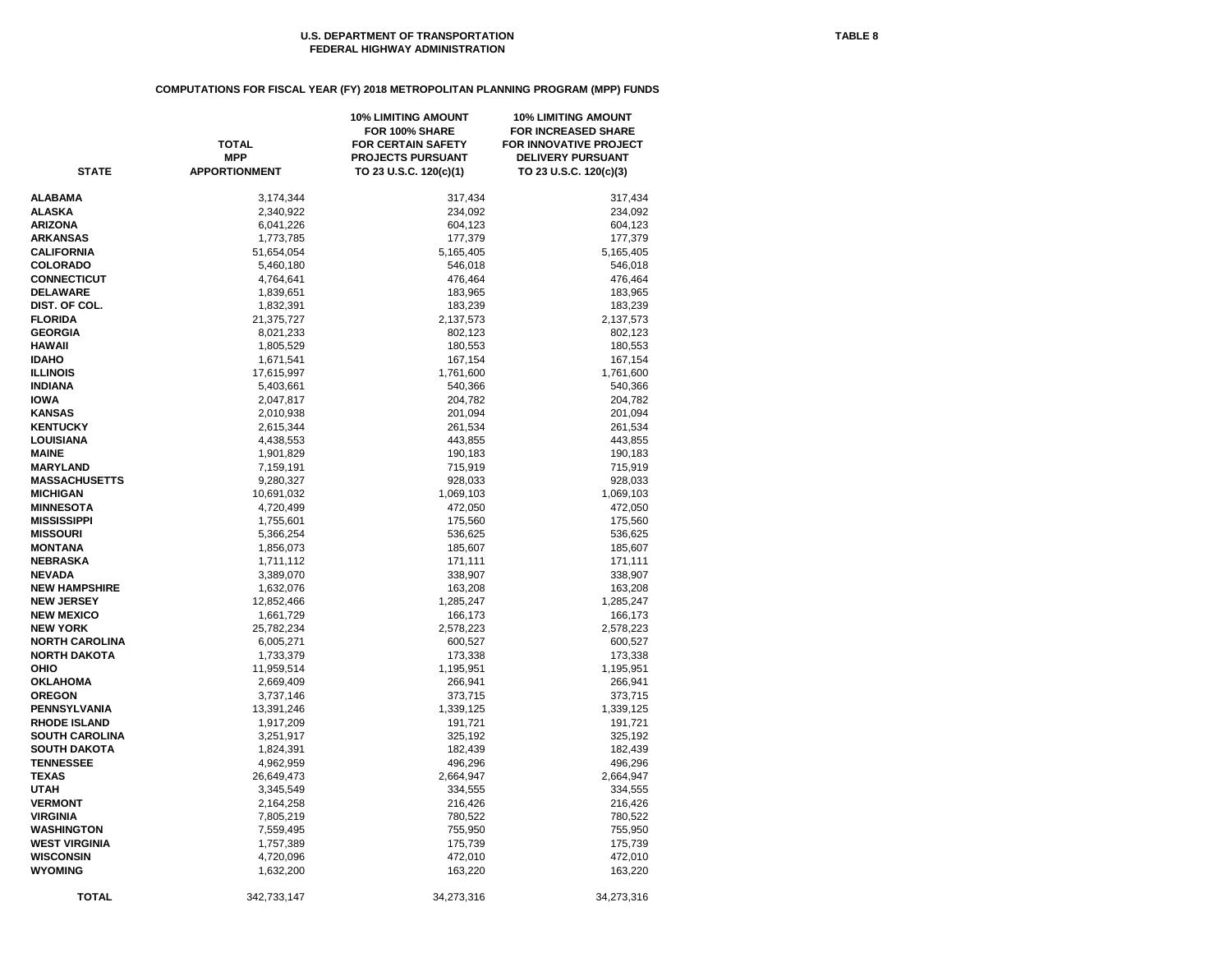# **COMPUTATIONS FOR FISCAL YEAR (FY) 2018 NATIONAL HIGHWAY FREIGHT PROGRAM (NHFP) FUNDS**

| <b>STATE</b>          | <b>TOTAL</b><br><b>NHFP</b><br><b>APPORTIONMENT</b> | <b>2% STATE PLANNING</b><br>& RESEARCH<br>(SPR) SET-ASIDE | <b>NHFP FUNDS</b><br><b>AFTER SPR</b><br><b>SET-ASIDE</b> | <b>10% LIMITING AMOUNT</b><br>FOR FREIGHT INTERMODAL<br><b>AND FREIGHT RAIL PROJECTS</b> | <b>10% LIMITING AMOUNT</b><br>FOR 100% SHARE<br><b>FOR CERTAIN SAFETY</b><br><b>PROJECTS PURSUANT</b><br>TO 23 U.S.C. 120(c)(1) |
|-----------------------|-----------------------------------------------------|-----------------------------------------------------------|-----------------------------------------------------------|------------------------------------------------------------------------------------------|---------------------------------------------------------------------------------------------------------------------------------|
| <b>ALABAMA</b>        | 23,042,088                                          | 460,842                                                   | 22,581,246                                                | 2,304,209                                                                                | 2,304,209                                                                                                                       |
| <b>ALASKA</b>         | 15,221,384                                          | 304,428                                                   | 14,916,956                                                | 1,522,138                                                                                | 1,522,138                                                                                                                       |
| <b>ARIZONA</b>        | 22,133,009                                          | 442,660                                                   | 21,690,349                                                | 2,213,301                                                                                | 2,213,301                                                                                                                       |
| <b>ARKANSAS</b>       | 15,736,124                                          | 314,722                                                   | 15,421,402                                                | 1,573,612                                                                                | 1,573,612                                                                                                                       |
| <b>CALIFORNIA</b>     | 110,394,042                                         | 2,207,881                                                 | 108,186,161                                               | 11,039,404                                                                               | 11,039,404                                                                                                                      |
| <b>COLORADO</b>       | 16,144,909                                          | 322,898                                                   | 15,822,011                                                | 1,614,491                                                                                | 1,614,491                                                                                                                       |
| <b>CONNECTICUT</b>    | 15,175,264                                          | 303,505                                                   | 14,871,759                                                | 1,517,526                                                                                | 1,517,526                                                                                                                       |
| <b>DELAWARE</b>       | 5,103,972                                           | 102,079                                                   | 5,001,893                                                 | 510,397                                                                                  | 510,397                                                                                                                         |
| DIST. OF COL.         | 4,811,446                                           | 96,229                                                    | 4,715,217                                                 | 481,145                                                                                  | 481,145                                                                                                                         |
| <b>FLORIDA</b>        | 57,144,370                                          | 1,142,887                                                 | 56,001,483                                                | 5,714,437                                                                                | 5,714,437                                                                                                                       |
| <b>GEORGIA</b>        | 39,137,660                                          | 782,753                                                   | 38,354,907                                                | 3,913,766                                                                                | 3,913,766                                                                                                                       |
| <b>HAWAII</b>         | 5,104,233                                           | 102,085                                                   | 5,002,148                                                 | 510,423                                                                                  | 510,423                                                                                                                         |
| <b>IDAHO</b>          | 8,672,724                                           | 173,454                                                   | 8,499,270                                                 | 867,272                                                                                  | 867,272                                                                                                                         |
| <b>ILLINOIS</b>       | 42,833,867                                          | 856,677                                                   | 41,977,190                                                | 4,283,387                                                                                | 4,283,387                                                                                                                       |
| <b>INDIANA</b>        | 28,897,152                                          | 577,943                                                   | 28,319,209                                                | 2,889,715                                                                                | 2,889,715                                                                                                                       |
| <b>IOWA</b>           | 14,926,458                                          | 298,529                                                   | 14,627,929                                                | 1,492,646                                                                                | 1,492,646                                                                                                                       |
| <b>KANSAS</b>         | 11,464,429                                          | 229,289                                                   | 11,235,140                                                | 1,146,443                                                                                | 1,146,443                                                                                                                       |
| <b>KENTUCKY</b>       | 20,184,405                                          | 403,688                                                   | 19,780,717                                                | 2,018,441                                                                                | 2,018,441                                                                                                                       |
| <b>LOUISIANA</b>      |                                                     |                                                           | 20,846,142                                                | 2,127,157                                                                                |                                                                                                                                 |
|                       | 21,271,573                                          | 425,431                                                   |                                                           |                                                                                          | 2,127,157                                                                                                                       |
| <b>MAINE</b>          | 5,572,825                                           | 111,457                                                   | 5,461,368                                                 | 557,283                                                                                  | 557,283                                                                                                                         |
| <b>MARYLAND</b>       | 18,113,288                                          | 362,266                                                   | 17,751,022                                                | 1,811,329                                                                                | 1,811,329                                                                                                                       |
| <b>MASSACHUSETTS</b>  | 18,245,773                                          | 364,915                                                   | 17,880,858                                                | 1,824,577                                                                                | 1,824,577                                                                                                                       |
| <b>MICHIGAN</b>       | 31,790,511                                          | 635,810                                                   | 31,154,701                                                | 3,179,051                                                                                | 3,179,051                                                                                                                       |
| <b>MINNESOTA</b>      | 19,745,356                                          | 394,907                                                   | 19,350,449                                                | 1,974,536                                                                                | 1,974,536                                                                                                                       |
| <b>MISSISSIPPI</b>    | 14,696,844                                          | 293,937                                                   | 14,402,907                                                | 1,469,684                                                                                | 1,469,684                                                                                                                       |
| <b>MISSOURI</b>       | 28,710,294                                          | 574,206                                                   | 28,136,088                                                | 2,871,029                                                                                | 2,871,029                                                                                                                       |
| <b>MONTANA</b>        | 12,457,014                                          | 249,140                                                   | 12,207,874                                                | 1,245,701                                                                                | 1,245,701                                                                                                                       |
| <b>NEBRASKA</b>       | 8,763,663                                           | 175,273                                                   | 8,588,390                                                 | 876,366                                                                                  | 876,366                                                                                                                         |
| <b>NEVADA</b>         | 10,972,843                                          | 219,457                                                   | 10,753,386                                                | 1,097,284                                                                                | 1,097,284                                                                                                                       |
| <b>NEW HAMPSHIRE</b>  | 4,990,126                                           | 99,803                                                    | 4,890,323                                                 | 499,013                                                                                  | 499,013                                                                                                                         |
| <b>NEW JERSEY</b>     | 30,066,845                                          | 601,337                                                   | 29,465,508                                                | 3,006,685                                                                                | 3,006,685                                                                                                                       |
| <b>NEW MEXICO</b>     | 11,149,420                                          | 222,988                                                   | 10,926,432                                                | 1,114,942                                                                                | 1,114,942                                                                                                                       |
| <b>NEW YORK</b>       | 50,422,818                                          | 1,008,456                                                 | 49,414,362                                                | 5,042,282                                                                                | 5,042,282                                                                                                                       |
| <b>NORTH CAROLINA</b> | 31,626,904                                          | 632,538                                                   | 30,994,366                                                | 3,162,690                                                                                | 3,162,690                                                                                                                       |
| <b>NORTH DAKOTA</b>   | 7,519,565                                           | 150,391                                                   | 7,369,174                                                 | 751,957                                                                                  | 751,957                                                                                                                         |
| <b>OHIO</b>           | 40,521,640                                          | 810,433                                                   | 39,711,207                                                | 4,052,164                                                                                | 4,052,164                                                                                                                       |
| <b>OKLAHOMA</b>       | 19,261,328                                          | 385,227                                                   | 18,876,101                                                | 1,926,133                                                                                | 1,926,133                                                                                                                       |
| <b>OREGON</b>         | 15, 131, 579                                        | 302,632                                                   | 14,828,947                                                | 1,513,158                                                                                | 1,513,158                                                                                                                       |
| <b>PENNSYLVANIA</b>   | 49,637,589                                          | 992,752                                                   | 48,644,837                                                | 4,963,759                                                                                | 4,963,759                                                                                                                       |
| <b>RHODE ISLAND</b>   | 6,612,379                                           | 132,248                                                   | 6,480,131                                                 | 661,238                                                                                  | 661,238                                                                                                                         |
| <b>SOUTH CAROLINA</b> | 20,323,955                                          | 406,479                                                   | 19,917,476                                                | 2,032,396                                                                                | 2,032,396                                                                                                                       |
| <b>SOUTH DAKOTA</b>   | 8,545,900                                           | 170,918                                                   | 8,374,982                                                 | 854,590                                                                                  | 854,590                                                                                                                         |
| <b>TENNESSEE</b>      | 25,622,278                                          | 512,446                                                   | 25,109,832                                                | 2,562,228                                                                                | 2,562,228                                                                                                                       |
| <b>TEXAS</b>          | 110,224,954                                         | 2,204,499                                                 | 108,020,455                                               | 11,022,495                                                                               | 11,022,495                                                                                                                      |
| <b>UTAH</b>           | 10,489,966                                          | 209,799                                                   | 10,280,167                                                | 1,048,997                                                                                | 1,048,997                                                                                                                       |
| <b>VERMONT</b>        | 6,124,954                                           | 122,499                                                   | 6,002,455                                                 | 612,495                                                                                  | 612,495                                                                                                                         |
| <b>VIRGINIA</b>       | 30,800,990                                          | 616,020                                                   | 30,184,970                                                | 3,080,099                                                                                | 3,080,099                                                                                                                       |
| <b>WASHINGTON</b>     | 20,448,889                                          | 408,978                                                   | 20,039,911                                                | 2,044,889                                                                                | 2,044,889                                                                                                                       |
| <b>WEST VIRGINIA</b>  | 13,274,794                                          | 265,496                                                   | 13,009,298                                                | 1,327,479                                                                                | 1,327,479                                                                                                                       |
| <b>WISCONSIN</b>      | 22,805,523                                          | 456,110                                                   | 22,349,413                                                | 2,280,552                                                                                | 2,280,552                                                                                                                       |
| <b>WYOMING</b>        | 7,763,982                                           | 155,280                                                   | 7,608,702                                                 | 776,398                                                                                  | 776,398                                                                                                                         |
| <b>TOTAL</b>          | 1,189,833,898                                       | 23,796,677                                                | 1,166,037,221                                             | 118,983,389                                                                              | 118,983,389                                                                                                                     |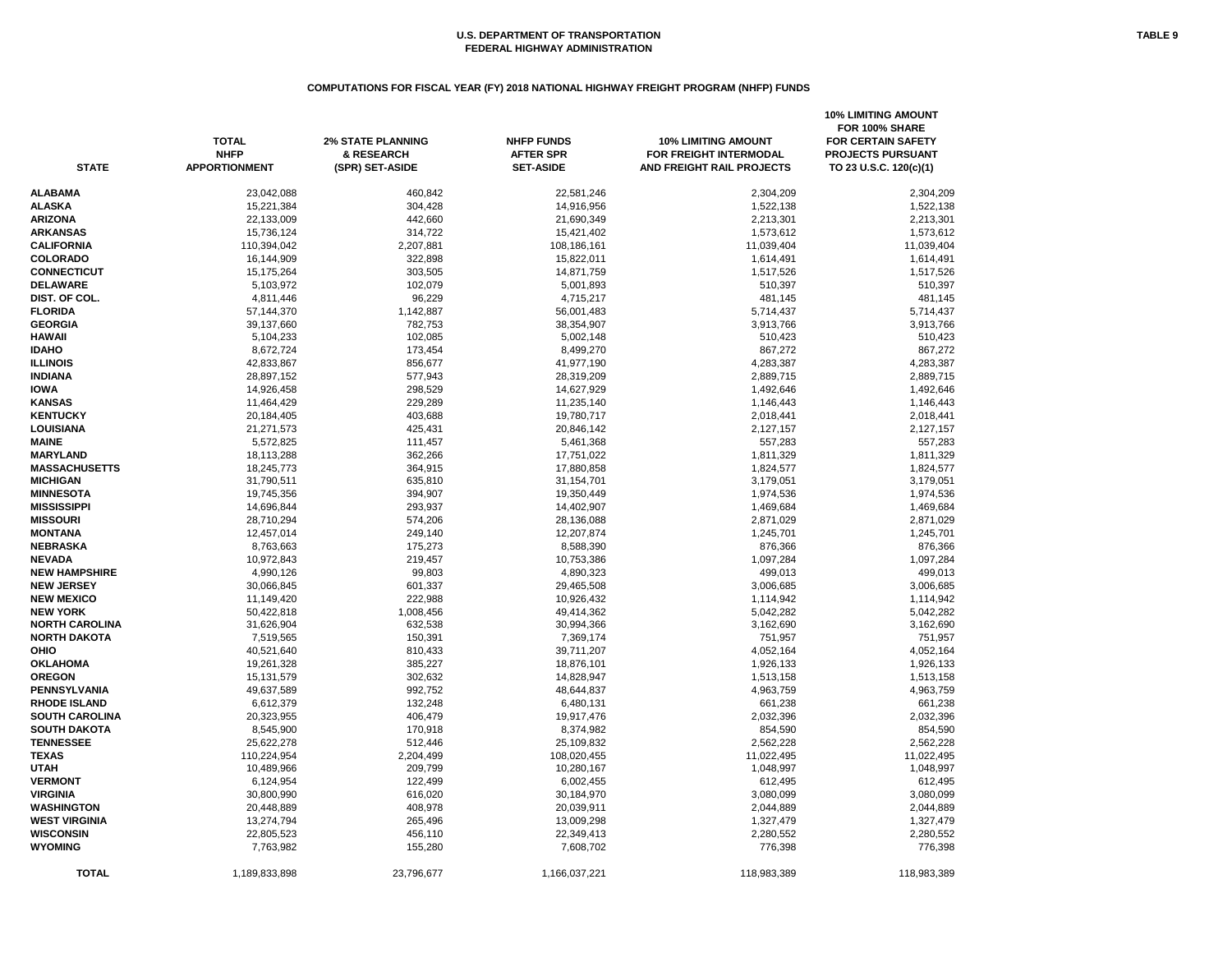# **COMPUTATIONS FOR FISCAL YEAR (FY) 2018 SECTION 154 PENALTY AMOUNTS SPLIT BETWEEN USE ON ELIGIBLE HIGHWAY SAFETY IMPROVEMENT PROGRAM (HSIP) ACTIVITIES AND TRANSFER TO THE NATIONAL HIGHWAY TRAFFIC SAFETY ADMINISTRATION'S (NHTSA'S) 402 SAFETY PROGRAM**

| <b>STATE</b>                       | <b>SEC 154</b><br><b>PENALTY</b><br><b>AMOUNT</b> | <b>PERCENT REQUESTED</b><br><b>FOR TRANSFER TO</b><br>NHTSA'S 402 PROGRAM | <b>PERCENT REQUESTED</b><br><b>FOR USE ON</b><br><b>HSIP-ELIGIBLE ACTIVITIES</b> | <b>AMOUNT TO BE</b><br><b>TRANSFERED TO</b><br><b>NHTSA'S 402 PROGRAM</b> | <b>AMOUNT TO BE</b><br><b>USED ON</b><br><b>HSIP-ELIGIBLE ACTIVITIES</b> |
|------------------------------------|---------------------------------------------------|---------------------------------------------------------------------------|----------------------------------------------------------------------------------|---------------------------------------------------------------------------|--------------------------------------------------------------------------|
| <b>ALABAMA</b>                     | 0                                                 | 0.00%                                                                     | 0.00%                                                                            | 0                                                                         |                                                                          |
| <b>ALASKA</b>                      | 11,224,836                                        | 0.00%                                                                     | 100.00%                                                                          | $\Omega$                                                                  | 11,224,836                                                               |
| <b>ARIZONA</b>                     | 0                                                 | 0.00%                                                                     | 0.00%                                                                            |                                                                           |                                                                          |
| <b>ARKANSAS</b>                    | 11,991,434                                        | 0.00%                                                                     | 100.00%                                                                          |                                                                           | 11,991,434                                                               |
| <b>CALIFORNIA</b>                  | 0                                                 | 0.00%                                                                     | 0.00%                                                                            |                                                                           |                                                                          |
| <b>COLORADO</b>                    | 0                                                 | 0.00%                                                                     | 0.00%                                                                            |                                                                           |                                                                          |
| <b>CONNECTICUT</b>                 | 10,788,802                                        | 50.00%                                                                    | 50.00%                                                                           | 5,394,401                                                                 | 5,394,401                                                                |
| <b>DELAWARE</b>                    | 3,706,057                                         | 35.00%                                                                    | 65.00%                                                                           | 1,297,120                                                                 | 2,408,937                                                                |
| DIST. OF COL.                      | 0                                                 | 0.00%                                                                     | 0.00%                                                                            | 0                                                                         |                                                                          |
| <b>FLORIDA</b>                     |                                                   | 0.00%                                                                     | 0.00%                                                                            | O                                                                         |                                                                          |
| <b>GEORGIA</b>                     | $\Omega$                                          | 0.00%                                                                     | 0.00%                                                                            | 0                                                                         |                                                                          |
| <b>HAWAII</b>                      | 3,737,524                                         | 31.00%                                                                    | 69.00%                                                                           | 1,158,632                                                                 | 2,578,892                                                                |
| <b>IDAHO</b>                       | 0                                                 | 0.00%                                                                     | 0.00%                                                                            | 0                                                                         | 0                                                                        |
| <b>ILLINOIS</b>                    | 0                                                 | 0.00%                                                                     | 0.00%                                                                            |                                                                           | 0                                                                        |
| <b>INDIANA</b>                     |                                                   | 0.00%                                                                     | 0.00%                                                                            |                                                                           |                                                                          |
| <b>IOWA</b>                        |                                                   | 0.00%                                                                     | 0.00%                                                                            |                                                                           |                                                                          |
| <b>KANSAS</b>                      |                                                   | 0.00%                                                                     | 0.00%                                                                            |                                                                           |                                                                          |
| <b>KENTUCKY</b>                    | $\Omega$                                          | 0.00%                                                                     | 0.00%                                                                            | 0                                                                         |                                                                          |
| LOUISIANA                          | 16,335,670                                        | 7.00%                                                                     | 93.00%                                                                           | 1,143,497                                                                 | 15,192,173                                                               |
| <b>MAINE</b>                       | 4,104,915                                         | 0.00%                                                                     | 100.00%                                                                          | 0                                                                         | 4,104,915                                                                |
| <b>MARYLAND</b>                    | 0                                                 | 0.00%                                                                     | 0.00%                                                                            |                                                                           |                                                                          |
| <b>MASSACHUSETTS</b>               |                                                   | 0.00%                                                                     | 0.00%                                                                            |                                                                           |                                                                          |
| <b>MICHIGAN</b>                    |                                                   | 0.00%                                                                     | 0.00%                                                                            |                                                                           |                                                                          |
| <b>MINNESOTA</b>                   | O                                                 | 0.00%                                                                     | 0.00%                                                                            | $\Omega$                                                                  |                                                                          |
| <b>MISSISSIPPI</b>                 | 11,206,289                                        | 50.00%                                                                    | 50.00%                                                                           | 5,603,145                                                                 | 5,603,144                                                                |
| <b>MISSOURI</b>                    | 21,852,922                                        | 25.00%                                                                    | 75.00%                                                                           | 5,463,231                                                                 | 16,389,691                                                               |
| <b>MONTANA</b>                     | 0                                                 | 0.00%                                                                     | 0.00%                                                                            | 0                                                                         |                                                                          |
| <b>NEBRASKA</b>                    |                                                   | 0.00%                                                                     | 0.00%                                                                            |                                                                           |                                                                          |
| <b>NEVADA</b>                      |                                                   | 0.00%                                                                     | 0.00%                                                                            |                                                                           |                                                                          |
| <b>NEW HAMPSHIRE</b>               |                                                   | 0.00%                                                                     | 0.00%                                                                            |                                                                           |                                                                          |
| <b>NEW JERSEY</b>                  |                                                   | 0.00%                                                                     | 0.00%                                                                            |                                                                           |                                                                          |
| <b>NEW MEXICO</b>                  |                                                   | 0.00%                                                                     | 0.00%                                                                            |                                                                           |                                                                          |
| <b>NEW YORK</b>                    |                                                   | 0.00%                                                                     | 0.00%                                                                            | ∩                                                                         | 0                                                                        |
| <b>NORTH CAROLINA</b>              |                                                   | 0.00%                                                                     | 0.00%                                                                            |                                                                           | $\Omega$                                                                 |
| <b>NORTH DAKOTA</b><br><b>OHIO</b> | 0<br>29,345,541                                   | 0.00%<br>0.00%                                                            | 0.00%<br>100.00%                                                                 | 0                                                                         | 29,345,541                                                               |
| <b>OKLAHOMA</b>                    |                                                   | 0.00%                                                                     | 0.00%                                                                            |                                                                           |                                                                          |
| <b>OREGON</b>                      |                                                   | 0.00%                                                                     | 0.00%                                                                            |                                                                           |                                                                          |
| PENNSYLVANIA                       |                                                   | 0.00%                                                                     | 0.00%                                                                            |                                                                           |                                                                          |
| <b>RHODE ISLAND</b>                |                                                   | 0.00%                                                                     | 0.00%                                                                            |                                                                           |                                                                          |
| <b>SOUTH CAROLINA</b>              |                                                   | 0.00%                                                                     | 0.00%                                                                            |                                                                           |                                                                          |
| <b>SOUTH DAKOTA</b>                |                                                   | 0.00%                                                                     | 0.00%                                                                            |                                                                           |                                                                          |
| <b>TENNESSEE</b>                   | 19,118,295                                        | 70.70%                                                                    | 29.30%                                                                           | 13,516,635                                                                | 5,601,660                                                                |
| <b>TEXAS</b>                       | $\Omega$                                          | 0.00%                                                                     | 0.00%                                                                            |                                                                           |                                                                          |
| <b>UTAH</b>                        | 7,881,881                                         | 0.00%                                                                     | 100.00%                                                                          |                                                                           | 7,881,881                                                                |
| <b>VERMONT</b>                     | 0                                                 | 0.00%                                                                     | 0.00%                                                                            |                                                                           |                                                                          |
| <b>VIRGINIA</b>                    | 22,734,082                                        | 45.00%                                                                    | 55.00%                                                                           | 10,230,337                                                                | 12,503,745                                                               |
| <b>WASHINGTON</b>                  |                                                   | 0.00%                                                                     | 0.00%                                                                            |                                                                           |                                                                          |
| <b>WEST VIRGINIA</b>               |                                                   | 0.00%                                                                     | 0.00%                                                                            |                                                                           |                                                                          |
| <b>WISCONSIN</b>                   |                                                   | 0.00%                                                                     | 0.00%                                                                            |                                                                           |                                                                          |
| <b>WYOMING</b>                     | 5,812,545                                         | 19.00%                                                                    | 81.00%                                                                           | 1,104,384                                                                 | 4,708,161                                                                |
| <b>TOTAL</b>                       | 179,840,793                                       |                                                                           |                                                                                  | 44,911,382                                                                | 134,929,411                                                              |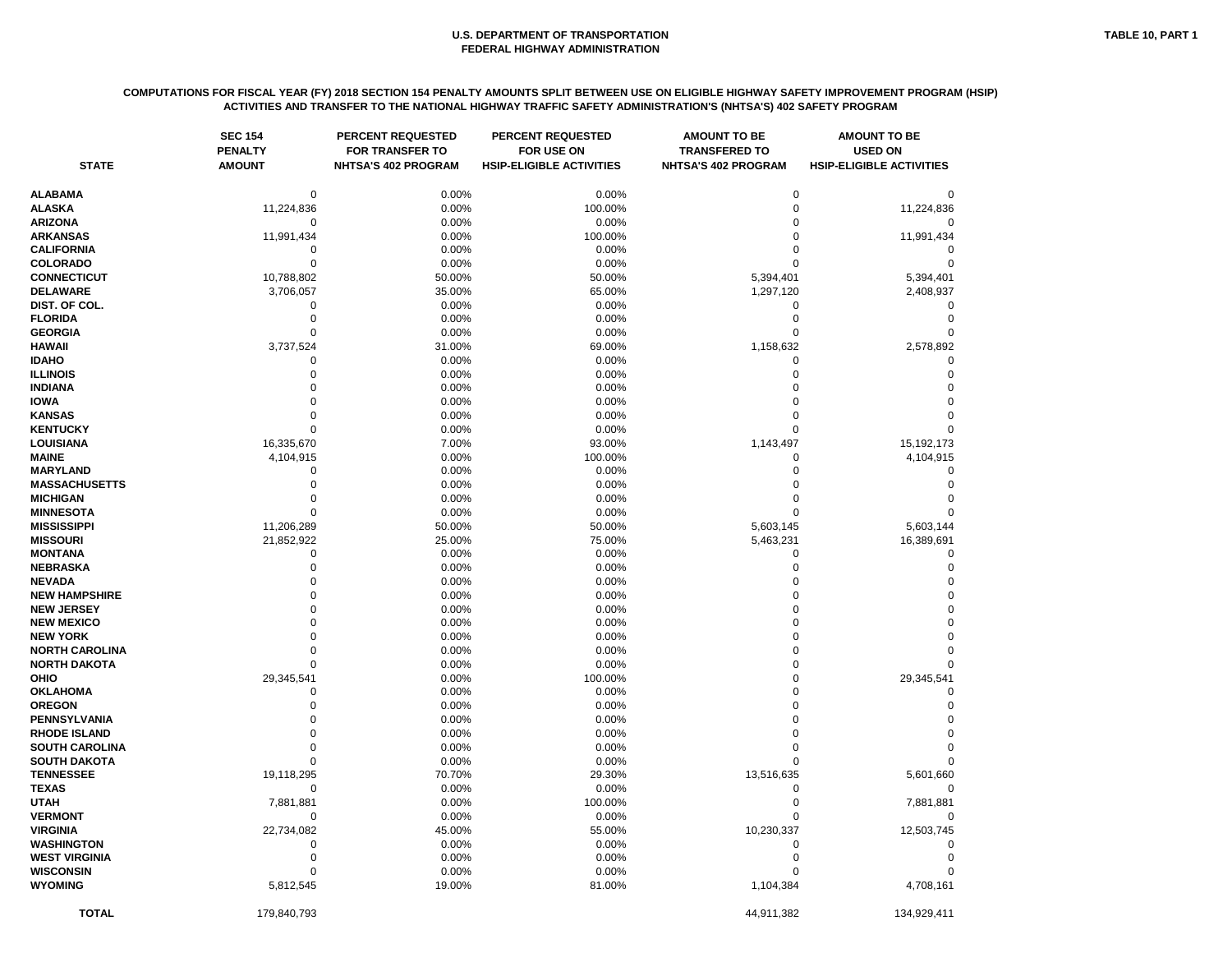#### **COMPUTATIONS FOR FISCAL YEAR (FY) 2018 SECTION 164 PENALTY AMOUNTS SPLIT BETWEEN USE ON ELIGIBLE HIGHWAY SAFETY IMPROVEMENT PROGRAM (HSIP) ACTIVITIES AND TRANSFER TO THE NATIONAL HIGHWAY TRAFFIC SAFETY ADMINISTRATION'S (NHTSA'S) 402 SAFETY PROGRAM**

| <b>STATE</b>          | <b>SEC 164</b><br><b>PENALTY</b><br><b>AMOUNT</b> | <b>PERCENT REQUESTED</b><br><b>FOR TRANSFER TO</b><br><b>NHTSA'S 402 PROGRAM</b> | <b>PERCENT REQUESTED</b><br><b>FOR USE ON</b><br><b>HSIP-ELIGIBLE ACTIVITIES</b> | <b>AMOUNT TO BE</b><br><b>TRANSFERED TO</b><br><b>NHTSA'S 402 PROGRAM</b> | <b>AMOUNT TO BE</b><br><b>USED ON</b><br><b>HSIP-ELIGIBLE ACTIVITIES</b> |
|-----------------------|---------------------------------------------------|----------------------------------------------------------------------------------|----------------------------------------------------------------------------------|---------------------------------------------------------------------------|--------------------------------------------------------------------------|
|                       |                                                   |                                                                                  |                                                                                  |                                                                           |                                                                          |
| <b>ALABAMA</b>        | $\mathbf 0$                                       | 0.00%                                                                            | 0.00%                                                                            | 0                                                                         |                                                                          |
| <b>ALASKA</b>         | 11,224,836                                        | 0.00%                                                                            | 100.00%                                                                          |                                                                           | 11,224,836                                                               |
| <b>ARIZONA</b>        | 0                                                 | 0.00%                                                                            | 0.00%                                                                            |                                                                           |                                                                          |
| <b>ARKANSAS</b>       |                                                   | 0.00%                                                                            | 0.00%                                                                            |                                                                           |                                                                          |
| <b>CALIFORNIA</b>     | 75,079,552                                        | 50.00%                                                                           | 50.00%                                                                           | 37,539,776                                                                | 37,539,776                                                               |
| <b>COLORADO</b>       | 11,592,970                                        | 0.00%                                                                            | 100.00%                                                                          |                                                                           | 11,592,970                                                               |
| <b>CONNECTICUT</b>    |                                                   | 0.00%                                                                            | 0.00%                                                                            |                                                                           |                                                                          |
| <b>DELAWARE</b>       |                                                   | 0.00%                                                                            | 0.00%                                                                            |                                                                           |                                                                          |
| DIST. OF COL.         |                                                   | 0.00%                                                                            | 0.00%                                                                            |                                                                           |                                                                          |
| <b>FLORIDA</b>        |                                                   | 0.00%                                                                            | 0.00%                                                                            |                                                                           |                                                                          |
| <b>GEORGIA</b>        |                                                   | 0.00%                                                                            | 0.00%                                                                            |                                                                           |                                                                          |
| <b>HAWAII</b>         | 3,737,524                                         | 31.00%                                                                           | 69.00%                                                                           | 1,158,632                                                                 | 2,578,892                                                                |
| <b>IDAHO</b>          |                                                   | 0.00%                                                                            | 0.00%                                                                            |                                                                           |                                                                          |
| <b>ILLINOIS</b>       |                                                   | 0.00%                                                                            | 0.00%                                                                            |                                                                           |                                                                          |
| <b>INDIANA</b>        | 21,433,575                                        | 10.00%                                                                           | 90.00%                                                                           | 2,143,358                                                                 | 19,290,217                                                               |
| <b>IOWA</b>           |                                                   | 0.00%                                                                            | 0.00%                                                                            |                                                                           |                                                                          |
| <b>KANSAS</b>         |                                                   | 0.00%                                                                            | 0.00%                                                                            |                                                                           |                                                                          |
| <b>KENTUCKY</b>       |                                                   | 0.00%                                                                            | 0.00%                                                                            |                                                                           |                                                                          |
| <b>LOUISIANA</b>      | 16,335,670                                        | 7.00%                                                                            | 93.00%                                                                           | 1,143,497                                                                 | 15,192,173                                                               |
| <b>MAINE</b>          |                                                   | 0.00%                                                                            | 0.00%                                                                            |                                                                           |                                                                          |
| <b>MARYLAND</b>       |                                                   | 0.00%                                                                            | 0.00%                                                                            |                                                                           |                                                                          |
| <b>MASSACHUSETTS</b>  |                                                   | 0.00%                                                                            | 0.00%                                                                            |                                                                           |                                                                          |
| <b>MICHIGAN</b>       |                                                   | 0.00%                                                                            | 0.00%                                                                            |                                                                           |                                                                          |
| <b>MINNESOTA</b>      | 14,645,358                                        | 50.00%                                                                           | 50.00%                                                                           | 7,322,679                                                                 | 7,322,679                                                                |
| <b>MISSISSIPPI</b>    |                                                   | 0.00%                                                                            | 0.00%                                                                            | 0                                                                         |                                                                          |
| <b>MISSOURI</b>       |                                                   | 0.00%                                                                            | 0.00%                                                                            |                                                                           |                                                                          |
| <b>MONTANA</b>        | 9,369,530                                         | 10.00%                                                                           | 90.00%                                                                           | 936,953                                                                   | 8,432,577                                                                |
| <b>NEBRASKA</b>       |                                                   | 0.00%                                                                            | 0.00%                                                                            |                                                                           |                                                                          |
| <b>NEVADA</b>         |                                                   | 0.00%                                                                            | 0.00%                                                                            |                                                                           |                                                                          |
| <b>NEW HAMPSHIRE</b>  |                                                   | 0.00%                                                                            | 0.00%                                                                            |                                                                           |                                                                          |
| <b>NEW JERSEY</b>     |                                                   | 0.00%                                                                            | 0.00%                                                                            |                                                                           |                                                                          |
| <b>NEW MEXICO</b>     | 8,431,917                                         | 75.00%                                                                           | 25.00%                                                                           | 6,323,938                                                                 | 2,107,979                                                                |
| <b>NEW YORK</b>       |                                                   | 0.00%                                                                            | 0.00%                                                                            |                                                                           |                                                                          |
| <b>NORTH CAROLINA</b> |                                                   | 0.00%                                                                            | 0.00%                                                                            |                                                                           |                                                                          |
| <b>NORTH DAKOTA</b>   | 0                                                 | 0.00%                                                                            | 0.00%                                                                            | 0                                                                         | 0                                                                        |
| OHIO                  | 29,345,541                                        | 5.00%                                                                            | 95.00%                                                                           | 1,467,277                                                                 | 27,878,264                                                               |
| <b>OKLAHOMA</b>       | 14,757,694                                        | 5.00%                                                                            | 95.00%                                                                           | 737,885                                                                   | 14,019,809                                                               |
| <b>OREGON</b>         | 11,350,472                                        | 8.00%                                                                            | 92.00%                                                                           | 908,038                                                                   | 10,442,434                                                               |
| PENNSYLVANIA          | 0                                                 | 0.00%                                                                            | 0.00%                                                                            | 0                                                                         |                                                                          |
| <b>RHODE ISLAND</b>   | 4,913,360                                         | 75.00%                                                                           | 25.00%                                                                           | 3,685,020                                                                 | 1,228,340                                                                |
| SOUTH CAROLINA        | 0                                                 | 0.00%                                                                            | 0.00%                                                                            | 0                                                                         |                                                                          |
| <b>SOUTH DAKOTA</b>   | 6,378,811                                         | 25.00%                                                                           | 75.00%                                                                           | 1,594,703                                                                 | 4,784,108                                                                |
| <b>TENNESSEE</b>      |                                                   | 0.00%                                                                            | 0.00%                                                                            |                                                                           |                                                                          |
| <b>TEXAS</b>          |                                                   | 0.00%                                                                            | 0.00%                                                                            |                                                                           |                                                                          |
| <b>UTAH</b>           |                                                   | 0.00%                                                                            | 0.00%                                                                            |                                                                           |                                                                          |
| <b>VERMONT</b>        | 4,498,962                                         | 11.10%                                                                           | 88.90%                                                                           | 499,385                                                                   | 3,999,577                                                                |
| <b>VIRGINIA</b>       | 0                                                 | 0.00%                                                                            | 0.00%                                                                            | 0                                                                         | O                                                                        |
| WASHINGTON            | 15,082,868                                        | 9.28%                                                                            | 90.72%                                                                           | 1,400,143                                                                 | 13,682,725                                                               |
| <b>WEST VIRGINIA</b>  | 0                                                 | 0.00%                                                                            | 0.00%                                                                            | 0                                                                         |                                                                          |
| <b>WISCONSIN</b>      | O                                                 | 0.00%                                                                            | 0.00%                                                                            | 0                                                                         |                                                                          |
| <b>WYOMING</b>        | 5,812,545                                         | 0.00%                                                                            | 100.00%                                                                          | 0                                                                         | 5,812,545                                                                |
|                       |                                                   |                                                                                  |                                                                                  |                                                                           |                                                                          |
| <b>TOTAL</b>          | 263,991,185                                       |                                                                                  |                                                                                  | 66,861,284                                                                | 197,129,901                                                              |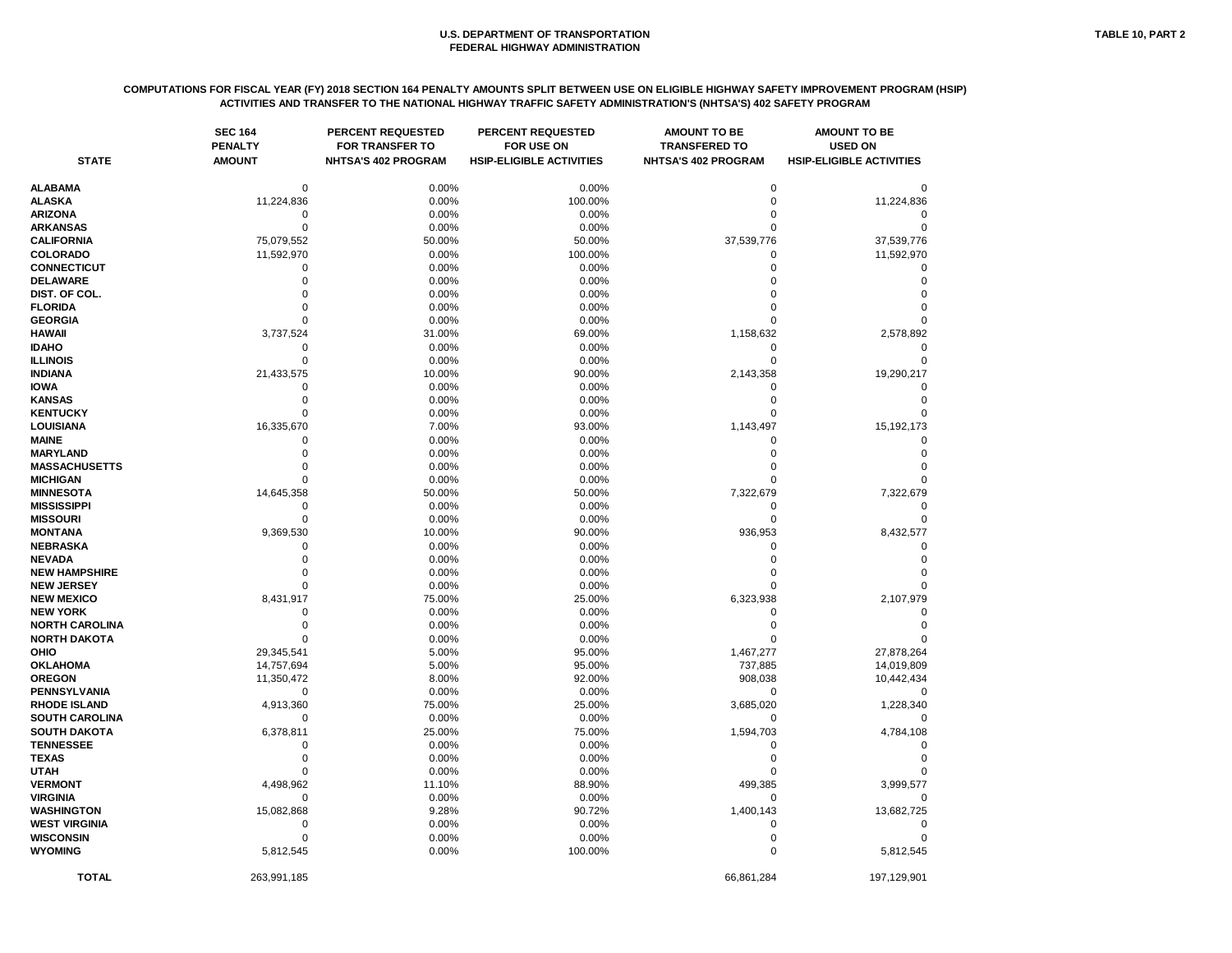#### **SUMMARY OF APPORTIONMENTS AUTHORIZED FOR FISCAL YEAR (FY) 2018**

**FEDERAL-AID HIGHWAY PROGRAM APPORTIONMENTS UNDER THE FIXING AMERICA'S SURFACE TRANSPORTATION (FAST) ACT BEFORE SEQUESTRATION; BEFORE PENALTIES; BEFORE POST-APPORTIONMENT SET-ASIDES**

| <b>STATE</b>          | <b>NATIONAL</b><br><b>HIGHWAY</b><br><b>PERFORMANCE</b><br><b>PROGRAM</b> | <b>SURFACE</b><br><b>TRANSPORTATION</b><br><b>BLOCK GRANT</b><br><b>PROGRAM</b> | <b>HIGHWAY</b><br><b>SAFETY</b><br><b>IMPROVEMENT</b><br><b>PROGRAM*</b> | RAILWAY-HIGHWAY<br><b>CROSSINGS</b><br><b>PROGRAM</b> | <b>CONGESTION</b><br><b>MITIGATION</b><br>& AIR QUALITY<br><b>IMPROVEMENT</b><br><b>PROGRAM</b> | <b>METROPOLITAN</b><br><b>PLANNING</b><br><b>PROGRAM</b> | <b>NATIONAL</b><br><b>HIGHWAY FREIGHT</b><br><b>PROGRAM</b> | <b>TOTAL</b>   |
|-----------------------|---------------------------------------------------------------------------|---------------------------------------------------------------------------------|--------------------------------------------------------------------------|-------------------------------------------------------|-------------------------------------------------------------------------------------------------|----------------------------------------------------------|-------------------------------------------------------------|----------------|
| <b>ALABAMA</b>        | 472,656,264                                                               | 236,070,540                                                                     | 47,031,018                                                               | 4,838,120                                             | 11,780,088                                                                                      | 3,174,344                                                | 23,042,088                                                  | 798,592,462    |
| <b>ALASKA</b>         | 299,087,707                                                               | 149,905,722                                                                     | 31,646,783                                                               | 1,175,000                                             | 28,416,850                                                                                      | 2,340,922                                                | 15,221,384                                                  | 527,794,368    |
| <b>ARIZONA</b>        | 427,092,448                                                               | 214,447,879                                                                     | 44,009,970                                                               | 2,859,010                                             | 53,569,810                                                                                      | 6,041,226                                                | 22,133,009                                                  | 770,153,352    |
| <b>ARKANSAS</b>       | 319,815,727                                                               | 159,841,620                                                                     | 31,138,303                                                               | 3,958,166                                             | 12,715,667                                                                                      | 1,773,785                                                | 15,736,124                                                  | 544,979,392    |
| <b>CALIFORNIA</b>     | 1,995,175,574                                                             | 1,008,006,516                                                                   | 202,875,230                                                              | 16,074,659                                            | 479,213,960                                                                                     | 51,654,054                                               | 110,394,042                                                 | 3,863,394,035  |
| <b>COLORADO</b>       | 308,612,392                                                               | 155,106,401                                                                     | 30,394,823                                                               | 3,472,196                                             | 43,676,020                                                                                      | 5,460,180                                                | 16,144,909                                                  | 562,866,921    |
| <b>CONNECTICUT</b>    | 287,127,068                                                               | 144,424,993                                                                     | 30,149,166                                                               | 1,360,061                                             | 45,684,605                                                                                      | 4,764,641                                                | 15,175,264                                                  | 528,685,798    |
| <b>DELAWARE</b>       | 98,687,738                                                                | 49,554,541                                                                      | 9,654,959                                                                | 1,175,000                                             | 12,042,150                                                                                      | 1,839,651                                                | 5,103,972                                                   | 178,058,011    |
| DIST. OF COL.         | 93,618,079                                                                | 46,986,509                                                                      | 9,098,616                                                                | 1,175,000                                             | 10,431,320                                                                                      | 1,832,391                                                | 4,811,446                                                   | 167,953,361    |
| <b>FLORIDA</b>        | 1,181,852,878                                                             | 590,223,789                                                                     | 120,571,471                                                              | 9,124,662                                             | 14,041,109                                                                                      | 21,375,727                                               | 57,144,370                                                  | 1,994,334,006  |
| <b>GEORGIA</b>        | 770,871,160                                                               | 386,339,946                                                                     | 76,153,672                                                               | 8,441,467                                             | 70,164,746                                                                                      | 8,021,233                                                | 39,137,660                                                  | 1,359,129,884  |
| <b>HAWAII</b>         | 99,550,294                                                                | 49,950,683                                                                      | 9,749,616                                                                | 1,175,000                                             | 10,696,602                                                                                      | 1,805,529                                                | 5,104,233                                                   | 178,031,957    |
| <b>IDAHO</b>          | 172,297,028                                                               | 86,287,314                                                                      | 17,010,373                                                               | 1,897,444                                             | 13,231,778                                                                                      | 1,671,541                                                | 8,672,724                                                   | 301,068,202    |
| <b>ILLINOIS</b>       | 820, 171, 126                                                             | 412,227,610                                                                     | 79,085,168                                                               | 10,920,132                                            | 113,686,001                                                                                     | 17,615,997                                               | 42,833,867                                                  | 1,496,539,901  |
| <b>INDIANA</b>        | 571,178,733                                                               | 286,164,276                                                                     | 55,001,804                                                               | 7,679,156                                             | 48,652,428                                                                                      | 5,403,661                                                | 28,897,152                                                  | 1,002,977,210  |
| <b>IOWA</b>           | 303,613,699                                                               | 151,742,613                                                                     | 27,816,782                                                               | 5,501,682                                             | 11,663,664                                                                                      | 2,047,817                                                | 14,926,458                                                  | 517,312,715    |
| <b>KANSAS</b>         |                                                                           |                                                                                 |                                                                          |                                                       | 9,826,699                                                                                       |                                                          |                                                             |                |
| <b>KENTUCKY</b>       | 232,640,719                                                               | 116,303,646                                                                     | 19,212,082                                                               | 6,317,831                                             |                                                                                                 | 2,010,938                                                | 11,464,429                                                  | 397,776,344    |
| <b>LOUISIANA</b>      | 411,599,476                                                               | 205,667,729                                                                     | 41,352,779                                                               | 3,816,008                                             | 14,146,244                                                                                      | 2,615,344                                                | 20,184,405                                                  | 699,381,985    |
|                       | 435,736,299                                                               | 217,690,529                                                                     | 43,458,533                                                               | 4,359,021                                             | 11,819,761                                                                                      | 4,438,553                                                | 21,271,573                                                  | 738,774,269    |
| <b>MAINE</b>          | 109,355,530                                                               | 54,841,091                                                                      | 10,700,822                                                               | 1,299,817                                             | 10,632,983                                                                                      | 1,901,829                                                | 5,572,825                                                   | 194,304,897    |
| <b>MARYLAND</b>       | 342,132,104                                                               | 172,152,918                                                                     | 35,107,844                                                               | 2,437,616                                             | 55,447,069                                                                                      | 7,159,191                                                | 18,113,288                                                  | 632,550,030    |
| <b>MASSACHUSETTS</b>  | 338,496,073                                                               | 170,638,084                                                                     | 34,560,262                                                               | 2,586,182                                             | 65,489,139                                                                                      | 9,280,327                                                | 18,245,773                                                  | 639,295,840    |
| <b>MICHIGAN</b>       | 613,783,927                                                               | 308,221,850                                                                     | 59,411,600                                                               | 7,944,839                                             | 76,419,730                                                                                      | 10,691,032                                               | 31,790,511                                                  | 1,108,263,489  |
| <b>MINNESOTA</b>      | 390,264,037                                                               | 195,550,297                                                                     | 36,563,460                                                               | 6,263,983                                             | 33,277,126                                                                                      | 4,720,499                                                | 19,745,356                                                  | 686,384,758    |
| <b>MISSISSIPPI</b>    | 298,878,987                                                               | 149,372,577                                                                     | 29,170,255                                                               | 3,628,624                                             | 11,585,038                                                                                      | 1,755,601                                                | 14,696,844                                                  | 509,087,926    |
| <b>MISSOURI</b>       | 582,771,782                                                               | 291,345,086                                                                     | 58,141,824                                                               | 5,811,353                                             | 24,340,225                                                                                      | 5,366,254                                                | 28,710,294                                                  | 996,486,818    |
| <b>MONTANA</b>        | 249,791,674                                                               | 124,989,537                                                                     | 25,397,212                                                               | 2,014,841                                             | 15,372,903                                                                                      | 1,856,073                                                | 12,457,014                                                  | 431,879,254    |
| <b>NEBRASKA</b>       | 175,853,476                                                               | 87,997,474                                                                      | 15,531,477                                                               | 3,766,624                                             | 10,623,571                                                                                      | 1,711,112                                                | 8,763,663                                                   | 304,247,397    |
| <b>NEVADA</b>         | 207,232,936                                                               | 104,253,287                                                                     | 21,566,672                                                               | 1,175,000                                             | 33,631,893                                                                                      | 3,389,070                                                | 10,972,843                                                  | 382,221,701    |
| <b>NEW HAMPSHIRE</b>  | 97,178,733                                                                | 48,763,642                                                                      | 9,489,360                                                                | 1,175,000                                             | 10,686,775                                                                                      | 1,632,076                                                | 4,990,126                                                   | 173,915,712    |
| <b>NEW JERSEY</b>     | 558,074,579                                                               | 281,258,573                                                                     | 57,333,425                                                               | 3,909,490                                             | 107,488,643                                                                                     | 12,852,466                                               | 30,066,845                                                  | 1,050,984,021  |
| <b>NEW MEXICO</b>     | 224,828,751                                                               | 112,447,918                                                                     | 22,914,918                                                               | 1,757,713                                             | 11,785,374                                                                                      | 1,661,729                                                | 11,149,420                                                  | 386,545,823    |
| <b>NEW YORK</b>       | 930,229,918                                                               | 469,168,438                                                                     | 95,682,088                                                               | 6,401,027                                             | 189,169,210                                                                                     | 25,782,234                                               | 50,422,818                                                  | 1,766,855,733  |
| <b>NORTH CAROLINA</b> | 625,341,414                                                               | 313,293,834                                                                     | 61,705,746                                                               | 6,919,008                                             | 52,923,950                                                                                      | 6,005,271                                                | 31,626,904                                                  | 1,097,816,127  |
| <b>NORTH DAKOTA</b>   | 149,775,636                                                               | 74,999,433                                                                      | 12,544,862                                                               | 3,891,465                                             | 10,863,479                                                                                      | 1,733,379                                                | 7,519,565                                                   | 261,327,819    |
| <b>OHIO</b>           | 781,419,236                                                               | 392,402,389                                                                     | 76,675,139                                                               | 9,077,543                                             | 98,880,323                                                                                      | 11,959,514                                               | 40,521,640                                                  | 1,410,935,784  |
| <b>OKLAHOMA</b>       | 393,642,854                                                               | 196,664,915                                                                     | 37,711,248                                                               | 5,486,985                                             | 12,138,691                                                                                      | 2,669,409                                                | 19,261,328                                                  | 667,575,430    |
| <b>OREGON</b>         | 302,556,585                                                               | 151,462,262                                                                     | 30,101,492                                                               | 3,100,964                                             | 20,033,398                                                                                      | 3,737,146                                                | 15,131,579                                                  | 526,123,426    |
| <b>PENNSYLVANIA</b>   | 965,629,277                                                               | 484,521,118                                                                     | 99,039,526                                                               | 6,928,302                                             | 107,909,741                                                                                     | 13,391,246                                               | 49,637,589                                                  | 1,727,056,799  |
| <b>RHODE ISLAND</b>   | 130,930,517                                                               | 65,603,862                                                                      | 13,193,271                                                               | 1,175,000                                             | 10,770,588                                                                                      | 1,917,209                                                | 6,612,379                                                   | 230,202,826    |
| <b>SOUTH CAROLINA</b> | 414,901,951                                                               | 207,314,568                                                                     | 41,028,053                                                               | 4,503,146                                             | 13,526,988                                                                                      | 3,251,917                                                | 20,323,955                                                  | 704,850,578    |
| <b>SOUTH DAKOTA</b>   | 170,013,938                                                               | 85,138,515                                                                      | 16,017,973                                                               | 2,639,298                                             | 12,667,067                                                                                      | 1,824,391                                                | 8,545,900                                                   | 296,847,082    |
| <b>TENNESSEE</b>      | 509,561,706                                                               | 255,170,064                                                                     | 50,871,769                                                               | 5,047,360                                             | 38,250,380                                                                                      | 4,962,959                                                | 25,622,278                                                  | 889,486,516    |
| <b>TEXAS</b>          | 2,182,703,130                                                             | 1,093,528,606                                                                   | 220,002,847                                                              | 19,526,252                                            | 179,290,750                                                                                     | 26,649,473                                               | 110,224,954                                                 | 3,831,926,012  |
| <b>UTAH</b>           | 210,095,715                                                               | 105,179,508                                                                     | 21,315,155                                                               | 1,740,677                                             | 13,341,201                                                                                      | 3,345,549                                                | 10,489,966                                                  | 365,507,771    |
| <b>VERMONT</b>        | 119,842,198                                                               | 60,116,299                                                                      | 11,976,442                                                               | 1,175,000                                             | 12,232,379                                                                                      | 2,164,258                                                | 6,124,954                                                   | 213,631,530    |
| <b>VIRGINIA</b>       | 605,718,519                                                               | 303,644,740                                                                     | 61,748,933                                                               | 4,722,411                                             | 56,710,731                                                                                      | 7,805,219                                                | 30,800,990                                                  | 1,071,151,543  |
| <b>WASHINGTON</b>     | 401,815,592                                                               | 201,499,104                                                                     | 39,728,637                                                               | 4,366,470                                             | 38, 157, 729                                                                                    | 7,559,495                                                | 20,448,889                                                  | 713,575,916    |
| <b>WEST VIRGINIA</b>  | 267,204,200                                                               | 133,656,075                                                                     | 27,299,547                                                               | 2,023,351                                             | 14,789,963                                                                                      | 1,757,389                                                | 13,274,794                                                  | 460,005,319    |
| <b>WISCONSIN</b>      | 457,209,016                                                               | 228,811,445                                                                     | 44,163,918                                                               | 6,010,044                                             | 28,291,261                                                                                      | 4,720,096                                                | 22,805,523                                                  | 792,011,303    |
| <b>WYOMING</b>        | 154,934,653                                                               | 77,567,163                                                                      | 15,827,476                                                               | 1,175,000                                             | 10,760,248                                                                                      | 1,632,200                                                | 7,763,982                                                   | 269,660,722    |
| <b>TOTAL</b>          | 23,263,553,053                                                            | 11,668,517,528                                                                  | 2,317,934,401                                                            | 235,000,000                                           | 2,402,948,048                                                                                   | 342,733,147                                              | 1,189,833,898                                               | 41,420,520,075 |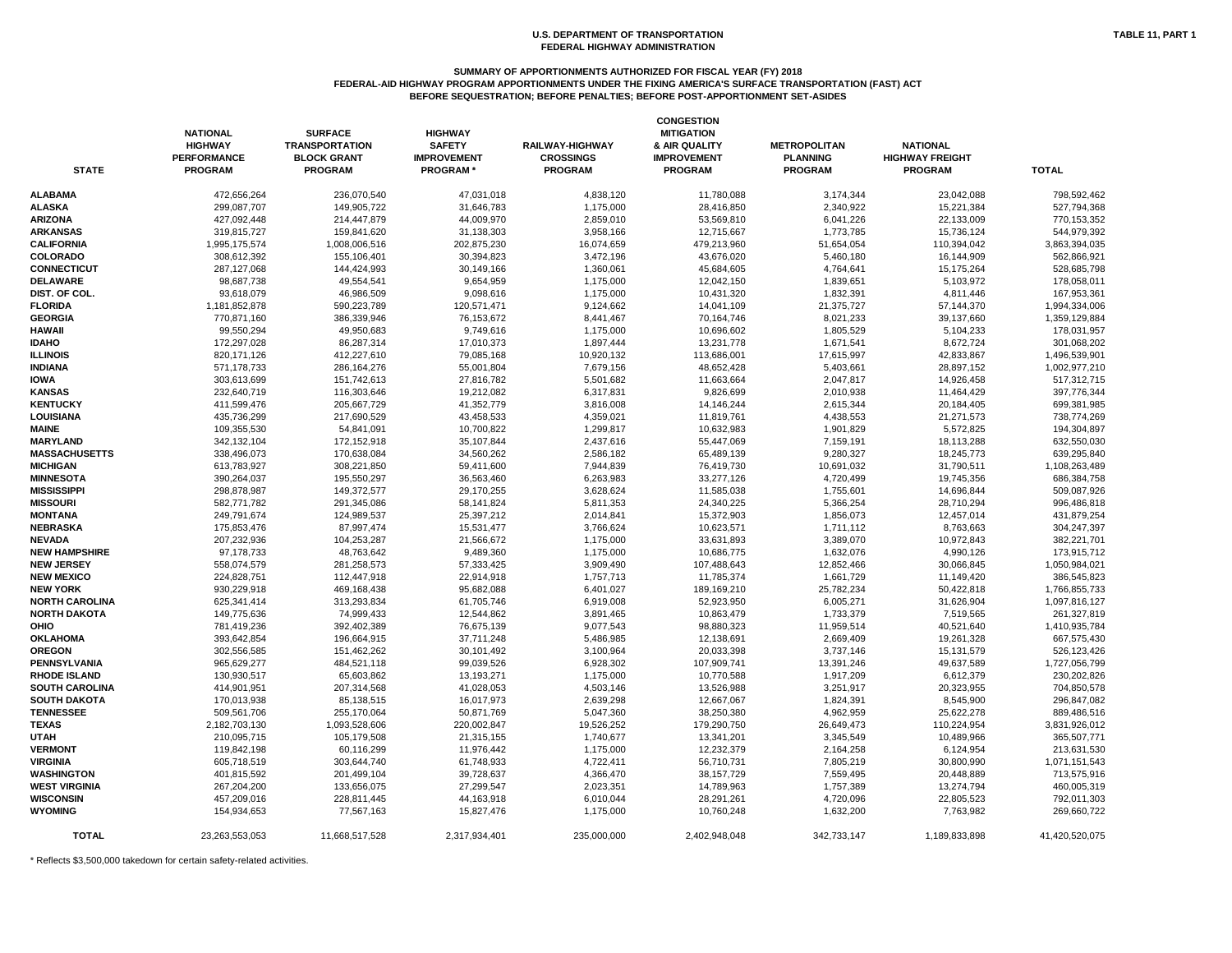### **SUMMARY OF APPORTIONMENTS AUTHORIZED FOR FISCAL YEAR (FY) 2018**

**FEDERAL-AID HIGHWAY PROGRAM APPORTIONMENTS UNDER THE FIXING AMERICA'S SURFACE TRANSPORTATION (FAST) ACT AFTER PENALTIES EXCLUDING PENALTY SHIFT; BEFORE SEQUESTRATION; BEFORE POST-APPORTIONMENT SET-ASIDES**

| <b>STATE</b>          | <b>NATIONAL</b><br><b>HIGHWAY</b><br><b>PERFORMANCE</b><br><b>PROGRAM</b> | <b>SURFACE</b><br><b>TRANSPORTATION</b><br><b>BLOCK GRANT</b><br><b>PROGRAM</b> | <b>HIGHWAY</b><br><b>SAFETY</b><br><b>IMPROVEMENT</b><br><b>PROGRAM</b> * | <b>RAILWAY-HIGHWAY</b><br><b>CROSSINGS</b><br><b>PROGRAM</b> | <b>CONGESTION</b><br><b>MITIGATION</b><br>& AIR QUALITY<br><b>IMPROVEMENT</b><br><b>PROGRAM</b> | <b>METROPOLITAN</b><br><b>PLANNING</b><br><b>PROGRAM</b> | <b>NATIONAL</b><br><b>HIGHWAY FREIGHT</b><br><b>PROGRAM</b> | <b>SECTION</b><br>154, 159, AND 164<br><b>PENALTIES</b> | <b>TOTAL</b>   |
|-----------------------|---------------------------------------------------------------------------|---------------------------------------------------------------------------------|---------------------------------------------------------------------------|--------------------------------------------------------------|-------------------------------------------------------------------------------------------------|----------------------------------------------------------|-------------------------------------------------------------|---------------------------------------------------------|----------------|
| ALABAMA               | 472,656,264                                                               | 236,070,540                                                                     | 47,031,018                                                                | 4,838,120                                                    | 11,780,088                                                                                      | 3,174,344                                                | 23,042,088                                                  | $\mathbf 0$                                             | 798,592,462    |
| ALASKA                | 284,133,321                                                               | 142,410,436                                                                     | 31,646,783                                                                | 1,175,000                                                    | 28,416,850                                                                                      | 2,340,922                                                | 15,221,384                                                  | 22,449,672                                              | 527,794,368    |
| ARIZONA               | 427,092,448                                                               | 214,447,879                                                                     | 44,009,970                                                                | 2,859,010                                                    | 53,569,810                                                                                      | 6,041,226                                                | 22,133,009                                                  | 0                                                       | 770,153,352    |
| ARKANSAS              | 311,820,334                                                               | 155,845,579                                                                     | 31,138,303                                                                | 3,958,166                                                    | 12,715,667                                                                                      | 1,773,785                                                | 15,736,124                                                  | 11,991,434                                              | 544,979,392    |
| <b>CALIFORNIA</b>     | 1,945,296,185                                                             | 982,806,353                                                                     | 202,875,230                                                               | 16,074,659                                                   | 479,213,960                                                                                     | 51,654,054                                               | 110,394,042                                                 | 75,079,552                                              | 3,863,394,035  |
| <b>COLORADO</b>       | 300,897,082                                                               | 151,228,741                                                                     | 30,394,823                                                                | 3,472,196                                                    | 43,676,020                                                                                      | 5,460,180                                                | 16,144,909                                                  | 11,592,970                                              | 562,866,921    |
| <b>CONNECTICUT</b>    | 279,948,891                                                               | 140,814,368                                                                     | 30,149,166                                                                | 1,360,061                                                    | 45,684,605                                                                                      | 4,764,641                                                | 15,175,264                                                  | 10,788,802                                              | 528,685,798    |
| <b>DELAWARE</b>       | 96,220,545                                                                | 48,315,677                                                                      | 9,654,959                                                                 | 1,175,000                                                    |                                                                                                 |                                                          |                                                             |                                                         |                |
|                       |                                                                           |                                                                                 |                                                                           |                                                              | 12,042,150                                                                                      | 1,839,651                                                | 5,103,972                                                   | 3,706,057                                               | 178,058,011    |
| DIST. OF COL.         | 93,618,079                                                                | 46,986,509                                                                      | 9,098,616                                                                 | 1,175,000                                                    | 10,431,320                                                                                      | 1,832,391                                                | 4,811,446                                                   | 0                                                       | 167,953,361    |
| <b>FLORIDA</b>        | 1,181,852,878                                                             | 590,223,789                                                                     | 120,571,471                                                               | 9,124,662                                                    | 14,041,109                                                                                      | 21,375,727                                               | 57,144,370                                                  | $\Omega$                                                | 1,994,334,006  |
| <b>GEORGIA</b>        | 770,871,160                                                               | 386,339,946                                                                     | 76,153,672                                                                | 8,441,467                                                    | 70,164,746                                                                                      | 8,021,233                                                | 39,137,660                                                  | $\Omega$                                                | 1,359,129,884  |
| HAWAII                | 94,572,780                                                                | 47,453,149                                                                      | 9,749,616                                                                 | 1,175,000                                                    | 10,696,602                                                                                      | 1,805,529                                                | 5,104,233                                                   | 7,475,048                                               | 178,031,957    |
| <b>IDAHO</b>          | 172,297,028                                                               | 86,287,314                                                                      | 17,010,373                                                                | 1,897,444                                                    | 13,231,778                                                                                      | 1,671,541                                                | 8,672,724                                                   | 0                                                       | 301,068,202    |
| <b>ILLINOIS</b>       | 820,171,126                                                               | 412,227,610                                                                     | 79,085,168                                                                | 10,920,132                                                   | 113,686,001                                                                                     | 17,615,997                                               | 42,833,867                                                  | 0                                                       | 1,496,539,901  |
| <b>INDIANA</b>        | 556,899,265                                                               | 279,010,169                                                                     | 55,001,804                                                                | 7,679,156                                                    | 48,652,428                                                                                      | 5,403,661                                                | 28,897,152                                                  | 21,433,575                                              | 1,002,977,210  |
| IOWA                  | 303,613,699                                                               | 151,742,613                                                                     | 27,816,782                                                                | 5,501,682                                                    | 11,663,664                                                                                      | 2,047,817                                                | 14,926,458                                                  | 0                                                       | 517,312,715    |
| <b>KANSAS</b>         | 232,640,719                                                               | 116,303,646                                                                     | 19,212,082                                                                | 6,317,831                                                    | 9,826,699                                                                                       | 2,010,938                                                | 11,464,429                                                  | 0                                                       | 397,776,344    |
| <b>KENTUCKY</b>       | 411,599,476                                                               | 205,667,729                                                                     | 41,352,779                                                                | 3,816,008                                                    | 14,146,244                                                                                      | 2,615,344                                                | 20,184,405                                                  | 0                                                       | 699,381,985    |
| LOUISIANA             | 413,949,485                                                               | 206,806,003                                                                     | 43,458,533                                                                | 4,359,021                                                    | 11,819,761                                                                                      | 4,438,553                                                | 21,271,573                                                  | 32,671,340                                              | 738,774,269    |
| MAINE                 | 97,873,200                                                                | 49,082,777                                                                      | 10,700,822                                                                | 1,299,817                                                    | 10,632,983                                                                                      | 1,901,829                                                | 5,572,825                                                   | 17,240,644                                              | 194,304,897    |
| <b>MARYLAND</b>       | 342,132,104                                                               | 172,152,918                                                                     | 35,107,844                                                                | 2,437,616                                                    | 55,447,069                                                                                      | 7,159,191                                                | 18,113,288                                                  | 0                                                       | 632,550,030    |
| <b>MASSACHUSETTS</b>  | 338,496,073                                                               | 170,638,084                                                                     | 34,560,262                                                                | 2,586,182                                                    | 65,489,139                                                                                      | 9,280,327                                                | 18,245,773                                                  |                                                         | 639,295,840    |
| <b>MICHIGAN</b>       | 613,783,927                                                               | 308,221,850                                                                     | 59,411,600                                                                | 7,944,839                                                    | 76,419,730                                                                                      | 10,691,032                                               | 31,790,511                                                  | $\Omega$                                                | 1,108,263,489  |
| MINNESOTA             | 380,507,436                                                               | 190,661,540                                                                     | 36,563,460                                                                | 6,263,983                                                    | 33,277,126                                                                                      | 4,720,499                                                | 19,745,356                                                  | 14,645,358                                              | 686,384,758    |
| MISSISSIPPI           | 291,407,012                                                               | 145,638,263                                                                     | 29,170,255                                                                | 3,628,624                                                    | 11,585,038                                                                                      | 1,755,601                                                | 14,696,844                                                  | 11,206,289                                              | 509,087,926    |
| <b>MISSOURI</b>       | 568,202,487                                                               | 284,061,459                                                                     | 58,141,824                                                                | 5,811,353                                                    | 24,340,225                                                                                      | 5,366,254                                                | 28,710,294                                                  | 21,852,922                                              | 996,486,818    |
| <b>MONTANA</b>        | 243,546,882                                                               | 121,864,799                                                                     | 25,397,212                                                                | 2,014,841                                                    | 15,372,903                                                                                      | 1,856,073                                                | 12,457,014                                                  | 9,369,530                                               | 431,879,254    |
| NEBRASKA              | 175,853,476                                                               | 87,997,474                                                                      | 15,531,477                                                                | 3,766,624                                                    | 10,623,571                                                                                      | 1,711,112                                                | 8,763,663                                                   | $\mathbf 0$                                             | 304,247,397    |
|                       |                                                                           |                                                                                 |                                                                           |                                                              |                                                                                                 |                                                          |                                                             |                                                         |                |
| <b>NEVADA</b>         | 207,232,936                                                               | 104,253,287                                                                     | 21,566,672                                                                | 1,175,000                                                    | 33,631,893                                                                                      | 3,389,070                                                | 10,972,843                                                  | 0                                                       | 382,221,701    |
| <b>NEW HAMPSHIRE</b>  | 97,178,733                                                                | 48,763,642                                                                      | 9,489,360                                                                 | 1,175,000                                                    | 10,686,775                                                                                      | 1,632,076                                                | 4,990,126                                                   | $\Omega$                                                | 173,915,712    |
| <b>NEW JERSEY</b>     | 558.074.579                                                               | 281,258,573                                                                     | 57,333,425                                                                | 3,909,490                                                    | 107,488,643                                                                                     | 12,852,466                                               | 30,066,845                                                  | $\Omega$                                                | 1,050,984,021  |
| <b>NEW MEXICO</b>     | 219,208,032                                                               | 109,636,720                                                                     | 22,914,918                                                                | 1,757,713                                                    | 11,785,374                                                                                      | 1,661,729                                                | 11,149,420                                                  | 8,431,917                                               | 386,545,823    |
| <b>NEW YORK</b>       | 930,229,918                                                               | 469,168,438                                                                     | 95,682,088                                                                | 6,401,027                                                    | 189,169,210                                                                                     | 25,782,234                                               | 50,422,818                                                  |                                                         | 1,766,855,733  |
| <b>NORTH CAROLINA</b> | 625,341,414                                                               | 313,293,834                                                                     | 61,705,746                                                                | 6,919,008                                                    | 52,923,950                                                                                      | 6,005,271                                                | 31,626,904                                                  |                                                         | 1,097,816,127  |
| NORTH DAKOTA          | 149,775,636                                                               | 74,999,433                                                                      | 12,544,862                                                                | 3,891,465                                                    | 10,863,479                                                                                      | 1,733,379                                                | 7,519,565                                                   | 0                                                       | 261,327,819    |
| OHIO                  | 742,348,274                                                               | 372,782,269                                                                     | 76,675,139                                                                | 9,077,543                                                    | 98,880,323                                                                                      | 11,959,514                                               | 40,521,640                                                  | 58,691,082                                              | 1,410,935,784  |
| OKLAHOMA              | 383,801,783                                                               | 191,748,292                                                                     | 37,711,248                                                                | 5,486,985                                                    | 12,138,691                                                                                      | 2,669,409                                                | 19,261,328                                                  | 14,757,694                                              | 667,575,430    |
| <b>OREGON</b>         | 294,992,670                                                               | 147,675,705                                                                     | 30,101,492                                                                | 3,100,964                                                    | 20,033,398                                                                                      | 3,737,146                                                | 15,131,579                                                  | 11,350,472                                              | 526,123,426    |
| PENNSYLVANIA          | 965,629,277                                                               | 484,521,118                                                                     | 99,039,526                                                                | 6,928,302                                                    | 107,909,741                                                                                     | 13,391,246                                               | 49,637,589                                                  | 0                                                       | 1,727,056,799  |
| <b>RHODE ISLAND</b>   | 127,657,254                                                               | 63,963,765                                                                      | 13,193,271                                                                | 1,175,000                                                    | 10,770,588                                                                                      | 1,917,209                                                | 6,612,379                                                   | 4,913,360                                               | 230,202,826    |
| <b>SOUTH CAROLINA</b> | 414,901,951                                                               | 207,314,568                                                                     | 41,028,053                                                                | 4,503,146                                                    | 13,526,988                                                                                      | 3,251,917                                                | 20,323,955                                                  | 0                                                       | 704,850,578    |
| SOUTH DAKOTA          | 165,763,590                                                               | 83,010,052                                                                      | 16,017,973                                                                | 2,639,298                                                    | 12,667,067                                                                                      | 1,824,391                                                | 8,545,900                                                   | 6,378,811                                               | 296,847,082    |
| <b>TENNESSEE</b>      | 496,822,663                                                               | 248,790,812                                                                     | 50,871,769                                                                | 5,047,360                                                    | 38,250,380                                                                                      | 4,962,959                                                | 25,622,278                                                  | 19,118,295                                              | 889,486,516    |
| TEXAS                 | 2,182,703,130                                                             | 1,093,528,606                                                                   | 220,002,847                                                               | 19,526,252                                                   | 179,290,750                                                                                     | 26,649,473                                               | 110,224,954                                                 | 0                                                       | 3,831,926,012  |
| UTAH                  | 204,843,322                                                               | 102,550,020                                                                     | 21,315,155                                                                | 1,740,677                                                    | 13,341,201                                                                                      | 3,345,549                                                | 10,489,966                                                  | 7,881,881                                               | 365,507,771    |
| <b>VERMONT</b>        | 116,846,143                                                               | 58,613,392                                                                      | 11,976,442                                                                | 1,175,000                                                    | 12,232,379                                                                                      | 2,164,258                                                | 6,124,954                                                   | 4,498,962                                               | 213,631,530    |
| VIRGINIA              | 590,575,556                                                               | 296,053,621                                                                     | 61,748,933                                                                | 4,722,411                                                    | 56,710,731                                                                                      | 7,805,219                                                | 30,800,990                                                  | 22,734,082                                              | 1,071,151,543  |
| WASHINGTON            | 391,770,202                                                               | 196,461,626                                                                     | 39,728,637                                                                | 4,366,470                                                    | 38,157,729                                                                                      | 7,559,495                                                | 20,448,889                                                  | 15,082,868                                              | 713,575,916    |
| WEST VIRGINIA         | 267,204,200                                                               | 133,656,075                                                                     | 27,299,547                                                                | 2,023,351                                                    | 14,789,963                                                                                      | 1,757,389                                                | 13,274,794                                                  | 0                                                       | 460,005,319    |
| WISCONSIN             | 457,209,016                                                               | 228,811,445                                                                     | 44,163,918                                                                | 6,010,044                                                    | 28,291,261                                                                                      | 4,720,096                                                | 22,805,523                                                  | 0                                                       | 792,011,303    |
| WYOMING               | 147,187,921                                                               | 73,688,805                                                                      | 15,827,476                                                                | 1,175,000                                                    | 10,760,248                                                                                      | 1,632,200                                                | 7,763,982                                                   | 11,625,090                                              | 269,660,722    |
|                       |                                                                           |                                                                                 |                                                                           |                                                              |                                                                                                 |                                                          |                                                             |                                                         |                |
| <b>TOTAL</b>          | 22,959,251,562                                                            | 11,515,851,312                                                                  | 2,317,934,401                                                             | 235,000,000                                                  | 2,402,948,048                                                                                   | 342,733,147                                              | 1,189,833,898                                               | 456,967,707                                             | 41,420,520,075 |

| 0          |
|------------|
| 22,449,672 |
| 0          |
| 11,991,434 |
| 75,079,552 |
| 11,592,970 |
| 10,788,802 |
| 3,706,057  |
| 0          |
| 0          |
| 0          |
| 7,475,048  |
| 0          |
| 0          |
| 21,433,575 |
| 0          |
| 0          |
| 0          |
| 32,671,340 |
| 17,240,644 |
| 0          |
| 0          |
| 0          |
| 14,645,358 |
| 11,206,289 |
| 21,852,922 |
| 9,369,530  |
| 0          |
| 0          |
| 0          |
| 0          |
| 8,431,917  |
| 0          |
| 0          |
| 0          |
| 58,691,082 |
| 14,757,694 |
| 11,350,472 |
| 0          |
| 4,913,360  |
| 0          |
| 6,378,811  |
| 19,118,295 |
| 0          |
| 7,881,881  |
| 4,498,962  |
| 22,734,082 |
| 15,082,868 |
| 0          |
| 0          |
|            |
| 11,625,090 |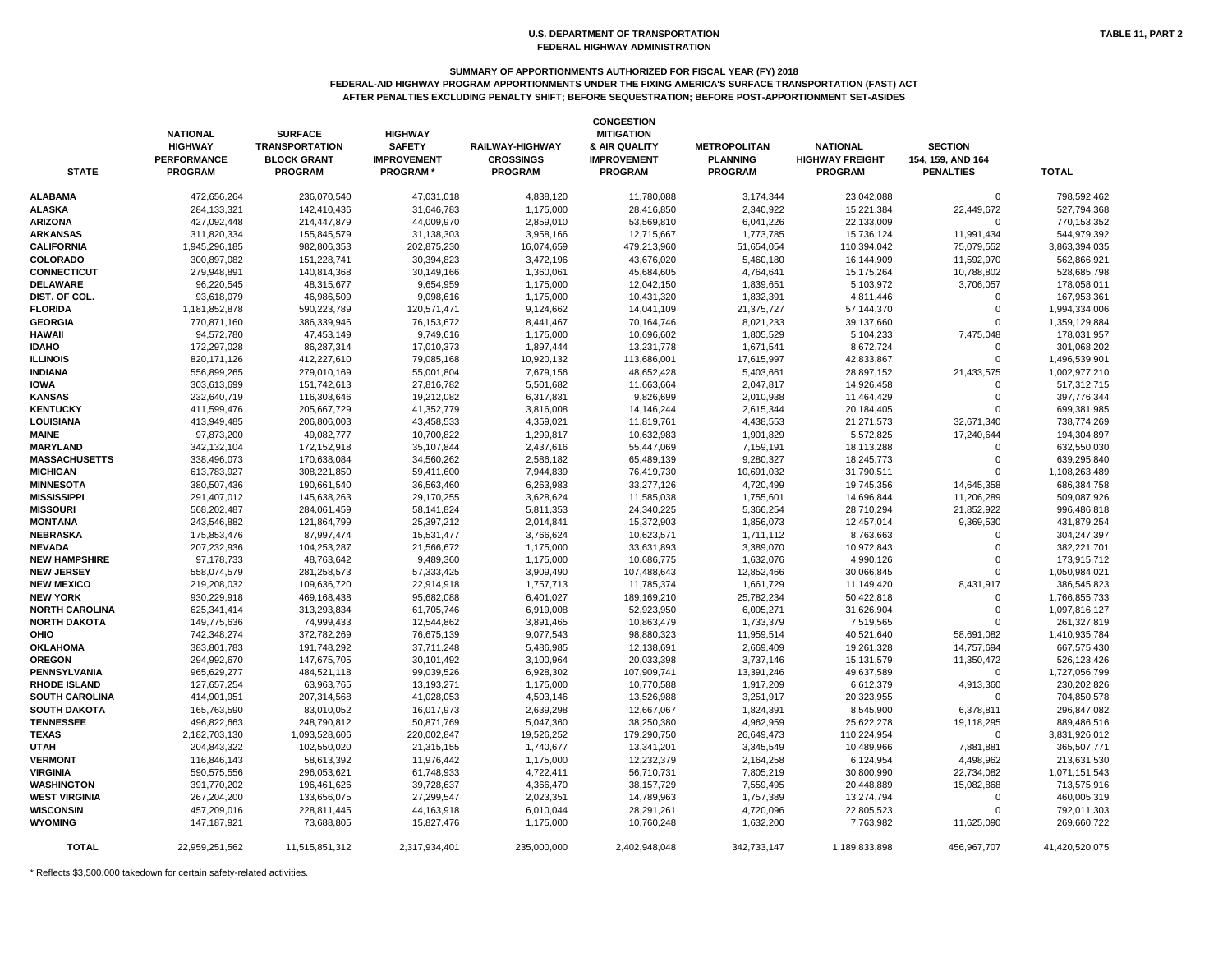### **SUMMARY OF APPORTIONMENTS AUTHORIZED FOR FISCAL YEAR (FY) 2018**

**FEDERAL-AID HIGHWAY PROGRAM APPORTIONMENTS UNDER THE FIXING AMERICA'S SURFACE TRANSPORTATION (FAST) ACT AFTER PENALTIES INCLUDING PENALTY SHIFT; BEFORE SEQUESTRATION; BEFORE POST-APPORTIONMENT SET-ASIDES**

| <b>STATE</b>          | <b>NATIONAL</b><br><b>HIGHWAY</b><br><b>PERFORMANCE</b><br><b>PROGRAM</b> | <b>SURFACE</b><br><b>TRANSPORTATION</b><br><b>BLOCK GRANT</b><br><b>PROGRAM</b> | <b>HIGHWAY</b><br><b>SAFETY</b><br><b>IMPROVEMENT</b><br><b>PROGRAM</b> * | <b>RAILWAY-HIGHWAY</b><br><b>CROSSINGS</b><br><b>PROGRAM</b> | <b>CONGESTION</b><br><b>MITIGATION</b><br>& AIR QUALITY<br><b>IMPROVEMENT</b><br><b>PROGRAM</b> | <b>METROPOLITAN</b><br><b>PLANNING</b><br><b>PROGRAM</b> | <b>NATIONAL</b><br><b>HIGHWAY FREIGHT</b><br><b>PROGRAM</b> | <b>SECTION</b><br>154, 159, AND 164<br><b>PENALTIES</b> | <b>TOTAL</b>   |
|-----------------------|---------------------------------------------------------------------------|---------------------------------------------------------------------------------|---------------------------------------------------------------------------|--------------------------------------------------------------|-------------------------------------------------------------------------------------------------|----------------------------------------------------------|-------------------------------------------------------------|---------------------------------------------------------|----------------|
| ALABAMA               | 472,656,264                                                               | 236,070,540                                                                     | 47,031,018                                                                | 4,838,120                                                    | 11,780,088                                                                                      | 3,174,344                                                | 23,042,088                                                  | $\mathbf 0$                                             | 798,592,462    |
| ALASKA                | 284,133,321                                                               | 142,410,436                                                                     | 31,646,783                                                                | 1,175,000                                                    | 28,416,850                                                                                      | 2,340,922                                                | 15,221,384                                                  | 22,449,672                                              | 527,794,368    |
| ARIZONA               | 427,092,448                                                               | 214,447,879                                                                     | 44,009,970                                                                | 2,859,010                                                    | 53,569,810                                                                                      | 6,041,226                                                | 22,133,009                                                  | 0                                                       | 770,153,352    |
| ARKANSAS              | 307,824,293                                                               | 159,841,620                                                                     | 31,138,303                                                                | 3,958,166                                                    | 12,715,667                                                                                      | 1,773,785                                                | 15,736,124                                                  | 11,991,434                                              | 544,979,392    |
| <b>CALIFORNIA</b>     | 1,920,096,022                                                             | 1,008,006,516                                                                   | 202,875,230                                                               | 16,074,659                                                   | 479,213,960                                                                                     | 51,654,054                                               | 110,394,042                                                 | 75,079,552                                              | 3,863,394,035  |
| <b>COLORADO</b>       | 297,019,422                                                               | 155,106,401                                                                     | 30,394,823                                                                | 3,472,196                                                    | 43,676,020                                                                                      | 5,460,180                                                | 16,144,909                                                  | 11,592,970                                              | 562,866,921    |
| <b>CONNECTICUT</b>    | 276,338,266                                                               | 144,424,993                                                                     | 30,149,166                                                                | 1,360,061                                                    | 45,684,605                                                                                      | 4,764,641                                                | 15,175,264                                                  | 10,788,802                                              | 528,685,798    |
| <b>DELAWARE</b>       | 94,981,681                                                                | 49,554,541                                                                      | 9,654,959                                                                 | 1,175,000                                                    | 12,042,150                                                                                      | 1,839,651                                                | 5,103,972                                                   | 3,706,057                                               | 178,058,011    |
| DIST. OF COL.         | 93,618,079                                                                | 46,986,509                                                                      | 9,098,616                                                                 | 1,175,000                                                    | 10,431,320                                                                                      | 1,832,391                                                | 4,811,446                                                   | 0                                                       | 167,953,361    |
| <b>FLORIDA</b>        | 1,181,852,878                                                             | 590,223,789                                                                     | 120,571,471                                                               | 9,124,662                                                    | 14,041,109                                                                                      | 21,375,727                                               | 57,144,370                                                  | $\Omega$                                                | 1,994,334,006  |
|                       |                                                                           |                                                                                 |                                                                           |                                                              |                                                                                                 |                                                          |                                                             | $\Omega$                                                |                |
| <b>GEORGIA</b>        | 770,871,160                                                               | 386,339,946                                                                     | 76,153,672                                                                | 8,441,467                                                    | 70,164,746                                                                                      | 8,021,233                                                | 39,137,660                                                  |                                                         | 1,359,129,884  |
| HAWAII                | 92,075,246                                                                | 49,950,683                                                                      | 9,749,616                                                                 | 1,175,000                                                    | 10,696,602                                                                                      | 1,805,529                                                | 5,104,233                                                   | 7,475,048                                               | 178,031,957    |
| <b>IDAHO</b>          | 172,297,028                                                               | 86,287,314                                                                      | 17,010,373                                                                | 1,897,444                                                    | 13,231,778                                                                                      | 1,671,541                                                | 8,672,724                                                   | 0                                                       | 301,068,202    |
| <b>ILLINOIS</b>       | 820,171,126                                                               | 412,227,610                                                                     | 79,085,168                                                                | 10,920,132                                                   | 113,686,001                                                                                     | 17,615,997                                               | 42,833,867                                                  | 0                                                       | 1,496,539,901  |
| <b>INDIANA</b>        | 556,899,265                                                               | 279,010,169                                                                     | 55,001,804                                                                | 7,679,156                                                    | 48,652,428                                                                                      | 5,403,661                                                | 28,897,152                                                  | 21,433,575                                              | 1,002,977,210  |
| IOWA                  | 303,613,699                                                               | 151,742,613                                                                     | 27,816,782                                                                | 5,501,682                                                    | 11,663,664                                                                                      | 2,047,817                                                | 14,926,458                                                  | 0                                                       | 517,312,715    |
| <b>KANSAS</b>         | 232,640,719                                                               | 116,303,646                                                                     | 19,212,082                                                                | 6,317,831                                                    | 9,826,699                                                                                       | 2,010,938                                                | 11,464,429                                                  | 0                                                       | 397,776,344    |
| <b>KENTUCKY</b>       | 411,599,476                                                               | 205,667,729                                                                     | 41,352,779                                                                | 3,816,008                                                    | 14,146,244                                                                                      | 2,615,344                                                | 20,184,405                                                  | 0                                                       | 699,381,985    |
| LOUISIANA             | 403,064,959                                                               | 217,690,529                                                                     | 43,458,533                                                                | 4,359,021                                                    | 11,819,761                                                                                      | 4,438,553                                                | 21,271,573                                                  | 32,671,340                                              | 738,774,269    |
| MAINE                 | 96,502,173                                                                | 50,453,804                                                                      | 10,700,822                                                                | 1,299,817                                                    | 10,632,983                                                                                      | 1,901,829                                                | 5,572,825                                                   | 17,240,644                                              | 194,304,897    |
| <b>MARYLAND</b>       | 342,132,104                                                               | 172,152,918                                                                     | 35,107,844                                                                | 2,437,616                                                    | 55,447,069                                                                                      | 7,159,191                                                | 18,113,288                                                  | 0                                                       | 632,550,030    |
| <b>MASSACHUSETTS</b>  | 338,496,073                                                               | 170,638,084                                                                     | 34,560,262                                                                | 2,586,182                                                    | 65,489,139                                                                                      | 9,280,327                                                | 18,245,773                                                  |                                                         | 639,295,840    |
| <b>MICHIGAN</b>       | 613,783,927                                                               | 308,221,850                                                                     | 59,411,600                                                                | 7,944,839                                                    | 76,419,730                                                                                      | 10,691,032                                               | 31,790,511                                                  | $\Omega$                                                | 1,108,263,489  |
| MINNESOTA             | 375,618,679                                                               | 195,550,297                                                                     | 36,563,460                                                                | 6,263,983                                                    | 33,277,126                                                                                      | 4,720,499                                                | 19,745,356                                                  | 14,645,358                                              | 686,384,758    |
| MISSISSIPPI           | 287,672,698                                                               | 149,372,577                                                                     | 29,170,255                                                                | 3,628,624                                                    | 11,585,038                                                                                      | 1,755,601                                                | 14,696,844                                                  | 11,206,289                                              | 509,087,926    |
| <b>MISSOURI</b>       | 568,202,487                                                               | 284,061,459                                                                     | 58,141,824                                                                | 5,811,353                                                    | 24,340,225                                                                                      | 5,366,254                                                | 28,710,294                                                  | 21,852,922                                              | 996,486,818    |
| <b>MONTANA</b>        | 240,422,144                                                               | 124,989,537                                                                     | 25,397,212                                                                | 2,014,841                                                    | 15,372,903                                                                                      | 1,856,073                                                | 12,457,014                                                  | 9,369,530                                               | 431,879,254    |
| NEBRASKA              | 175,853,476                                                               | 87,997,474                                                                      | 15,531,477                                                                | 3,766,624                                                    | 10,623,571                                                                                      | 1,711,112                                                | 8,763,663                                                   | $\mathbf 0$                                             | 304,247,397    |
| <b>NEVADA</b>         | 207,232,936                                                               | 104,253,287                                                                     | 21,566,672                                                                | 1,175,000                                                    | 33,631,893                                                                                      | 3,389,070                                                | 10,972,843                                                  | 0                                                       | 382,221,701    |
| <b>NEW HAMPSHIRE</b>  | 97,178,733                                                                | 48,763,642                                                                      | 9,489,360                                                                 | 1,175,000                                                    | 10,686,775                                                                                      | 1,632,076                                                | 4,990,126                                                   | $\Omega$                                                | 173,915,712    |
| <b>NEW JERSEY</b>     | 558.074.579                                                               | 281,258,573                                                                     | 57,333,425                                                                | 3,909,490                                                    | 107,488,643                                                                                     | 12,852,466                                               | 30,066,845                                                  | $\Omega$                                                | 1,050,984,021  |
| <b>NEW MEXICO</b>     | 219,204,662                                                               | 109,640,090                                                                     | 22,914,918                                                                | 1,757,713                                                    | 11,785,374                                                                                      | 1,661,729                                                | 11,149,420                                                  | 8,431,917                                               | 386,545,823    |
| <b>NEW YORK</b>       | 930,229,918                                                               | 469,168,438                                                                     | 95,682,088                                                                | 6,401,027                                                    | 189,169,210                                                                                     | 25,782,234                                               | 50,422,818                                                  |                                                         | 1,766,855,733  |
|                       |                                                                           |                                                                                 |                                                                           |                                                              |                                                                                                 |                                                          |                                                             |                                                         |                |
| <b>NORTH CAROLINA</b> | 625,341,414                                                               | 313,293,834                                                                     | 61,705,746                                                                | 6,919,008                                                    | 52,923,950                                                                                      | 6,005,271                                                | 31,626,904                                                  |                                                         | 1,097,816,127  |
| NORTH DAKOTA          | 149,775,636                                                               | 74,999,433                                                                      | 12,544,862                                                                | 3,891,465                                                    | 10,863,479                                                                                      | 1,733,379                                                | 7,519,565                                                   | 0                                                       | 261,327,819    |
| OHIO                  | 722,728,154                                                               | 392,402,389                                                                     | 76,675,139                                                                | 9,077,543                                                    | 98,880,323                                                                                      | 11,959,514                                               | 40,521,640                                                  | 58,691,082                                              | 1,410,935,784  |
| OKLAHOMA              | 378,885,160                                                               | 196,664,915                                                                     | 37,711,248                                                                | 5,486,985                                                    | 12,138,691                                                                                      | 2,669,409                                                | 19,261,328                                                  | 14,757,694                                              | 667,575,430    |
| <b>OREGON</b>         | 291,206,113                                                               | 151,462,262                                                                     | 30,101,492                                                                | 3,100,964                                                    | 20,033,398                                                                                      | 3,737,146                                                | 15,131,579                                                  | 11,350,472                                              | 526,123,426    |
| PENNSYLVANIA          | 965,629,277                                                               | 484,521,118                                                                     | 99,039,526                                                                | 6,928,302                                                    | 107,909,741                                                                                     | 13,391,246                                               | 49,637,589                                                  | 0                                                       | 1,727,056,799  |
| <b>RHODE ISLAND</b>   | 127,657,254                                                               | 63,963,765                                                                      | 13,193,271                                                                | 1,175,000                                                    | 10,770,588                                                                                      | 1,917,209                                                | 6,612,379                                                   | 4,913,360                                               | 230,202,826    |
| SOUTH CAROLINA        | 414,901,951                                                               | 207,314,568                                                                     | 41,028,053                                                                | 4,503,146                                                    | 13,526,988                                                                                      | 3,251,917                                                | 20,323,955                                                  | 0                                                       | 704,850,578    |
| SOUTH DAKOTA          | 165,763,590                                                               | 83,010,052                                                                      | 16,017,973                                                                | 2,639,298                                                    | 12,667,067                                                                                      | 1,824,391                                                | 8,545,900                                                   | 6,378,811                                               | 296,847,082    |
| <b>TENNESSEE</b>      | 490,443,411                                                               | 255,170,064                                                                     | 50,871,769                                                                | 5,047,360                                                    | 38,250,380                                                                                      | 4,962,959                                                | 25,622,278                                                  | 19,118,295                                              | 889,486,516    |
| TEXAS                 | 2,182,703,130                                                             | 1,093,528,606                                                                   | 220,002,847                                                               | 19,526,252                                                   | 179,290,750                                                                                     | 26,649,473                                               | 110,224,954                                                 | 0                                                       | 3,831,926,012  |
| UTAH                  | 202,213,834                                                               | 105,179,508                                                                     | 21,315,155                                                                | 1,740,677                                                    | 13,341,201                                                                                      | 3,345,549                                                | 10,489,966                                                  | 7,881,881                                               | 365,507,771    |
| <b>VERMONT</b>        | 115,343,236                                                               | 60,116,299                                                                      | 11,976,442                                                                | 1,175,000                                                    | 12,232,379                                                                                      | 2,164,258                                                | 6,124,954                                                   | 4,498,962                                               | 213,631,530    |
| VIRGINIA              | 582,984,437                                                               | 303,644,740                                                                     | 61,748,933                                                                | 4,722,411                                                    | 56,710,731                                                                                      | 7,805,219                                                | 30,800,990                                                  | 22,734,082                                              | 1,071,151,543  |
| WASHINGTON            | 386,732,724                                                               | 201,499,104                                                                     | 39,728,637                                                                | 4,366,470                                                    | 38,157,729                                                                                      | 7,559,495                                                | 20,448,889                                                  | 15,082,868                                              | 713,575,916    |
| WEST VIRGINIA         | 267,204,200                                                               | 133,656,075                                                                     | 27,299,547                                                                | 2,023,351                                                    | 14,789,963                                                                                      | 1,757,389                                                | 13,274,794                                                  | 0                                                       | 460,005,319    |
| WISCONSIN             | 457,209,016                                                               | 228,811,445                                                                     | 44,163,918                                                                | 6,010,044                                                    | 28,291,261                                                                                      | 4,720,096                                                | 22,805,523                                                  | 0                                                       | 792,011,303    |
| WYOMING               | 147,187,921                                                               | 73,688,805                                                                      | 15,827,476                                                                | 1,175,000                                                    | 10,760,248                                                                                      | 1,632,200                                                | 7,763,982                                                   | 11,625,090                                              | 269,660,722    |
| <b>TOTAL</b>          | 22,843,360,399                                                            | 11,631,742,475                                                                  | 2,317,934,401                                                             | 235,000,000                                                  | 2,402,948,048                                                                                   | 342,733,147                                              | 1,189,833,898                                               | 456,967,707                                             | 41,420,520,075 |

| 0          |
|------------|
| 22,449,672 |
| 0          |
| 11,991,434 |
| 75,079,552 |
| 11,592,970 |
| 10,788,802 |
| 3,706,057  |
| 0          |
| 0          |
| 0          |
| 7,475,048  |
| 0          |
| 0          |
| 21,433,575 |
| 0          |
| 0          |
| 0          |
| 32,671,340 |
| 17,240,644 |
| 0          |
|            |
| 0          |
| 0          |
| 14,645,358 |
| 11,206,289 |
| 21,852,922 |
| 9,369,530  |
| 0          |
| 0          |
| 0          |
| 0          |
| 8,431,917  |
| 0          |
| 0          |
| 0          |
| 58,691,082 |
| 14,757,694 |
| 11,350,472 |
| 0          |
| 4,913,360  |
| 0          |
| 6,378,811  |
| 19,118,295 |
| 0          |
| 7,881,881  |
| 4,498,962  |
| 22,734,082 |
| 15,082,868 |
| 0          |
| 0          |
| 11,625,090 |
|            |